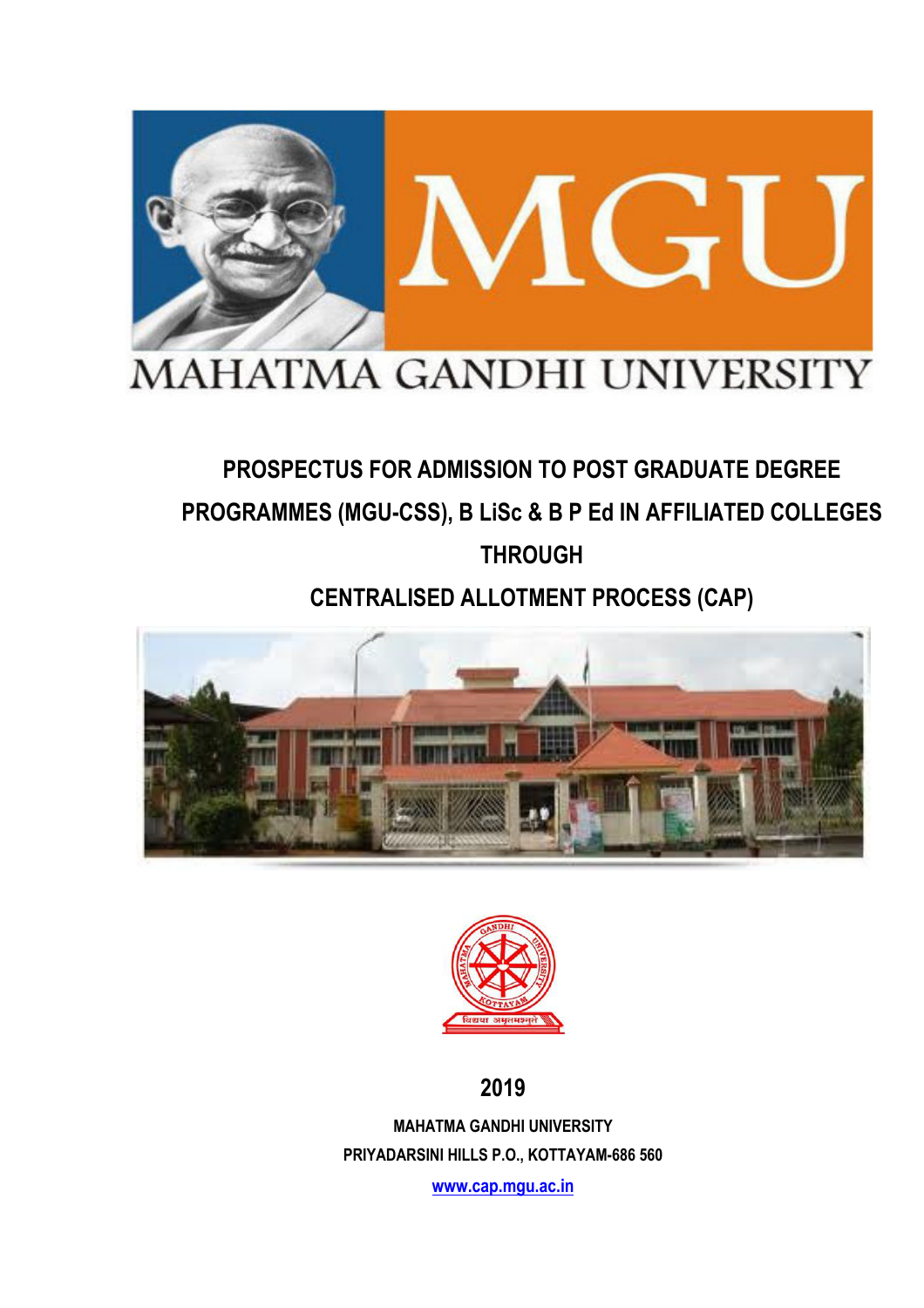# **SCHEDULE FOR ADMISSION TO PG PROGRAMMES (2019-20) THROUGH CAP**

| Sr.<br>No.        | Item                                                                                                                         | <b>Dates</b><br>2019-20          |
|-------------------|------------------------------------------------------------------------------------------------------------------------------|----------------------------------|
| 1 <sub>1</sub>    | Online availability of application forms and prospectus                                                                      | 10/05/2019                       |
| 2.                | Online candidate registration                                                                                                | Upto 25/05/2019 2.00 pm          |
| $\overline{3}$ .  | Publication of provisional rank list & trial allotment                                                                       | 30/05/2019                       |
| 4.                | Data modification, if any, by applicants/re-arrangement/addition/deletion of<br>options                                      | 30/05/2019 to 31/05/2019 4.00 pm |
| 5.                | First allotment                                                                                                              | 04/06/2019                       |
| 6.                | Online remittance of fee due to University and reporting for admission in colleges                                           | 04/06/2019 to 07/06/2019         |
| $\overline{7}$ .  | Facility for option modification (re-arrangement & deletion only)                                                            | 08/06/2019 - 10/06/2019          |
| 8.                | Second allotment                                                                                                             | 12/06/2019                       |
| 9.                | Online remittance of fee due to University and reporting for admission in colleges                                           | 12/06/2019 to 14/06/2019 4.00 pm |
| 10.               | Facility for option modification (re-arrangement & deletion only)                                                            | 15/06/2019 - 16/06/2019          |
| 11.               | <b>Third Allotment</b>                                                                                                       | 18/06/2019                       |
| 12.               | Online remittance of fee due to University and reporting for admission in colleges                                           | 18/06/2019 to 20/06/2019 4.00 pm |
| 13.               | Commencement of classes                                                                                                      | 21/06/2019                       |
| 14.               | Online candidate registration for First Special allotment for SC/ST candidates                                               | 21/06/2019 -22/06/2019 4.00 pm   |
| 15.               | First Online Special allotment I for SC/ST candidates                                                                        | 25/06/2019                       |
| 16.               | Online remittance of fee due to University and reporting for admission in colleges<br>(First Special allotment)              | 25/06/2019 - 26/06/2019 4.00 pm  |
| 17.               | Facility for option modification (re-arrangement & deletion only) for Second<br>Special allotment for SC/ST candidates       | 27/06/2019                       |
| 18.               | Second Online Special allotment for SC/ST candidates                                                                         | 29/06/2019                       |
| 19.               | Reporting for admission in colleges (Second Special allotment)                                                               | 29/06/2019 to 01/07/2019 4.00pm  |
| 20.               | Online candidate registration for supplementary allotment                                                                    | 02/07/2019 to 04/07/2019         |
| $\overline{21}$ . | First Supplementary allotment                                                                                                | 08/07/2019                       |
| 22.               | Online remittance of fee due to University and reporting for admission in colleges<br>(First Supplementary allotment)        | 08/07/2019 & 09/07/2019 4.00 pm  |
| 23.               | Facility for option modification (re-arrangement & deletion only)                                                            | 10/07/2019 to 11/07/2019 4.00 pm |
| $\overline{24}$ . | Second Supplementary Allotment                                                                                               | 16/07/2019                       |
| 25.               | Online remittance of fee due to University and reporting for admission in colleges<br>(Second Supplementary allotment)       | 16/07/2019 to 17/07/2019 4.00 pm |
| 26.               | Online candidate registration for final allotment                                                                            | 18/07/2019 to 19/07/2019         |
| 27.               | Publication of the first allotment list of the Final Allotment                                                               | 20/07/2019                       |
| 28.               | Online Payment fee due to University & Reporting for admission in colleges (first<br>allotment list of the Final Allotment)  | 20/07/2019 - 22/07/2019          |
| 29.               | Publication of the second allotment list of the Final Allotment                                                              | 23/07/2019                       |
| 30.               | Online Payment fee due to University & Reporting for admission in colleges<br>(second allotment list of the Final Allotment) | 23/07/2019 to 24/07/2019         |
| 31.               | Publication of the third allotment list of the Final Allotment                                                               | 25/07/2019                       |
| 32.               | Online Payment fee due to University & Reporting for admission in colleges (third<br>allotment list of the Final Allotment)  | 25/07/2019 to 26/07/2019         |
| 33.               | Publication of the fourth allotment list of the Final Allotment                                                              | 27/07/2019                       |
| 34.               | Online Payment fee due to University & Reporting for admission in colleges<br>(fourth allotment list of the Final Allotment) | 27/07/2019 to 29/07/2019         |
| 35.               | Closing of admission                                                                                                         | 29/07/2019                       |
| 36.               | Last date for the entry of admitted students in the online admission portal                                                  | 29/07/2019 11 pm                 |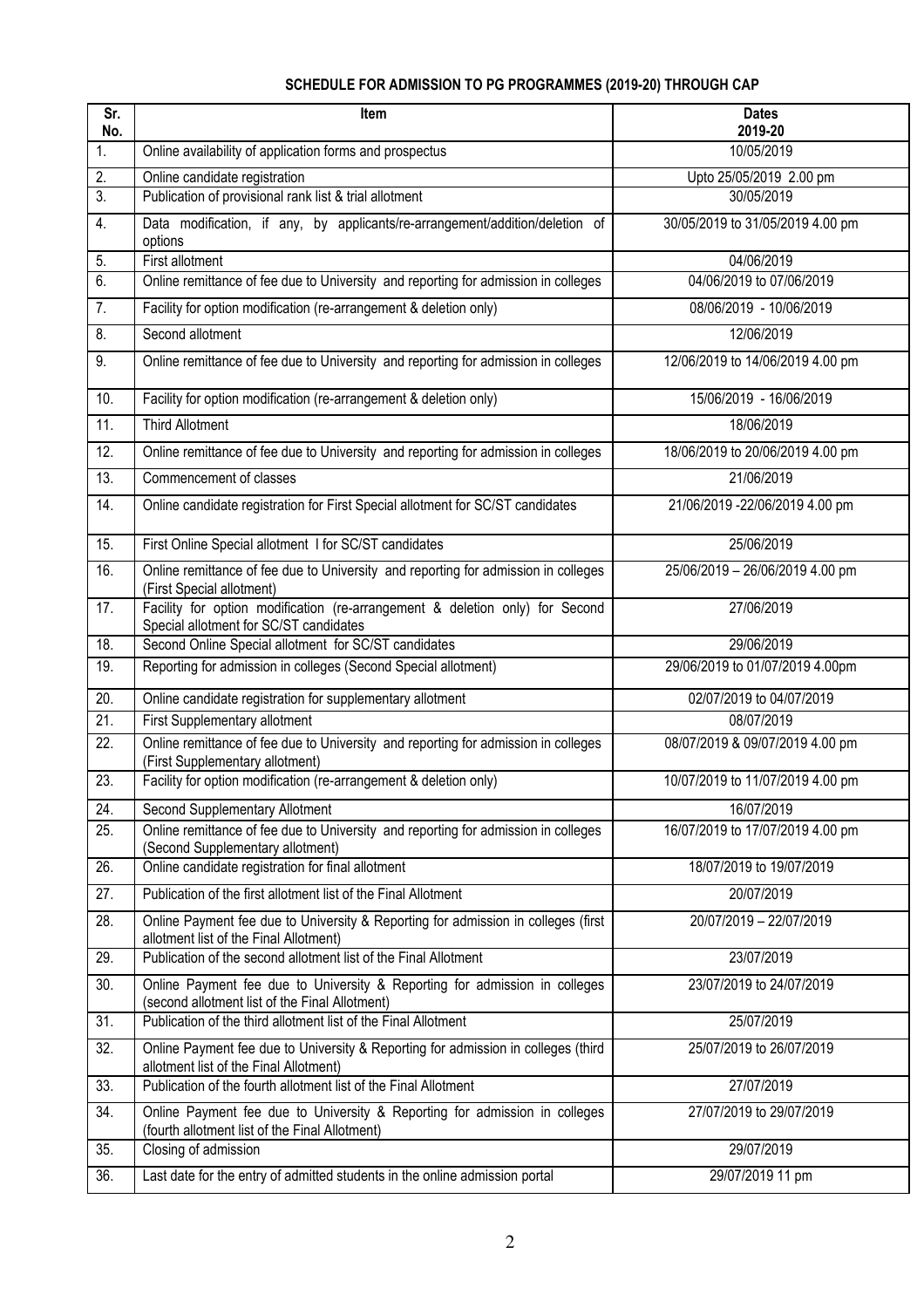| <b>Item</b>                                                                                                                                                                         | <b>Sports/Cultural/ PD Quotas</b>  | <b>Community Merit</b>   | <b>Management</b>      |  |
|-------------------------------------------------------------------------------------------------------------------------------------------------------------------------------------|------------------------------------|--------------------------|------------------------|--|
| date<br>for<br>online<br>application<br>Last<br>(Sports/Cultural/ PD Quotas)/submission<br>of print outs of the online application<br>(Community and Management<br>forms<br>quotas) | 22/05/2019<br>4.00 pm              | 08/06/2019<br>4.00 pm    | 29/07/2019<br>4.00 pm  |  |
| Uploading of rank lists in the online<br>admission portal                                                                                                                           | <b>NA</b>                          | 10/06/2019 - 11/06/2019  | ΝA                     |  |
| Publication of provisional rank list in the<br>CAP website                                                                                                                          | 23/05/2019                         | 12/06/2019<br>$10.00$ am | NA.                    |  |
| Verification of the applicant credentials by<br>the College authorities                                                                                                             | 23/05/2019 &<br>24/05/2019 4.00 pm | NA.                      | ΝA                     |  |
| Publication of final rank list in the CAP<br>website                                                                                                                                | 25/05/2019                         | <b>NA</b>                | NA.                    |  |
| Admission of candidates                                                                                                                                                             | 25/05/2019 - 27/05/2019            | 12/06/2019 onwards       | NA.                    |  |
| Last date for the entry of<br>admitted<br>students in the online portal                                                                                                             | 27/05/2019<br>11.00 pm             | 29/07/2019<br>11.00 pm   | 29/07/2019<br>11.00 pm |  |

#### **SCHEDULE OF VARIOUS ADMISSIONS CONDUCTED BY COLLEGS**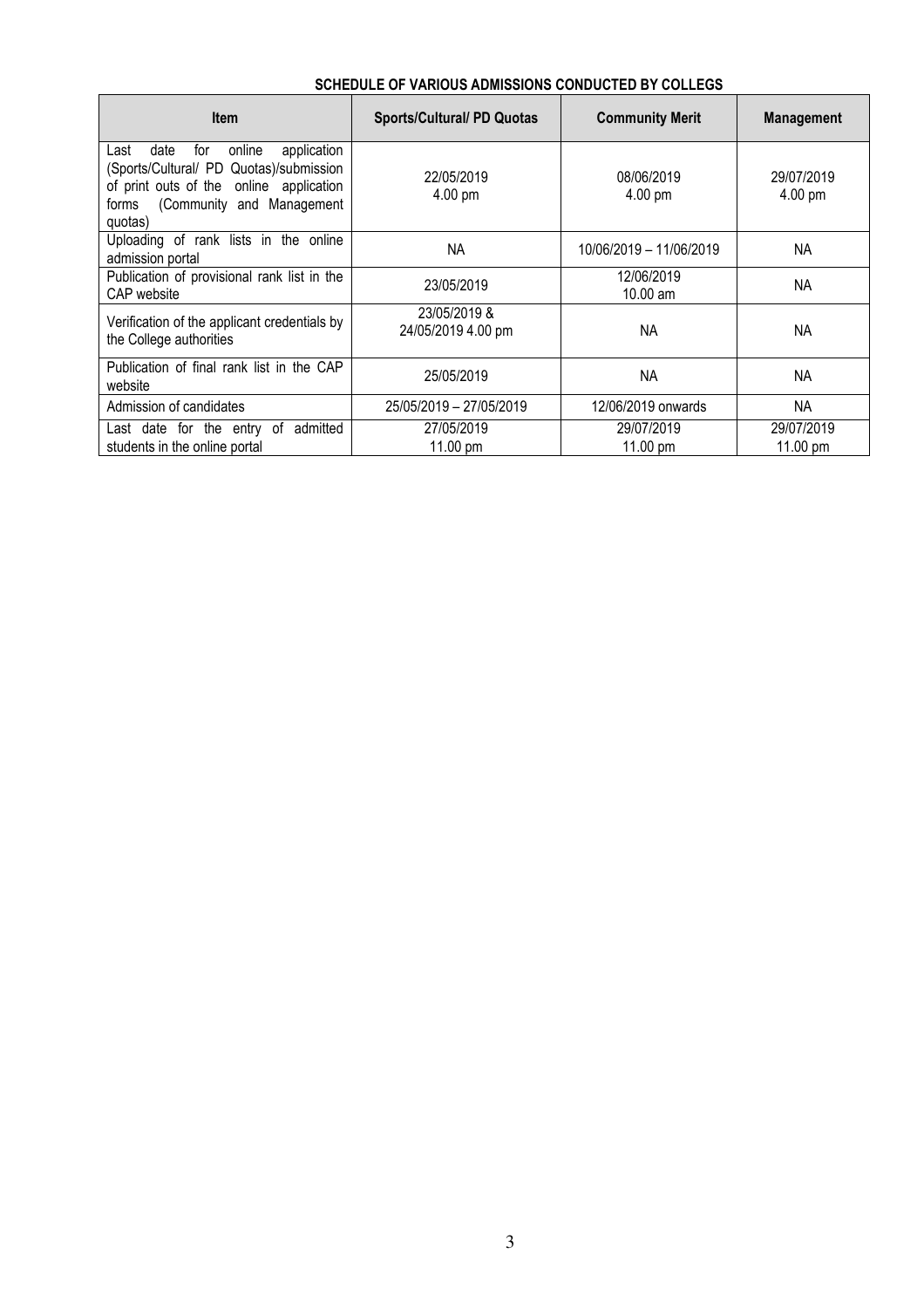*The Prospectuses issued in previous years are not valid for the year 2019. Candidates are required to go through the current prospectus carefully and acquaint themselves with all the relevant information relating to the admission process. They are also requested to visit the official website of the University www.mgu.ac.in for notification and announcements. This prospectus is subject to modification/addition/deletion as may be deemed necessary by the University.*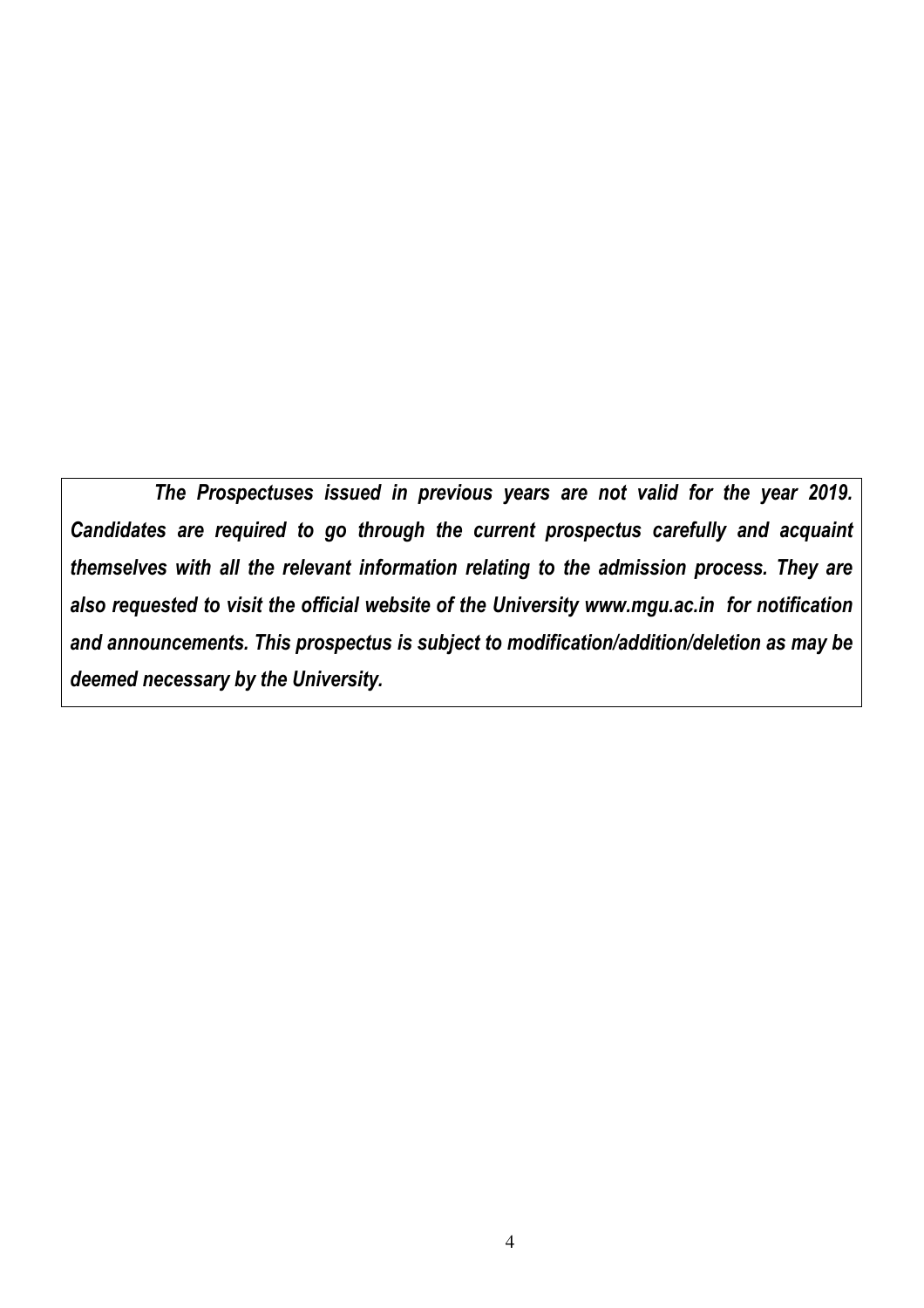#### **INTRODUCTION**

Among all universities in the state Mahatma Gandhi University has the distinction for having the largest number of colleges affiliated to it which offer a multitude of programmes that stand out by the merit of their diversified content and employability. Despite the existence of such a broad spectrum of programmes seats remained unfilled in pre-CAP period due to the lack of a mechanism to showcase the programmes and to offer guidance to applicants for choosing the right programmes. It was with a view to tiding over these handicaps and to streamline the admission procedure that the Centralized Allotment Process (CAP) for Post Graduate Programmes was introduced by Mahatma Gandhi University in 2010. The introductory year witnessed overwhelming response from both the student community and the college authorities. The new admission system has succeeded in democratizing the admission procedure by ensuring transparency and social justice in it.

- **1. Classification/Categorization of Seats**: Seats available in Govt./Aided/Self-financing affiliated colleges and Self Financing programmes in Aided Colleges except autonomous colleges are mainly classified as Merit seats/Community merit seats (applicable only in aided colleges) and Management seats.
- **1.1 Details of seats that come under the ambit of Centralised Allotment Process (CAP):**

**i. Govt. Colleges:** Total seats available in government colleges except seats under sports/cultural/PD Quota **ii. Aided Colleges:** Open quota seats, seats earmarked for SC/ST candidates

**iii. Unaided Colleges/ Unaided programmes conducted in Aided Colleges:** 50% of the total seats including seats reserved for SC/ST/SEBC

**1.2** *The remaining seats under community quota (Aided Colleges only)/management quota (Aided and Unaided Colleges and Unaided Programmes conducted in Aided Colleges)/sports and cultural quota and persons with disabilities quota shall be filled by the colleges concerned.* 

#### **2. RESERVATION OF SEATS**

- **2.1 Types of Reservation: Out of the total Merit Seats available** in Govt./Aided/Self financing affiliated colleges for various PG Programmes, seats will be reserved for different categories under the following main items:
	- i. Reservation for International Students
	- ii. Reservation for nominees
	- iii. Reservation for Persons with Disabilities
	- iv. Special Reservation and
	- v. Mandatory Reservation
- **2.1.1 Reservation for International Students** 10% additional seats shall be created in affiliated Arts and Science colleges over and above the sanctioned strength and added to the total merit seats exclusively for the purpose of accommodating international students. These seats shall not be filled up with other candidates. **The students who seek admission in this category should first apply online and submit the print out of the online application to the colleges concerned.**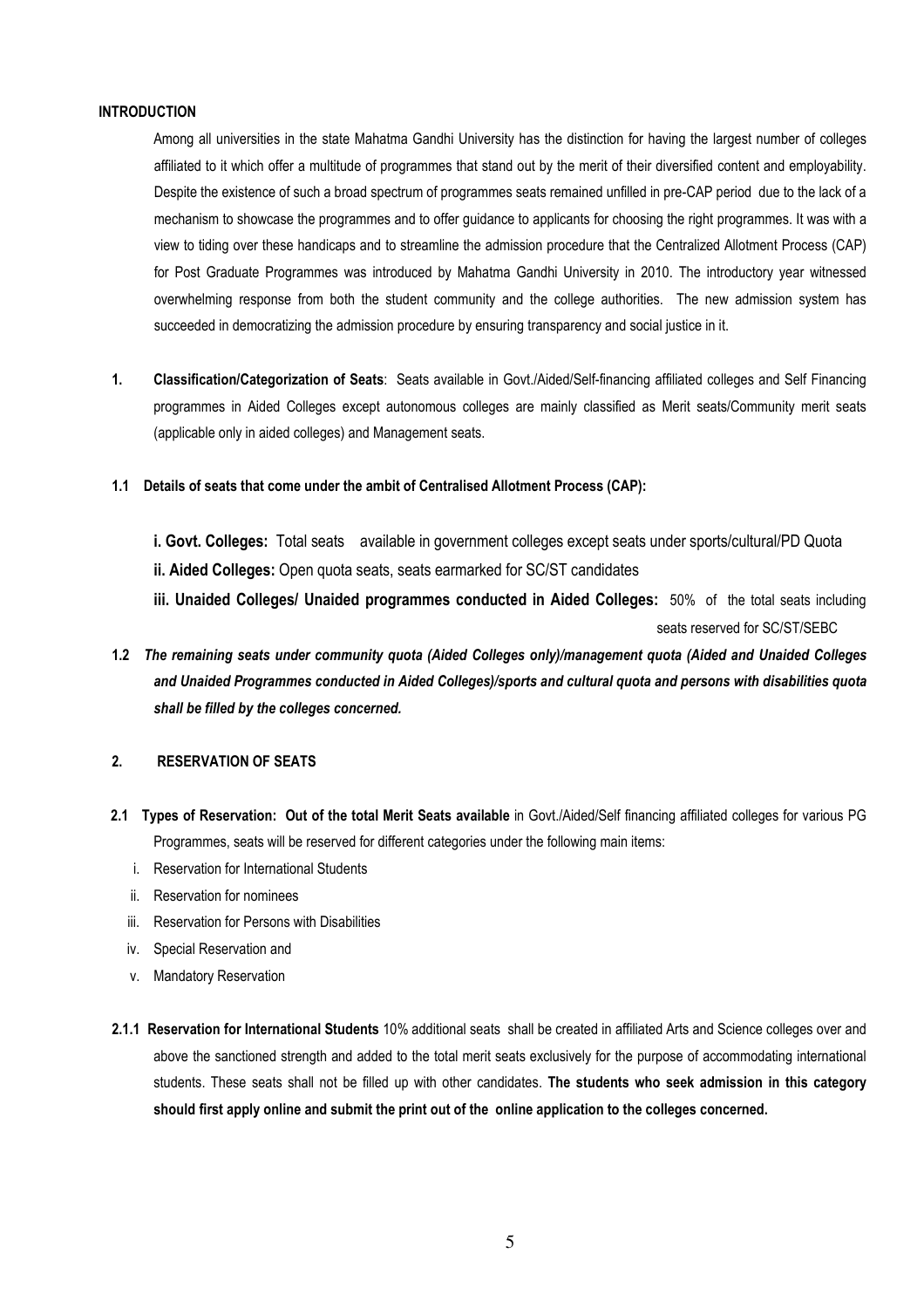- **2.1.2 a) Reservation for Nominees**: (U.O No. Ac A1/3/2761/06 dated 20.07.2006) An additional seat shall be created in affiliated Arts and Science colleges and added to the total merit seats exclusively for the purpose of accommodating students sponsored by the Union Territory of Lakshadweep. This seat shall not be filled up with other candidates. The Head of the institutions should submit the details of such admissions in the admission website within time limit announced by the University. **The students who seek admission in this category should first apply online and submit the print out of the online application to the colleges concerned.**
- **b) Reservation of Seats for Malayalee students from Andaman & Nicobar Islands** : An additional seat for each programme in affiliated Arts and Science colleges shall be created exclusively for the purpose of **Malayalee students from Andaman & Nicobar Islands**. This seat shall not be filled up by other candidates (U.O. No. 6199/AI/2016/Acad dated 23.11.2016). The Head of the institutions should forward the list of such candidates admitted, separately to the University, immediately after admissions. **The students who seek admission in this category should first apply online and submit the print out of the online application to the colleges concerned.**
- **2.1.2 Reservation for Persons with Disabilities (PD)**: 3% of the seats (the total number of seats of all PG Programmes in a college pooled together) are reserved for candidates with disabilities for all Programmes. 1% (one percent of the seats in PG Programmes) of seats shall be reserved for each of the three sections of the physically handicapped (Blind, deaf and Orthopedically challenged) with provision for interchange of seats, if candidates are not available in a particular category in a year.

The selection of candidates under this category will be based on the rank in the inter-se merit list and physical suitability, and not on the basis of the degree of disability.

'Person with disability' means a person suffering from not less than 40% of any disability as certified by a Medical Board constituted for this purpose. Candidates who have a minimum of 40% disability alone will be eligible for this quota. A relaxation of 5% marks in the qualifying examination from the prescribed minimum is allowed.

**No reservation of seats is allowed for Blind candidates for Programmes which come under the Faculties of Science/Technology & Applied Sciences**.

Candidates seeking admission under PD category should attach with their application form, an attested copy of the 'Certificate of disability' issued by a District Medical Board or bodies of higher status, certifying the degree or percentage of disability.

#### **Mark Relaxation for PD candidates**

A relaxation of 5% marks in the qualifying examination from the prescribed minimum is allowed i.e. CGPA of 1.80 for CBCSS (2009), CCPA of 4.5 for CBCSS (2013) applicants and 45% marks for pre - CBCSS applicants for admission to M Sc programmes and CGPA of 1.60 for CBCSS (2009), 4.0 for CBCSS (2013) applicants and 40% marks for pre CBCSS applicants for admission to MA/M Com programme

# *Lapsed PD quota seats, if any, shall be filled from among Children with Special Needs as per UO No. 2714/A1/2019/Acad dated 16/05/2019.*

- **2.1.3** The selection of candidates under this category will be based on the rank in the inter-se merit list and physical suitability, and not on the basis of the degree of disability.
- **2.1.4 Special Reservation**: The seats reserved under Sports Quota and Cultural Quota come under this category. **Such students should apply online under the non-cap category. They can also apply in CAP if they desire to be considered for the general allotment.**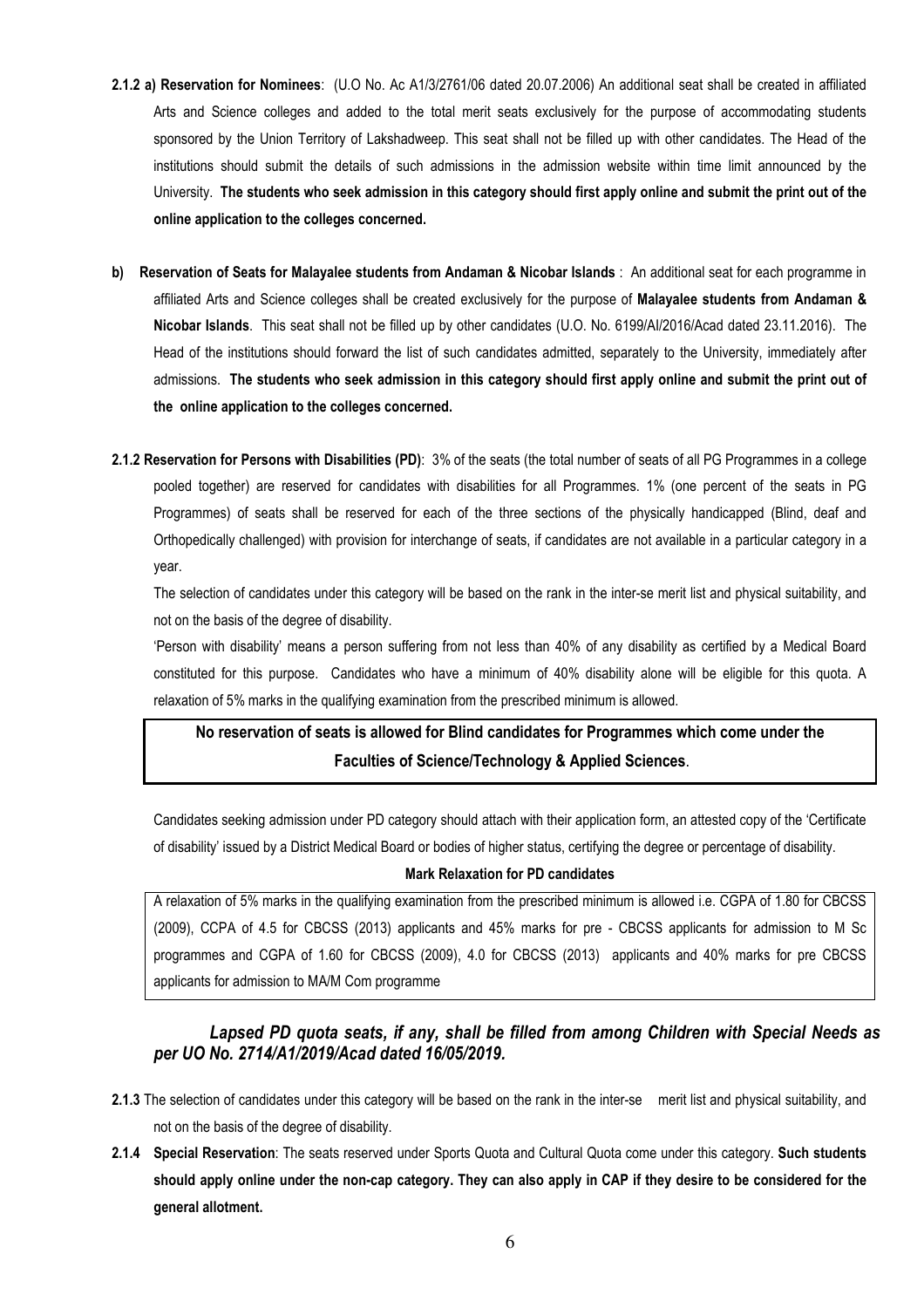#### **2.1.5 (a) Reservation of seats under Sports Quota**

#### **Age Limit:** *Upper age limit for applying through sports quota is 25 years.*

#### **The following norms are prescribed for admission under sports quota.**

- 1. One seat for every 20 seats for M.A., M.Sc., M.Com Programmes with permission for interchangeability
- 2. Where the number of seats is less than 20 for a subject, the seats may be pooled together, M.A., M.Sc., and M.Com being treated separately. Where the number of seats, after pooling, exceeds multiples of 20, an additional seat can be earmarked, if the excess number is 15 or more.
- 3. Where the number of seats is still less than 15 after such pooling, all PG programmes may be pooled together.
- 4. After such pooling, if the number of seats exceeds multiples of 20 an additional seat can be earmarked if the excess number is 15 or more.
- 5. A minimum of one seat may be given if there are no sufficient seats.

The applicant for admission to the Sports quota should have represented at least the District Sports Zone. Preference shall be given to Sportsmen who have represented the State/University over the sportsmen who have represented the District/College. The applicant will produce the Certificate from the Honorary Secretary of the State Association of the event concerned to prove District representation.

The following guidelines shall be followed in determining merit in sports and athletics for admission to the PG programmes

Points shall be awarded to the Ist (Winner or the Winning Team), Second (Runners up or Runners up team), third (third place) and participation as :

| Category                                              | 1st | 2 <sub>nd</sub>          | 3rd | Participation |
|-------------------------------------------------------|-----|--------------------------|-----|---------------|
| International Meet of Universities                    | 150 | 125                      | 100 | 90            |
| <b>Combined Indian Universities Team</b>              | 80  | 70                       | 60  | 55            |
| National/Inter-State/All<br>Inter-University<br>India | 50  | 40                       | 30  | 25            |
| South Zone Inter University                           | 25  | 20                       | 15  | 10            |
| State Championship                                    | 10  | $\overline{\phantom{a}}$ | 5   | 3             |
| Inter Collegiate Championship                         |     | 5                        | 3   |               |
| District Sports Zone Meet                             | 5   | 3                        | C   |               |

The selection of candidates under the category will be based on the proficiency in sports/games.

#### **2.1.6 (b) Reservation of seats under Cultural Quota**

- 1. One seat for every 20 seats for M.A., M.Sc., M.Com Programmes with permission for interchangeability
- 2. Where the number of seats is less than 20 for a subject, the seats may be pooled together, M.A., M.Sc., and M.Com being treated separately. Where the number of seats, after pooling, exceeds multiples of 20, an additional seat can be earmarked, if the excess number is 15 or more.
- 3. Where the number of seats is still less than 15 after such pooling, all PG programmes may be pooled together.
- 4. After such pooling, if the number of seats exceeds multiples of 20 an additional seat can be earmarked if the excess number is 15 or more.
- 5. A minimum of one seat may be given if there are no sufficient seats.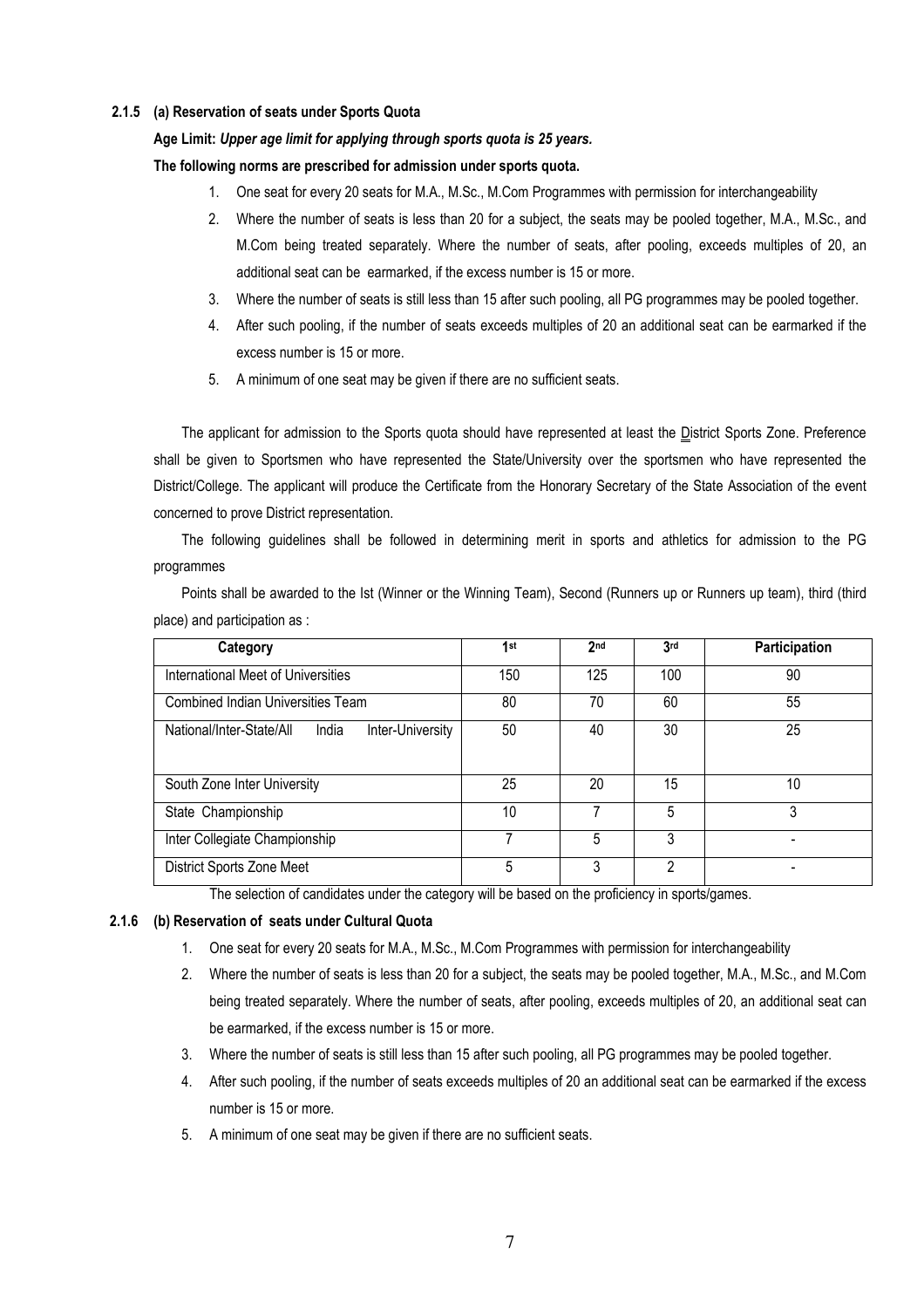The selection shall be made from among the applicants for the cultural quota on merit as follows.

| Level                                                                                      |     | Points of<br>Participation |                 |                 |  |
|--------------------------------------------------------------------------------------------|-----|----------------------------|-----------------|-----------------|--|
|                                                                                            | 1st | 2 <sub>nd</sub>            | 3 <sub>rd</sub> | 4 <sup>th</sup> |  |
| National Inter University Youth Festival/Competition of Association of Indian Universities | 50  | 30                         | 20              | 10              |  |
| Zonal Inter University Youth Festival/Competition of Association of Indian Universities    | 30  | 20                         | 10              |                 |  |
| Annual University Youth Festival of any University in Kerala                               | 20  | 10                         | ხ               |                 |  |

In the absence of applicants who do not secure 1<sup>st</sup>, 2<sup>nd</sup> and 3<sup>rd</sup> and 4<sup>th</sup> places candidates with 'A' grade shall be considered

for admission. The selection of candidates under the category will be based on the proficiency in cultural events only.

Candidates who possess 'A Grade'

- i. A person can score points only in one category.
- ii. The highest score will be counted
- iii. Where bracketed, scores in other categories will be counted
- iv. Where still bracketed, person who was the University athletic champion will be given 3 extra points.
- v. Performance in any year during the Degree course in Mahatma Gandhi University will be taken into consideration.
- vi. He / She must be available for University events unless specifically exempted by the Vice-Chancellor/Director of Physical Education, Mahatma Gandhi University.
- vii. **The above candidates should apply through the Centralised Allotment Process and submit the printout of the application to the Colleges concerned.**

*Any candidate who desires to obtain admission for the first year Post Graduate Programme should compulsorily register online before the closure of registration, irrespective of the Category (General /SEBC/ BPL/ SC/ST/ Malayalee students from Andaman and Nicobar Islands/International Students/Nominees from Union Territory of Lakshadweep/Sports/Cultural/PD/Management/Community Merit quotas). The candidates*  who wish to apply for a First Degree Programme in any of the categories listed above should register online *before the closure of registration.* 

- **3. Mandatory Reservation :**
- **3.1 A**) **Government Colleges** : Leaving the seats set apart for Persons with disabilities, the remaining seats for each course will be distributed as detailed below as per the **G.O.(Ms) No.107/08/H.Edn. dated 30.8.2008. Students should apply in CAP for admission in Govt. Colleges.**

| SI. No         |                                                    | <b>Seat Reservation</b> | $%$ of             |
|----------------|----------------------------------------------------|-------------------------|--------------------|
|                |                                                    |                         | <b>Reservation</b> |
|                | State Merit (On the basis of merit)                |                         | 50                 |
| Ш              | Socially and Educationally Backward Classes (SEBC) |                         |                    |
|                | (a) Ezhava (EZ)                                    | 8%                      |                    |
|                | (b) Muslim (MU)                                    | 7%                      |                    |
|                | (c) Latin Catholic/SIUC (LC)                       | 1%                      |                    |
|                | (d) Other Backward Christian(BX)                   | 1%                      | 20                 |
|                | (e) Other Backward Hindu (BH)                      | 3%                      |                    |
| $\mathbf{III}$ | *Economically backward among forward communities   |                         | 10                 |
| IV             | Scheduled Castes/Scheduled Tribes:                 |                         |                    |
|                | <b>Scheduled Castes</b>                            | 15%                     | 20                 |
|                | <b>Scheduled Tribes</b>                            | 05%                     |                    |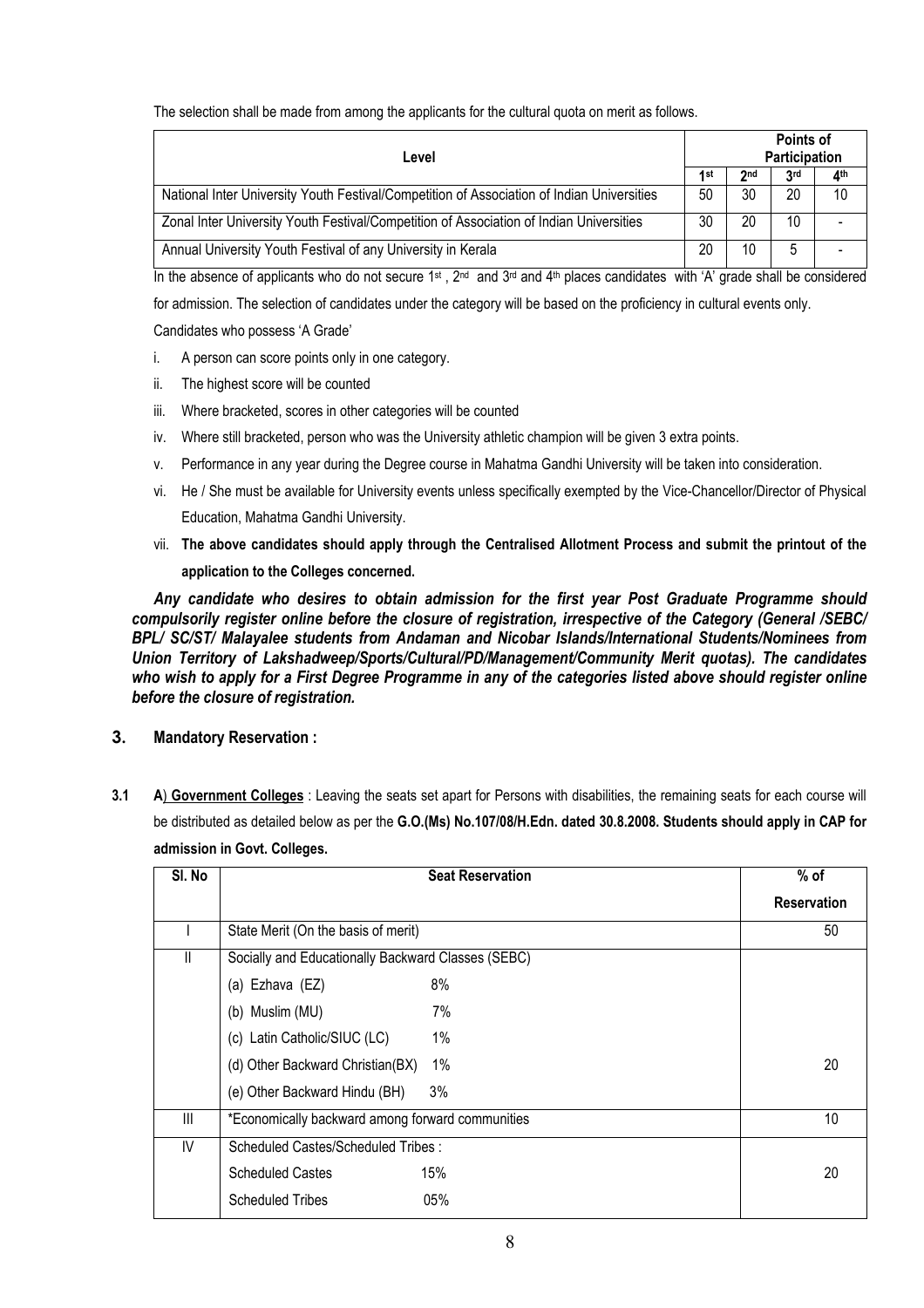# *\*For the limited purpose of reservation, under this category, candidates belonging to all those communities which do not enjoy communal reservation will be eligible.*

For reservation of 20% seats under SEBC, the total seats for PG programmes in a college will be taken as one unit. If necessary, for allotment of such seats rotation system will be followed.

#### **EBFC Category**

*10% of the total seats in govt colleges are reserved for applicants belonging to Economically Backward among Forward Communities (EBFC). Candidates who wish to avail reservation under this category will have to produce the Certificate that they come under the Below Poverty Line (BPL) category from the concerned Local Bodies and Community Certificate from the Village Officer.* 

**3.1.2 B) Aided affiliated Colleges**: The seats for each course will be distributed as per the existing pattern given below.

| SI  | <b>Seat Reservation</b> | <b>Forward Community Colleges</b> | <b>Backward community Colleges</b> |
|-----|-------------------------|-----------------------------------|------------------------------------|
| No. |                         |                                   |                                    |
|     | Open Quota              | 50 per cent                       | 40 per cent                        |
|     | <b>Scheduled Caste</b>  | 15 per cent                       | 15 per cent                        |
| Ш   | <b>Scheduled Tribe</b>  | 05 per cent                       | 05 per cent                        |
| IV  | <b>Community Quota</b>  | 10 per cent                       | 20 per cent                        |
| V   | Management Quota        | 20 percent                        | 20 percent                         |

The seats under community quota shall be reserved for students of the community to which the college belongs and seats shall be filled on the basis of merit and the seats under management quota shall be filled by the management from among candidates of their choice.

**3.1.3 C) Self Financing Affiliated Colleges/Self Financing programmes in Aided Colleges** In Unaided Colleges and Self Financing programmes conducted in Aided Colleges, 50% of the total seats shall be filled by the management from among candidates of their choice provided they satisfy the eligibility conditions. The remaining seats (50%) shall be filled as detailed below:

| Distribution of 50% Seats ear marked under Merit category | % of Reservation |
|-----------------------------------------------------------|------------------|
| Open Quota                                                | 65               |
| <b>Scheduled Caste</b>                                    | 8                |
| <b>Scheduled Tribe</b>                                    | 2                |
| Ezhava, Thiyya & Billava                                  | 9                |
| <b>Muslims</b>                                            | 8                |
| Latin Catholics other than Anglo Indians                  | ∩                |
| <b>Other Backward Christians</b>                          |                  |
| <b>Other Backward Hindus</b>                              | 5                |

### **4. CLAIMS FOR MANDATORY RESERVATION AND CERTIFICATES TO BE PRODUCED**

(i) Claims for Mandatory Reservations must be made by a candidate at the time of submission of application, with supporting documents as required.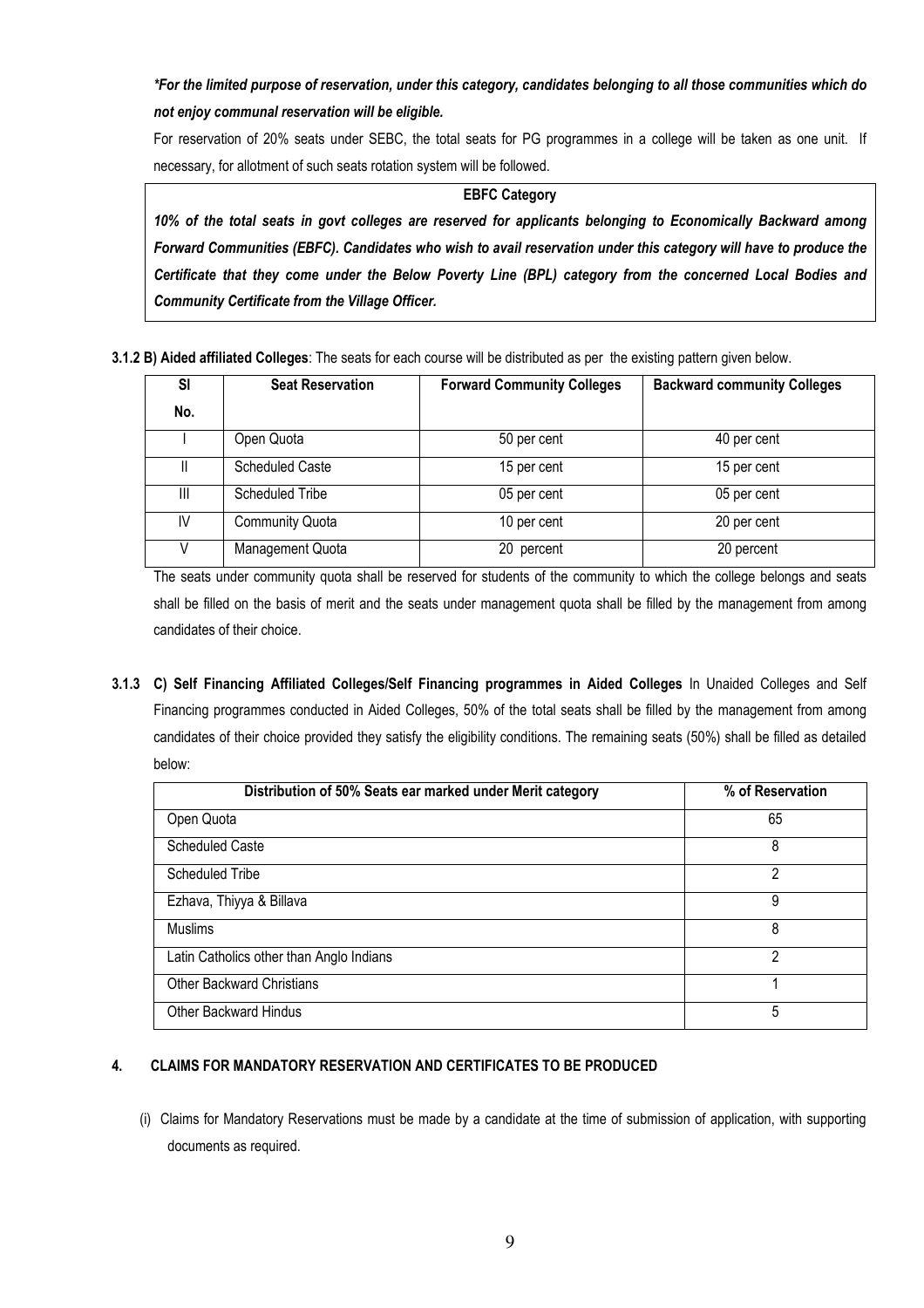- (ii) The claims for **mandatory** reservation once made in the Application form cannot be altered by the candidate under any circumstances.
- **4.1.1. Claim for Communal reservation under 'Socially and Educationally Backward Classes' (SEBC):** Reservation of seats to the Socially and Educationally backward Classes will be in accordance with the provisions contained in G.O.(P) 208/66/Edn. dated 2.5.1966, as amended from time to time. The names of the castes and communities under SEBC are given in Annexure I (d)
	- (a) Candidates belonging to Socially and Educationally Backward Classes as per G.O. (P) 02/2019/BCDD dated 08.03.2019, who belong to the non-creamy layer are eligible for reservation under this category. The non-creamy layer certificate should have been issued not earlier than 12 months prior to the submission of application. Only the claims of the candidates of those communities that are included in the list of communities appended in the Prospectus will be considered.
	- (b) Candidates belonging to Ezhava, Muslim, Other backward Hindus, Latin Catholic other than Anglo Indians and Other backward Christian communities, claiming reservation under SEBC Quota should invariably produce both '**Community**' and '**Income Certificates**'**/non-creamy layer certificate** obtained from the Village Officer concerned. The self-attested copy of the above certificates should be attached with the application. Candidates who belong to the non-creamy layer are eligible for reservation. The seats unavailed by SEBC category candidates will be allotted under open quota

#### **4.1.2. Claim for Reservation under Kerala Scheduled Castes/Kerala Scheduled Tribes Quota**

- (a) Candidates claiming reservation under Kerala Scheduled Castes/ Kerala Scheduled Tribes Quota should obtain caste/community certificate from the revenue authorities concerned. The names of castes and communities are given in Annexure I (a) & I (b). The candidates who are reconverted to Hinduism from Christianity of Scheduled caste origin should produce community certificate from Village Officer along with a copy of the gazette notification.
- (b) **Claim of OEC candidates against the un-availed seats of SC/ST candidates**: Other Eligible Community (OEC candidates) who claim allotment to the un-availed seats, if any, under SC/ST quota should furnish community and income certificates obtained from the revenue authorities concerned. Those OEC candidates whose annual family income **is upto Rs. 8 lakhs** alone are eligible for such seats.

#### **4.2. OTHER GENERAL RULES FOR MANDATORY RESERVATION :**

- **4.2.1** The seats unavailed by the SC candidates will be diverted to ST candidates and vice versa. The unavailed seats reserved for SC/ST shall be renotified through print media. If such seats are remaining vacant even after re-notification, these shall be filled as detailed below:-
- (i) **Government/Unaided/Aided/ except colleges run by Aided backward minority communities;** the unfilled vacancies shall be filled from candidates belonging to OEC, and in their absence candidates belonging to SEBC. The seats that further remain unfilled shall go to open quota.
- (ii) **Aided colleges run by managements belonging to backward/minority Communities;** the unfilled vacancies shall be filled from the ranklist of applicants belonging to the same backward/minority communities. If seats still remain vacant, the same will be filled as per clause 4.2.1(i). The college authorities should report such vacancies to the University within the stipulated time.

#### **5. ELIGIBILITY FOR ADMISSION**

**5.1.1.** Academic eligibility should be satisfied as on the last date for submission of academic data.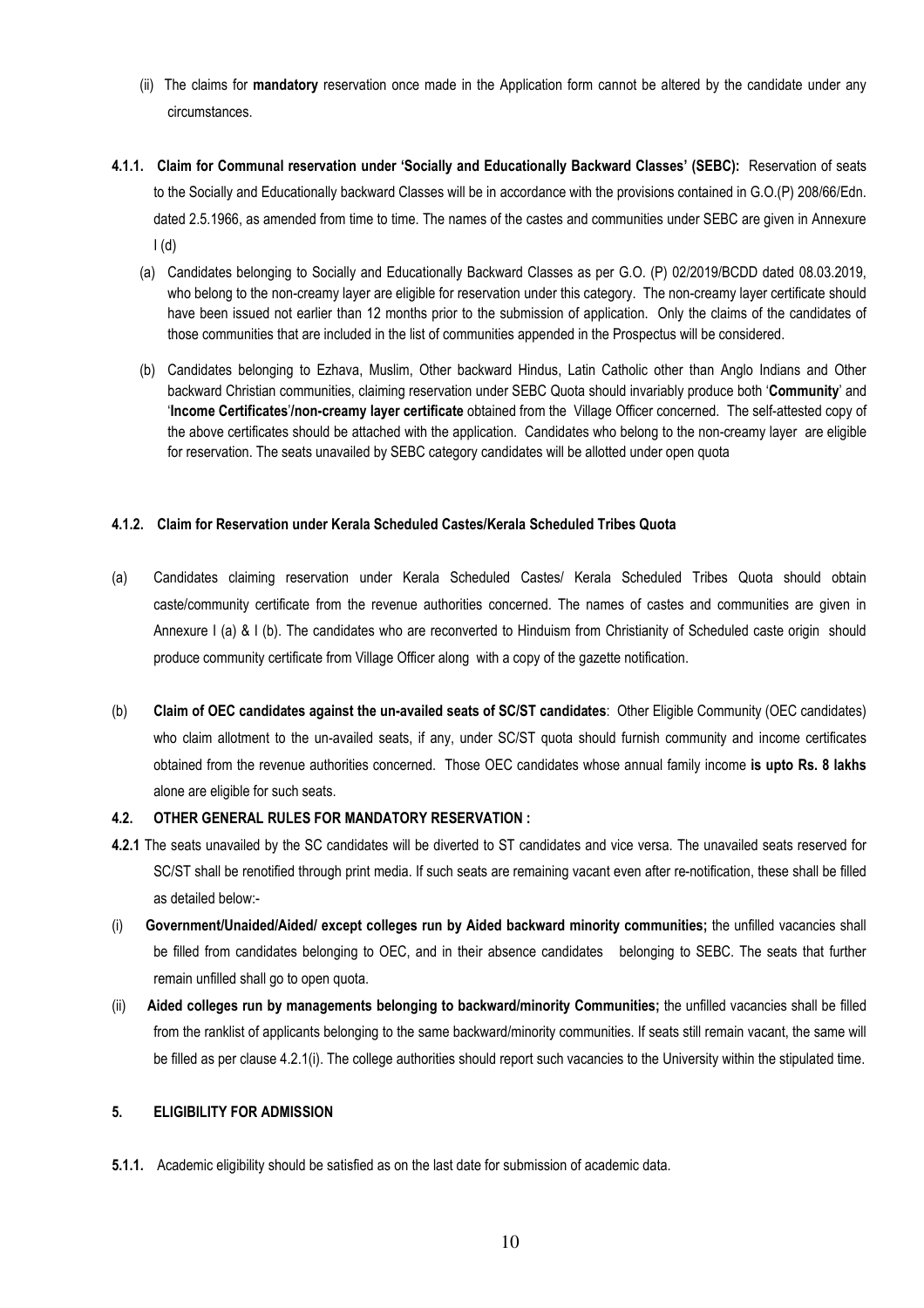**No candidate shall be admitted to the PG Degree programme unless he/she possesses qualification and minimum requirement thereof.** 

- **5.1.2.** If an applicant for admission is found to have indulged in ragging in the past or if it is noticed later, admissions shall be denied or he/she shall be expelled from the educational institution.
- **5.1.3.** (i) Candidates should have passed the corresponding Degree Examination under the 10 + 2 + 3 pattern with one core/main subject and two complementary/subsidiary subjects from any of the Universities in Kerala or of any other University recognized by Mahatma Gandhi University as equivalent thereto for admission, subject to the stipulation regarding marks.

OR

- (ii) Candidates who have passed Degree examination with Double or Triple main subject +or candidates who have passed the Degree Examination in Vocational or Specialized Programmes are also eligible for admission. However, they have to submit copy of the Equivalency/Eligibility Certificate from Mahatma Gandhi University, stating that, their Qualifying Examination is recognized for seeking admission to the relevant P.G. Degree Course(s) as applicable, at the time of admission. This provision is not applicable in the case of those applicants who have passed their qualifying examination from MG University.
- (iii) The minimum requirements for admission to PG Degree Programmes are:
- **M.A. Programmes**: In the case of those subjects for which applicants who have taken the subjects as optional at Under Graduate level and are declared qualified to seek admission.

**75% of the total seats will be reserved for those who have taken the subject as Optional (Main) concerned under Part III for the BA Degree Course**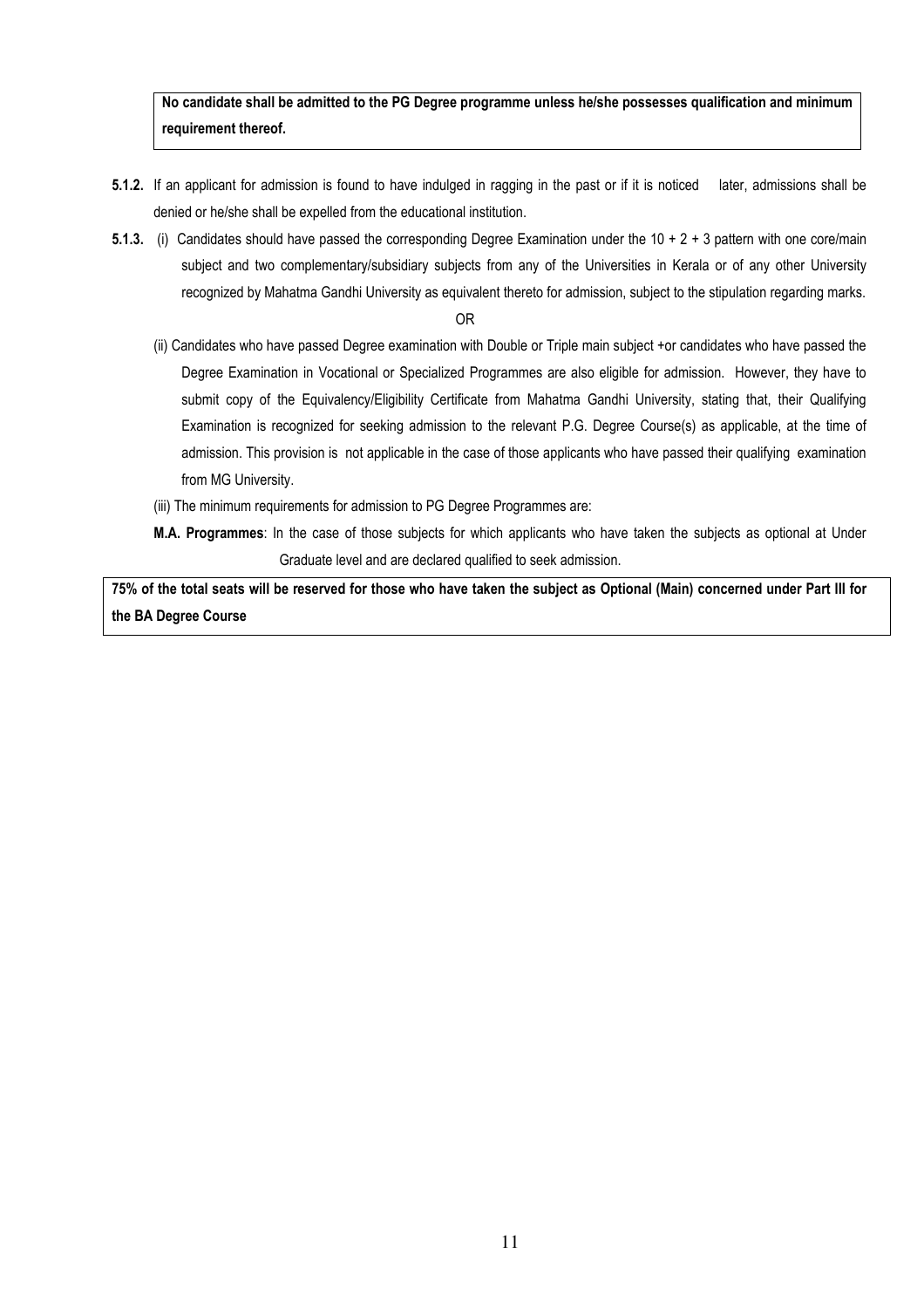# **A. FACULTY OF LANGUAGE & LITERATURE**

|     | <b>Graduates</b><br>who<br>have<br>passed                                                                  | Graduates who have passed qualifying                                                                             | <b>Graduates</b><br>who<br>have<br>passed          |
|-----|------------------------------------------------------------------------------------------------------------|------------------------------------------------------------------------------------------------------------------|----------------------------------------------------|
|     | qualifying examination in CBCSS                                                                            | examination in CBCCS (2013) pattern                                                                              | qualifying<br>examination<br>in other              |
|     | (2009) pattern                                                                                             |                                                                                                                  | patterns                                           |
| (a) | <b>M.A. ENGLISH</b>                                                                                        |                                                                                                                  |                                                    |
|     | Graduation in English under (Model                                                                         | Graduation in English under (Model                                                                               | Graduation in English (Model I/II/III) or          |
|     | I/II/III) or graduation in other faculties of                                                              | I/II/III) or graduation in other faculties of                                                                    | graduation in other faculties of                   |
|     | language and literature, social science,                                                                   | language and literature, social science,                                                                         | language and literature, social science,           |
|     | science, oriental studies are eligible for                                                                 | science, oriental studies are eligible for                                                                       | science, oriental studies are eligible for         |
|     | applying for MA programme in English                                                                       | applying for MA programme in English                                                                             | applying for MA programme in English               |
|     | provided they satisfy the eligibility                                                                      | provided they satisfy the eligibility criteria                                                                   | provided they satisfy the eligibility              |
|     | criteria as detailed below.                                                                                | as detailed below.                                                                                               | criteria as detailed below.                        |
|     | English Language & Literature                                                                              | English Language & Literature Model I                                                                            | English Language & Literature                      |
|     | Model I                                                                                                    | Candidates<br>should<br>possess                                                                                  | Model I                                            |
|     | Candidates<br>should<br>possess                                                                            | CCCPA of 4.5 out of 10.00 in the Core                                                                            | Candidates should possess                          |
|     | CGPA of 1.80 out of 4.00 in the Core                                                                       | Group<br>(core<br>plus<br>open<br>and                                                                            | 45% marks in main & subsidiary                     |
|     | Group<br>(core<br>plus<br>open<br>and                                                                      | complementary courses). However, if the                                                                          | subjects under Part III. However, If the           |
|     | complementary courses). However, if                                                                        | CCPA scored by the graduate for common                                                                           | mark scored by the graduate for Part I             |
|     | the CGPA scored by the graduate for                                                                        | course is greater than the CCPA scored                                                                           | English is greater than<br>the mark                |
|     | common course is greater than the                                                                          | for core course, the CCPA scored for                                                                             | secured for Part III, the mark secured             |
|     | CGPA scored for core course, the CGPA                                                                      | common course will be taken into account                                                                         | for Part I English will be taken into              |
|     | scored for common course will be taken                                                                     | for the calculation of index marks,                                                                              | account for the calculation of index               |
|     |                                                                                                            | into account for the calculation of index provided they secure a minimum CCPA of                                 | mark, provided they secure a minimum               |
|     | marks, provided they secure a minimum   5.00 for common course.                                            |                                                                                                                  | of 50% marks for Part I English.                   |
|     | CGPA of 2.00 for common course.                                                                            |                                                                                                                  |                                                    |
|     |                                                                                                            | Weightage of 10% marks scored for Part III Core/Main/Part I Common courses as the case may be shall be given to  |                                                    |
|     | the candidates standardizing the marks secured for the same to 600                                         |                                                                                                                  |                                                    |
|     | Language & Literature<br>English                                                                           | English Language & Literature Model                                                                              | English<br>Language & Literature                   |
|     | Model II                                                                                                   | $\mathbf{I}$                                                                                                     | Model II                                           |
|     | Candidates should possess a                                                                                | Candidates should possess a CCPA                                                                                 | Candidates should posses 45% of                    |
|     | CGPA of 1.80 out of 4.00 in Core                                                                           | of 4.5 out of 10.00 in Core Group (Core +                                                                        | marks in the Part III subjects (Main +             |
|     | Group (Core + open + Complementary)                                                                        | open + Complementary)                                                                                            | subsidiaries)                                      |
|     |                                                                                                            | Weightage of 10% marks scored for Part III Core/Main courses as the case may be shall be given to the candidates |                                                    |
|     | after standardizing the marks secured for the same to 600<br><b>English Literature &amp; Communication</b> | English Literature & Communication                                                                               | <b>BA Communicative English Model III</b>          |
|     |                                                                                                            |                                                                                                                  |                                                    |
|     | Studies Model III (Double Main)                                                                            | Studies Model III (Double Main)                                                                                  | (Single Main)<br>Candidates                        |
|     | Candidates should possess a                                                                                | Candidates should possess a                                                                                      | should possess a<br>minimum of 50% marks in Part I |
|     | CGPA of 1.80 out of 4.00 in Core                                                                           | CCPA of 4.5 out of 10.00 in Core Group                                                                           |                                                    |
|     | (Core<br>Group<br>Open<br>$\ddot{}$<br>$\ddot{}$                                                           | (Core + Open + Complementary).                                                                                   | English (3 papers) and 45% in the Part             |
|     | Complementary). Weightage of the                                                                           | Weightage of the equivalent 5% scored                                                                            | III subjects (Main + subsidiaries)                 |
|     | equivalent 5% scored for Core Course                                                                       | for Core Course shall be given                                                                                   | .For the calculation of Index Marks,               |
|     | shall be given                                                                                             |                                                                                                                  | marks scored in Part I alone is taken              |
|     |                                                                                                            |                                                                                                                  | into account                                       |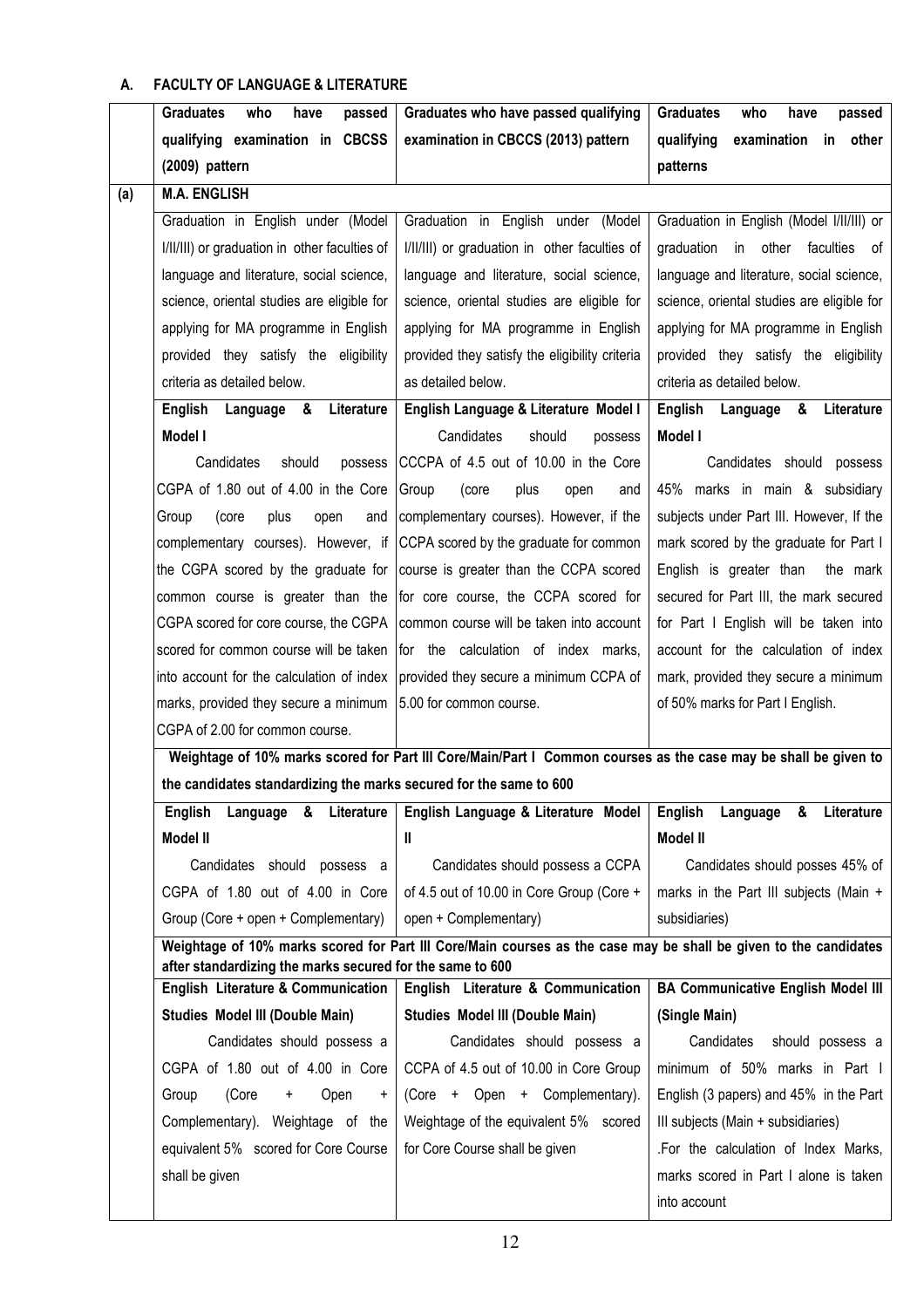|     | Weightage of 5% marks scored for Part III Core courses/papers as the case may be shall be given to the candidates |                                                                                                                          |                                          |  |
|-----|-------------------------------------------------------------------------------------------------------------------|--------------------------------------------------------------------------------------------------------------------------|------------------------------------------|--|
|     | after standardizing the marks secured for the same to 600                                                         |                                                                                                                          |                                          |  |
|     | English Literature, Communication                                                                                 | English<br>Literature, Communication                                                                                     | English Literature, Communication        |  |
|     | <b>Studies</b><br>& Journalism Model III                                                                          | Studies & Journalism Model III (Triple                                                                                   | <b>Studies</b><br>& Journalism Model III |  |
|     | (Triple Main)                                                                                                     | Main)                                                                                                                    | (Triple Main)                            |  |
|     | should possess a<br>Graduates                                                                                     | Graduates<br>should possess a                                                                                            | Graduates should possess 45% in          |  |
|     | CGPA of 1.80 out of 4.00 in Core                                                                                  | CCPA of 4.5 out of 10.00 in Core Group                                                                                   | Part III subjects.                       |  |
|     | (Core<br>Group<br>$\ddagger$<br>open<br>$+$                                                                       | (Core + open + Complementary).                                                                                           | The marks secured for the following      |  |
|     | Complementary). Weightage of the                                                                                  | Weightage of the equivalent 5% scored                                                                                    | papers are taken into account for the    |  |
|     | equivalent 5% scored for Core Course                                                                              | for Core Course shall be given                                                                                           | calculation of index marks               |  |
|     | shall be given                                                                                                    |                                                                                                                          | 1. Phonetics<br>2. History of            |  |
|     |                                                                                                                   |                                                                                                                          | English Literature                       |  |
|     |                                                                                                                   |                                                                                                                          | 3. English Poetry<br>4. English          |  |
|     |                                                                                                                   |                                                                                                                          | Essays and Fiction                       |  |
|     |                                                                                                                   |                                                                                                                          | 5. English Drama<br>6. Literary          |  |
|     |                                                                                                                   |                                                                                                                          | Criticism                                |  |
|     |                                                                                                                   | Weightage of 5% marks scored for Part III Core courses/papers as the case may be shall be given to the candidates        |                                          |  |
|     | after standardizing the marks secured for the same to 600                                                         |                                                                                                                          |                                          |  |
|     |                                                                                                                   | Other graduates in the faculties of Language & Literature, Social Science, Science & Oriental Studies                    |                                          |  |
|     | Graduates should possess a CGPA of                                                                                | Graduates should possess a CCPA of                                                                                       | Graduates should possess 50% marks       |  |
|     | 2.00 out of 4.00 in six common papers                                                                             | 5.00 out of 10.00 in six common papers                                                                                   | in Part I English (3 papers) and 45%     |  |
|     | for Part I and secure CGPA of 1.80                                                                                | for Part I and secure CCPA of 1.80 Core                                                                                  | marks in the Part III subjects (Main $+$ |  |
|     | Core Group (Core + Complementary +                                                                                | Group (Core + Complementary + Open                                                                                       | subsidiaries).                           |  |
|     | Open Courses)                                                                                                     | Courses)                                                                                                                 |                                          |  |
| (b) | M.A. HINDI                                                                                                        |                                                                                                                          |                                          |  |
|     |                                                                                                                   | Graduation in B.A. with Hindi (Model   Graduation in B.A. with Hindi (Model I/II)   Graduation in B.A. with Hindi (Model |                                          |  |
|     | I/II) as Core programme with not less                                                                             | as Core programme with not less than                                                                                     | I/II) as Main with not less than 45%     |  |
|     | than CGPA of 1.8 out of 4 in the in                                                                               | CCPA of 4.5 out of 10.00 in the in Core                                                                                  | marks in the Part III subjects (Main +   |  |
|     | Core group (Core + Complementary +                                                                                | group (Core + Complementary + Open                                                                                       | subsidiaries                             |  |
|     | Open Courses)                                                                                                     | Courses)                                                                                                                 | <b>OR</b>                                |  |
|     | 0R                                                                                                                | <b>OR</b>                                                                                                                | Graduation in all faculties who have     |  |
|     | Graduation in all faculties who have                                                                              | Graduation in all faculties who have taken                                                                               | taken Hindi as Additional Language       |  |
|     | taken Hindi under Common course - II                                                                              | Hindi under Common course - II (Four                                                                                     | (3papers) Hindi under Part II with not   |  |
|     | (Four common papers) with not less                                                                                | common papers) with not less than                                                                                        | less than 50% marks and also 45%         |  |
|     | than CGPA of 2.00 out of 4.00 and also                                                                            | CCPA of 5.00 out of 10.00 and also                                                                                       | marks for Part III Main + Subsidiaries   |  |
|     | secured CGPA of 1.8 out of 4 in Core                                                                              | secured CCPA of 4.5 out of 10.00 in Core                                                                                 |                                          |  |
|     | group (Core + Complementary + Open                                                                                | group (Core + Complementary + Open                                                                                       |                                          |  |
|     | Courses)                                                                                                          | Courses)                                                                                                                 |                                          |  |
|     |                                                                                                                   | Weightage of 10% marks scored by the candidate in Part III Core/Main shall added to the total of Part III Hindi for      |                                          |  |
|     |                                                                                                                   | those candidates who have studied Hindi as core/main for the purpose of calculating index marks                          |                                          |  |
|     |                                                                                                                   |                                                                                                                          |                                          |  |
|     |                                                                                                                   |                                                                                                                          |                                          |  |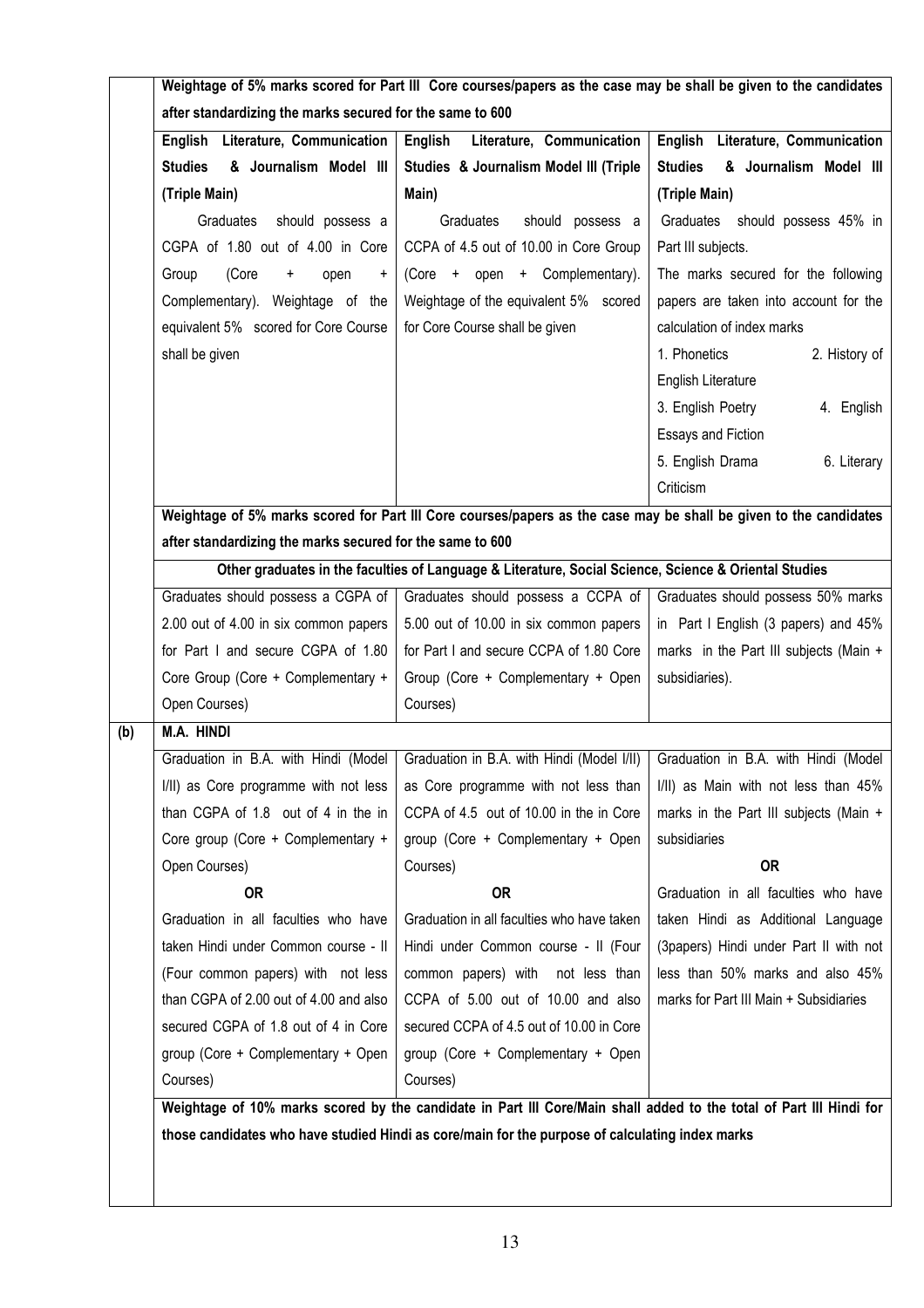| (c) | M.A. MALAYALAM                                      |                                                                                                                                                                                                                                              |                                         |
|-----|-----------------------------------------------------|----------------------------------------------------------------------------------------------------------------------------------------------------------------------------------------------------------------------------------------------|-----------------------------------------|
|     | Graduation in Malayalam with not less               | Graduation in Malayalam with not less                                                                                                                                                                                                        | Graduation in Malayalam with not less   |
|     | than CGPA of 1.8 out of 4 in the Core               | than CCPA of 4.5 out of 10 in the Core                                                                                                                                                                                                       | than 45% marks in the Part III subjects |
|     | Group (Core + open + Complementary)                 | Group (Core + open + Complementary)                                                                                                                                                                                                          | (Main + subsidiaries)                   |
|     | <b>OR</b>                                           | <b>OR</b>                                                                                                                                                                                                                                    | <b>OR</b>                               |
|     | Graduation in all faculties who have                | Graduation in all faculties who have taken                                                                                                                                                                                                   | Graduation in all faculties who have    |
|     | Malayalam under Common<br>taken                     | Malayalam under Common course -II                                                                                                                                                                                                            | Additional<br>taken<br>Malayalam<br>as  |
|     | course -II (Four common papers) with                | (Four common papers) with not less than                                                                                                                                                                                                      | Language (3papers) under Part II with   |
|     | not less than CGPA of 2.00 out of 4 and             | CCPA of 5.00 out of 10.00 and also                                                                                                                                                                                                           | not less than 50% marks and also 45%    |
|     | also secured CGPA of 1.8 out of 4 Core              | secured CCPA of 4.5 out of 10 Core                                                                                                                                                                                                           | marks in the Part III subjects (Main +  |
|     | Group(Core + Open + Complementary)                  | Group(Core + Open + Complementary)                                                                                                                                                                                                           | subsidiaries)                           |
|     |                                                     | Weightage of 10% marks scored by the candidate in Part III Core/Main shall added to the total of Part III Malayalam for those                                                                                                                |                                         |
|     |                                                     | candidates who have studied Malayalam as core/main for the purpose of calculating index marks                                                                                                                                                |                                         |
| (d) | M.A. SANSKRIT (Nyaya)                               |                                                                                                                                                                                                                                              |                                         |
|     | Graduation<br>Sanskrit<br>in                        | Graduation in Sanskrit (General/Special)                                                                                                                                                                                                     | Graduation<br>Sanskrit<br>in            |
|     | (General/Special) with not less than                | with not less than CCPA of 4.5 out of 10                                                                                                                                                                                                     | (General/Special) Main with not less    |
|     | CGPA of 1.8 out of 4 in the Core                    | in the Core Group(Core + Open +                                                                                                                                                                                                              | than 45% marks in the Part III subjects |
|     | Group(Core + Open + Complementary)                  | Complementary)                                                                                                                                                                                                                               | (Main + subsidiaries)                   |
|     | <b>OR</b>                                           | <b>OR</b>                                                                                                                                                                                                                                    | <b>OR</b>                               |
|     | Graduates in all faculties who have                 | Graduates in all faculties who have taken                                                                                                                                                                                                    | Graduates in all faculties who have     |
|     | taken Sanskrit under Common course -                | Sanskrit under Common course - II (Four                                                                                                                                                                                                      | taken Sanskrit as Additional Language   |
|     | II (Four common papers) with not less               | common papers) with<br>not less than                                                                                                                                                                                                         | (3papers) under Part II with not less   |
|     | than CGPA of 2.00 out of 4 and also                 | CCPA of 5.00 out of 10 and also secured                                                                                                                                                                                                      | than 50% marks and also 45% marks       |
|     | secured CGPA of 1.8 out of 4 for Core               | CCPA of 4.5 out of 10 for Core                                                                                                                                                                                                               | in the Part III subjects (Main +        |
|     | Group(Core + Open + Complementary)                  | Group(Core + Open + Complementary)                                                                                                                                                                                                           | subsidiaries)                           |
|     | standardizing the marks secured for the same to 600 | Weightage of 10% marks scored by the candidate in Part III Core/Main shall added to the total of Part III Sanskrit for<br>those candidates who have studied Sanskrit (Nyaya) as core/main for the purpose of calculating index marks after   |                                         |
| (e) | M.A. SANSKRIT(Vedanta)                              |                                                                                                                                                                                                                                              |                                         |
|     | Graduation<br>Sanskrit<br>in                        | Graduation in Sanskrit (General/Special)                                                                                                                                                                                                     | Graduation in (General/Special) under   |
|     | (General/Special) with not less than                | with not less than CCPA of 4.5 out of 10                                                                                                                                                                                                     | Part III as Main with not less than 45% |
|     | CGPA of 1.8 out of 4 in the Core                    | in the Core Group(Core + Open +                                                                                                                                                                                                              | marks in the Part III subjects (Main +  |
|     | Group(Core + Open + Complementary)                  | Complementary) in programmes                                                                                                                                                                                                                 | subsidiaries)                           |
|     | in programmes                                       |                                                                                                                                                                                                                                              |                                         |
|     | <b>OR</b>                                           | <b>OR</b>                                                                                                                                                                                                                                    | <b>OR</b>                               |
|     | Graduation in all faculties who have                | Graduation in all faculties who have taken                                                                                                                                                                                                   | Graduation in all faculties who have    |
|     | taken Sanskrit under Common course -                | Sanskrit under Common course -II (Four                                                                                                                                                                                                       | taken Sanskrit as Additional Language   |
|     | II (Four common papers) with not less               | common papers) with<br>not less than                                                                                                                                                                                                         | (3papers) under Part II (Common         |
|     | than CGPA of 2.00 out of 4 and also                 | CCPA of 5.00 out of 10 and also secured                                                                                                                                                                                                      | course with not less than 50% marks     |
|     | secured CGPA of 1.8 out of 4 Core                   | CCPA of 4.5 out of 10 Core Group(Core                                                                                                                                                                                                        | and also 45% marks in the Part III      |
|     | Group(Core + Open + Complementary)                  | + Open + Complementary)                                                                                                                                                                                                                      | subjects (Main + subsidiaries)          |
|     | standardizing the marks secured for the same to 600 | Weightage of 10% marks scored by the candidate in Part III Core/Main shall added to the total of Part III Sanskrit for<br>those candidates who have studied Sanskrit (Vedanta) as core/main for the purpose of calculating index marks after |                                         |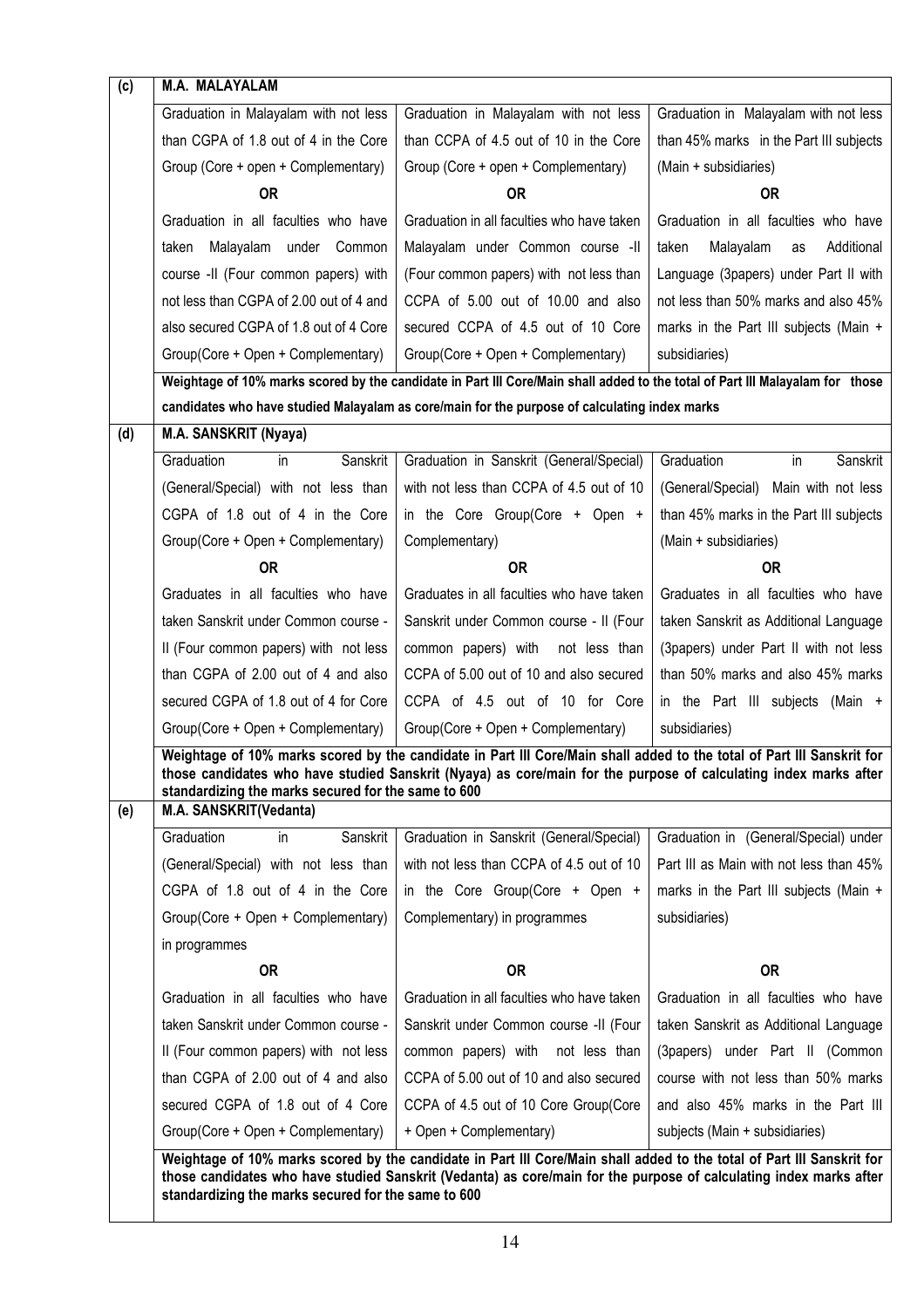| (f) | M.A. Sanskrit(Sahitya)                              |                                                                                                                        |                                          |  |
|-----|-----------------------------------------------------|------------------------------------------------------------------------------------------------------------------------|------------------------------------------|--|
|     | Graduation<br>Sanskrit<br>in                        | Graduation in Sanskrit (General/Special)                                                                               | Graduation in (General/Special) under    |  |
|     | (General/Special) with not less than                | with not less than CCPA of 4.5 out of 10                                                                               | Part III as Main with not less than 45%  |  |
|     | CGPA of 1.8 out of 4 in the Core                    | in the Core Group(Core + Open +                                                                                        | marks in the Part III subjects (Main +   |  |
|     | Group(Core + Open + Complementary)                  | Complementary) in programmes                                                                                           | subsidiaries)                            |  |
|     | in programmes                                       |                                                                                                                        |                                          |  |
|     | <b>OR</b>                                           | <b>OR</b>                                                                                                              | <b>OR</b>                                |  |
|     | Graduation in all faculties who have                | Graduation in all faculties who have taken                                                                             | Graduation in all faculties who have     |  |
|     | taken Sanskrit under Common course -                | Sanskrit under Common course -II (Four                                                                                 | taken Sanskrit as Additional Language    |  |
|     | II (Four common papers) with not less               | common papers) with<br>not less than                                                                                   | (3papers) under Part II (Common          |  |
|     | than CGPA of 2.00 out of 4 and also                 | CCPA of 5.00 out of 10 and also secured                                                                                | course with not less than 50% marks      |  |
|     | secured CGPA of 1.8 out of 4 Core                   | CCPA of 4.5 out of 10 Core Group(Core                                                                                  | and also 45% marks in the Part III       |  |
|     | Group(Core + Open + Complementary)                  | + Open + Complementary)                                                                                                | subjects (Main + subsidiaries)           |  |
|     |                                                     | Weightage of 10% marks scored by the candidate in Part III Core/Main shall added to the total of Part III Sanskrit for |                                          |  |
|     | standardizing the marks secured for the same to 600 | those candidates who have studied Sanskrit (Sahitya) as core/main for the purpose of calculating index marks after     |                                          |  |
| (g) | M.A. Sanskrit (Vyakarana)                           |                                                                                                                        |                                          |  |
|     | Graduation<br>Sanskrit<br>in                        | Graduation in Sanskrit (General/Special)                                                                               | Graduation<br>in<br>Sanskrit             |  |
|     | (General/Special) with not less than                | with not less than CCPA of 4.5 out of 10                                                                               | (General/Special) with not less than     |  |
|     | CGPA of 1.8 out of 4 in the Core                    | in the Core Group(Core + Open +                                                                                        | 45% marks in the Part III subjects (Main |  |
|     | Group(Core + Open + Complementary)                  | Complementary)                                                                                                         | + subsidiaries)                          |  |
|     | <b>OR</b>                                           | <b>OR</b>                                                                                                              |                                          |  |
|     | Graduates in all faculties who have                 | Graduates in all faculties who have taken                                                                              | <b>OR</b>                                |  |
|     | taken Sanskrit under Common course -                | Sanskrit under Common course - II (Four                                                                                | Graduates in all faculties who have      |  |
|     | II (Four common papers) with not less               | common papers) with<br>not less than                                                                                   | taken Sanskrit as additional language    |  |
|     | than CGPA of 2.00 out of 4 and also                 | CCPA of 5.00 out of 10.00 and also                                                                                     | (3 papers) under Part II with not less   |  |
|     | secured CGPA of 1.8 out of 4 in Core                | secured CGPA of 4.5 out of 10 in Core                                                                                  | than 50% marks and also 45% marks in     |  |
|     | Group(Core + Open + Complementary)                  | Group(Core + Open + Complementary)                                                                                     | Part III<br>subjects<br>$(Main +$<br>the |  |
|     |                                                     |                                                                                                                        | subsidiaries)                            |  |
|     |                                                     | Weightage of 10% marks scored by the candidate in Part III Core/Main shall added to the total of Part III Sanskrit for |                                          |  |
| (h) | <b>M.A. Tamil</b>                                   | those candidates who have studied Sanskrit (Vyakarana) as core/optional for the purpose of calculating index marks     |                                          |  |
|     | Graduation in Tamil with not less than              | Graduation in Tamil with not less than                                                                                 | Graduation in Tamil with not less than   |  |
|     | CGPA of 1.8 out of 4 in the Core                    | CCPA of 4.5 out of 10 in the Core                                                                                      | 45% marks in the Part III subjects       |  |
|     | Group(Core + Open + Complementary)                  | Group(Core + Open + Complementary)                                                                                     | (Main + subsidiaries)                    |  |
|     | <b>OR</b>                                           | <b>OR</b>                                                                                                              |                                          |  |
|     | Graduates in all faculties who have                 | Graduates in all faculties who have taken                                                                              | <b>OR</b>                                |  |
|     | taken Tamil under Common course - II                | Tamil under Common course - II (Four                                                                                   | Graduates in all faculties who have      |  |
|     | (Four common papers) with not less                  | common papers) with not less than CCPA                                                                                 | taken Tamil as additional language (3    |  |
|     | than CGPA of 2.00 out of 4 and also                 | of 5.00 out of 10.00 and also secured                                                                                  | papers) under Part II with not less than |  |
|     | secured CGPA of 1.8 out of 4 in Core                | CGPA of 4.5 out of 10 in Core Group(Core                                                                               | 50% marks and also 45% marks in the      |  |
|     | Group(Core + Open + Complementary)                  | + Open + Complementary)                                                                                                | Part III subjects (Main + subsidiaries)  |  |
|     |                                                     | Weightage of 10% marks scored by the candidate in Part III Core/Main shall added to the total of Part III Tamil for    |                                          |  |
|     |                                                     | those candidates who have studied Sanskrit (Vyakarana) as core/optional for the purpose of calculating index marks     |                                          |  |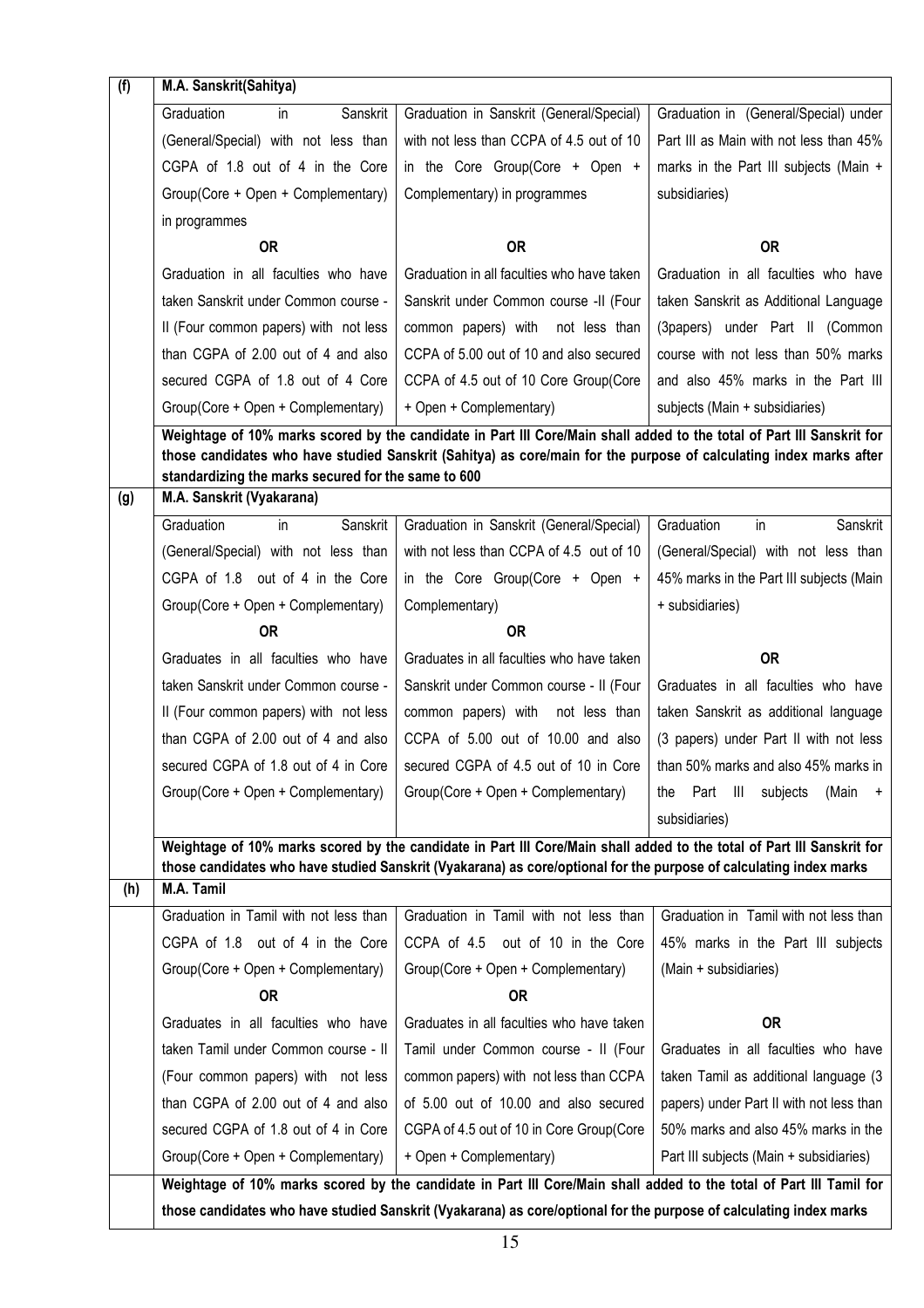*Candidates who have passed B Com Model I, Model II /III, Vocational BA/B Sc (Model II/III – CBCSS & Pre CBCSS except BA Communicative English Model III Triple main pre CBCSS pattern) degree programmes and New generation programmes are not eligible to apply for admission to M.A. English, Hindi, Arabic, Sanskrit, Malayalam etc., based on the marks obtained in Part I /Common Course – I – English or Part II / Common Course – II – Second Language, since the content of Language & Literature of Part I & II of these degree programmes is not sufficient enough to pursue the above PG Programme.* 

#### **B. FACULTY OF SOCIAL SCIENCES**

|     | <b>Graduates</b><br>who<br>have<br>passed                               | <b>Graduates</b><br>who<br>have<br>passed                                                                                           | <b>Graduates</b><br>who<br>have<br>passed   |
|-----|-------------------------------------------------------------------------|-------------------------------------------------------------------------------------------------------------------------------------|---------------------------------------------|
|     | examination in<br><b>CBCSS</b><br>qualifying                            | qualifying<br>examination in CBCSS                                                                                                  | qualifying<br>examination<br>other<br>in    |
|     | (2009) pattern                                                          | $(2013)$ pattern                                                                                                                    | patterns                                    |
| (h) | <b>M.A. Economics</b>                                                   |                                                                                                                                     |                                             |
|     | Graduation in Economics /Mathematics /                                  | Graduation in Economics /Mathematics /                                                                                              | Graduation in Economics /Mathematics        |
|     | Statistics with not less than CGPA of 1.8                               | Statistics with not less than CCPA of 4.5                                                                                           | /Statistics with not less than 45% marks    |
|     | out of 4 in the core group (Core + Open +                               | out of 10 in the core group (Core + Open                                                                                            | in the Part III subjects (Main +            |
|     | Complementary)                                                          | + Complementary)                                                                                                                    | subsidiaries) or B.Sc. Degree holders in    |
|     |                                                                         |                                                                                                                                     | Co-operation and Banking with not less      |
|     |                                                                         |                                                                                                                                     | than 45% marks from Kerala Agricultural     |
|     |                                                                         |                                                                                                                                     | University.                                 |
|     |                                                                         | Weightage of 10 marks shall be given to the candidates who have studied Economics as Core/Main. 75% of the total                    |                                             |
|     | seats would be reserved for B.A Economics (Main Model I/II) candidates. |                                                                                                                                     |                                             |
| (i) | M.A. History                                                            |                                                                                                                                     |                                             |
|     | Graduation in any subject in the faculty of                             | Graduation in any subject in the faculty                                                                                            | Graduation in any subject in the faculty    |
|     | social sciences or graduation in English                                | of social sciences or graduation in                                                                                                 | of Social Sciences or graduation in         |
|     | (Model I/II/III)/ law with not less than                                | English (Model I/II/III)/ law with not less                                                                                         | English (Model I/II/III) /law with not less |
|     | CGPA of 1.8 out of 4 in the core group                                  | than CCPA of 4.5 out of 10 in the core                                                                                              | than 45% marks in the Part III subjects     |
|     | (Core + Open + Complementary).                                          | group (Core + Open + Complementary).                                                                                                | (Main + subsidiaries).                      |
|     |                                                                         | Weightage of 10 marks shall be given to the candidates who have studied History as optional. 75% of the total seats                 |                                             |
|     | would be reserved for B.A. History (Main Model I/II) candidates.        |                                                                                                                                     |                                             |
| (j) | <b>M.A. Politics</b>                                                    |                                                                                                                                     |                                             |
|     | Graduation in any subject in the faculty of                             | Graduation in any subject in the faculty                                                                                            | Graduation in any subject in the faculty    |
|     | Social Sciences or graduation in the                                    | of Social Sciences or graduation in the                                                                                             | of Social Sciences or graduation in the     |
|     | faculty of language and literature with                                 | faculty of language and literature with                                                                                             | faculty of language and literature with     |
|     | English (Model I/II/III) with not less than                             | English (Model I/II/III) with not less than                                                                                         | English (Model I/II/III) with not less than |
|     | CGPA of 1.8 out of 4 in the core group                                  | CCPA of 4.5 out of 10 in the core group                                                                                             | 45% marks in the Part III subjects (Main    |
|     | (Core + Open + Complementary).                                          | (Core + Open + Complementary).                                                                                                      | + subsidiaries).                            |
|     |                                                                         | A weightage of 5 marks to be given to the candidates who have studied any of the papers namely Politics, Political Science,         |                                             |
|     |                                                                         | Political Theory, Political Philosophy either as Part III main/subsidiary/elective/allied/complementary of B.A. degree examination. |                                             |
|     |                                                                         | Weightage of 10 marks shall be given to the candidates who have studied Politics as optional. 75% of the total seats would be       |                                             |
|     | reserved for B.A . Politics (Main Model I/II) candidates.               |                                                                                                                                     |                                             |
|     |                                                                         |                                                                                                                                     |                                             |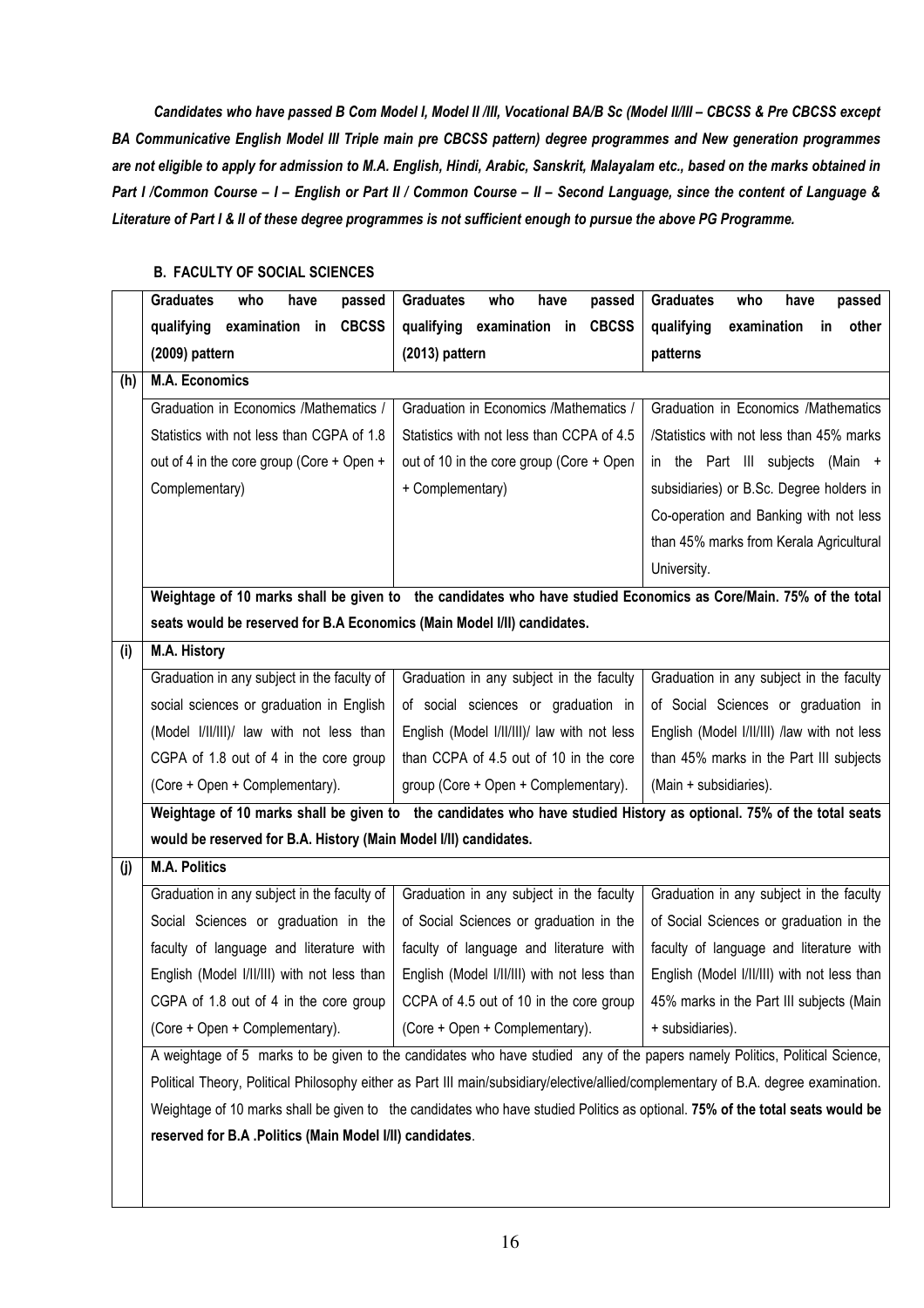| (k) | <b>MA Print &amp; Electronic Journalism</b>         |                                          |                                           |  |
|-----|-----------------------------------------------------|------------------------------------------|-------------------------------------------|--|
|     | Graduation in the Faculties of Language             | Graduation in the Faculties of Language  | Graduation in the Faculties of Arts.      |  |
|     | & Literature, Social Science, Science               | & Literature, Social Science, Science    | Social Science, Science, Business         |  |
|     | and Commerce with not less than CGPA                | and Commerce with not less than CCPA     | Studies, Commerce and Law with not        |  |
|     | of 1.8 out of 4 in the Core Group (Core +           | of 4.5 out of 10.00 in the Core Group    | less than 45% marks in the Part III       |  |
|     | Open + Complementary).                              | (Core + Open + Complementary).           | subjects<br>(Main/Core<br>÷               |  |
|     |                                                     |                                          | Subsidiaries/Complementaries).            |  |
| (1) | <b>MA Cinema &amp; Television</b>                   |                                          |                                           |  |
|     | Graduation with not less than CGPA of               | Graduation with not less than CCPA of    | Graduation with not less than 45%         |  |
|     | 1.8 out of 4 in the Core Group (Core +              | 4.5 out of 10.00 in the Core Group (Core | marks in the Part III subjects (Main/Core |  |
|     | Open + Complementary).                              | + Open + Complementary).                 | + Subsidiaries/Complementaries).          |  |
| (m) | Master of Arts in Journalism and Mass Communication |                                          |                                           |  |
|     | Graduation with not less than CGPA of               | Graduation with not less than CCPA of    | Graduation with not less than 45%         |  |
|     | 1.8 out of 4 in the Core Group (Core +              | 4.5 out of 10.00 in the Core Group (Core | marks in the Part III subjects (Main/Core |  |
|     | Open + Complementary).                              | + Open + Complementary).                 | + Subsidiaries/Complementaries).          |  |
|     |                                                     |                                          |                                           |  |
| (q) | <b>Master of Social Work</b>                        |                                          |                                           |  |
|     | Graduation with not less than CGPA of               | Graduation with not less than CCPA of    | Graduation with not less than 45%         |  |
|     | 1.8 out of 4 in the Core Group (Core +              | 4.5 out of 10.00 in the Core Group (Core | marks in the Part III subjects (Main/Core |  |
|     | Open + Complementary).                              | + Open + Complementary).                 | + Subsidiaries/Complementaries).          |  |

# **C. Faculty of Fine Arts**

|     | <b>Graduates</b><br>who<br>have<br>passed  | <b>Graduates</b><br>who<br>have<br>passed | <b>Graduates</b><br>who<br>have<br>passed |
|-----|--------------------------------------------|-------------------------------------------|-------------------------------------------|
|     | qualifying examination in<br><b>CBCSS</b>  | qualifying examination in CBCSS           | qualifying<br>examination<br>in other     |
|     | $(2009)$ pattern                           | (2013) pattern                            | patterns                                  |
| (n) | <b>MA Multimedia</b>                       |                                           |                                           |
|     | Graduation in multimedia or related fields | Graduation in multimedia or related       | Graduation in multimedia or related       |
|     | or a graduation in any field Diploma in    | fields or a graduation in any field       | fields or a graduation in any field with  |
|     | Multimedia with not less than CGPA of      | Diploma in Multimedia with not less than  | Diploma in Multimedia with not less than  |
|     | 1.8 out of 4 in the Core Group (Core +     | CCPA of 4.5 out of 10.00 in the Core      | 45% marks in the Part III subjects        |
|     | Open + Complementary).                     | Group (Core + Open + Complementary).      | (Main/Core                                |
|     |                                            |                                           | Subsidiaries/Complementaries).            |
| (0) | <b>MA Animation</b>                        |                                           |                                           |
|     | Graduation in Graphic Design or related    | Graduation in Graphic Design or related   | Graduation in Graphic Design or related   |
|     | fields or a graduation in any field with   | fields or a graduation in any field with  | fields or a graduation in any field with  |
|     | Diploma in Design with not less than       | Diploma in Design with not less than      | Diploma in Design with not less than      |
|     | CGPA of 1.8 out of 4 in the Core Group     | CCPA of 4.5 out of 10.00 in the Core      | 45% marks in the Part III subjects        |
|     | (Core + Open + Complementary).             | Group (Core + Open + Complementary).      | (Main/Core                                |
|     |                                            |                                           | Subsidiaries/Complementaries).            |
| (p) | <b>MA Graphic Design</b>                   |                                           |                                           |
|     | Graduation in Graphic Design or related    | Graduation in Graphic Design or related   | Graduation in Graphic Design or related   |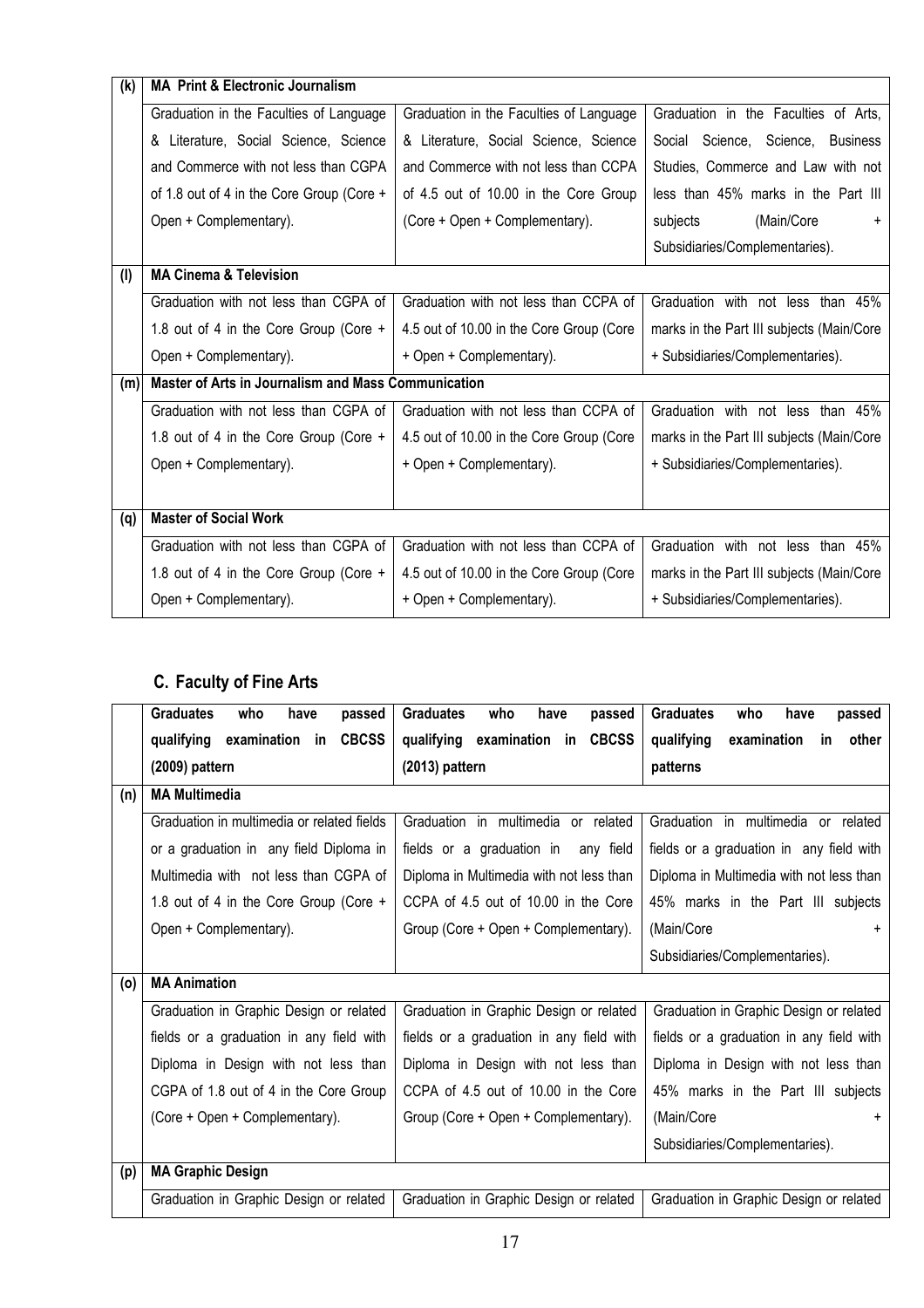|                                        | fields or a graduation in any field with   fields or a graduation in any field with   fields or a graduation in any field with |                                |
|----------------------------------------|--------------------------------------------------------------------------------------------------------------------------------|--------------------------------|
|                                        | Diploma in Design with not less than   Diploma in Design with not less than   Diploma in Design with not less than             |                                |
| CGPA of 1.8 out of 4 in the Core Group | CCPA of 4.5 out of 10.00 in the Core   45% marks in the Part III subjects                                                      |                                |
| (Core + Open + Complementary).         | Group (Core + Open + Complementary).                                                                                           | (Main/Core                     |
|                                        |                                                                                                                                | Subsidiaries/Complementaries). |

#### **D. FACULTY OF SCIENCE**

|     | <b>Graduates</b><br>who<br>have<br>passed                               | <b>Graduates</b><br>who<br>have<br>passed | Graduates who have passed qualifying                                                                                   |
|-----|-------------------------------------------------------------------------|-------------------------------------------|------------------------------------------------------------------------------------------------------------------------|
|     | qualifying examination in CBCSS                                         | qualifying examination in CBCSS           | examination in other patterns                                                                                          |
|     | (2009) pattern                                                          | (2013) pattern                            |                                                                                                                        |
| (r) | <b>M Sc Actuarial Science</b>                                           |                                           |                                                                                                                        |
|     | Graduation<br>in<br>with<br>any<br>degree                               | Graduation<br>degree<br>in<br>any<br>with | Graduation<br>degree<br>with<br>in<br>any                                                                              |
|     | Mathematics/Statistics as one of the                                    | Mathematics/Statistics as one of the      | Mathematics/Statistics as one of the                                                                                   |
|     | subject of study with not less than                                     | subject of study with not less than       | subject of study with not less than 50%                                                                                |
|     | CGPA of 2.00 out of 4 in the Core                                       | CCPA of 5.00 out of 10.00 in the          | marks in the Part III subjects (Main/Core +                                                                            |
|     | (Core<br>Group<br>Open<br>$\ddot{}$<br>$\begin{array}{c} + \end{array}$ | Core Group (Core + Open +                 | Subsidiaries/Complementaries)<br>or                                                                                    |
|     | Complementary).                                                         | Complementary).                           | Graduation in Commerce with not less than                                                                              |
|     | Graduation in Commerce with not less                                    | Graduation in Commerce with not           | 50% marks in the Part III subjects                                                                                     |
|     | than CGPA of 2.00 out of 4 in the Core                                  | less than CCPA of 5.00 out of 10.00       | (Main/Core                                                                                                             |
|     | Group (Core + Open + Complementary)                                     | in the Core Group (Core + Open +          | Subsidiaries/Complementaries)<br>provided                                                                              |
|     | have<br>provided<br>they<br>studied                                     | Complementary) provided they have         | they have studied Mathematics or Statistics                                                                            |
|     | Mathematics or Statistics or Computer                                   | studied Mathematics or Statistics or      | or Computer Applications at Plus Two level                                                                             |
|     | Applications at Plus Two level or at                                    | Computer Applications at Plus Two         | or at Graduate level.                                                                                                  |
|     | Graduate level.                                                         | level or at Graduate level.               |                                                                                                                        |
|     |                                                                         |                                           | A weightage of 10 marks shall be given to the candidate who has studied Mathematics/Statistics as Main/Core Subject.   |
| (s) | <b>M.Sc. Statistics (Applied)</b>                                       |                                           |                                                                                                                        |
|     | Graduation in Statistics/Mathematics/                                   | Graduation in Statistics/Mathematics/     | Graduation<br>in                                                                                                       |
|     | Computer Application with not less than                                 | Computer Application with not less        | Statistics/Mathematics/Computer                                                                                        |
|     | CGPA of 2.00 out of 4 in the Core                                       | than CCPA of 5.00 out of 10.00 in the     | Application with not less than 50% marks in                                                                            |
|     | Group (Core + Complementary + Open                                      | Core Group (Core + Complementary          | Part III subjects (Main/Core+ +<br>the                                                                                 |
|     | Courses)                                                                | + Open Courses)                           | subsidiaries/Complementaries).                                                                                         |
|     |                                                                         |                                           | Weightage of 10% marks scored by the candidate in Part III Core/Main shall be added to the total of Part III Core/Main |
|     |                                                                         |                                           | for those candidates who have studied B Sc Statistics (Core/Main) after standardizing the marks secured for the same   |
|     |                                                                         |                                           | to 600. Weightage of 5% marks scored by the candidate in Part III Core/Main shall be added to the total of Part III    |
|     |                                                                         |                                           | Core/Main for those candidates who have studied B Sc Computer Applications (Triple Main) (Core/Main after              |
|     | standardizing the marks secured for the same to 600.                    |                                           |                                                                                                                        |
| (t) | M.Sc. Botany                                                            |                                           |                                                                                                                        |
|     | Graduation in Botany or Botany -                                        | Graduation in Botany or Botany -          | Graduation<br>Botany<br>in<br>Botany-<br>or                                                                            |
|     | Biotechnology (double main) with not                                    | Biotechnology (double main) with not      | Biotechnology (double main) with not less                                                                              |
|     | less than CGPA of 2.00 out of 4 in the                                  | less than CCPA of 5.00 out of 10.00       | than 50% marks in the Part III Subjects                                                                                |
|     | Core Group (Core<br>+ Open +                                            | in the Core Group (Core + Open +          | (Main/Core                                                                                                             |
|     | Complementary).                                                         | Complementary).                           | subsidiaries/Complementaries).                                                                                         |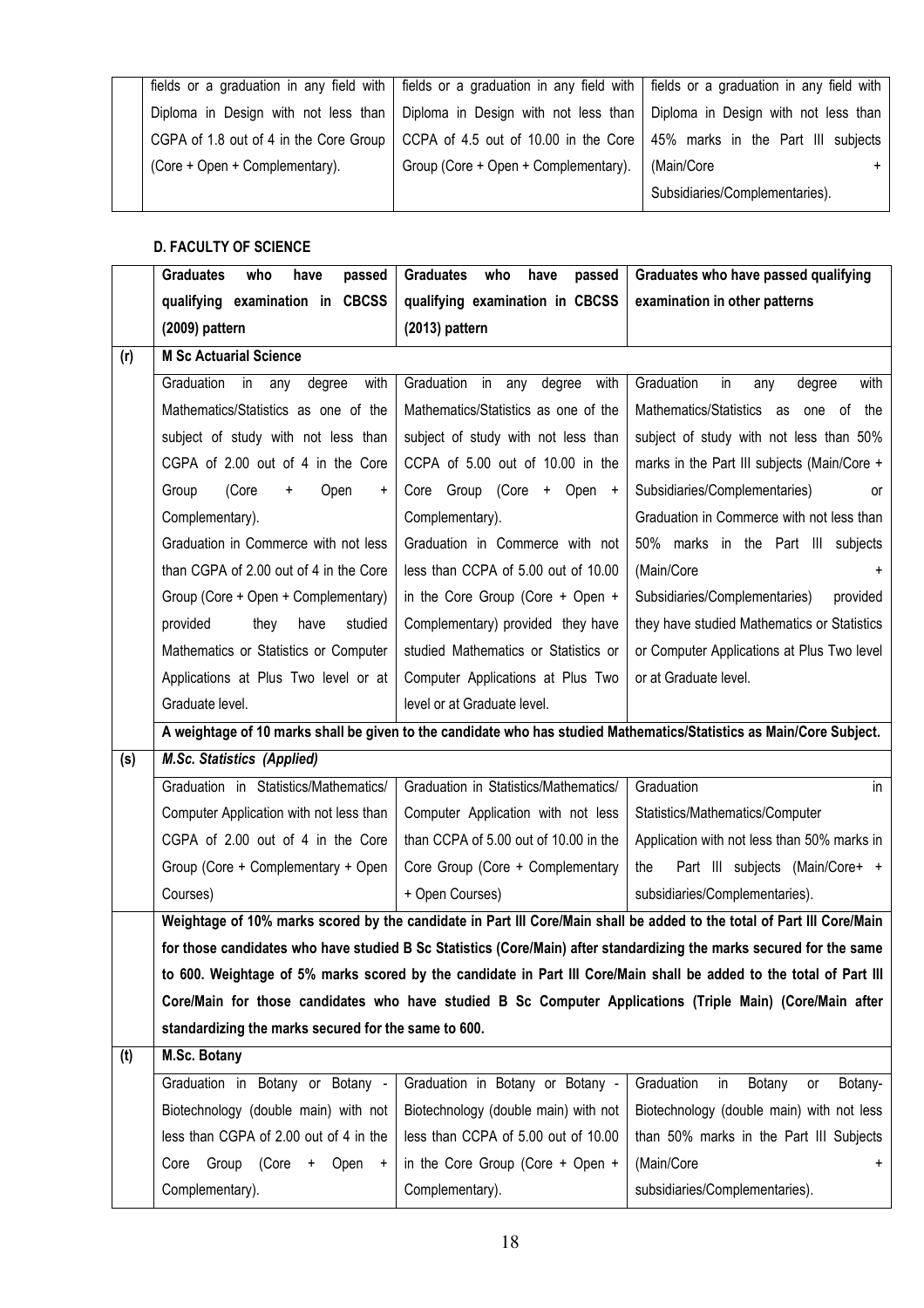| (u) | <b>M Sc Biotechnology</b>               |                                           |                                                                                                                            |
|-----|-----------------------------------------|-------------------------------------------|----------------------------------------------------------------------------------------------------------------------------|
|     | Graduation in in Biological Sciences    | Graduation in in Biological Sciences      | Graduation in in Biological Sciences viz,                                                                                  |
|     | viz, Zoology, Botany, Biochemistry,     | viz, Zoology, Botany, Biochemistry,       | Zoology, Botany, Biochemistry, Biophysics,                                                                                 |
|     | Biophysics, Biotechnology, Biological   | Biophysics, Biotechnology, Biological     | Biotechnology, Biological Techniques &                                                                                     |
|     | Techniques & Specimen Preparation       | Techniques & Specimen Preparation         | Specimen Preparation and Microbiology or                                                                                   |
|     | and Microbiology or Chemistry or MLT    | and Microbiology or Chemistry or          | Chemistry or MLT with not less than 50%                                                                                    |
|     | with not less than CGPA of 2.00 out of  | MLT with not less than CCPA of 5.00       | marks in the Part III subjects (Main/Core +                                                                                |
|     | 4 in the Core Group (Core + Open +      | out of 10.00 in the Core Group (Core      | subsidiaries/Complementaries).                                                                                             |
|     | Complementary).                         | + Open + Complementary                    |                                                                                                                            |
|     |                                         |                                           | Weightage of 10% of marks scored by the candidate in Part III (Core/Main) shall be added to the total of Part III subjects |
|     |                                         |                                           | for those candidates who have studied B Sc Biotechnology (Core/Main) after standardizing the marks secured for the         |
|     | same to 600.                            |                                           |                                                                                                                            |
|     |                                         | MBBS/B Tech degree holders can also apply |                                                                                                                            |
| (v) | <b>M Sc Microbiology</b>                |                                           |                                                                                                                            |
|     | Graduation in Biological Sciences viz,  | Graduation in Biological Sciences viz,    | Graduation in<br>Biological Sciences viz,                                                                                  |
|     | Zoology,<br>Botany,<br>Biochemistry,    | Zoology,<br>Botany,<br>Biochemistry,      | Zoology, Botany, Biochemistry, Biophysics,                                                                                 |
|     | Biophysics, Biotechnology, Biological   | Biophysics, Biotechnology, Biological     | Biotechnology, Biological Techniques &                                                                                     |
|     | Techniques & Specimen Preparation       | Techniques & Specimen Preparation         | Specimen Preparation and Microbiology or                                                                                   |
|     | and Microbiology or Chemistry under     | and Microbiology or Chemistry under       | under Chemistry Part III (Main/Core +                                                                                      |
|     | Core Group (Core + Complementary +      | Core Group (Core + Complementary          | subsidiaries/Complementaries) or Medical                                                                                   |
|     | Courses)<br>Medical<br>Open<br>or       | Open Courses) or<br>Medical<br>$+$        | Microbiology /MLT with not less than 50%                                                                                   |
|     | Microbiology/MLT with not less than     | Microbiology /MLT with not less than      | marks.                                                                                                                     |
|     | CGPA of 2.00 out of 4.                  | CGPA of 5.00 out of 10.00                 |                                                                                                                            |
|     |                                         |                                           | Weightage of 10% of marks scored by the candidate in Part III (Core/Main) shall be added to the total of Part III subjects |
|     |                                         |                                           | for those candidates who have studied B Sc Microbiology (Core/Main) after standardizing the marks secured for the          |
|     | same to 600.                            |                                           |                                                                                                                            |
|     |                                         | MBBS/B Tech degree holders can also apply |                                                                                                                            |
| (w) | <b>M Sc Applied Microbiology</b>        |                                           |                                                                                                                            |
|     | Graduation in Biological Sciences viz,  | Graduation in Biological Sciences viz,    | Biological Sciences viz,<br>Graduation in                                                                                  |
|     | Zoology,<br>Botany,<br>Biochemistry,    | Zoology,<br>Botany,<br>Biochemistry,      | Zoology, Botany, Biochemistry, Biophysics,                                                                                 |
|     | Biophysics, Biotechnology, Biological   | Biophysics, Biotechnology, Biological     | Biotechnology, Biological Techniques &                                                                                     |
|     | Techniques & Specimen Preparation,      | Techniques & Specimen Preparation,        | Specimen<br>Preparation,<br>Industrial                                                                                     |
|     | Industrial Microbiology, Food Science & | Industrial Microbiology, Food Science     | Food Science & Quality<br>Microbiology,                                                                                    |
|     | Quality Control, Medical Microbiology,  | &<br>Medical<br>Quality<br>Control,       | Control, Medical Microbiology, Aquaculture,                                                                                |
|     | Aquaculture, Environment and Water      | Microbiology,<br>Aquaculture,             | Environment and Water Management,                                                                                          |
|     | Management, Microbiology, Chemistry     | Environment<br>Water<br>and               | Microbiology,<br>Chemistry and Industrial                                                                                  |
|     | and Industrial Chemistry under Core     | Microbiology,<br>Management,              | Chemistry or MLT with not less than 50%                                                                                    |
|     | Group (Core + Complementary + Open      | Industrial Chemistry<br>Chemistry and     | marks in the Part III subjects (Main/Core +                                                                                |
|     | Courses) or MLT with not less than      | under<br>Core<br>(Core<br>Group<br>$+$    | subsidiaries/Complementaries).                                                                                             |
|     | CGPA of 2.00 out of 4 in the Core       | Complementary + Open Courses) or          |                                                                                                                            |
|     | Group (Core + Complementary + Open      | MLT with not less than CCPA of 5.00       |                                                                                                                            |
|     | Courses).                               | out of 10.00 in the Core Group (Core      |                                                                                                                            |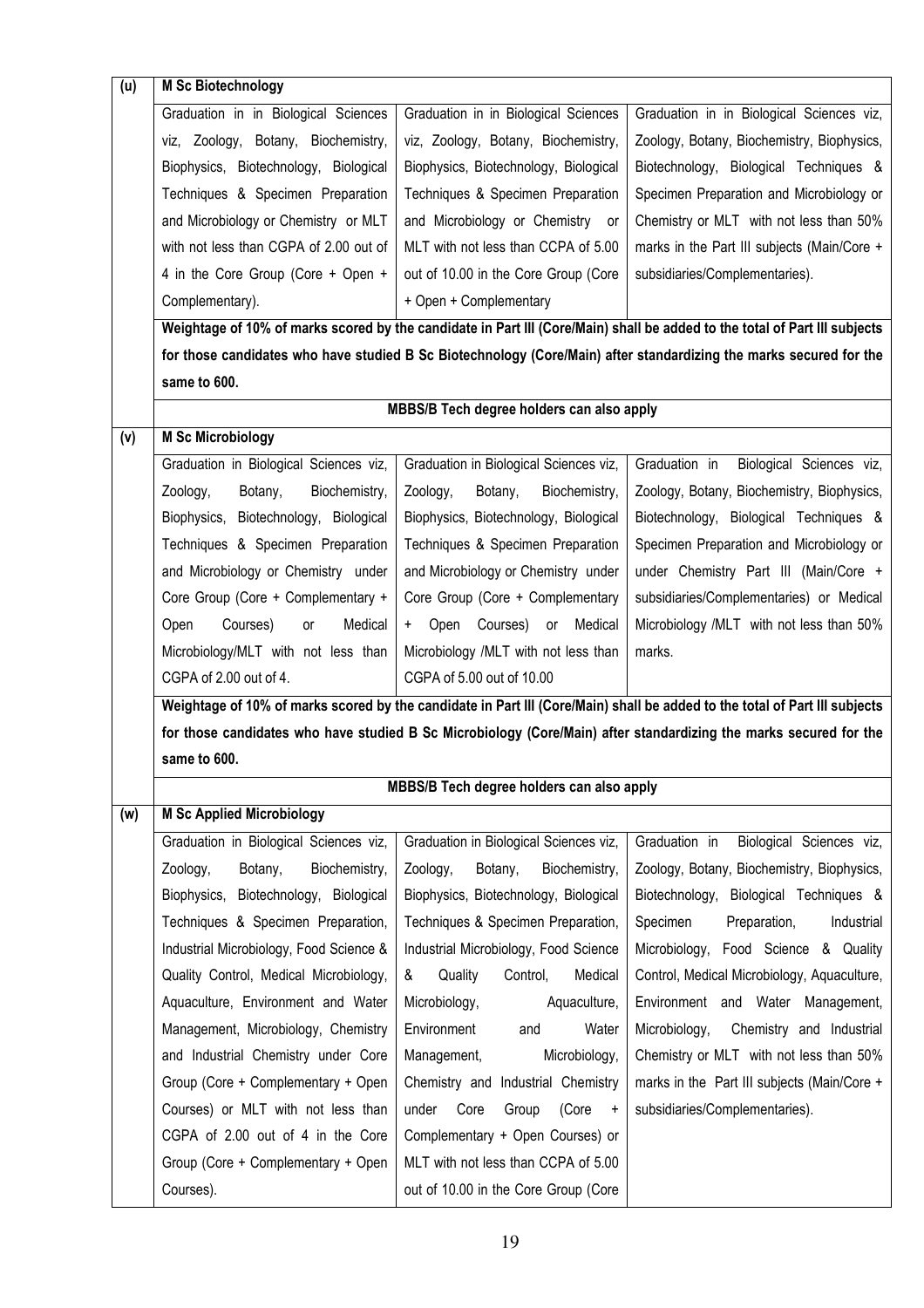|     |                                                                                                                   | + Complementary + Open Courses).                   |                                                                                                                            |  |
|-----|-------------------------------------------------------------------------------------------------------------------|----------------------------------------------------|----------------------------------------------------------------------------------------------------------------------------|--|
|     |                                                                                                                   |                                                    | Weightage of 10% of marks scored by the candidate in Part III (Core/Main) shall be added to the total of Part III subjects |  |
|     | for those candidates who have studied B Sc Microbiology (Core/Main) after standardizing the marks secured for the |                                                    |                                                                                                                            |  |
|     | same to 600.                                                                                                      |                                                    |                                                                                                                            |  |
|     |                                                                                                                   | MBBS/Engineering degree holders can also apply     |                                                                                                                            |  |
| (x) | <b>M Sc Bio-informatics</b>                                                                                       |                                                    |                                                                                                                            |  |
|     | Graduation in Biochemistry, Biophysics,                                                                           | Graduation<br>in<br>Biochemistry,                  | Graduation in Biochemistry, Biophysics,                                                                                    |  |
|     | Biotechnology, Plant Biotechnology,                                                                               | Biophysics,<br>Biotechnology,<br>Plant             | Biotechnology, Plant Biotechnology, Bio-                                                                                   |  |
|     | Bio-informatics, Botany, Zoology/Plant                                                                            | Bio-informatics,<br>Biotechnology,                 | informatics,<br>Botany,<br>Zoology/Plant                                                                                   |  |
|     | Biology/Chemistry/Computer Science,                                                                               | Zoology/Plant<br>Botany,                           | Biology/Chemistry/Computer<br>Science,                                                                                     |  |
|     | Computer<br>Application,<br>Electronics,                                                                          | Biology/Chemistry/Computer Science,                | Application,<br>Computer<br>Electronics,                                                                                   |  |
|     | Environmental Science, Mathematics,                                                                               | Computer Application, Electronics,                 | Mathematics,<br>Environmental<br>Science,                                                                                  |  |
|     | Microbiology, Physics and Statistics                                                                              | Environmental Science, Mathematics,                | Microbiology, Physics and Statistics with                                                                                  |  |
|     | with not less than CGPA of 2.00 out of                                                                            | Microbiology, Physics and Statistics               | not less than 50% marks in the Part III                                                                                    |  |
|     | 4 in the<br>Core Group (Core +                                                                                    | with not less than CCPA of 5.00 out                | (Main/Core<br>$\pm$                                                                                                        |  |
|     | Complementary + Open Courses).                                                                                    | of 10.00 in the Core Group (Core +                 | subsidiaries/Complementaries)                                                                                              |  |
|     |                                                                                                                   | Complementary + Open Courses).                     |                                                                                                                            |  |
|     |                                                                                                                   |                                                    | Weightage of 10% of marks scored by the candidate in Part III (Core/Main) shall be added to the total of Part III subjects |  |
|     |                                                                                                                   |                                                    | for those candidates who have taken subjects which come under Biological Sciences viz, Botany, Biochemistry,               |  |
|     | Biophysics, Biotechnology, Microbiology and Zoology after standardizing the marks scored for the same to 600      |                                                    |                                                                                                                            |  |
|     |                                                                                                                   | MBBS/B Tech/B Sc MLT degree holders can also apply |                                                                                                                            |  |
| (y) | <b>M Sc Plant Biotechnology</b>                                                                                   |                                                    |                                                                                                                            |  |
|     | Graduation in Botany, Biochemistry,                                                                               | Graduation in Botany, Biochemistry,                | Graduation<br>Biochemistry,<br>in<br>Botany,                                                                               |  |
|     | Biotechnology,<br>Microbiology,                                                                                   | Biotechnology,<br>Microbiology,                    | Biotechnology, Microbiology, Agricultural                                                                                  |  |
|     | Agricultural Science,<br>Environmental                                                                            | Agricultural Science, Environmental                | Science, Environmental Science with not                                                                                    |  |
|     | Science with not less than CGPA of                                                                                | Science with not less than CCPA of                 | less than 50% marks in the Part III                                                                                        |  |
|     | 2.00 out of 4 in the Core Group (Core +                                                                           | 5.00 out of 10 in the Core Group                   | (Main/Core<br>$+$                                                                                                          |  |
|     | Complementary + Open Courses).                                                                                    | (Core + Complementary + Open                       | subsidiaries/Complementaries).                                                                                             |  |
|     |                                                                                                                   | Courses).                                          |                                                                                                                            |  |
|     |                                                                                                                   |                                                    | Weightage of 10% of marks scored by the candidate in Part III (Core/Main) shall be added to the total of Part III subjects |  |
|     |                                                                                                                   |                                                    | for those candidates who have taken subjects which come under Biological Sciences viz, Botany, Biochemistry,               |  |
|     | Biophysics, Biotechnology, Microbiology and Zoology after standardizing the marks scored for the same to 600      |                                                    |                                                                                                                            |  |
|     |                                                                                                                   | MBBS/B Tech degree holders can also apply          |                                                                                                                            |  |
| (z) | <b>M Sc Biochemistry</b>                                                                                          |                                                    |                                                                                                                            |  |
|     | Graduation in Biological Sciences viz,                                                                            | Graduation in Biological Sciences viz,             | Graduation in Biological Sciences viz,                                                                                     |  |
|     | Zoology,<br>Botany,<br>Biochemistry,                                                                              | Zoology,<br>Botany,<br>Biochemistry,               | Zoology, Botany, Biochemistry, Biophysics,                                                                                 |  |
|     | Biophysics, Biotechnology, Biological                                                                             | Biophysics, Biotechnology, Biological              | Biotechnology, Biological Techniques &                                                                                     |  |
|     | Techniques & Specimen Preparation                                                                                 | Techniques & Specimen Preparation                  | Specimen Preparation and Microbiology or                                                                                   |  |
|     | and Microbiology or Chemistry or MLT                                                                              | and Microbiology or Chemistry or                   | or MLT or Aquaculture of<br>Chemistry                                                                                      |  |
|     | or Aquaculture of University of Calicut                                                                           | MLT or Aquaculture of University of                | University of Calicut with not less than 50%                                                                               |  |
|     | with not less than CGPA of 2.00 out of                                                                            | Calicut with not less than CCPA of                 | marks in Part III subjects (Main/Core +                                                                                    |  |
|     | 4<br>Core<br>Group<br>(Core<br>in<br>$+$                                                                          | 5.00 out of 10.00 in Core Group                    | subsidiaries/Complementaries).                                                                                             |  |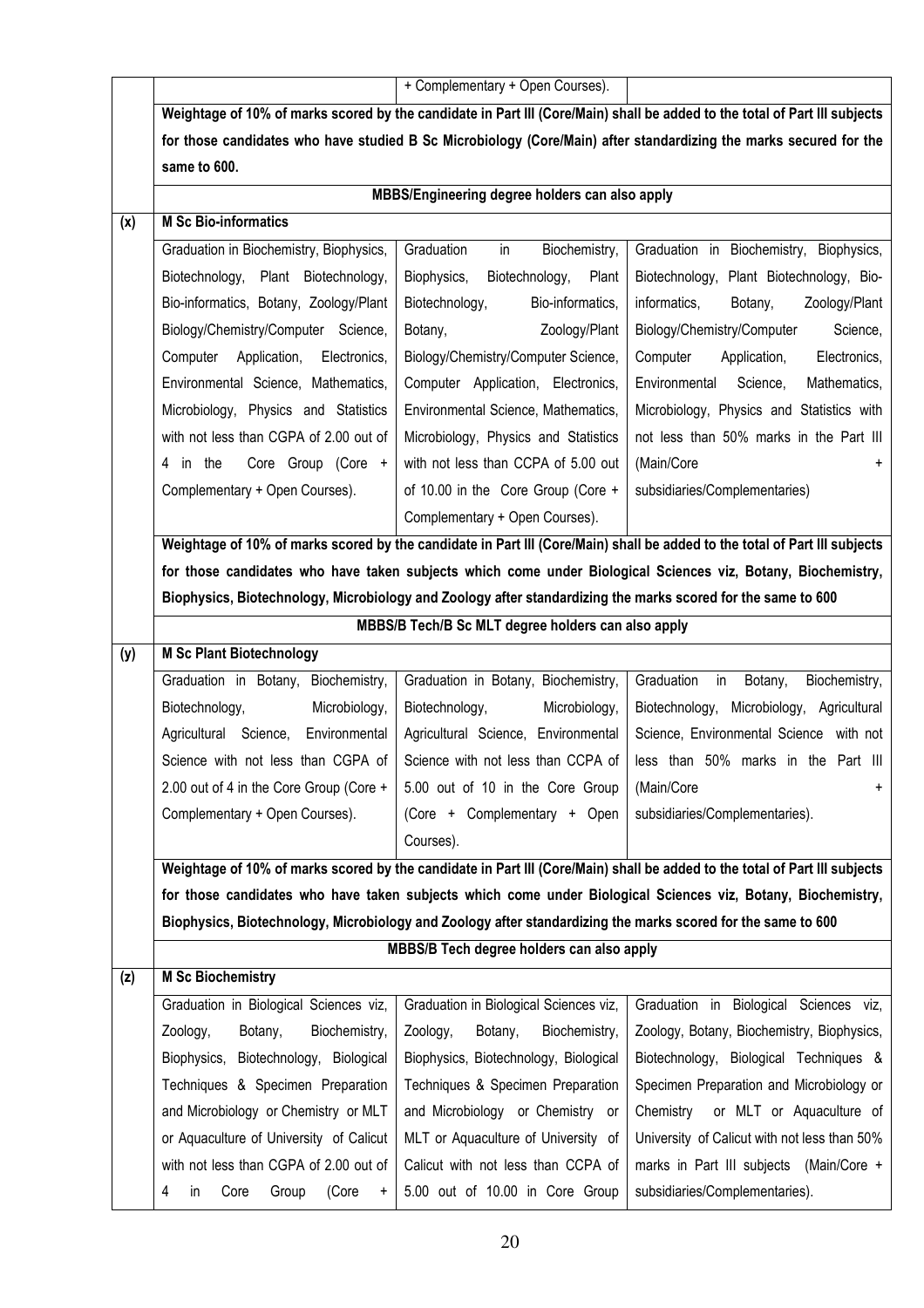|      | Complementary + Open Courses).                    | (Core + Complementary + Open                                                      |                                                                                                                                                                                                                                                 |  |
|------|---------------------------------------------------|-----------------------------------------------------------------------------------|-------------------------------------------------------------------------------------------------------------------------------------------------------------------------------------------------------------------------------------------------|--|
|      |                                                   | Courses).                                                                         |                                                                                                                                                                                                                                                 |  |
|      | same to 600.                                      |                                                                                   | Weightage of 10% of marks scored by the candidate in Part III (Core/Main) shall be added to the total of Part III subjects<br>for those candidates who have studied B Sc Biochemistry (Core/Main) after standardizing the marks secured for the |  |
|      | MBBS/B Tech degree holders can also apply         |                                                                                   |                                                                                                                                                                                                                                                 |  |
| (aa) | M Sc Food & Industrial Microbiology               |                                                                                   |                                                                                                                                                                                                                                                 |  |
|      | Graduation<br>Zoology,<br>Botany,<br>in           | Graduation<br>in<br>Zoology,<br>Botany,                                           | Graduation in Zoology, Botany, Chemistry,                                                                                                                                                                                                       |  |
|      | Chemistry,<br>Biochemistry,                       | Chemistry,<br>Biochemistry,                                                       | Biochemistry,<br>Microbiology,<br>Industrial                                                                                                                                                                                                    |  |
|      | Bioinformatics, Microbiology, Industrial          | Bioinformatics,<br>Microbiology,                                                  | Food<br>Microbiology,<br>Biotechnology,                                                                                                                                                                                                         |  |
|      | Microbiology,<br>Biotechnology,<br>Food           | Industrial<br>Microbiology,                                                       | Technology & Quality Assurance, Food                                                                                                                                                                                                            |  |
|      | Technology & Quality Assurance, Food              | Biotechnology, Food Technology &                                                  | Science & Quality Control or any other                                                                                                                                                                                                          |  |
|      | Science & Quality Control or any other            | Quality Assurance, Food Science &                                                 | Sciences<br>discipline<br>in<br>Life<br>viz.,                                                                                                                                                                                                   |  |
|      | Sciences<br>discipline<br>in<br>Life<br>VZ.,      | Quality Control or any other discipline                                           | Environmental<br>Sciences,<br>Biophysics,                                                                                                                                                                                                       |  |
|      | Environmental Sciences, Biophysics,               | in Life Sciences viz., Environmental                                              | Bioinformatics, Fishery Science, Clinical                                                                                                                                                                                                       |  |
|      | Fishery Science, Clinical Nutrition &             | Sciences,<br>Biophysics,<br>Fishery                                               | Nutrition & Dietetics, and Food Service                                                                                                                                                                                                         |  |
|      | Dietetics,<br>Service<br>and<br>Food              | Science, Clinical Nutrition & Dietetics,                                          | Management and Dietetics or B Voc in                                                                                                                                                                                                            |  |
|      | Management and Dietetics or B Voc in              | and Food Service Management and                                                   | Food Processing Technology with not less                                                                                                                                                                                                        |  |
|      | Food Processing Technology with not               | Dietetics or<br>B Voc in Food                                                     | than 50% marks in Part III subjects                                                                                                                                                                                                             |  |
|      | less than CGPA of 2.00 out of 4 in the            | Processing Technology with not less                                               | (Main/Core<br>$\ddot{}$                                                                                                                                                                                                                         |  |
|      | Core Group (Core + Complementary +                | than CCPA of 5.00 out of 10.00 in the                                             | subsidiaries/Complementaries).                                                                                                                                                                                                                  |  |
|      | Open Courses).                                    | Core Group (Core + Complementary                                                  |                                                                                                                                                                                                                                                 |  |
|      |                                                   | + Open Courses).                                                                  |                                                                                                                                                                                                                                                 |  |
| (bb) | M Sc Molecular Biology & Genetic Engineering      |                                                                                   |                                                                                                                                                                                                                                                 |  |
|      | Graduation<br>in<br>Biotechnology,                | Graduation<br>in<br>Biotechnology,                                                | Graduation<br>in<br>Biotechnology,                                                                                                                                                                                                              |  |
|      | Bioinformatics, Agriculture, Biophysics,          | Bioinformatics,<br>Agriculture,                                                   | Bioinformatics,<br>Agriculture,<br>Biophysics,                                                                                                                                                                                                  |  |
|      | Medicine,<br>Veterinary<br>Science.               | Biophysics,<br>Medicine,<br>Veterinary                                            | Medicine,<br>Science,<br>Veterinary                                                                                                                                                                                                             |  |
|      | Biochemistry, Chemical Science and                | Biochemistry,<br>Science,<br>Chemical                                             | Biochemistry, Chemical Science and other                                                                                                                                                                                                        |  |
|      | other biological sciences with not less           | Science and other biological sciences                                             | biological sciences with not less than 50%                                                                                                                                                                                                      |  |
|      | than CGPA of 2.00 out of 4 in the Core            | with not less than CCPA of 5.00 out                                               | marks in Part III subjects (Main/Core +                                                                                                                                                                                                         |  |
|      | Group (Core + Complementary + Open                | of 10.00 in the Core Group (Core +                                                | subsidiaries/Complementaries).                                                                                                                                                                                                                  |  |
|      | Courses).                                         | Complementary + Open Courses).                                                    |                                                                                                                                                                                                                                                 |  |
|      |                                                   | Graduates in Biomedical Engineering / Biotech Engineering / B Tech can also apply |                                                                                                                                                                                                                                                 |  |
|      |                                                   |                                                                                   |                                                                                                                                                                                                                                                 |  |
| (cc) | <b>M Sc Phytomedical Science &amp; Technology</b> |                                                                                   |                                                                                                                                                                                                                                                 |  |
|      | Graduation<br>in<br>Biotechnology,                | Graduation<br>in<br>Biotechnology,                                                | Graduation<br>in<br>Biotechnology,                                                                                                                                                                                                              |  |
|      | Pharmacology, Biophysics, Medicine,               | Pharmacology, Biophysics, Medicine,                                               | Pharmacology,<br>Biophysics,<br>Medicine,                                                                                                                                                                                                       |  |
|      | Veterinary<br>Science,<br>Biochemistry,           | Veterinary<br>Science,<br>Biochemistry,                                           | Veterinary Science, Biochemistry, Chemical                                                                                                                                                                                                      |  |
|      | Chemical Science and other biological             | Chemical<br>Science<br>and<br>other                                               | Science and other biological sciences with                                                                                                                                                                                                      |  |
|      | sciences with not less than CGPA of               | biological sciences with not less than                                            | not less than 50% marks in Part III subjects                                                                                                                                                                                                    |  |
|      |                                                   |                                                                                   |                                                                                                                                                                                                                                                 |  |
|      | 2.00 out of 4 in the Core Group (Core             | CCPA of 5.00 out of 10.00 in the                                                  | (Main/Core                                                                                                                                                                                                                                      |  |
|      | + Complementary + Open Courses).                  | Core Group (Core + Complementary                                                  | subsidiaries/Complementaries).                                                                                                                                                                                                                  |  |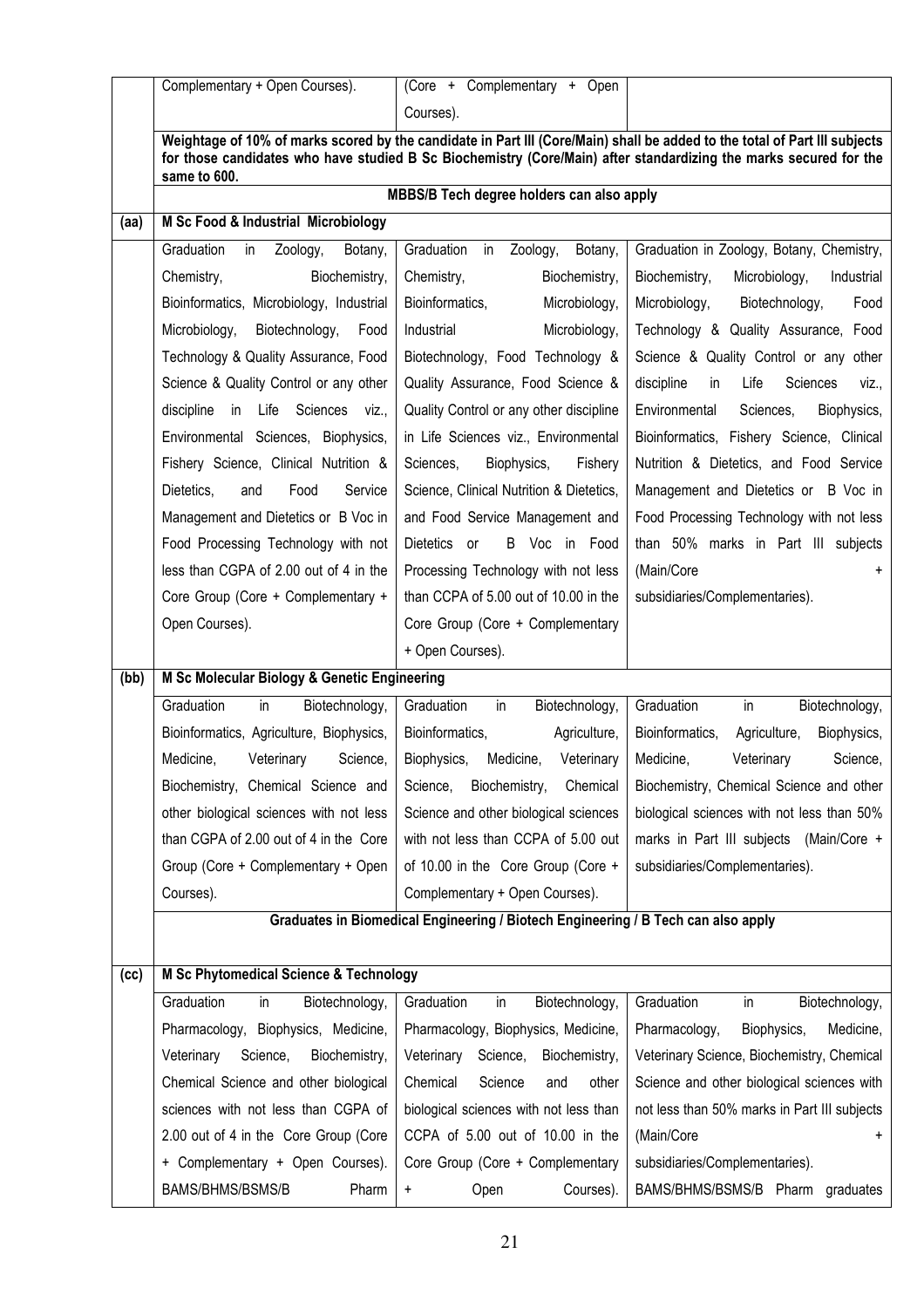|      | graduates with not less than CGPA of                                                                         | BAMS/BHMS/BSMS/B<br>Pharm                 | with not less than 50% marks are also                                                                                      |
|------|--------------------------------------------------------------------------------------------------------------|-------------------------------------------|----------------------------------------------------------------------------------------------------------------------------|
|      | 2.00 out of 4 are also eligible to apply.                                                                    | graduates with not less than CCPA of      | eligible to apply.                                                                                                         |
|      |                                                                                                              | 2.00 out of 4 are also eligible to apply  |                                                                                                                            |
|      |                                                                                                              |                                           |                                                                                                                            |
|      |                                                                                                              |                                           |                                                                                                                            |
|      |                                                                                                              | Graduates in Engineering can also apply   |                                                                                                                            |
| (dd) | <b>M Sc Biostatistics</b>                                                                                    |                                           |                                                                                                                            |
|      | Graduation<br>in                                                                                             | Graduation<br>in                          | Graduation<br>in                                                                                                           |
|      | Mathematics/Physics/Statistics/Comput                                                                        | Mathematics/Physics/Statistics/Comp       | Mathematics/Physics/Statistics/Computer                                                                                    |
|      | er Science or Computer Applications                                                                          | Science<br>uter<br>Computer<br>or         | Science or Computer Applications with                                                                                      |
|      | with statistics as subject, B Sc in Life                                                                     | Applications with statistics as subject,  | statistics as subject, B Sc in Life Sciences                                                                               |
|      | like<br><b>Sciences</b><br>Botany,<br>Zoology,                                                               | B Sc in Life Sciences like Botany,        | Botany,<br>Zoology,<br>Bioinformatics,<br>like                                                                             |
|      | Bioinformatics,<br>Biochemistry,                                                                             | Zoology,<br>Bioinformatics,               | Biochemistry, Biotechnology, Microbiology,                                                                                 |
|      | Biotechnology,<br>Microbiology,<br>Food                                                                      | Biotechnology,<br>Biochemistry,           | Food Technology, Industrial Microbiology,                                                                                  |
|      | Industrial Microbiology,<br>Technology,                                                                      | Microbiology,<br>Technology,<br>Food      | Pharmacy, Pharmacology, Food Sciences,                                                                                     |
|      | Pharmacology,<br>Pharmacy,<br>Food                                                                           | Industrial Microbiology, Pharmacy,        | with Mathematics as a subject at Plus Two/                                                                                 |
|      | Sciences, with Mathematics as a                                                                              | Pharmacology, Food Sciences, with         | Pre-Degree or Graduation in Electronics or                                                                                 |
|      | subject at Plus Two/ Pre-Degree or                                                                           | Mathematics as a subject at Plus          | any other degree with Statistics and                                                                                       |
|      | Graduation in Electronics or any other                                                                       | Two/ Pre-Degree or Graduation in          | Probability as subjects under curriculum or                                                                                |
|      | degree with Statistics and Probability as                                                                    | Electronics or any other degree with      | any Science graduate with Mathematics or                                                                                   |
|      | subjects under curriculum or any                                                                             | Statistics and Probability as subjects    | Statistics or Probability Theory at Plus Two                                                                               |
|      | Science graduate with Mathematics or                                                                         | under curriculum or any Science           | level are eligible. In all the above cases,                                                                                |
|      | Statistics or Probability Theory at Plus                                                                     | Mathematics<br>graduate<br>with<br>or     | the applicant should have scored not less                                                                                  |
|      | Two level are eligible. In all the above                                                                     | Statistics or Probability Theory at       | than 50% marks under Part III (Main/Core +                                                                                 |
|      | cases, the applicant should have                                                                             | Plus Two level are eligible. In all the   | subsidiaries/Complementaries).                                                                                             |
|      | scored not less than CGPA of 2.00 out                                                                        | above cases, the applicant should         |                                                                                                                            |
|      | of 4 under Core Group (Core +                                                                                | have scored not less than CCPA of         |                                                                                                                            |
|      | Complementary + Open Courses).                                                                               | 5.00 out of 10.00 under Core Group        |                                                                                                                            |
|      |                                                                                                              | (Core + Complementary + Open              |                                                                                                                            |
|      |                                                                                                              | Courses).                                 |                                                                                                                            |
|      |                                                                                                              |                                           | Weightage of 10% of marks scored by the candidate in Part III (Core/Main) shall be added to the total of Part III subjects |
|      |                                                                                                              |                                           | for those candidates who have taken subjects which come under Biological Sciences viz, Botany, Biochemistry,               |
|      | Biophysics, Biotechnology, Microbiology and Zoology after standardizing the marks scored for the same to 600 |                                           |                                                                                                                            |
|      |                                                                                                              | MBBS/B Tech degree holders can also apply |                                                                                                                            |
| (ee) | <b>M Sc Environment Science &amp; Management</b>                                                             |                                           |                                                                                                                            |
|      | Graduation<br>in                                                                                             | Graduation<br>in                          | Graduation<br>in                                                                                                           |
|      | Botany/Zoology/Chemistry/Physics/Envi                                                                        | Botany/Zoology/Chemistry/Physics/E        | Botany/Zoology/Chemistry/Physics/Environ                                                                                   |
|      | Science/Environmental<br>ronmental                                                                           | nvironmental Science/Environmental        | Science/Environmental<br>mental                                                                                            |
|      | Management/<br>Microbiology/                                                                                 | Management/<br>Microbiology/              | Management/ Microbiology/ Biotechnology/                                                                                   |
|      | Biotechnology/<br>Biochemistry/                                                                              | Biotechnology/<br>Biochemistry/           | Biochemistry/<br>Agriculture/<br>Horticulture/                                                                             |
|      | Agriculture/ Horticulture/ Forestry/ any                                                                     | Agriculture/ Horticulture/ Forestry/ any  | Forestry/ any branch of Life Science/                                                                                      |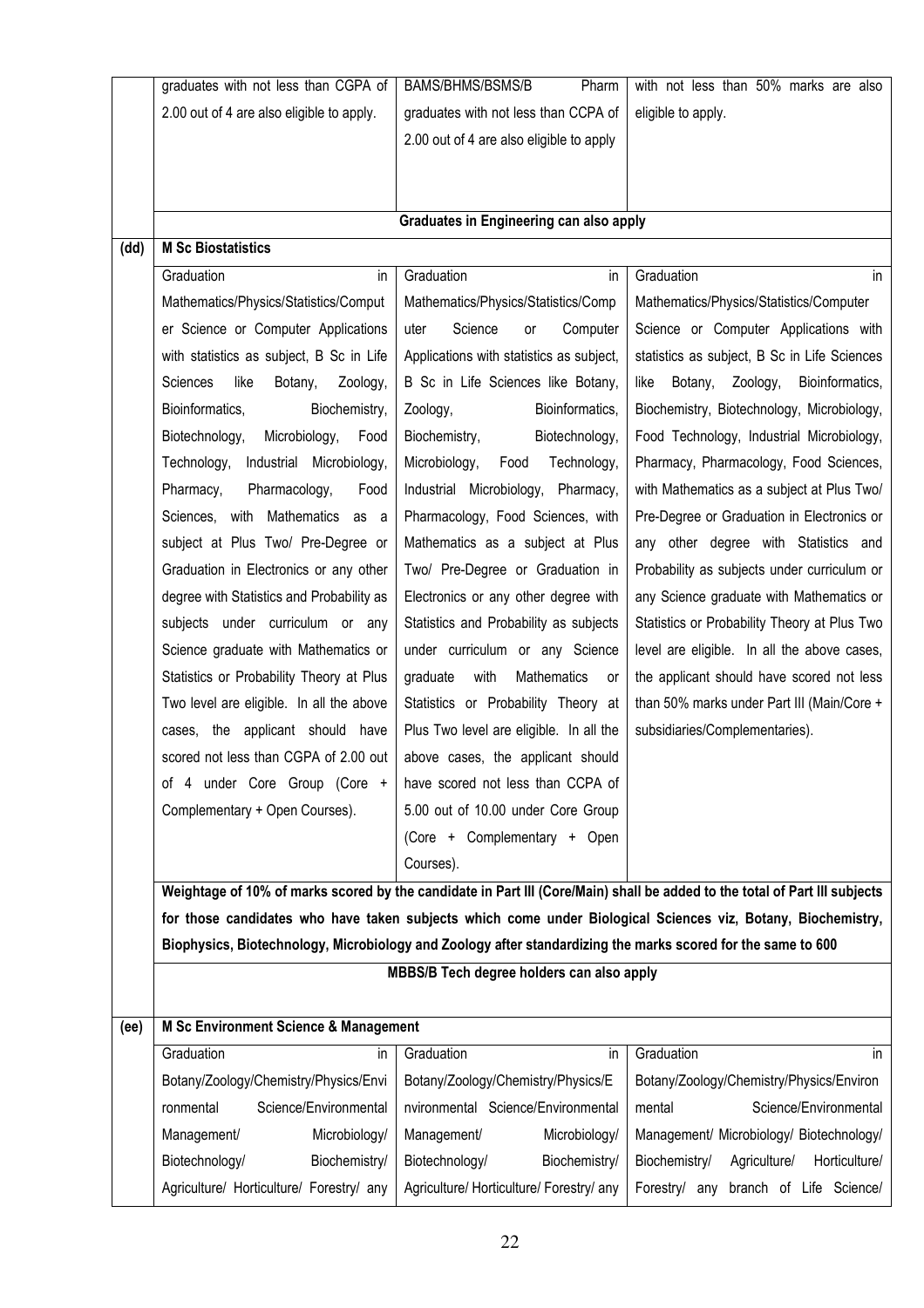|      | branch of Life Science/ Geology/                                                                             | branch of Life Science/ Geology/               | Geology/ Geography with not less than                                                                                      |
|------|--------------------------------------------------------------------------------------------------------------|------------------------------------------------|----------------------------------------------------------------------------------------------------------------------------|
|      | Geography with not less than CGPA of                                                                         | Geography with not less than CCPA              | 50% marks in Part III subjects (Main/Core                                                                                  |
|      | 2.00 out of 4 in the Core Group (Core                                                                        | of 5.00 out of 10.00 in the Core               | subsidiaries/Complementaries).<br>$+$                                                                                      |
|      | + Complementary + Open Courses).                                                                             | Group (Core + Complementary +                  | Engineering<br>degree<br>in.                                                                                               |
|      | Engineering<br>degree<br>in.                                                                                 | Open Courses).                                 | Civil/Mechanical/Chemical/Environmental                                                                                    |
|      | Civil/Mechanical/Chemical/Environment                                                                        | Engineering<br>degree<br>in                    | Branch with not less than 50% marks.                                                                                       |
|      | al Branch with not less than CGPA of                                                                         | Civil/Mechanical/Chemical/Environme            |                                                                                                                            |
|      | 2.00 out of 4.                                                                                               | ntal Branch with not less than CCPA            |                                                                                                                            |
|      |                                                                                                              | of 5.00 out of 10.00.                          |                                                                                                                            |
|      |                                                                                                              |                                                | Weightage of 10% of marks scored by the candidate in Part III (Core/Main) shall be added to the total of Part III subjects |
|      |                                                                                                              |                                                | for those candidates who have taken subjects which come under Biological Sciences viz, Botany, Biochemistry,               |
|      | Biophysics, Biotechnology, Microbiology and Zoology after standardizing the marks scored for the same to 600 |                                                |                                                                                                                            |
| (ff) | M Sc Food Technology & Quality Assurance                                                                     |                                                |                                                                                                                            |
|      | Graduation in Science or Technology                                                                          | Graduation in Science or Technology            | Graduation in Science or Technology                                                                                        |
|      | Food<br>Science,<br>Food<br>having                                                                           | having<br>Food<br>Science,<br>Food             | having Food Science, Food Technology,                                                                                      |
|      | Technology, Chemistry, Biochemistry,                                                                         | Technology, Chemistry, Biochemistry,           | Chemistry, Biochemistry, Physics, Botany,                                                                                  |
|      | Physics, Botany, Zoology, Family &                                                                           | Physics, Botany, Zoology, Family &             | Zoology, Family & Community Science,                                                                                       |
|      | Community Science, Microbiology or                                                                           | Community Science, Microbiology or             | Microbiology or Nutrition as one of the                                                                                    |
|      | Nutrition as one of the subjects or                                                                          | Nutrition as one of the subjects or            | subjects or Graduation in Microbiology with                                                                                |
|      | Graduation in<br>Microbiology with                                                                           | Graduation in Microbiology<br>with             | Nanotechnology of Bharathiar University or                                                                                 |
|      | Nanotechnology<br>οf<br>Bharathiar                                                                           | Nanotechnology<br>of<br>Bharathiar             | B Voc in Food Processing Technology with                                                                                   |
|      | University or B Voc in Food Processing                                                                       | University<br>B Voc in Food<br>$\mathsf{or}\,$ | not less than 50% marks in Part III subjects                                                                               |
|      | Technology with not less than CGPA of                                                                        | Processing Technology with not less            | (Main/Core                                                                                                                 |
|      | 2.00 out of 4 in the Core Group (Core                                                                        | than CCPA of 5.00 out of 10.00 in the          | subsidiaries/Complementaries).                                                                                             |
|      | + Complementary + Open Courses).                                                                             | Core Group (Core + Complementary               |                                                                                                                            |
|      |                                                                                                              | + Open Courses).                               |                                                                                                                            |
|      |                                                                                                              |                                                | Weightage of 10% marks s scored by the candidate in Part III Core/Main shall be added to the total of Part III for those   |
|      |                                                                                                              |                                                | candidates who have studies Food Technology / Food Science as Core / Main for the purpose of calculation of index marks    |
|      | after standardizing the marks secured for the same to 600.                                                   |                                                |                                                                                                                            |
| (gg) | <b>Branch III: M.Sc. Chemistry</b>                                                                           |                                                |                                                                                                                            |
|      | Graduation<br>Chemistry/<br>in                                                                               | Graduation<br>Chemistry/<br>in                 | Graduation in Chemistry/ Petrochemicals                                                                                    |
|      | Petrochemicals with not less than                                                                            | Petrochemicals with not less than              | with not less than 50% marks in Part III                                                                                   |
|      | CGPA of 2.00 out of 4 in Core Group                                                                          | CCPA of 5.00 out of 10.00 in Core              | subjects<br>(Main/Core                                                                                                     |
|      | (Core + Complementary + Open                                                                                 | Group (Core + Complementary +                  | subsidiaries/Complementaries).                                                                                             |
|      | Courses).                                                                                                    | Open Courses).                                 |                                                                                                                            |
|      |                                                                                                              |                                                |                                                                                                                            |
| (hh) | <b>Branch IV A : M.Sc. Analytical Chemistry</b>                                                              |                                                |                                                                                                                            |
|      | Graduation<br>Chemistry/<br>in.                                                                              | Chemistry/<br>Graduation<br>in                 | Graduation in Chemistry/ Petrochemicals                                                                                    |
|      | Petrochemicals with not less than                                                                            | Petrochemicals with not less than              | with not less than 50% marks in Part III                                                                                   |
|      | CGPA of 2.00 out of 4 in Core Group                                                                          | CCPA of 5.00 out of 10.00 in Core              | (Main/Core<br>subjects                                                                                                     |
|      | (Core + Complementary + Open                                                                                 | Group (Core + Complementary +                  | subsidiaries/Complementaries).                                                                                             |
|      | Courses).                                                                                                    | Open Courses).                                 |                                                                                                                            |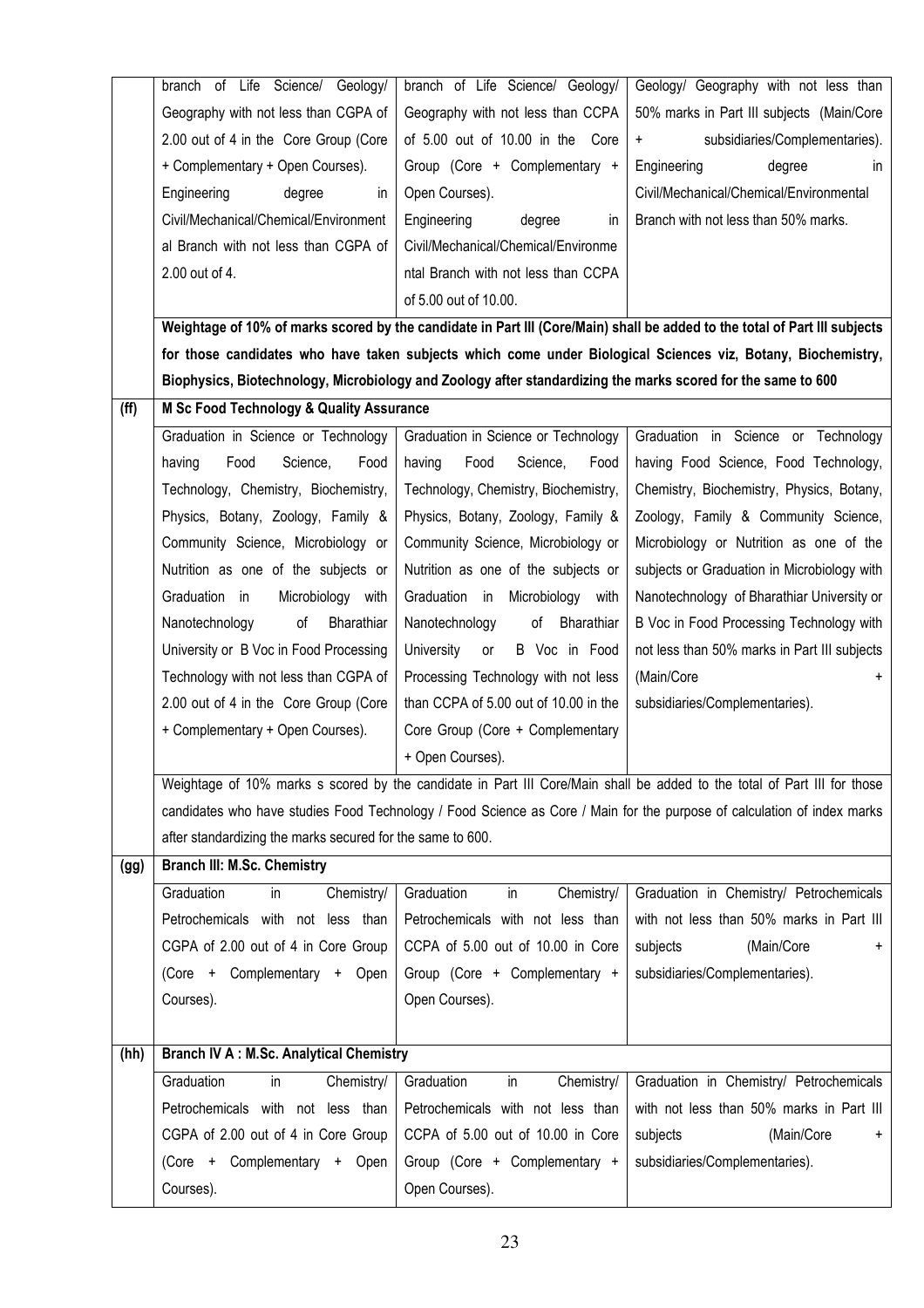| (ii) | <b>Branch V A: M.Sc. Applied Chemistry</b>         |                                        |                                                                                                                             |
|------|----------------------------------------------------|----------------------------------------|-----------------------------------------------------------------------------------------------------------------------------|
|      | Graduation<br>Chemistry/<br>in                     | Graduation<br>Chemistry/<br>in         | Graduation in Chemistry/ Petrochemicals                                                                                     |
|      | Petrochemicals with not less than                  | Petrochemicals with not less than      | with not less than 50% marks in Part III                                                                                    |
|      | CGPA of 2.00 out of 4 in Core Group                | CCPA of 5.00 out of 10.00 in Core      | subjects<br>(Main/Core<br>$+$                                                                                               |
|      | (Core + Complementary + Open                       | Group (Core + Complementary +          | subsidiaries/Complementaries).                                                                                              |
|      | Courses).                                          | Open Courses).                         |                                                                                                                             |
|      |                                                    |                                        |                                                                                                                             |
| (i)  | <b>Branch V B : M.Sc. Pharmaceutical Chemistry</b> |                                        |                                                                                                                             |
|      | Graduation<br>Chemistry/<br>in                     | Graduation<br>in<br>Chemistry/         | Graduation in Chemistry/ Petrochemicals                                                                                     |
|      | Petrochemicals with not less than                  | Petrochemicals with not less than      | with not less than 50% marks in Part III                                                                                    |
|      | CGPA of 2.00 out of 4 in Core Group                | CCPA of 5.00 out of 10.00 in Core      | (Main/Core<br>subjects<br>$\ddot{}$                                                                                         |
|      | (Core + Complementary + Open                       | Group (Core + Complementary +          | subsidiaries/Complementaries).                                                                                              |
|      | Courses).                                          | Open Courses).                         |                                                                                                                             |
| (kk) | <b>Branch IV B: M.Sc. Polymer Chemistry</b>        |                                        |                                                                                                                             |
|      | Graduation<br>in<br>Chemistry/                     | Graduation<br>in<br>Chemistry/         | Graduation in Chemistry/ Petrochemicals                                                                                     |
|      | Petrochemicals with not less than                  | Petrochemicals with not less than      | with not less than 50% marks in Part III                                                                                    |
|      | CGPA of 2.00 out of 4 in Core Group                | CCPA of 5.00 out of 10.00 in Core      | subjects<br>(Main/Core<br>$\ddot{}$                                                                                         |
|      | (Core + Complementary + Open                       | Group (Core + Complementary +          | subsidiaries/Complementaries).                                                                                              |
|      | Courses).                                          | Open Courses).                         |                                                                                                                             |
| (II) | <b>M.Sc. Clinical Nutrition &amp; Dietetics</b>    |                                        |                                                                                                                             |
|      | Graduation in<br>Clinical Nutrition &              | Graduation in Clinical Nutrition &     | Clinical<br>Nutrition<br>Graduation<br>in<br>&                                                                              |
|      | Dietetics/Food<br>&<br>Nutrition/Food              | Dietetics/Food<br>&<br>Nutrition/Food  | Dietetics/Food & Nutrition/Food Science &                                                                                   |
|      | Science<br>&<br>Quality<br>Control/Food            | Science &<br>Quality Control/Food      | Quality Control/Food Technology / Family &                                                                                  |
|      | Technology/<br>Family & Community                  | Technology/<br>Family & Community      | Community Science with not less than 50%                                                                                    |
|      | Science/<br>Nursing/<br>Zoology/                   | Science/<br>Zoology/<br>Nursing/       | marks in Part III (Main/Core + subsidiaries                                                                                 |
|      | Microbiology/<br>Food<br>Microbiology/             | Microbiology/<br>Microbiology/<br>Food | /Complementaries).                                                                                                          |
|      | Chemistry/ Biotechnology/ Biochemistry             | Chemistry/<br>Biotechnology/           |                                                                                                                             |
|      | with not less than CGPA of 2.00 out of             | Biochemistry with not less than CCPA   |                                                                                                                             |
|      | (Core<br>Core<br>Group<br>4<br>in.<br>$+$          | of 5.00 out of 10.00 in Core Group     |                                                                                                                             |
|      | Complementary + Open Courses).                     | (Core + Complementary + Open           |                                                                                                                             |
|      |                                                    | Courses).                              |                                                                                                                             |
|      |                                                    |                                        | Graduates with PG diploma in Nutrition & Dietetics are also eligible. Weightage of 45 marks will be given to those who have |
|      | passed B.Sc with Clinical Nutrition & Dietetics.   |                                        |                                                                                                                             |
| (mm) | <b>M.Sc. Computer Science</b>                      |                                        |                                                                                                                             |
|      | Graduation in Computer Applications                | Graduation in Computer Applications    | Graduation in Computer Applications (BCA)                                                                                   |
|      | B.Sc.<br>Degree<br>(BCA)<br><b>or</b><br>with      | (BCA)<br>or B.Sc.<br>Degree<br>with    | B.Sc.<br>degree<br>with<br>or                                                                                               |
|      | Mathematics/Computer<br>Science                    | Mathematics/Computer<br>Science        | Mathematics/Computer<br>Science                                                                                             |
|      | /Electronics/IT as one of the subjects             | /Electronics/IT as one of the subjects | /Electronics/IT as one of the subjects with                                                                                 |
|      | with not less than CGPA of 2.00 out of             | with not less than CCPA of 5.00 out    | not less than 50% marks in part III subjects                                                                                |
|      | (Core<br>4<br>in<br>Core<br>Group<br>$+$           | of 10.00 in Core Group (Core +         | $\begin{array}{c} \hline \end{array}$<br>(Main/Core<br>Part<br>in.<br>$\ddot{}$                                             |
|      | Complementary + Open Courses)                      | Complementary + Open Courses)          | subsidiaries/Complementaries)                                                                                               |
|      |                                                    | <b>OR</b>                              |                                                                                                                             |
|      |                                                    |                                        |                                                                                                                             |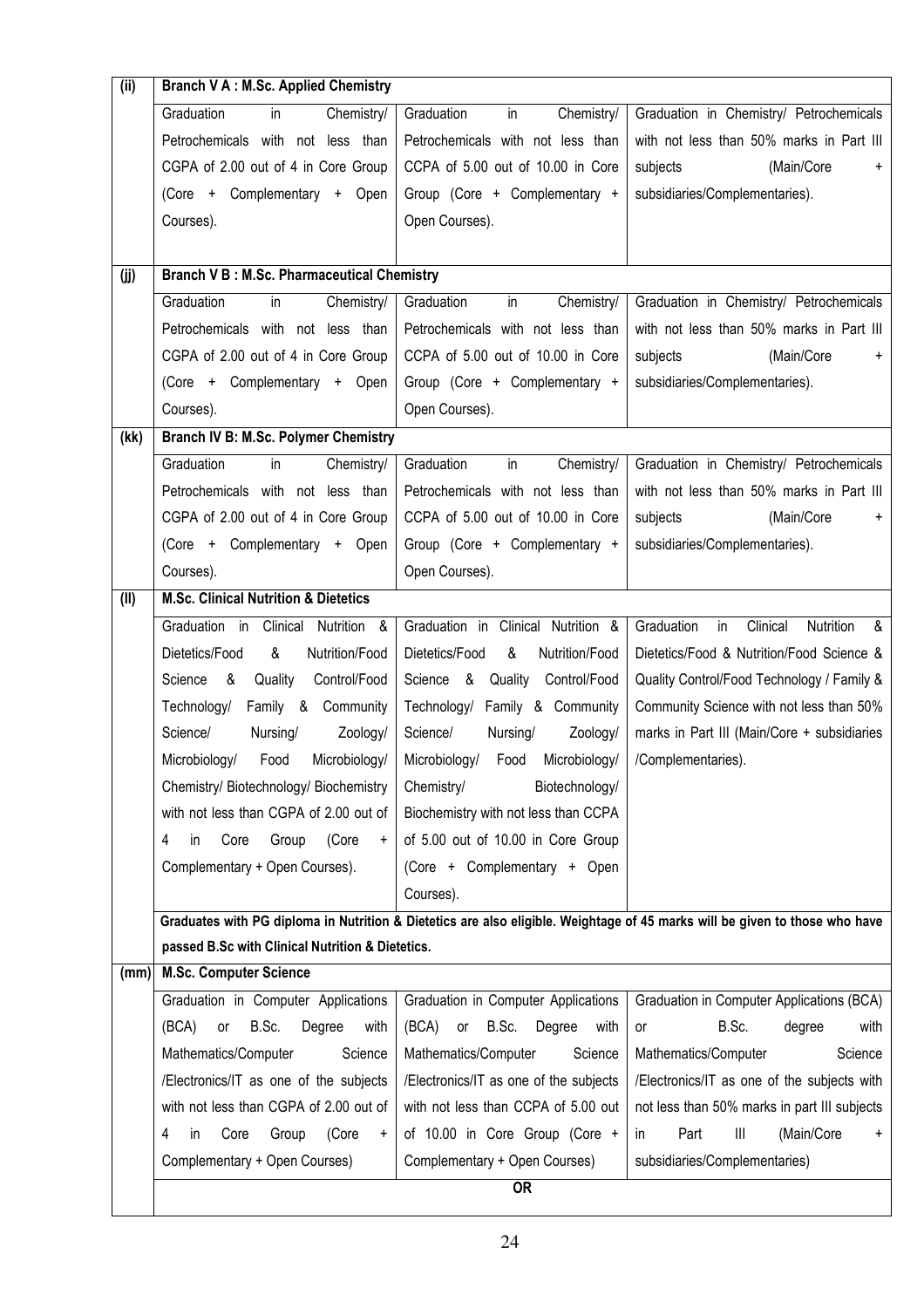|      | <b>B Tech in Computer Science</b>                                                                                                                                                                                                          |                                                |                                                                                                                                    |  |
|------|--------------------------------------------------------------------------------------------------------------------------------------------------------------------------------------------------------------------------------------------|------------------------------------------------|------------------------------------------------------------------------------------------------------------------------------------|--|
|      | A weightage of 20% marks scored by the candidate in Part III Core/Main shall be added to the total of Part III for those<br>who have studied Computer Science/Computer Applications/Electronics as core/Main after standardizing the marks |                                                |                                                                                                                                    |  |
|      |                                                                                                                                                                                                                                            |                                                |                                                                                                                                    |  |
|      | secured for the same to 600                                                                                                                                                                                                                |                                                |                                                                                                                                    |  |
|      |                                                                                                                                                                                                                                            |                                                |                                                                                                                                    |  |
|      |                                                                                                                                                                                                                                            |                                                |                                                                                                                                    |  |
|      |                                                                                                                                                                                                                                            |                                                |                                                                                                                                    |  |
| (nn) | M.Sc. Computer Engineering and Network Technology                                                                                                                                                                                          |                                                |                                                                                                                                    |  |
|      | Graduation<br>Information<br>in                                                                                                                                                                                                            | Information<br>Graduation<br>in                | Graduation<br>Information<br>in                                                                                                    |  |
|      | Technology/Computer                                                                                                                                                                                                                        | Technology/Computer                            | Technology/Computer Science/Electronics                                                                                            |  |
|      | Science/Electronics or B.Sc. Degree                                                                                                                                                                                                        | Science/Electronics or B.Sc. Degree            | B.Sc.<br>Degree<br>with<br>or                                                                                                      |  |
|      | with Mathematics/Computer Science                                                                                                                                                                                                          | with Mathematics/Computer Science              | Mathematics/Computer Science /Statistics                                                                                           |  |
|      | /Statistics as one of the subjects or                                                                                                                                                                                                      | /Statistics as one of the subjects or          | as one of the subjects or BCA with not less                                                                                        |  |
|      | BCA with not less than CGPA of 2.00                                                                                                                                                                                                        | BCA with not less than CCPA of 5.00            | than 50% marks in part III subjects in Part                                                                                        |  |
|      | out of 4 in Core Group (Core +                                                                                                                                                                                                             | out of 10.00 in Core Group (Core +             | $\begin{array}{c} \hline \end{array}$<br>(Main/Core                                                                                |  |
|      | Complementary + Open Courses)                                                                                                                                                                                                              | Complementary + Open Courses)                  | subsidiaries/Complementaries)                                                                                                      |  |
|      |                                                                                                                                                                                                                                            | <b>OR</b><br><b>B Tech in Computer Science</b> |                                                                                                                                    |  |
| (00) | M.Sc. Geology                                                                                                                                                                                                                              |                                                |                                                                                                                                    |  |
|      | Graduation in Geology as core paper                                                                                                                                                                                                        | Graduation in Geology as core paper            | Graduation in Geology under Part<br>Ш                                                                                              |  |
|      | with not less than CGPA of 2.00 out of 4                                                                                                                                                                                                   | with not less than CCPA of 5.00 out of         | (Main/Core<br>$+$                                                                                                                  |  |
|      | under<br>Core<br>(Core<br>Group<br>$\ddot{}$                                                                                                                                                                                               | 10.00 under Core Group (Core +                 | subsidiaries/Complementaries) with not less                                                                                        |  |
|      | Complementary + Open Courses).                                                                                                                                                                                                             | Complementary + Open Courses).                 | than 50% marks.                                                                                                                    |  |
| (pp) | M.Sc. Home Science Branch X(A) - Child Development and Behavioral Science                                                                                                                                                                  |                                                |                                                                                                                                    |  |
|      | Graduation in Home Science/ Food                                                                                                                                                                                                           | Graduation in Home Science/ Food               | Graduation in Home Science/ Food Service                                                                                           |  |
|      | Management &<br>Service<br>Dietetics/                                                                                                                                                                                                      | Service Management & Dietetics/                | Management & Dietetics/ Clinical Nutrition                                                                                         |  |
|      | Clinical Nutrition & Dietetics/ Family and                                                                                                                                                                                                 | Clinical Nutrition & Dietetics/ Family         | & Dietetics/ Family and Community                                                                                                  |  |
|      | Community Science/ Food Science and                                                                                                                                                                                                        | Community<br>Science/ Food<br>and              | Science/ Food Science and Quality Control                                                                                          |  |
|      | Quality Control<br>with not less than                                                                                                                                                                                                      | Science and Quality Control with not           | with not less than 50% marks in Part III                                                                                           |  |
|      | CGPA of 2.00 out of 4 in Core Group                                                                                                                                                                                                        | less than CCPA of 5.00 out of 10.00            | (Main/Core<br>÷                                                                                                                    |  |
|      | (Core + Complementary + Open                                                                                                                                                                                                               | Core<br>Group<br>(Core<br>in.<br>$\ddot{}$     | subsidiaries/Complementaries)                                                                                                      |  |
|      | Courses)                                                                                                                                                                                                                                   | Complementary + Open Courses)                  |                                                                                                                                    |  |
|      |                                                                                                                                                                                                                                            |                                                | Weightage of 10% marks scored by the candidate in Part III Core/Main shall added to the total of Part III Core/Main for            |  |
|      |                                                                                                                                                                                                                                            |                                                | those candidates who have studied above mentioned qualifying degrees for the purpose of calculating index marks                    |  |
|      | after standardizing the marks secured for the same to 600                                                                                                                                                                                  |                                                |                                                                                                                                    |  |
|      |                                                                                                                                                                                                                                            |                                                | In addition to the existing criteria, any science graduate who has done a minimum of three papers from the following list are also |  |
|      | eligible.                                                                                                                                                                                                                                  |                                                |                                                                                                                                    |  |
|      |                                                                                                                                                                                                                                            |                                                | 1. Guidance and Counseling 2. Special Education/Exceptional children 3. Social Work 4. Psychology/Abnormal Psychology              |  |
|      |                                                                                                                                                                                                                                            |                                                | 5. Family in Society 6. Human Development 7. Programme for women and children 8. Infant development and stipulation 9.             |  |
|      |                                                                                                                                                                                                                                            |                                                | Mental Health 10. HIV/AIDS counseling 11. Geriatrics 12. Women's Studies 13. Entrepreneurship development 14. Gender               |  |
|      | Equity and Society 15. Child and Human Rights 16. Early Child hood Care and Education 17. Early Intervention                                                                                                                               |                                                |                                                                                                                                    |  |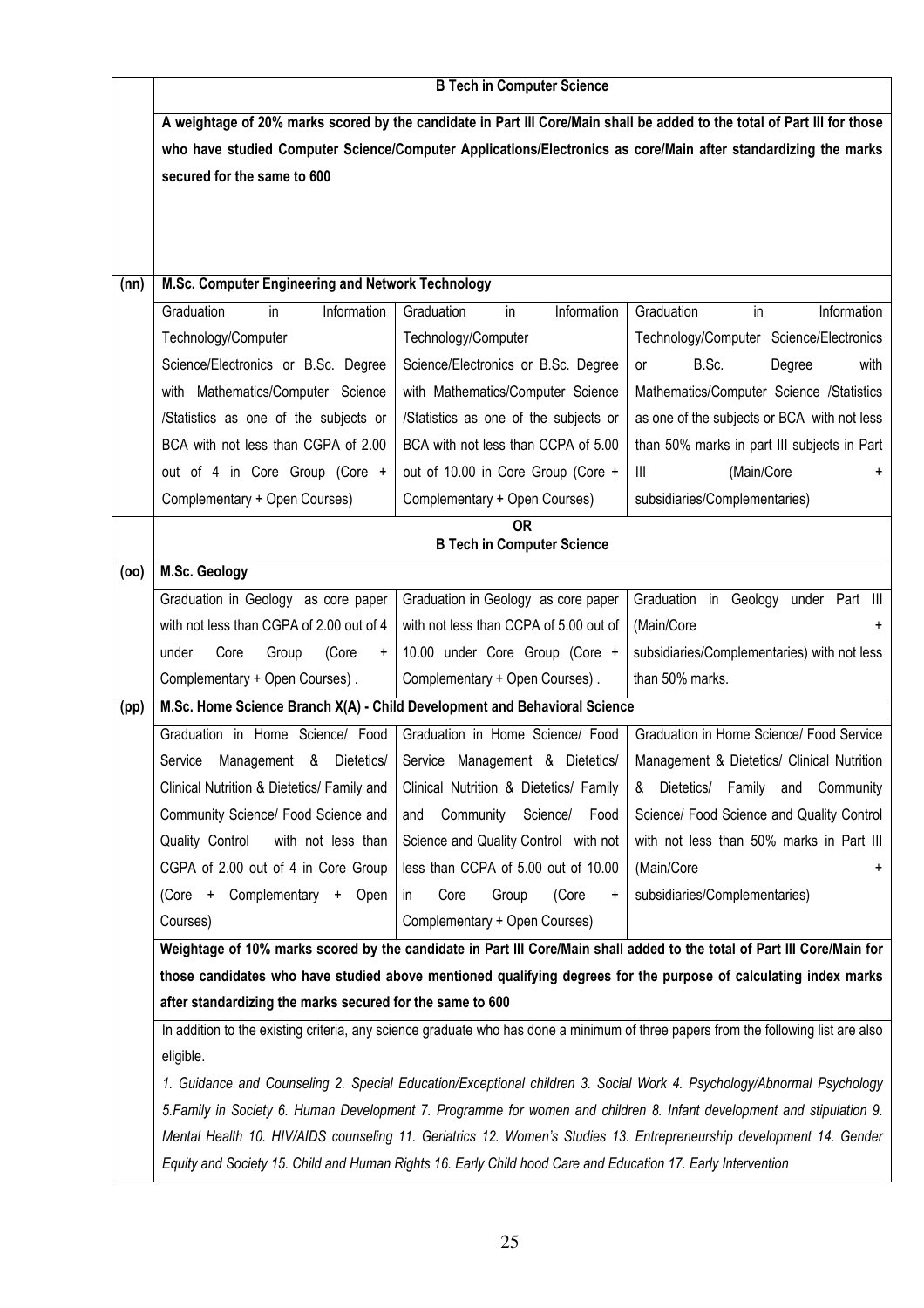|      | Graduation in Psychology, Human                              | Graduation in Psychology, Human           | Graduation<br>in<br>Psychology,<br>Human                                                                                       |
|------|--------------------------------------------------------------|-------------------------------------------|--------------------------------------------------------------------------------------------------------------------------------|
|      | Development, Nursing or any Science                          | Development, Nursing or any Science       | Development, Nursing or any Science                                                                                            |
|      | graduation with PG Diploma in Pre-                           | graduation with PG Diploma in Pre-        | graduation with PG Diploma in Pre-School                                                                                       |
|      | School<br>Education/Counseling                               | School<br>Education/Counseling            | Education/Counseling<br>Psychology<br>or                                                                                       |
|      | Psychology or Science Graduation (with                       | Psychology or Science Graduation          | Science Graduation (with not less than 50%                                                                                     |
|      | not less than CGPA of 2.00 out of 4 in                       | (with not less than CCPA of 5.00 out      | marks in the Part III subjects (Main +                                                                                         |
|      | the core group (Core + Complementary                         | of 10.00 in the core group (Core $+$      | subsidiaries) ) with Open Course namely                                                                                        |
|      | )with<br>Open Course<br>programmes)                          | Complementary programmes) ) with          | Life Skills Strategies and Techniques are                                                                                      |
|      | namely Life Skills Strategies and                            | Open Course namely Life Skills            | eligible.                                                                                                                      |
|      | Techniques are eligible.                                     | Strategies and Techniques<br>are          |                                                                                                                                |
|      |                                                              | eligible.                                 |                                                                                                                                |
|      |                                                              |                                           | Graduation in Psychology, Human Development, Nursing or any Science graduation with PG Diploma in Pre-School                   |
|      |                                                              |                                           | Education/Counseling Psychology or Science Graduates with Open Course namely Life Skills Strategies and Techniques are         |
|      | eligible.                                                    |                                           |                                                                                                                                |
| (qq) | M.Sc. Home Science Branch X(D)- Community and Family Science |                                           |                                                                                                                                |
|      | Graduation in Home Science/ Food                             | Graduation in Home Science/ Food          | Graduation in Home Science/ Food Service                                                                                       |
|      | Management & Dietetics/<br>Service                           | Service Management & Dietetics/           | Management & Dietetics/ Clinical Nutrition                                                                                     |
|      | Clinical Nutrition & Dietetics/ Family and                   | Clinical Nutrition & Dietetics/ Family    | & Dietetics/ Family and Community                                                                                              |
|      | Community Science/ Food Science and                          | and Community Science/ Food               | Science/ Food Science and Quality Control                                                                                      |
|      | Quality Control<br>with not less than                        | Science and Quality Control with not      | with not less than 50% marks in Part III                                                                                       |
|      | CGPA of 2.00 out of 4 in Core Group                          | less than CCPA of 5.00 out of 10.00       | (Main/Core<br>$+$                                                                                                              |
|      | (Core + Complementary + Open                                 | Core<br>Group<br>(Core<br>in.<br>$+$      | subsidiaries/Complementaries).                                                                                                 |
|      | Courses).                                                    | Complementary + Open Courses).            |                                                                                                                                |
|      |                                                              |                                           | Weightage of 10% marks scored by the candidate in Part III Core/Main shall added to the total of Part III Core/Main for        |
|      |                                                              |                                           | those candidates who have studied above mentioned qualifying degrees for the purpose of calculating index marks                |
|      | after standardizing the marks secured for the same to 600    |                                           |                                                                                                                                |
|      |                                                              |                                           | In addition to the existing criteria, any science graduates who has done a minimum of three papers from the following list are |
|      | also eligible.                                               |                                           |                                                                                                                                |
|      |                                                              |                                           | Clinical Nutrition/Dietetics/Nutrition/Catering/Diary Science/Environmental Biology/Physiology/Organic Chemistry/Environmental |
|      |                                                              |                                           | Chemistry/Food Science/Quality Control/Health Science/Energy Management/Psychology/Horticulture/Landscaping/Food               |
|      | Safety/Hospitality                                           | Management/Quality                        | Cookery/Food                                                                                                                   |
|      |                                                              |                                           | Safety/ProductDevelopment/Biostatistics/Informatics/Microbiology/Biotechnology/Ergonomics/Marketing/Advertising/Women's        |
|      |                                                              |                                           | Studies/ Food Packaging/Biostatistics/Informatics/Microbiology/Biotechnology/Ergonomics/Marketing/Advertisement/Women's        |
|      | Studies/Food<br>Packaging/Food                               | Processing/Food<br>Technology/Hospitality | Management/<br><b>Business</b>                                                                                                 |
|      |                                                              |                                           | Administration/Entrepreneurship/ House Keeping/Food Science Management/Advertising/Fashion Designing/ Apparel                  |
|      | Manufacturing/Ecological<br>Conservation/Public              | Nutrition/Institutional<br>Health         | Administration/Sustainable<br>Food                                                                                             |
|      | Development/Ecology/Environmental Studies/Counseling         |                                           |                                                                                                                                |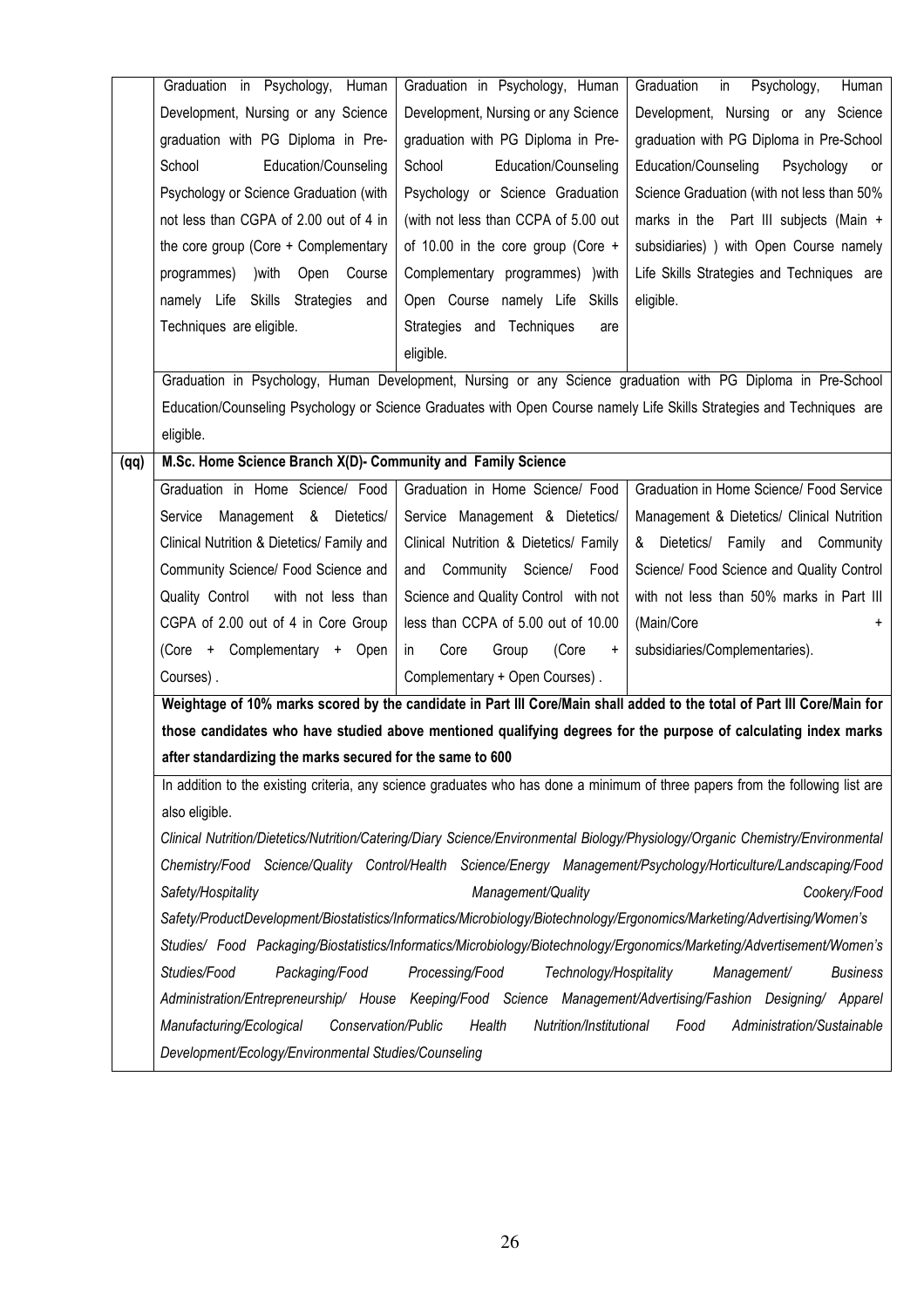|                   | Graduates in Psychology, Human                    | Graduates in Psychology, Human           | Graduates<br>in<br>Psychology,<br>Human                                                                                        |
|-------------------|---------------------------------------------------|------------------------------------------|--------------------------------------------------------------------------------------------------------------------------------|
|                   | Development, Nursing and Graduates                | Development, Nursing and Graduates       | Development, Nursing and Graduates in                                                                                          |
|                   | Zoology,<br>Microbiology,<br>Food<br>in.          | in Zoology,<br>Microbiology,<br>Food     | Zoology, Microbiology, Food Microbiology,                                                                                      |
|                   | Microbiology, Chemistry, Biotechnology            | Microbiology,<br>Chemistry,              | Chemistry, Biotechnology (with not less                                                                                        |
|                   | (with not less than CGPA of 2.00 out of           | Biotechnology (with not less than        | than 50% in the<br>Part III subjects                                                                                           |
|                   | 4 in the<br>Core Group (Core +                    | CCPA of 5.00 out of 10.00 in the         | (Main/Core+                                                                                                                    |
|                   | Complementary + Open Courses) )                   | Core Group (Core + Complementary         | subsidiaries/Complementaries ) with PG                                                                                         |
|                   | with PG Diploma /Open Course in                   | + Open Courses) ) with PG Diploma        | Diploma<br>/Open<br>Course<br>in<br>Interior                                                                                   |
|                   | Interior Decoration and related Arts,             | /Open Course in Interior Decoration      | Decoration and related Arts, Life Skills                                                                                       |
|                   | Life Skills Strategies and Techniques,            | and related Arts, Life Skills Strategies | Strategies and Techniques, Nutrition for                                                                                       |
|                   | Nutrition<br>for<br>wellness,<br>Self             | Nutrition<br>Techniques,<br>and<br>for   | wellness, Self Empowerment Skills are also                                                                                     |
|                   | Empowerment Skills are also eligible.             | wellness, Self Empowerment Skills        | eligible.                                                                                                                      |
|                   |                                                   | are also eligible.                       |                                                                                                                                |
|                   |                                                   |                                          | In addition to the existing criteria, any science graduates who has done a minimum of three papers from the following list are |
|                   | also eligible.                                    |                                          |                                                                                                                                |
|                   |                                                   |                                          | 1. Clinical Nutrition/Nutrition/Dietetics/Biochemistry/Biotechnology 2. Human Physiology 3. Public Health Nutrition/ Community |
|                   |                                                   |                                          | Nutrition/Epidemiology 4.Food Microbiology/Microbiology 5. Food Science and Quality Control/Food Technology/Food Service       |
|                   | Management/Catering                               |                                          |                                                                                                                                |
|                   | Graduation in Zoology, Microbiology,              | Graduation in Zoology, Microbiology,     | Graduation in Zoology, Microbiology, Food                                                                                      |
|                   | Microbiology,<br>Food<br>Chemistry,               | Microbiology,<br>Food<br>Chemistry,      | Microbiology, Chemistry, Biotechnology                                                                                         |
|                   | Biotechnology (with not less than                 | Biotechnology (with not less than        | (with not less than 50% in the Part III                                                                                        |
|                   | CGPA of 2.00 out of 4 in the Core                 | CCPA of 5.00 out of 10.00 in the         | (Main/Core+<br>subjects<br>$\ddot{}$                                                                                           |
|                   | Group (Core + Complementary + Open                | Core Group (Core + Complementary         | subsidiaries/Complementaries)) with PG                                                                                         |
|                   | Courses)) with PG Diploma in Nutrition            | + Open Courses)) with PG Diploma in      | Diploma in Nutrition and Dietetics/Open                                                                                        |
|                   | and Dietetics/Open Course in Nutrition            | Nutrition and Dietetics/Open Course      | Course in Nutrition for wellness/Dietetics                                                                                     |
|                   | for wellness/Dietetics are also eligible          | in Nutrition for wellness/Dietetics are  | are also eligible                                                                                                              |
|                   |                                                   | also eligible                            |                                                                                                                                |
| (rr)              | <b>M.Sc. Mathematics</b>                          |                                          |                                                                                                                                |
|                   | Graduation in Mathematics/ Statistics /           | Mathematics/<br>Graduation<br>in         | Mathematics/<br>Graduation in<br>Statistics                                                                                    |
|                   | Computer Application with not less than           | Statistics / Computer Application        | /Computer Application with not less than                                                                                       |
|                   | CGPA of 2.00 out of 4.00 in the Core              | with not less than CCPA of 5.00 out      | 50% marks in the<br>Part III subjects                                                                                          |
|                   | Group (Core + Complementary + Open                | of 10.00 in the Core Group (Core +       | (Main/Core+                                                                                                                    |
|                   | Courses)                                          | Complementary + Open Courses)            | subsidiaries/Complementaries)                                                                                                  |
|                   |                                                   | ΟR                                       | B Tech with not less than 50% marks in mathematics (aggregate of all mathematics papers and a total of 50% for the             |
|                   |                                                   | entire course)                           |                                                                                                                                |
| (s <sub>s</sub> ) | M.Sc. Operations Research & Computer Applications |                                          |                                                                                                                                |
|                   | Graduation<br>in Science / Computer               | Graduation in Science / Computer         | Graduation in Science / Computer Science                                                                                       |
|                   | Computer Application<br>Science /                 | Science / Computer Application /         | / Computer Application / Engineering with                                                                                      |
|                   | Mathematics<br>Engineering<br>with                | Engineering with Mathematics /           | Mathematics/ Statistics as one of the                                                                                          |
|                   | Statistics as one of the subjects with            | Statistics as one of the subjects with   | subjects with not less than 50% marks in                                                                                       |
|                   | not less than CGPA of 2.00 out of 4 in            | not less than CCPA of 5.00 out of        | Part III subjects (Main/Core+ +<br>the                                                                                         |
|                   | Core<br>Group<br>(Core<br>the<br>$\ddot{}$        | 10.00 in the Core Group (Core +          | subsidiaries/Complementaries).                                                                                                 |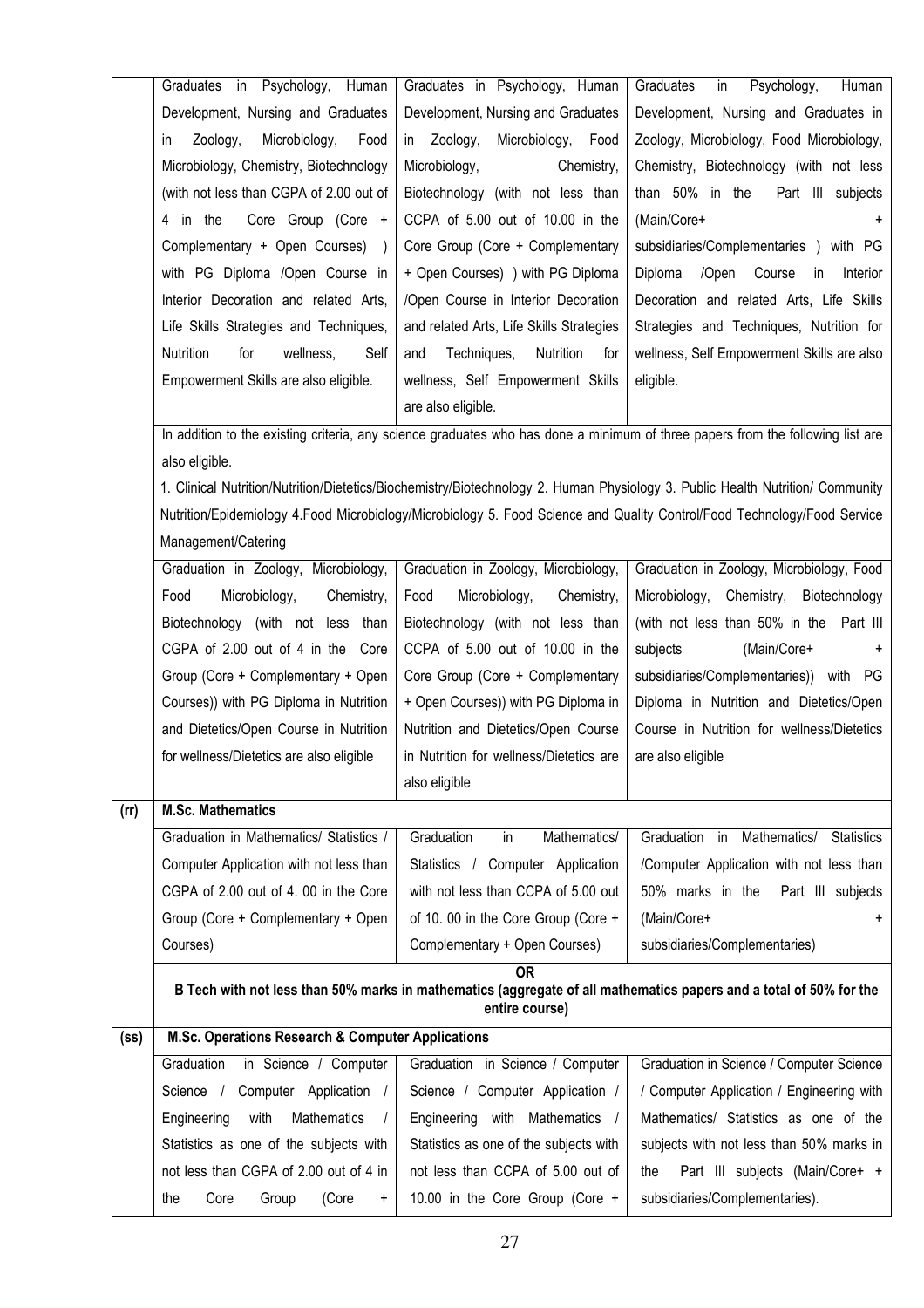|      | Complementary + Open Courses)                                                                                        | Complementary + Open Courses)                    |                                                                                                                        |  |
|------|----------------------------------------------------------------------------------------------------------------------|--------------------------------------------------|------------------------------------------------------------------------------------------------------------------------|--|
| (tt) | <b>M.Sc. Physics</b>                                                                                                 |                                                  |                                                                                                                        |  |
|      | Graduation in Physics or Electronic                                                                                  | Graduation in Physics or Electronic              | Graduation in. Physics or Electronic                                                                                   |  |
|      | Equipment maintenance with not less                                                                                  | Equipment maintenance with not                   | Equipment maintenance with not less than                                                                               |  |
|      | than CGPA of 2.00 out of 4 in the Core                                                                               | less than CCPA of 5.00 out of 10.00              | 50% marks in the<br>Part III subjects                                                                                  |  |
|      | Group (Core + Complementary + Open                                                                                   | Core Group (Core +<br>the<br>in l                | (Main/Core+                                                                                                            |  |
|      | Courses)                                                                                                             | Complementary + Open Courses)                    | subsidiaries/Complementaries).                                                                                         |  |
| (uu) | <b>M.Sc. Physics (Material Science)</b>                                                                              |                                                  |                                                                                                                        |  |
|      | Graduation in Physics or Electronic                                                                                  | Graduation in Physics or Electronic              | Graduation in Physics or Electronic                                                                                    |  |
|      | Equipment maintenance with not less                                                                                  | Equipment maintenance with not                   | Equipment maintenance with not less than                                                                               |  |
|      | than CGPA of 2.00 out of 4 in the Core                                                                               | less than CCPA of 5.00 out of 10.00              | 50% marks in the Part III subjects                                                                                     |  |
|      | Group (Core + Complementary + Open                                                                                   | in the Core Group (Core $+$                      | (Main/Core+                                                                                                            |  |
|      | Courses)                                                                                                             | Complementary + Open Courses)                    | subsidiaries/Complementaries).                                                                                         |  |
| (vv) | <b>M.Sc. Statistics</b>                                                                                              |                                                  |                                                                                                                        |  |
|      | Graduation in Statistics/Mathematics/                                                                                | Graduation in Statistics/Mathematics/            | Graduation<br>in                                                                                                       |  |
|      | Computer Application with not less than                                                                              | Computer Application with not less               | Statistics/Mathematics/Computer                                                                                        |  |
|      | CGPA of 2.00 out of 4 in the Core                                                                                    | than CCPA of 5.00 out of 10.00 in the            | Application with not less than 50% marks in                                                                            |  |
|      | Group (Core + Complementary + Open                                                                                   | Core Group (Core + Complementary                 | Part III subjects (Main/Core+ +<br>the                                                                                 |  |
|      | Courses)                                                                                                             | + Open Courses)                                  | subsidiaries/Complementaries).                                                                                         |  |
|      |                                                                                                                      |                                                  | Weightage of 10% marks scored by the candidate in Part III Core/Main shall be added to the total of Part III Core/Main |  |
|      | for those candidates who have studied B Sc Statistics (Core/Main) after standardizing the marks secured for the same |                                                  |                                                                                                                        |  |
|      |                                                                                                                      |                                                  |                                                                                                                        |  |
|      |                                                                                                                      |                                                  | to 600. Weightage of 5% marks scored by the candidate in Part III Core/Main shall be added to the total of Part III    |  |
|      |                                                                                                                      |                                                  | Core/Main for those candidates who have studied B Sc Computer Applications (Triple Main) (Core/Main after              |  |
|      | standardizing the marks secured for the same to 600.                                                                 |                                                  |                                                                                                                        |  |
| (ww) | M.Sc. Zoology                                                                                                        |                                                  |                                                                                                                        |  |
|      | Graduation in Zoology or Biological                                                                                  | Graduation in Zoology or Biological   Graduation | Zoology<br>Biological<br>in<br>or                                                                                      |  |
|      | Techniques & Specimen Preparation                                                                                    | Techniques & Specimen Preparation                | Techniques & Specimen Preparation with                                                                                 |  |
|      | with not less than CGPA of 2.00 out of                                                                               | with not less than CCPA of 5.00 out              | not less than 50% marks in the Part III                                                                                |  |
|      | in the Core Group (Core +<br>4.00                                                                                    | of 10.00 in the Core Group (Core +               | subjects<br>(Main/Core+                                                                                                |  |
|      | Complementary + Open Courses)                                                                                        | Complementary + Open Courses)                    | subsidiaries/Complementaries).                                                                                         |  |
| (xx) | <b>M Sc Textiles and Fashion</b>                                                                                     |                                                  |                                                                                                                        |  |
|      | Graduation in any Fashion or Textile                                                                                 | Graduation in any Fashion or Textile             | Graduation in any Fashion or Textile                                                                                   |  |
|      | related subject or Graduation with                                                                                   | related subject or Graduation with               | related subject or Graduation with Textiles                                                                            |  |
|      | Textiles of Fashion as a core course or                                                                              | Textiles of Fashion as a core course             | of Fashion as a core course or open course                                                                             |  |
|      | open course or graduation with a                                                                                     | or open course or graduation with a              | or graduation with a Diploma in Fashion or                                                                             |  |
|      | Diploma in Fashion or Textile related                                                                                | Diploma in Fashion or Textile related            | Textile related topic recognized by the                                                                                |  |
|      | topic recognized by the University with                                                                              | topic recognized by the University               | University with not less than 50% marks in                                                                             |  |
|      | not less than CGPA of 2.00 out of 4.00                                                                               | with not less than CCPA of 5.00 out              | the Part III subjects (Main/Core+ +                                                                                    |  |
|      | the Core Group<br>(Core<br>$+$<br>ın                                                                                 | of 10.00 in the Core Group (Core +               | subsidiaries/Complementaries).                                                                                         |  |
|      | Complementary + Open Courses)                                                                                        | Complementary + Open Courses)                    |                                                                                                                        |  |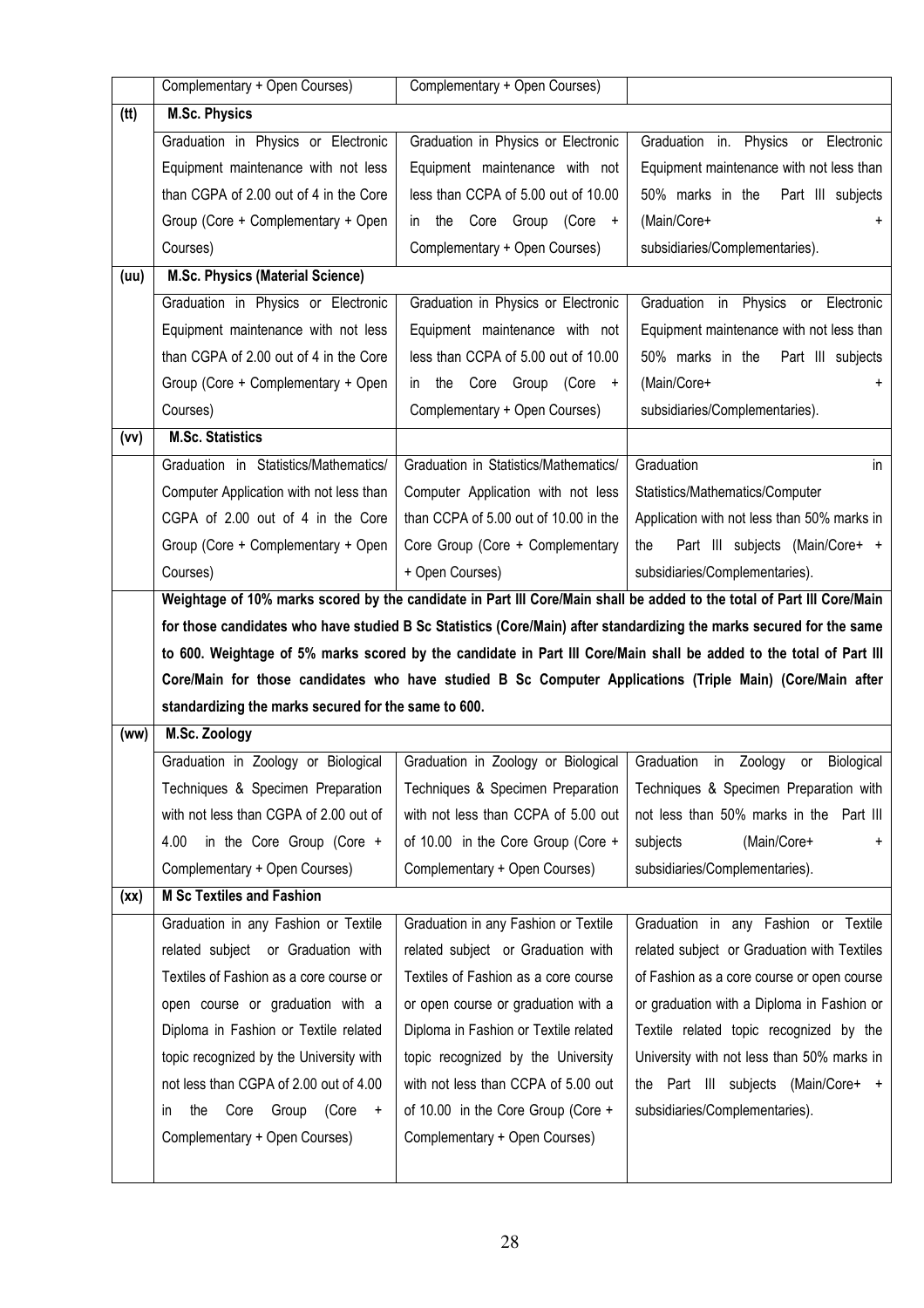# **E. FACULTY OF BEHAVIOURAL SCIENCES**

| (yy) | M.Sc. Psychology                      |            |                                  |    |            |                                                                                                                                          |
|------|---------------------------------------|------------|----------------------------------|----|------------|------------------------------------------------------------------------------------------------------------------------------------------|
|      | Graduation<br><i>in</i>               | Psychology | Graduation                       | ın | Psychology | Graduation in Psychology / Rehabilitation                                                                                                |
|      | /Rehabilitation Science with not less |            |                                  |    |            | /Rehabilitation Science with not less   Science with not less than 50% marks in                                                          |
|      | than CGPA of 2.00 out of 4 in Core    |            |                                  |    |            | than CCPA of 5.00 out of 10.00 in   the Part III<br>subjects<br>(Main/Core+                                                              |
|      | group (Core + Complementary + Open    |            | Core group (Core + Complementary |    |            | subsidiaries/Complementaries).                                                                                                           |
|      | Courses).                             |            | + Open Courses).                 |    |            |                                                                                                                                          |
|      |                                       |            |                                  |    |            | Ulciphtone of 10 mortes ghall be site to detail of the condidates who hove of which Dougholes as entigral 75% of the total open would be |

Weightage of 10 marks shall be given to the candidates who have studied Psychology as optional. **75% of the** t**otal seats would be reserved for B.A./B.Sc. Psychology (Main/Core) candidates**

# **F. FACULTY OF TECHNOLOGY & APPLIED SCIENCES**

| (zz)  | M.Sc. IT                               |                                                                                 |                                                                                                                         |
|-------|----------------------------------------|---------------------------------------------------------------------------------|-------------------------------------------------------------------------------------------------------------------------|
|       | Graduation in IT / Mathematics /       | Graduation in IT / Mathematics /                                                | Graduation in IT / Mathematics / Statistics                                                                             |
|       | Statistics / Computer Science/BCA      | Statistics / Computer Science/BCA                                               | / Computer Science/BCA with not less                                                                                    |
|       | with not less than CGPA of 2.00 out    | with not less than CCPA of 5.00 out of                                          | than 50% marks in the Part III (Main/Core                                                                               |
|       | of 4.00 in the Core Group (Core $+$    | 10.00 in the Core Group (Core +                                                 | + subsidiaries /Complementaries                                                                                         |
|       | Complementary + Open Courses)          | Complementary + Open Courses)                                                   |                                                                                                                         |
|       |                                        | Weightage of 10 marks shall be given to the candidates who have studied B Sc IT |                                                                                                                         |
| (aaa) | <b>M.Sc. Electronics</b>               |                                                                                 |                                                                                                                         |
|       | Graduation<br>Physics<br>in            | Graduation<br>Physics<br>in                                                     | Graduation in Physics / Instrumentation/                                                                                |
|       | Instrumentation/<br>Electronics        | Instrumentation/<br>Electronics<br>$\prime$                                     | Electronics / Electronics with Computer                                                                                 |
|       | Electronics<br>with<br>Computer        | Electronics with Computer Maintenance                                           | Maintenance / Computer Science /                                                                                        |
|       | Maintenance / Computer Science /       | / Computer Science / Computer                                                   | Computer Application / Physics (Electronic                                                                              |
|       | Computer Application / Physics         | Application / Physics<br>(Electronic                                            | Equipment Maintenance) / Computer                                                                                       |
|       | (Electronic Equipment Maintenance) /   | Equipment Maintenance) / Computer                                               | Maintenance and Electronics /BCA with not                                                                               |
|       | Computer<br>Maintenance<br>and         | Maintenance and Electronics /BCA with                                           | less than 50% marks in the Part III                                                                                     |
|       | Electronics /BCA with not less than    | not less than CCPA of 5.00 out of 10.00                                         | (Main/Core<br>subsidiaries<br>$+$                                                                                       |
|       | CGPA of 2.00 out of 4 in the Core      | in the Core Group (Core $+$                                                     | /Complementaries).                                                                                                      |
|       | Group (Core + Complementary +          | Complementary + Open Courses)                                                   |                                                                                                                         |
|       | Open Courses)                          |                                                                                 |                                                                                                                         |
|       |                                        |                                                                                 | Weightage of 10% marks scored by the candidate in Part III Core/Main shall added to the total of Part III Core/Main for |
|       |                                        |                                                                                 | those candidates who have studied B.Sc. Electronics/Electronics with Computer Hardware degrees after standardizing      |
|       | the marks secured for the same to 600. |                                                                                 |                                                                                                                         |
| (ccc) | <b>M Sc Applied Electronics</b>        |                                                                                 |                                                                                                                         |
|       | Graduation in Physics / Electronics /  | Graduation Physics / Electronics /                                              | Graduation in Physics / Electronics /                                                                                   |
|       | Computer Science with not less than    | Computer Science with not less than                                             | Computer Science with not less than 50%                                                                                 |
|       | CGPA of 2.00 out of 4 in the Core      | CCPA of 5.00 out of 10.00 in the Core                                           | marks in the Part III (Main/Core +                                                                                      |
|       | Group (Core + Complementary +          | Group (Core + Complementary + Open                                              | subsidiaries /Complementaries).                                                                                         |
|       | Open Courses)                          | Courses)                                                                        |                                                                                                                         |
| (ddd) | M. Sc. Cyber Forensics                 |                                                                                 |                                                                                                                         |
|       | Graduation<br>Cyber<br>in              | Cyber<br>Graduation<br>in                                                       | Graduation in Cyber Forensics/Computer                                                                                  |
|       | Forensics/Computer                     | Forensics/Computer                                                              | Science/Information                                                                                                     |
|       |                                        | 20                                                                              |                                                                                                                         |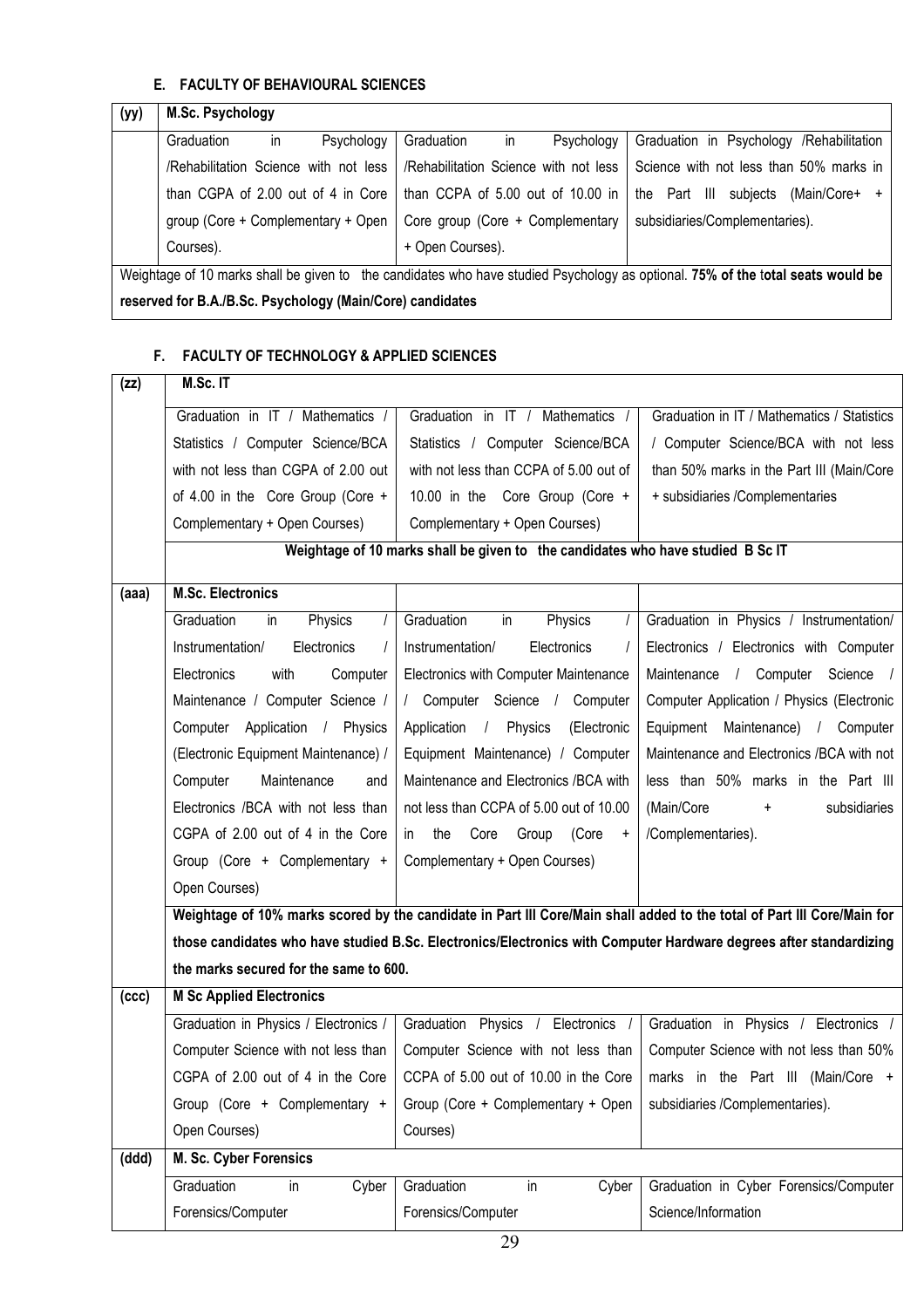| Science/Information                  | Science/Information                                                                                     | Technology/Electronics or<br><b>BCA</b><br>or                                                                            |
|--------------------------------------|---------------------------------------------------------------------------------------------------------|--------------------------------------------------------------------------------------------------------------------------|
| Technology/Electronics or BCA or     | Technology/Electronics or<br>BCA<br>or                                                                  | equivalent degree with not less than 50%                                                                                 |
| equivalent degree with not less than | equivalent degree with not less than                                                                    | marks in part III subjects in Part III                                                                                   |
| CGPA of 2.00 out of 4 in Core Group  | CCPA of 5.00 out of 10.00 in Core                                                                       | (Main/Core                                                                                                               |
| + Complementary +<br>Open<br>(Core   | Group (Core + Complementary + Open                                                                      | subsidiaries/Complementaries)                                                                                            |
| Courses)                             | Courses)                                                                                                |                                                                                                                          |
|                                      |                                                                                                         | A weightage of 20% marks scored by the candidate in Part III Core/Main shall be added to the total of Part III for those |
|                                      | who have studied Cyber Forensics as core/Main after standardizing the marks secured for the same to 600 |                                                                                                                          |

## **I. FACULTY OF COMMERCE**

| (eee) | M.Com                                   |                                            |                                         |
|-------|-----------------------------------------|--------------------------------------------|-----------------------------------------|
|       | Graduation<br>Commerce<br><sub>in</sub> | Graduation in Commerce /BBA/BBM with       | Graduation in Commerce /BBA/BBM with    |
|       | /BBA/BBM<br>with not less than          | not less than CCPA of 4.5 out of 10 in the | not less than 45% marks in the Part III |
|       | CGPA of 1.80 out of 4 in the            | Core Group (Core + Complementary +         | (Main/Core                              |
|       | (Core<br>Core<br>Group<br>$+$           | Open Courses).                             | subsidiaries/Complementaries.           |
|       | Complementary<br>Open<br>$+$            |                                            |                                         |
|       | Courses).                               |                                            |                                         |

# **J. FACULTY OF MANAGEMENT SCIENCES**

| (fff) | <b>Master of Tourism &amp; Travel Management</b> |                                           |                                                                                                                 |
|-------|--------------------------------------------------|-------------------------------------------|-----------------------------------------------------------------------------------------------------------------|
|       | Graduation in any subject with                   | Graduation in any subject with not less   | Graduation in any subject with not less than                                                                    |
|       | not less than CGPA of 1.80 out                   | than CCPA of 4.5 out of 10.00 in the Core | 45% marks for Part III (Main/Core<br>$+$                                                                        |
|       | of 4 in the Core Group (Core +                   | Group (Core + Complementary + Open        | subsidiaries/Complementaries)                                                                                   |
|       | Complementary<br>Open<br>$+$                     | Courses).                                 |                                                                                                                 |
|       | Courses).                                        |                                           |                                                                                                                 |
|       |                                                  |                                           | Weightage of 10% marks scored by the candidate in Part III (Core/Main) shall be added to the total of Part III  |
|       |                                                  |                                           | (Core/Main) for those candidates who have studied BTS (Core/Main) after standardizing the marks secured for the |
|       | same to 600.                                     |                                           |                                                                                                                 |
| (ggg) | <b>Master of Hotel Management</b>                |                                           |                                                                                                                 |
|       | Graduation in Science with not                   | Graduation in Science with not less than  | Graduation in Science with not less than                                                                        |
|       | less than CGPA of 2.00 out of                    | CCPA of 5.00 out of 10.00 in the Core     | 50% marks in the Part III subjects                                                                              |
|       | 4.00 in the Core Group (Core +                   | Group (Core + Complementary + Open        | (Main/Core+<br>$+$                                                                                              |
|       | Complementary<br>Open<br>$\pm$                   | Courses) Or Graduation in Arts or         | subsidiaries/Complementaries).<br>0r                                                                            |
|       | Courses) Or Graduation in Arts                   | Commerce with not less than CCPA of       | Graduation in Arts or Commerce with not                                                                         |
|       | or Commerce with not less than                   | 4.50 out of 10.00 in the Core Group       | less than 45% marks in the Part III                                                                             |
|       | CGPA of 1.80 out of 4.00 in the                  | (Core + Complementary<br>Open<br>$+$      | (Main/Core+<br>subjects<br>÷                                                                                    |
|       | (Core<br>Group<br>Core<br>$+$                    | Courses)                                  | subsidiaries/Complementaries).                                                                                  |
|       | Complementary<br>Open<br>$+$                     |                                           |                                                                                                                 |
|       | Courses)                                         |                                           |                                                                                                                 |
|       |                                                  |                                           |                                                                                                                 |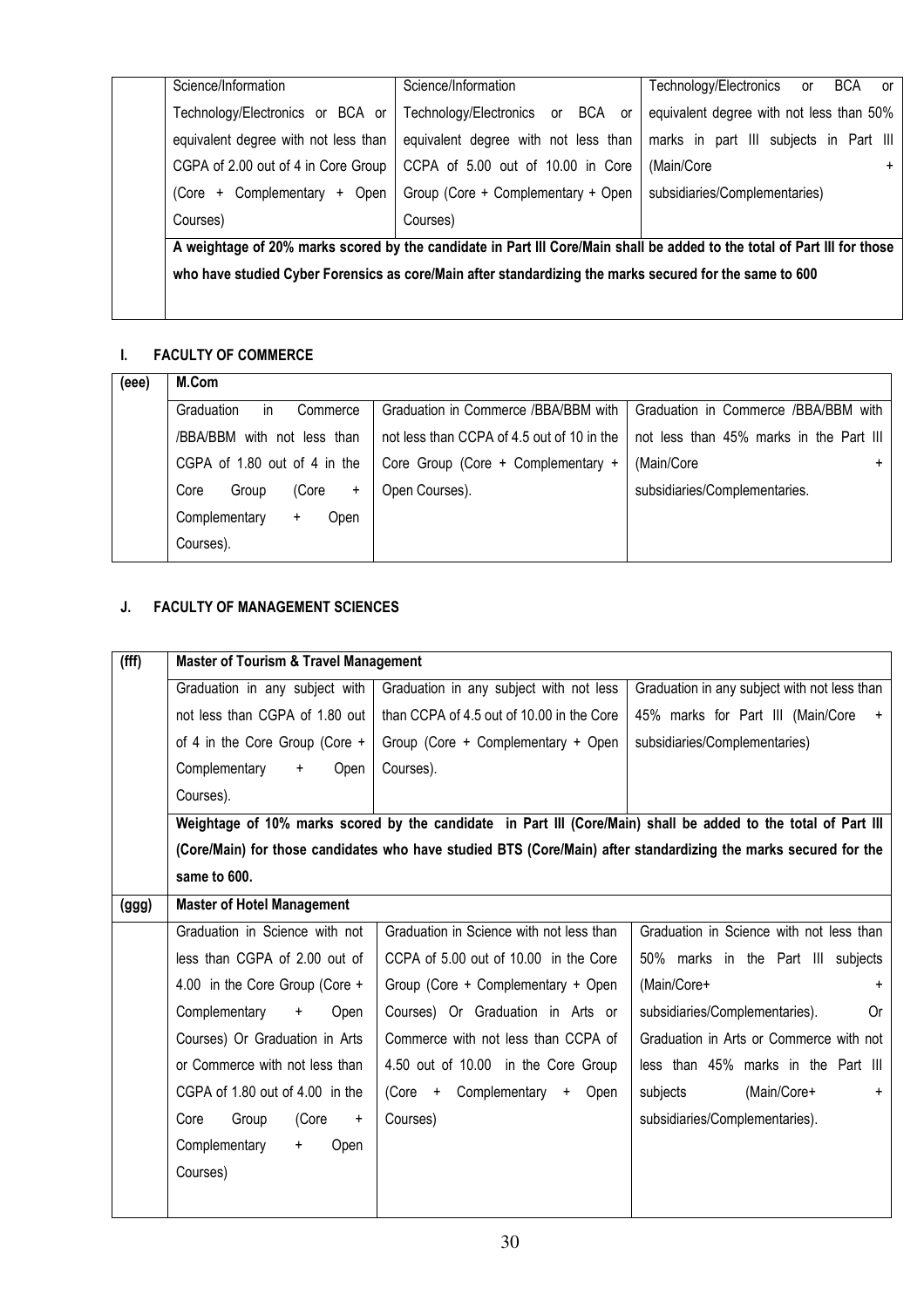#### **B P Ed/B Li Sc Programmes**

| (hhh) | <b>B P Ed Programme</b>                |                                          |                                              |
|-------|----------------------------------------|------------------------------------------|----------------------------------------------|
|       | with<br>Graduation<br>less than<br>not | Graduation with not less than CCPA of    | Graduation with not less than 35% marks      |
|       | CGPA of 1.4 out of 4 in the Core       | 3.5 out of 10.00 in the Core Group (Core | the Part III subjects (Main/Core +<br>in.    |
|       | (Core<br>Open<br>Group<br>$+$<br>$+$   | + Open + Complementary).                 | Subsidiaries/Complementaries).               |
|       | Complementary).                        |                                          |                                              |
| (ggg) | <b>B Li Sc Programme</b>               |                                          |                                              |
|       | with not less than<br>Graduation       | Graduation with not less than CCPA of    | Graduation with not less than 45% marks      |
|       | CGPA of 1.8 out of 4 in the Core       | 4.5 out of 10.00 in the Core Group (Core | the Part III subjects<br>(Main/Core +<br>in. |
|       | (Core<br>Open<br>Group<br>$+$<br>$+$   | + Open + Complementary).                 | Subsidiaries/Complementaries).               |
|       | Complementary).                        |                                          |                                              |

*The Open course under core group is taken only for reckoning the eligibility for applying for the PG programmes concerned. But a candidate cannot apply for the respective PG programmes solely on the basis of the open course selected under core group* 

#### **Relaxation in Marks in the qualifying examination:**

- **5.1.4. Kerala Scheduled Caste/Scheduled Tribe Category**: The minimum requirement for admission to PG programmes ia a pass in the qualifying examination for the Kerala Scheduled caste /Scheduled tribe category.
- **5.1.5. SEBC Category**: A relaxation of 3% marks in the qualifying examination from the prescribed minimum is allowed (See Annexure I (d) ) i.e. CGPA of 1.88 for CBCSS (2009), CCPA of 4.7 for CBCSS (2013), applicants and 47% marks for pre-CBCSS applicants for admission to M Sc programmes and CGPA of 1.68 for CBCSS (2009), CCPA of 4.2 for CBCSS (2013) applicants and 42% marks for pre-CBCSS applicants for admission to M.A/M.Com programmes.
- **5.1.6. OEC Category:** A relaxation of 5% marks in the qualifying examination from the prescribed minimum is allowed (See Annexure I (c) i.e. CGPA of 1.80 for CBCSS (2009), CCPA of 4.5 for CBCSS (2013) applicants and 45% marks for pre - CBCSS applicants for admission to M Sc programmes and CGPA of 1.60 for CBCSS (2009), CCPA of 4.0 for CBCSS (2013) applicants and 40% marks for pre CBCSS applicants for admission to MA/M Com programmes.
- **5.1.7. Persons with Disability category**: A relaxation of 5% marks in the qualifying examination from the prescribed minimum is allowed i.e. CGPA of 1.80 for CBCSS (2009), CCPA of 4.5 for CBCSS (2013) applicants and 45% marks for pre - CBCSS applicants for admission to M Sc programmes and CGPA of 1.60 for CBCSS (2009), CCPA of 4.0 for CBCSS (2013) applicants and 40% marks for pre CBCSS applicants for admission to MA/M Com programme.

#### **6. PREPARATION OF RANK LIST:**

 Under Pre - CBCSS pattern, the ranklist of P.G degree programmes will be prepared on the basis of the marks obtained in the qualifying examination in part III subjects unless otherwise mentioned, standardized to 1000. The index mark is arrived at after adding/deducting weightage/bonus marks/handicap marks, if any.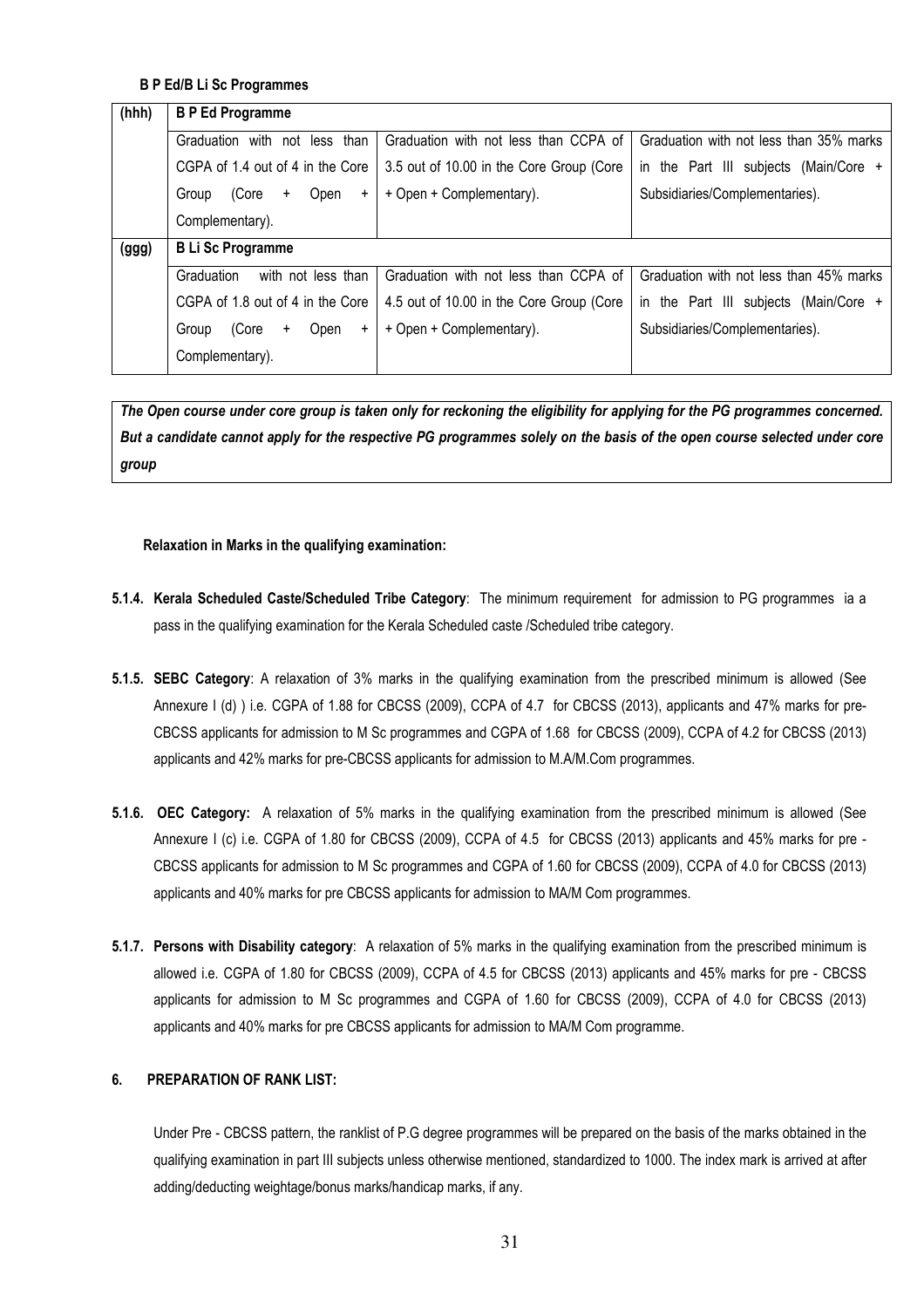Under CBCSS (2009) and CBCSS (2013) pattern, the CGPA secured for Part III Core group (Core + Complementary courses) unless otherwise mentioned shall be converted into marks out of 1000. The index mark is arrived at after adding /deducting weightage/bonus marks/handicap marks, if any.

#### **7. Bonus Marks**

The Bonus marks will be awarded as follows:

- *a.* **Bonus mark of 10 shall be awarded to 'B' and 'C' Certificate holders in proof of their high proficiency**. **For NCC candidates the bonus marks will be awarded on the basis of the NCC certificates signed by the Director and issued by the Directorate provided the candidates have secured at least 75% attendance after having participated in NCC activities during the period of study for Undergraduate programmes..** *The Claim of these candidates who have participated in NCC/NSS activities prior to the University level programme i.e. Higher Secondary / Plus Two / Vocational Higher Secondary etc will not be taken into account for awarding bonus marks.*
- b. **Bonus mark of 5 shall be awarded to NSS Certificate holders.** In respect of NSS candidates the bonus marks will be awarded on the basis of NSS certificates signed by the Vice-Chancellor or the Pro-Vice-Chancellor and issued to volunteers who have completed 240 hours of work within a period of 2 years of undergraduate study immediately preceding the P.G programmes for which admission sought.
- c. A bonus of 15 marks will be awarded to the Ex-servicemen applicants and widows and children of Jawans and Ex-service men seeking admission to the P.G. Programmes. Applicants in this category should invariably produce the certificate in support of their claim at the time of admission. The certificate should be obtained not earlier than six months from the last date of submission of application from the military authorities or state/Zilla Sainik Welfare Officer to the effect that the applicant is the son/daughter of ex service man or an ex service man himself/herself.
- d. **The benefit of bonus marks can be scored by a candidate only under one category i.e.; either NSS or NCC**.
- e. Bonus marks will be added only if the candidate has obtained the prescribed minimum qualifying marks in the qualifying examination while calculating the index marks.
- **8.** Deduction will be made from the total ranking marks for those candidates who had availed more than one chance in passing the qualifying examination as detailed below:
- **8.1** Handicap mark of 5 will be deducted from the total rank marks for each additional appearance he/she has taken for completing the qualifying examination. *Number of chances means the number of chances for passing any part of the qualifying examination excluding cancellation*.
- **8.1.2** Wherever letter grades are given for the qualifying examination, the candidate should produce the relevant document so that the grades can be converted into actual marks. In the case of grades where marks range is given, the mid value will be taken for computation of index marks.

#### **9 Calculation of Index Marks**

**Index mark is calculated after adding /deducting the weightage/bonus marks/handicap marks, if any. For details regarding the weightage of marks for various programmes, please refer to clause 5.1.3 relating to the eligibility for admission.**

#### **MA English**

75% of the total seats will be reserved for those who have taken the subject as optional (Model I/II/III).

#### **Model I English**

Index mark is calculated on the basis of percentage of marks secured for part III Core course/Main or Part I common course/papers, whichever is higher.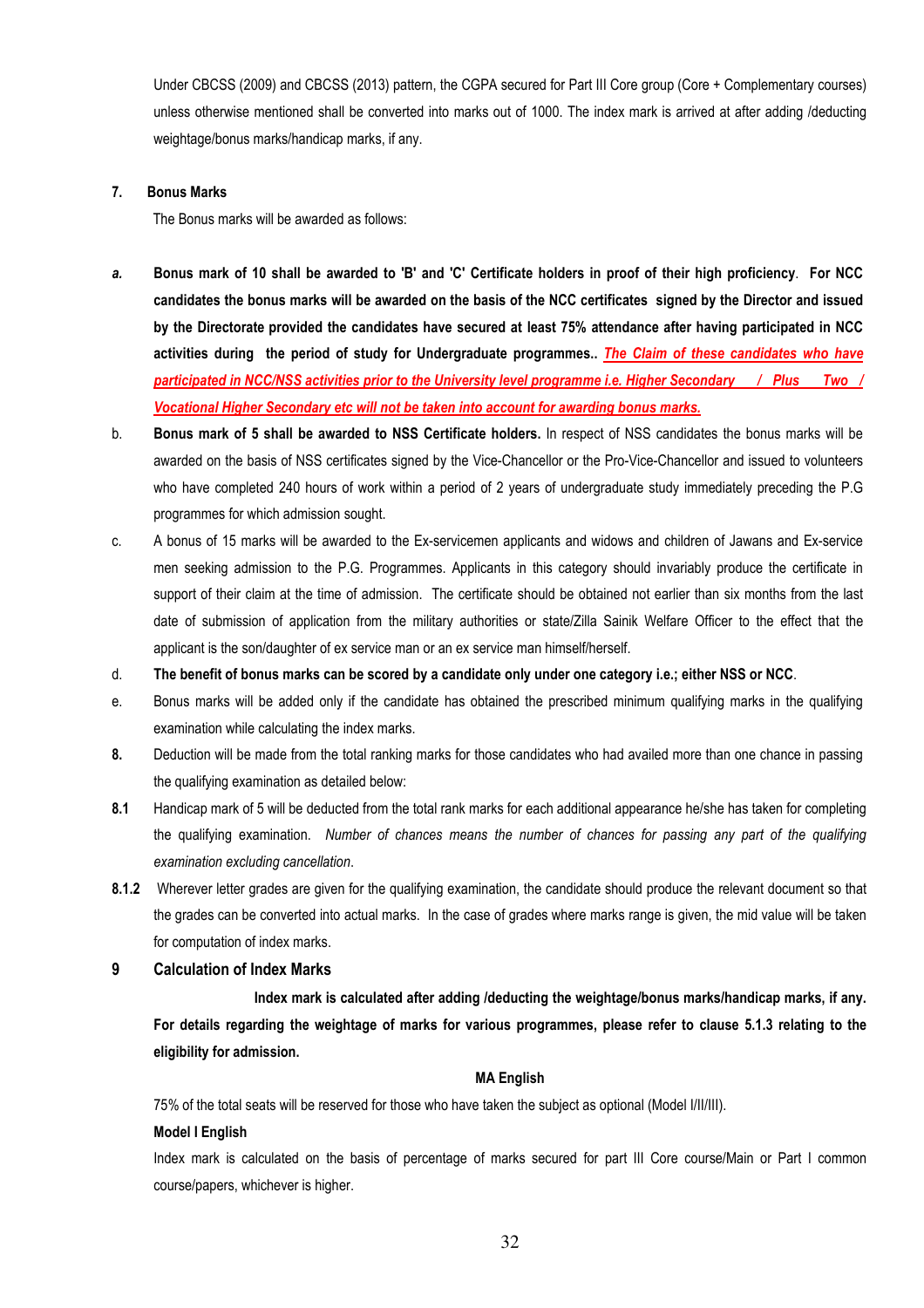| <b>CBCSS Pattern (2009)</b>                | <b>CBCSS Pattern (2013)</b>                        | <b>Pre CBCSS Pattern</b>               |
|--------------------------------------------|----------------------------------------------------|----------------------------------------|
| CGPA secured for common courses/ core      | CCPA secured for common courses/                   | Marks secured for part III main/part I |
| courses is converted into percentage marks | into<br>converted<br>courses<br>$-$ is $-$<br>core | English is converted into 1000.        |
| the same by 25. The<br>b٧<br>multiplying   | percentage marks by multiplying the                |                                        |
| percentage of marks thus obtained is       | same by 10. The percentage of marks                |                                        |
| 1000 by<br>marks out of<br>converted into  | thus obtained is converted into marks              |                                        |
| multiplying the same by 10.                | out of 1000 by multiplying the same by             |                                        |
|                                            | 10.                                                |                                        |

#### **Model II English**

Index mark is calculated on the basis of percentage of marks secured for part III core/main courses.

| <b>CBCSS Pattern (2009)</b>                  | <b>CBCSS Pattern (2013)</b>          | <b>Pre CBCSS Pattern</b>                |
|----------------------------------------------|--------------------------------------|-----------------------------------------|
| CGPA secured for core courses is converted   | CCPA secured for core courses is     | Marks secured for part III<br>main/core |
| into percentage marks by multiplying the     | converted into percentage marks by   | English is converted into 1000.         |
| same by 25. The percentage of marks thus     | the same by 10. The<br>multiplying   |                                         |
| obtained is converted into marks out of 1000 | percentage of marks thus obtained is |                                         |
| by multiplying the same by 10.               | converted into marks out of 1000 by  |                                         |
|                                              | multiplying the same by 10.          |                                         |

#### **Model III English (Double Main/Triple Main)**

Index mark is calculated on the basis of percentage of marks secured for Core papers

| <b>CBCSS Pattern (2009)</b>                  | <b>CBCSS Pattern (2013)</b>           | <b>Pre CBCSS Pattern BA</b><br><b>Communicative English</b><br>(Triple Main) |
|----------------------------------------------|---------------------------------------|------------------------------------------------------------------------------|
| CGPA secured for Core papers is converted    | CCPA secured for Core papers is       | Marks secured for the following papers                                       |
| into percentage of marks by multiplying the  | converted into percentage of marks by | is converted into 1000.                                                      |
| same by 25. The percentage of marks thus     | multiplying the same by<br>10. The    | <b>Phonetics</b>                                                             |
| obtained is converted into marks out of 1000 | percentage of marks thus obtained is  | ii.<br>History of English Literature                                         |
| by multiplying the same by 10.               | converted into marks out of 1000 by   | iii.<br><b>English Poetry</b>                                                |
|                                              | multiplying the same by 10.           | iv.<br>English Essays and Fiction                                            |
|                                              |                                       | English Drama<br>V.                                                          |
|                                              |                                       | Literary Criticism<br>vi.                                                    |

**Graduates in other programmes under faculty of Language & Literature, Social Science, Science and Oriental Studies** 

| <b>CBCSS Pattern (2009)</b>                  | <b>CBCSS Pattern (2013)</b>             | <b>Pre CBCSS Pattern</b>            |
|----------------------------------------------|-----------------------------------------|-------------------------------------|
| CGPA secured for Part I Common courses is    | CCPA secured for Part I Common          | Marks secured for part I English is |
| converted into percentage of marks by        | courses is converted into percentage of | converted into 1000.                |
| multiplying the same by 25. The percentage   | marks by multiplying the same by 10.    |                                     |
| of marks thus obtained is converted into     | The percentage of marks thus obtained   |                                     |
| marks out of 1000 by multiplying the same by | is converted into marks out of 1000 by  |                                     |
| 10.                                          | multiplying the same by 10.             |                                     |

#### **MA in other Languages**

For the calculation of index marks the percentage of marks obtained under part II common papers/Additional language or percentage of marks under part III core courses /main papers which ever is higher in the case of those who have taken the language concerned as optional under Part III for the BA Programmes/courses and in the case of other graduates of BA/B Sc, the grades/marks scored under part II of the courses/papers concerned are taken in to account for the calculation of index marks. **Index mark is calculated**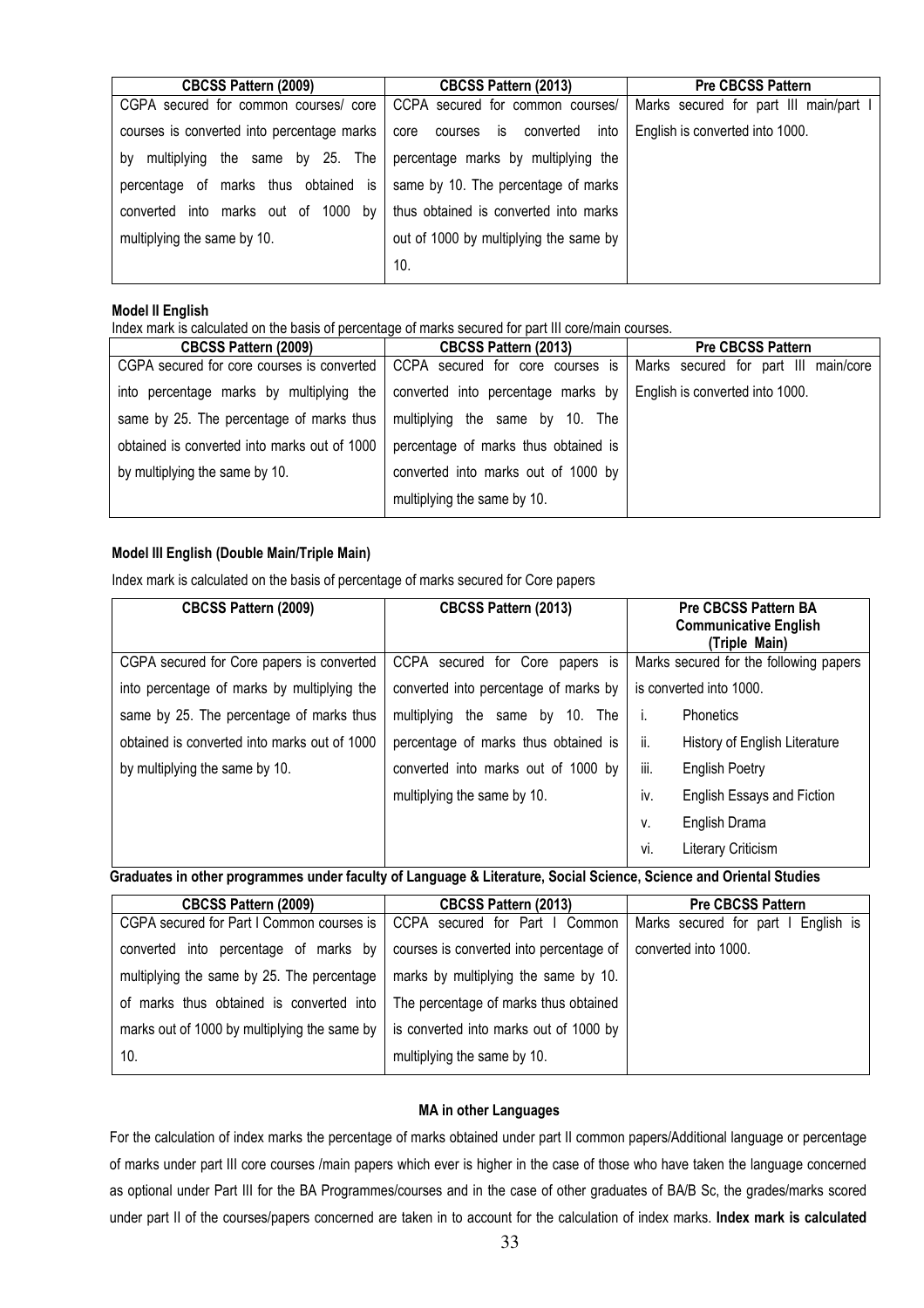**after adding /deducting the weightage/bonus marks/handicap marks, if any. For details regarding the weightage of marks for various programmes, please refer to clause 5.1.3 relating to the eligibility for admission.** 

| <b>CBCSS Pattern (2009)</b>               | <b>CBCSS Pattern (2013)</b>                                     | <b>Pre CBCSS Pattern</b>                |
|-------------------------------------------|-----------------------------------------------------------------|-----------------------------------------|
| CGPA secured for part III/Part II Common  | CCPA secured for part III/Part II Common                        | Marks secured for part III Main/Part II |
| Papers as the case may be is converted    | Papers as the case may be is converted                          | Addl. Language papers concerned is      |
| into percentage of marks by multiplying   | into percentage of marks by multiplying<br>converted into 1000. |                                         |
| the same by 25. The percentage of marks   | the same by 10. The percentage of marks                         |                                         |
| thus obtained is converted into marks out | thus obtained is converted into marks out                       |                                         |
| of 1000 by multiplying the same by 10.    | of 1000 by multiplying the same by 10.                          |                                         |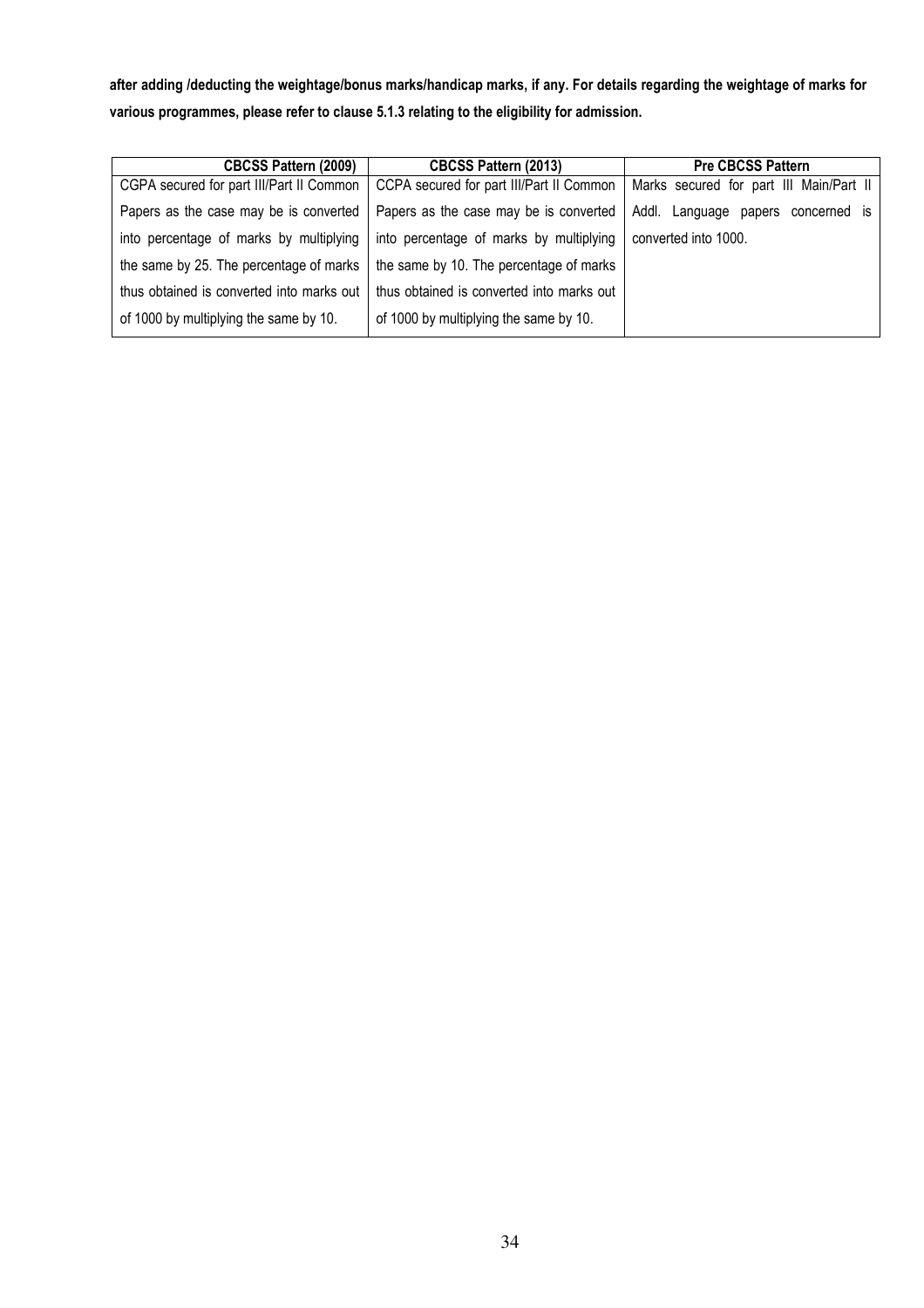# **MA (Faculty of Social Sciences) / M Sc Programmes/MCJ/MSW/MTTM**

| <b>CBCSS Pattern (2009)</b>                                                                                                                                                                                                                                                                                                                                                                                                                                                                                                                                                                                                                                                                                                                                                                                                                                | <b>CBCSS Pattern (2013)</b>                                                                                                                                                                                                                                                                                                                                                                                                                                                                                                                                                                                                                                                                                                                                                                                                                                              |          | <b>Pre CBCSS Pattern</b>                                                                                                                                                                                                                                                                                                                                                                                                                                                     |
|------------------------------------------------------------------------------------------------------------------------------------------------------------------------------------------------------------------------------------------------------------------------------------------------------------------------------------------------------------------------------------------------------------------------------------------------------------------------------------------------------------------------------------------------------------------------------------------------------------------------------------------------------------------------------------------------------------------------------------------------------------------------------------------------------------------------------------------------------------|--------------------------------------------------------------------------------------------------------------------------------------------------------------------------------------------------------------------------------------------------------------------------------------------------------------------------------------------------------------------------------------------------------------------------------------------------------------------------------------------------------------------------------------------------------------------------------------------------------------------------------------------------------------------------------------------------------------------------------------------------------------------------------------------------------------------------------------------------------------------------|----------|------------------------------------------------------------------------------------------------------------------------------------------------------------------------------------------------------------------------------------------------------------------------------------------------------------------------------------------------------------------------------------------------------------------------------------------------------------------------------|
| CGPA secured for Part III Core +Complementary courses is taken into account for the<br>calculation of index marks as stated below:-<br>{[CGPA(Core courses) X total credit of core courses] + (CGPA of complementary course I X<br>total credit for complementary courses $I + (CGPA of complementary course II X total credit)$<br>for complementary courses II)} / (total credit for core courses + total credit for complementary<br>courses)<br>(i.e., marks out of 1000 for Core plus complementary)<br>{CGPA(Core courses) X total credit of core courses }X6X25-(C<br>Total credit for core courses (i.e., marks of Part III Core Standardized to 600)<br>The marks thus arrived at is standardized to 1000 i.e.,<br>$($ B) + (C) }X1000 ------------------------(D)<br>1600<br>Index mark = $D$ + weightage + bonus marks – handicap marks, if any | CCPA secured for Part III Core +Complementary courses is taken into account for the<br>calculation of index marks as stated below:-<br>{[CCPA(Core courses) X total credit of core courses] + (CCPA of complementary course I<br>X total credit for complementary courses I + (CCPA of complementary course II X total<br>credit for complementary courses II)} / (total credit for core courses + total credit for<br>complementary courses)<br>---------(A)<br>(i.e., marks out of 1000 for Core plus complementary)<br>{CCPA(Core courses) X total credit of core courses }X6X10-(C)<br>Total credit for core courses (i.e., marks of Part III Core Standardized to 600)<br>The marks thus arrived at is standardized to 1000 i.e.,<br>$(B) + (C)$ }X1000 ------------------------ (D)<br>1600<br>Index mark = $D$ + weightage + bonus marks – handicap marks, if any | b)<br>C) | a) Marks secured for part III Main + subsidiary for<br>and marks secured for<br>Model<br>Core +<br>Complementary + Vocational for Model II<br>(standardized to 1000) ------------------------------- (A)<br>Marks Secured for Part III main (Model I)/Core<br>papers (Model II) out of 600-------------------------- (B)<br>The marks thus arrived at is standardized to<br>$1000--(C)$<br>Index Mark = $C +$ (weightage + bonus marks, if any) –<br>(handicap marks if any) |

**M Com** 

| <b>CBCSS Pattern (2009)</b>                                               | <b>CBCSS Pattern (2013)</b>                                               | <b>Pre CBCSS Pattern</b>                                                                              |  |  |  |
|---------------------------------------------------------------------------|---------------------------------------------------------------------------|-------------------------------------------------------------------------------------------------------|--|--|--|
| For Graduates who have passed B Com Model I Programme                     |                                                                           |                                                                                                       |  |  |  |
| CGPA secured for Core course X total credit of core course + CGPA         | CCPA secured for Core course X total credit of core course + CCPA         | Marks secured for part III Main Papers is converted into                                              |  |  |  |
| (Complementary course) X total credit of complementary course / (total    | (Complementary course) X total credit of complementary course / (total    | 1000. Index mark is calculated after adding / deducting                                               |  |  |  |
| credit for core course + total credit for complementary course)           | credit for core course + total credit for complementary course)           | weightage/bonus/handicap marks, if any                                                                |  |  |  |
| (A)                                                                       | (A)                                                                       |                                                                                                       |  |  |  |
| (B)<br>Ax25<br>$=$ percentage of marks                                    | (B)<br>Ax10<br>$=$ percentage of marks                                    |                                                                                                       |  |  |  |
| $=$ marks out of 1000<br>Bx10<br>(C)                                      | $=$ marks out of 1000<br>Bx10<br>(C)                                      |                                                                                                       |  |  |  |
| Index mark = $C$ + weightage + bonus marks – handicap marks, if any       | Index mark = $C$ + weightage + bonus marks – handicap marks, if any       |                                                                                                       |  |  |  |
|                                                                           | For Graduates who have passed B Com Model II/Model III/BBA/BBM            |                                                                                                       |  |  |  |
| CGPA secured for part III core courses is converted into percentage marks | CCPA secured for part III core courses is converted into percentage marks | In the case of candidates who have passed B Com                                                       |  |  |  |
| by multiplying the same by 25. The percentage of marks thus obtained is   | by multiplying the same by 10. The percentage of marks thus obtained is   | Model II, marks secured for part III Core Papers is                                                   |  |  |  |
| converted into marks out of 1000 by multiplying the same by 10.           | converted into marks out of 1000 by multiplying the same by 10.           | converted into 1000. In the case of candidates who                                                    |  |  |  |
|                                                                           |                                                                           | have passed BBA total marks obtained excluding the                                                    |  |  |  |
|                                                                           |                                                                           | marks of English, Social Project, Management Project,                                                 |  |  |  |
|                                                                           |                                                                           | Viva shall be converted to 1000 and in the case of                                                    |  |  |  |
|                                                                           |                                                                           | candidates who have passed BBM total marks                                                            |  |  |  |
|                                                                           |                                                                           | obtained excluding the marks of English, Industrial                                                   |  |  |  |
|                                                                           |                                                                           | training and Project report and Comprehensive Viva-<br>Voce shall be converted to 1000. Index mark is |  |  |  |
|                                                                           |                                                                           | adding<br>calculated<br>after                                                                         |  |  |  |
|                                                                           |                                                                           | /deducting<br>weightage/bonus/handicap marks, if any.                                                 |  |  |  |
|                                                                           |                                                                           |                                                                                                       |  |  |  |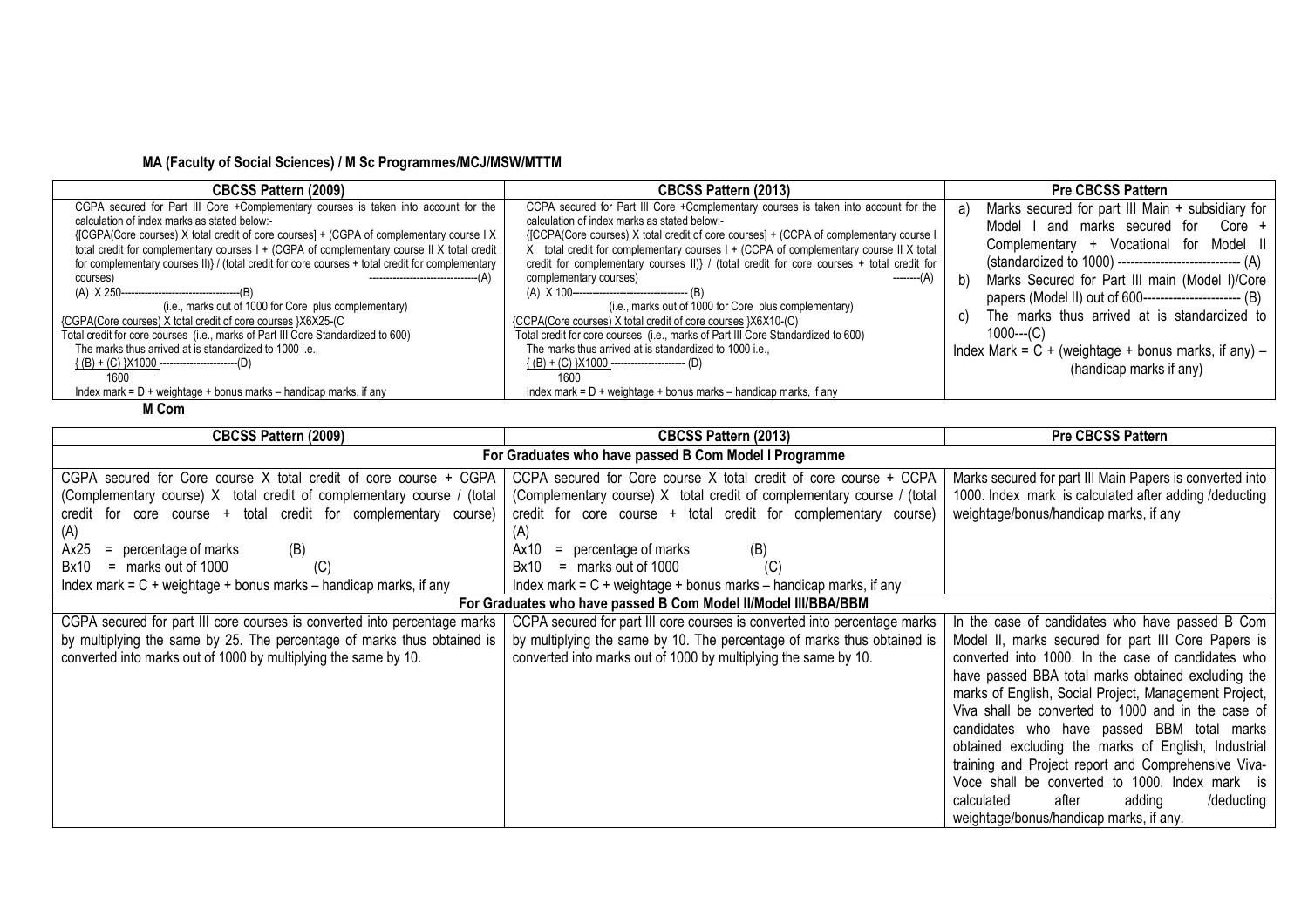# **The calculation of index marks for M Sc Food Technology and Quality Assurance and M Sc Food and Industrial Microbiology for candidates who have graduated in B Voc Food Processing Technology**

The total marks obtained for part III shall be converted to 1000. Index mark is calculated after adding /deducting weightage/bonus/handicap marks, if any.

#### **B P Ed/B LiSc**

| <b>CBCSS Pattern (2009)</b>                          | <b>CBCSS Pattern (2013)</b>                                        | <b>Pre CBCSS Pattern</b>                    |  |
|------------------------------------------------------|--------------------------------------------------------------------|---------------------------------------------|--|
| CGPA secured for Core course X total                 | CCPA secured for Core course X total                               | Marks secured for part III Main Papers is   |  |
| <b>CGPA</b><br>0f<br>credit<br>core<br>course<br>$+$ | credit of<br><b>CCPA</b><br>core<br>course<br>$\ddot{\phantom{1}}$ | converted into 1000. Index<br>mark is       |  |
| (Complementary course) X total credit                | (Complementary course) X total credit                              | /deducting<br>calculated<br>after<br>adding |  |
| of complementary course / (total credit              | of complementary course / (total credit                            | weightage/bonus/handicap marks, if any      |  |
| for core course + total credit for                   | for core course + total credit for                                 |                                             |  |
| complementary<br>course)                             | complementary<br>course)                                           |                                             |  |
| (A)                                                  | (A)                                                                |                                             |  |
| Ax25<br>percentage of marks<br>Ξ.                    | Ax10<br>percentage of marks<br>Ξ                                   |                                             |  |
| (B)                                                  | (B)                                                                |                                             |  |
| <b>Bx10</b><br>marks out of 1000<br>Ξ                | <b>Bx10</b><br>marks out of 1000<br>=                              |                                             |  |
| (C)                                                  | (C)                                                                |                                             |  |
| Index mark = $C + weightage + bonus$                 | Index mark = $C +$ weightage + bonus                               |                                             |  |
| marks – handicap marks, if any                       | marks – handicap marks, if any                                     |                                             |  |

**Resolving of Tie** : In the case of more than one candidate obtaining equal index marks (including weightage/deduction as per Clause 7.8.1.2, if applicable), the candidate who has scored more marks in Part III Main will be placed higher in ranking. If the tie persists the candidate who has scored more marks in Part I common courses/papers English will be placed higher in ranking and if the tie still persists, the marks scored in Part II common course/additional language will be considered. If the tie still persists, the age of the candidates will be taken into account, the older being placed higher in the ranking. Even after this exercise, if the tie persists, the alphabetical order of the first name of the candidates will be taken into account.

**Rounding of marks of 0.5 and above to the highest figure shall not be done while calculating the percentage of marks for minimum eligibility.** 

#### **10 CENTRALISED ALLOTMENT PROCESS (CAP)**

There is only a single application form for applying for admission to all the PG Degree Programmes in various affiliated colleges for considering them in the Open/Reservation Quota except sports quota/cultural quota/Lakshdweep quota and Persons with Disabilities (PD) quota. If a candidate submits more than one application his/her candidature is liable to be cancelled. The candidates seeking admission through community merit/management quota/ sports quota/cultural quota/Lakshadweep quota/NRI/Staff quota and PD quota should submit separate applications to the respective colleges also. The above candidates should also apply under the Centralised Allotment Process, if they are to be considered for general allotment.

#### **Application Fee:**

The application fee will be as follows

For General candidates: **Rs 1250/-**

For SC/ST candidates: **Rs 625/-**

#### **Submission of Applications**:

 Submission of application i.e. registration of personal and academic data as well as options for programmes and colleges shall be done on-line. Before submitting the application form, candidates are advised to verify the details of programmes in a college including hostel facilities through the website of individual colleges, in addition to the information given in the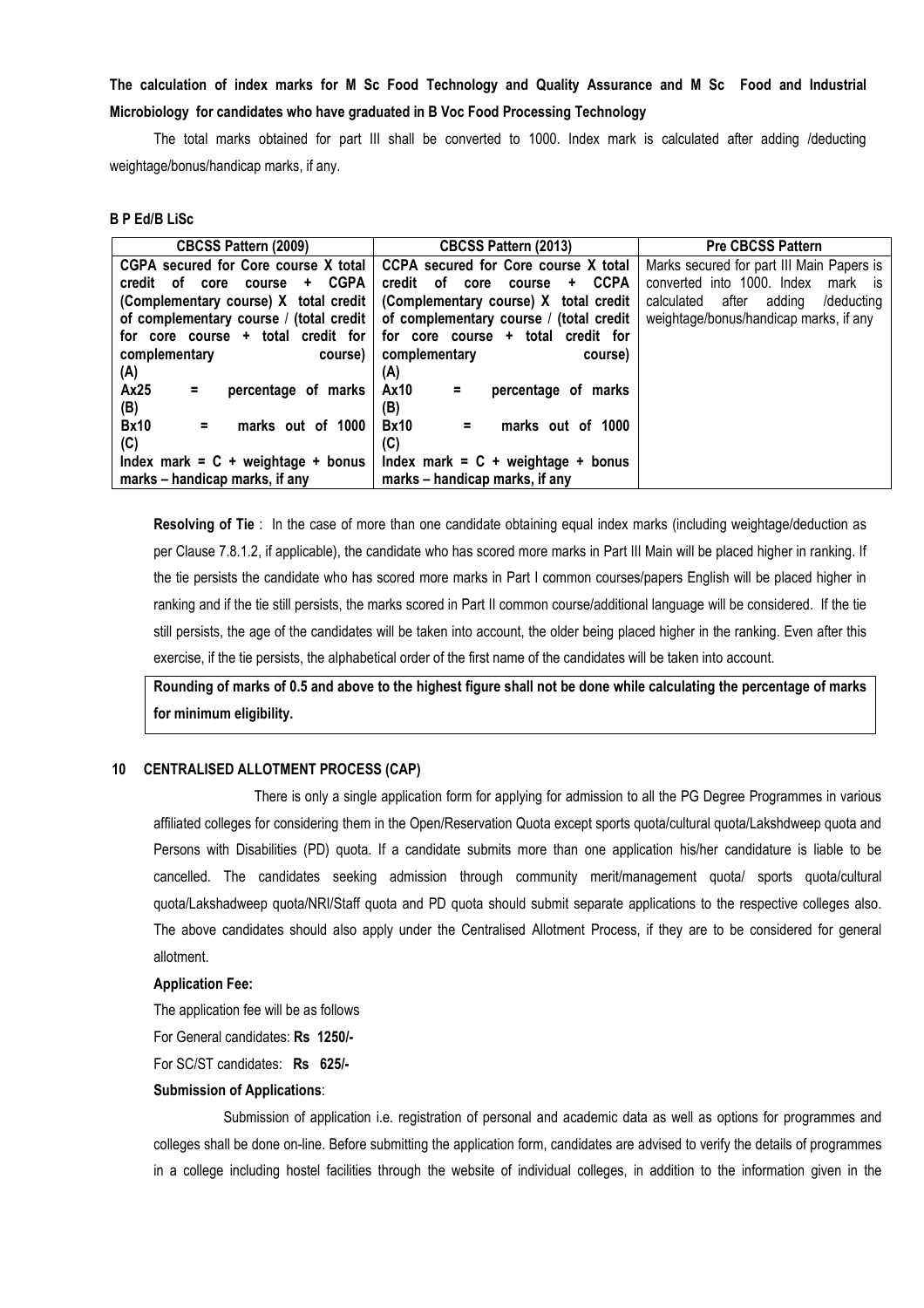prospectus published by the University. Before selecting a programme the applicant shall satisfy himself/herself that he/she possess the prescribed qualification for applying for the programme.

#### **10.2. Steps for On-line Registration**

- 1. For online registration of personal and academic data, the candidates must visit the web site, *www.mgu.ac.in* and click on the link **"PG CAP 2019".**
- 2. Follow the online instructions and fill in the personal details in the relevant fields provided.
- 3. Follow the online instructions and fill in the personal details in the relevant fields provided.
- 4. Create a *'Password'*. (The password is mandatory for all future online operations). **The password created by the candidate should not be disclosed to others who may misuse it**. This may result in tampering with the options and the University will not be responsible for any such eventuality.
- 5. Pay the application fee by clicking on the "PAY NOW" button which will redirect you to the Online Payment Gateway. You can use Debit Card/ Credit Card or Internet Banking facility for making online payment.
- 6. After remitting the fee, you will be redirected back to the application page.
- 7. Fill in the Application Form with personal details, academic eligibility and the options correctly.
- 8. Verify with the relevant documents and confirm the details entered on-line.
- 9. After satisfying himself/herself that the details entered are correct, the applicants shall press the Final Submission Button.
- 10. Take the print out of filled up application for future reference. The applicant can check the print out and make corrections/modifications if any, at the time of trial allotment.

*The applicant can check his/her application status online using their User id (application number) and password at any stage after online registration.* 

### **Special Attention**

After pressing final submission button, further modification of data (except options) is not possible. Hence, make double sure that all entries are made correctly before pressing final submission button. For a complete Illustration refer the appendix.

# **Hardcopies of the filled in application shall not be, repeat, shall not be sent to the University.**

#### **10.2.1 Procedure for Online Registration of options**

 All options for which the candidate is eligible will be displayed on the Option Registration Page. The candidate may follow the directions given therein to register the options. The data entered should be saved regularly by clicking the 'save' button, so that the data already entered is not lost due to unexpected technical reasons. The candidate should enter only those options in which he/she is interested. Candidate should also note that he /she will be considered for allotment only to those programmes and colleges opted by him / her. So a candidate who has not opted for a particular programme-college combination will not be considered for allotment for that combination. Existing options, registered by the candidate and available in the option registration page can be cancelled by clicking the delete button. All options registered by the candidate will be processed. *If a candidate gets allotted to a particular programme, based on his / her option, he /she is bound to accept it, failing which, he /she will lose that allotment as well as his /her claims for any seats in any stream.* Such candidates will not be eligible for any further allotment in any stream. The options for college(s) and programme(s) can be done while submitting online registration of personal and academic data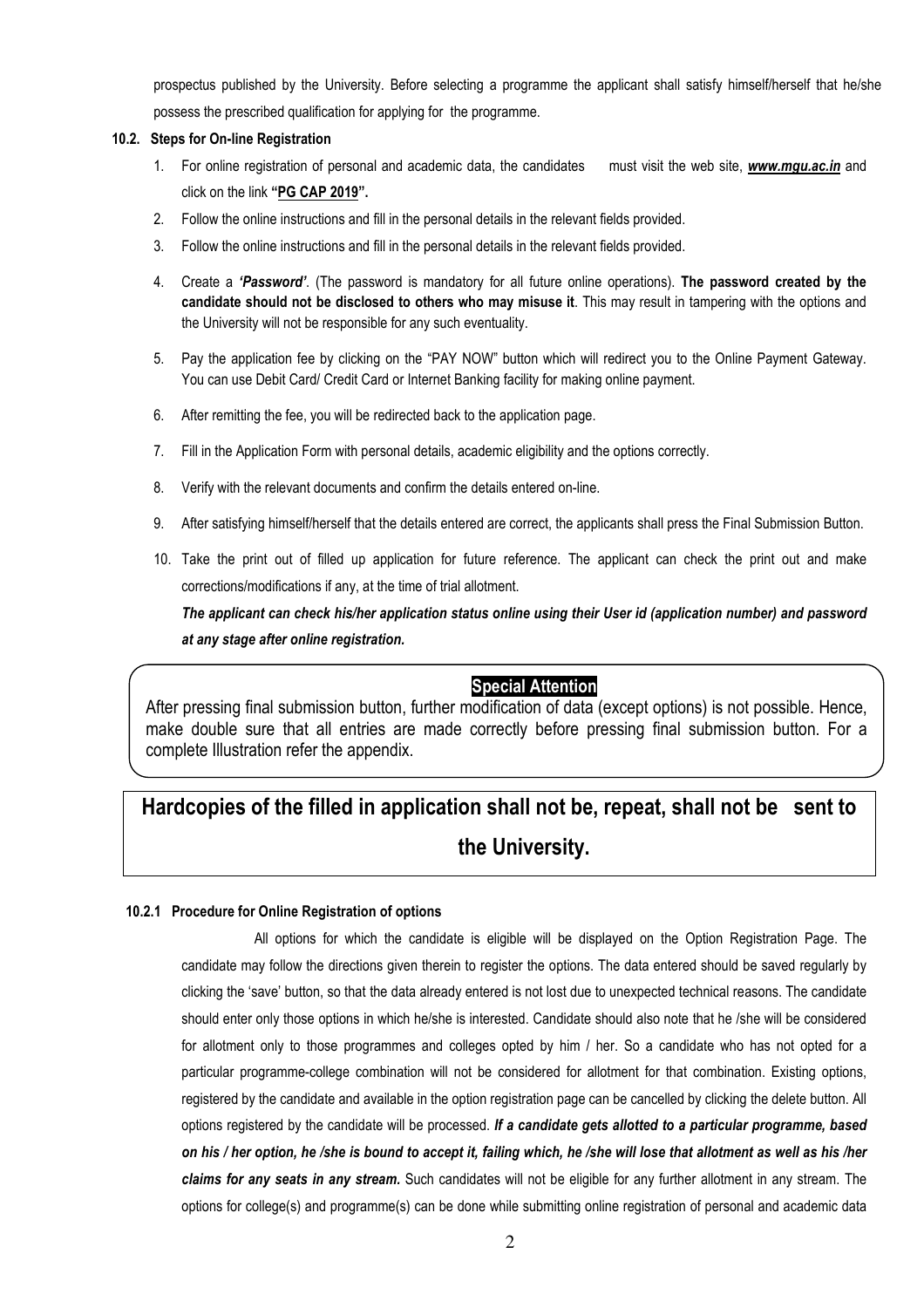or subsequently within the last date of submission of application. No extension of time will be granted for registering options under any circumstances.

**10.2.2** The options in the 'home page' of the candidate at the time specified for closing of registration of options alone will be considered for processing. Once the candidate completes the option entry, he/she can view his/ her options on the option registration page. An option list will be generated and the candidate can take a print out of the same and keep it for future reference. If the candidate wants to change his/her options already registered, he/she may revise the options as desired within the prescribed time limit and should see that the options are listed as per his/her priority.

#### **10.2.3 Processing of options, Publication of Provisional Rank list and Trial Allotment**

The application details as entered by the candidate will be published for verification by the candidates. Candidates will have the provision to modify option details even at this stage. Provisional Rank list shall be prepared on the basis of the ranking marks arrived at as per the rules in this regard. The trial allotment will be conducted to give the applicants awareness about the chances of getting allotment to a programme and college based on the options, merit and the reservation norms. **The trial allotment does not guarantee that the candidate will get allotment in a college or programme of his/her choice for ranks may vary in the actual allotment subject to data modification by the applicants after the trial allotment.** 

- **10.2.4 First Allotment:** After the Trial Allotment and the period earmarked for rearranging options, the first Allotment list will be published on the date to be notified. For the selected candidates a provisional Allotment Memo will be displayed in the website and the candidate shall take a print out of the same after remitting the required fee through the online payment gateway. The allotment memo will show the personal details, the college and the programme to which the candidate is allotted. **The students who get admission in their first option should remit the fee applicable to the course in the institution at the time of admission. Those students who decide to seek permanent admission by cancelling the higher options also shall remit the fee in the institution. Those who retain higher options need not pay any fee in the institution at the time of admission. However, in the third allotment, they should remit the fee applicable to the programme secured in the higher option (except SC/ST candidates) and join the college, and if not secured they should remit the fee applicable to the programme secured in the previous option**. The principal/Head of the college/institution shall be personally responsible for ensuring the correctness of the relevant details in online application by verifying it with original records produced by the candidate. The University will also verify the records produced by the candidates who got admission in due course and any discrepancy detected will lead to the
- **10.2.6 Remittance of Fee**: The prescribed fee due to the University as detailed below will have to be remitted by candidates (except SC/ST candidates) through the online payment gateway as per the time schedule prescribed. Candidates can download the allotment memo only after remitting the fee due to University through the Online Payment Gateway available in the website. Those who fail to do this will be treated as **Not Joined** and further claim for admission by these applicants will not be entertained.

| Students' Insurance Premium                  | ₹ 23/-   |
|----------------------------------------------|----------|
|                                              |          |
| Students' Welfare Fund                       | ₹ 30/-   |
| University Union Fee                         | ₹ 50/-   |
|                                              |          |
| Sports Affiliation Fee due to the University | ₹ 200/-  |
|                                              |          |
| Students Affiliation fee                     | ₹750/-   |
| <b>Total</b>                                 | ₹ 1053/- |

**For candidate who have graduated from Mahatma Gandhi University**

cancellation of the allotment.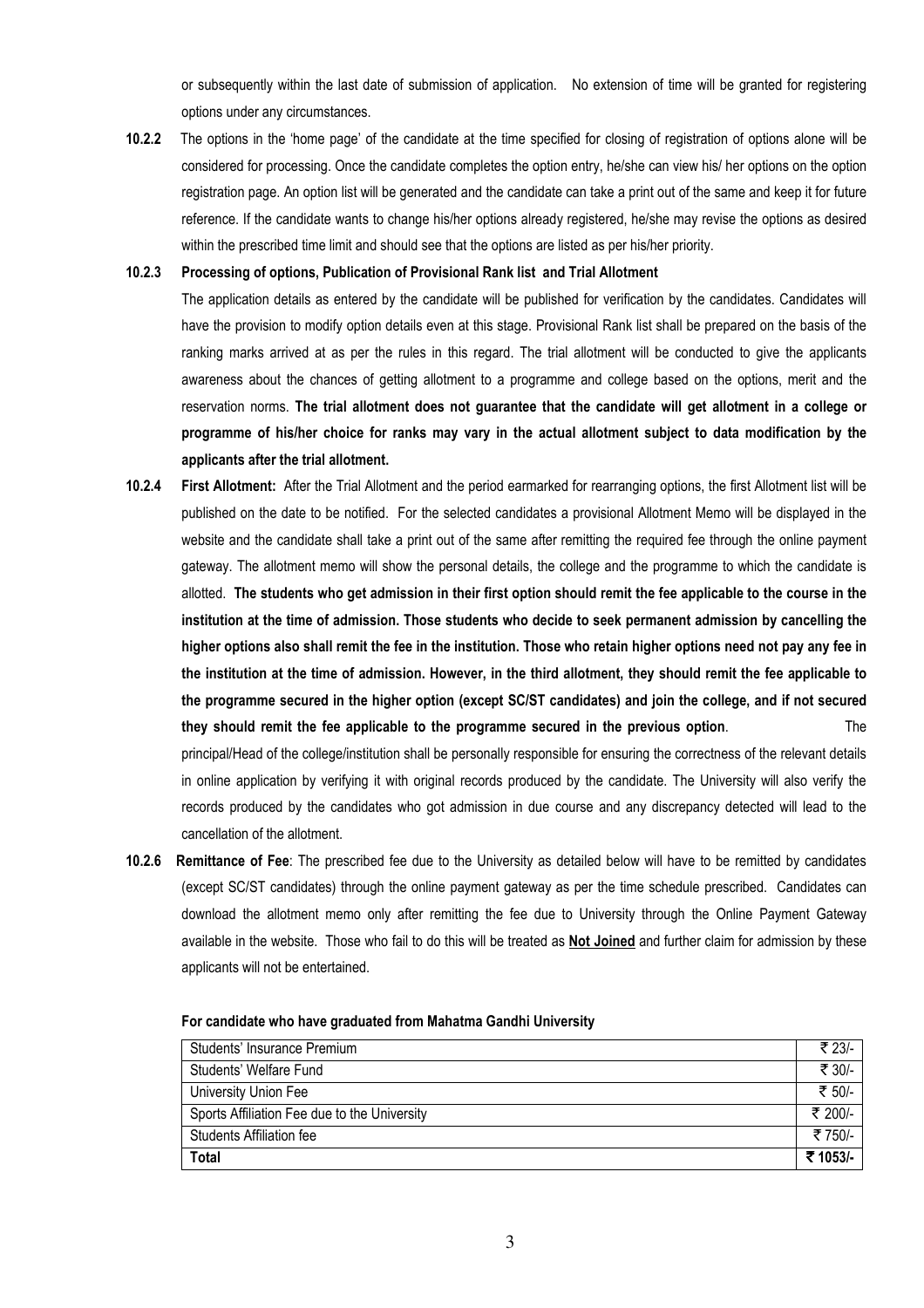#### **For candidates who have graduated from other Universities**

| Students' Insurance Premium                  | ₹ 23/-   |
|----------------------------------------------|----------|
| Students' Welfare Fund                       | ₹ 30/-   |
| University Union Fee                         | ₹ 50/-   |
| Sports Affiliation Fee due to the University | ₹ 200/-  |
| <b>Students Affiliation fee</b>              | ₹750/-   |
| Matriculation fee                            | ₹ 250/-  |
| <b>Total</b>                                 | ₹ 1303/- |

**10.2.7** SC/ST candidates, who get allotment, shall remit a token amount of `50/- in the manner detailed above.

*The payment of fees through any other mode of remittance will not be accepted.* 

**10.2.8 Those candidates who do not remit the fee on or before the date specified, will lose their current allotment as well as the eligibility for participating in the further allotments.** 

- **10.2.9 If a candidate is satisfied with an allotment and does not want to be considered again for further allotment(s), he/she must cancel all the remaining higher options**. A candidate retaining all or any of his/her higher options after an allotment, is bound to accept the next allotment, if any, failing which he/she will lose the previous allotment as well as the new allotment. He / She will not be considered for any further allotments.
- **10.3 Mode of re-arrangement/deletion of options:** Existing options registered by candidate, available in the Home Page, can be deleted by clicking the delete button. Preference of options can be changed within the notified period. Deleting options must be done one at a time, each time clicking the 'delete' button
- **10.3.1** The facility for deletion/re-arrangement of options will be available during the specified period only.
- **10.3.2 Second/Further Allotments:**
- **10.3.3** The Second/Further Allotment list will be published as per the schedule issued by the University.
- **10.4 Other rules related to allotment**
- **10.4.1** If a candidate gets allotted to a particular programme and college, based on his/her option, he/she shall report/join the programme, failing which, he/she will lose that allotment and will not be considered for any further allotments.
- **10.4.2** Candidates will not be allotted to a College/Programme, not opted by them.
- **10.4.3** A candidate is bound to accept an allotment as per the priority of options registered. If he/she gets allotment in the subsequent phase, based on higher options against arising/future vacancy, he/she has to relinquish the seat already occupied by him/her.
- **10.4.4 Any request to retain a previous allotment after a subsequent allotment (based on the higher options registered) will not be considered under any circumstances.**

**A candidate shall inevitably report for admission in the college allotted to him/her in the first instance and if desirous of availing higher options in the college of his/her choice shall not cancel higher options. A candidate who so desires to await his/her chance for admission in a college of his/her choice need not admit himself/herself to any college allotted as per his/her higher options during the course of each allotment and need to finalize his/her choice of college and seek permanent admission only in the third allotment.** 

#### **11. POST ALLOTMENT ACTIVITIES**

**11.1. Reporting at the College for admission**: All students who get allotment should report for admission at the college concerned after remitting the requisite fee through the Online Payment Gateway. Those who fail to do this will be treated as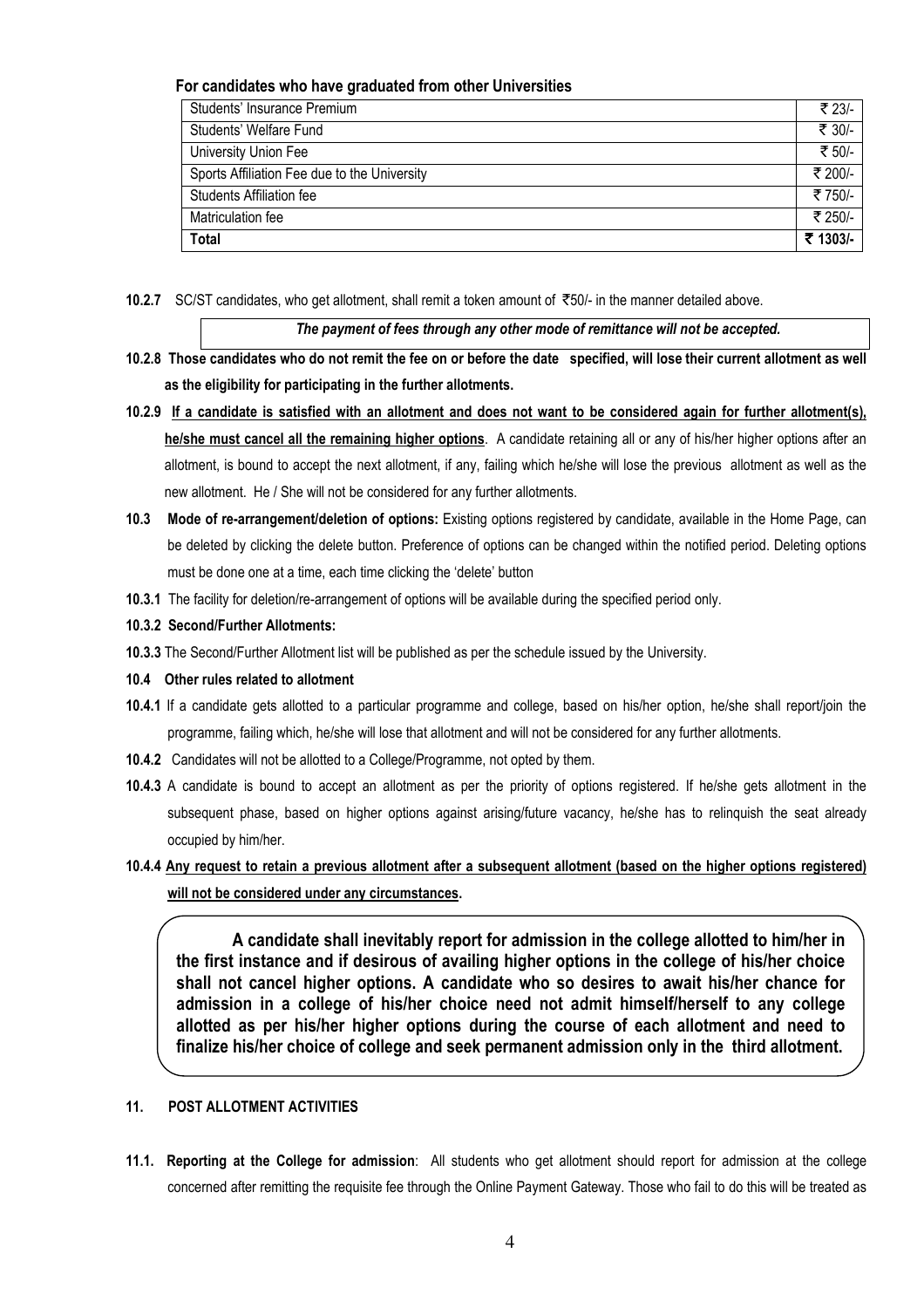Not Joined and further claim for admission by these applicants will not be entertained. The candidates should produce the following documents in original before the Principal/Head of the college/institution at the time of admission.

- a. The Allotment Memo downloaded from the website.
- b. Certificate to prove date of birth.
- c. Transfer Certificate (TC) from the Institution last attended and Conduct Certificate.
- d. Grade card/ Marklists of all parts of the Degree examination and Provisional/Degree Certificate.
- e. Eligibility Certificate from Mahatma Gandhi University, in the case of candidates who have passed their qualifying examination from other Universities.
- f. Migration Certificate, if applicable.
- g. Caste certificate from the revenue authorities concerned in the case of SC/ST candidates. Any other documents required to be produced before the Head of Institution.
- *h.* Community Certificate along with non-creamy layer certificate(as per Government rules) from the revenue authorities concerned in the case of SEBC candidates who claim reservation under SEBC category. The non-cramy layer certificate should not have been issued earlier than 12 months prior to the submission of application**.**
- i. Community Certificate along with the relevant certificate from the revenue authorities concerned to the effect that they come under the Below Poverty Line (BPL) category of forward communities in the case of candidates who wish to avail of reservation under EBFC.
- j. Candidates who wish to avail of bonus/weightage of marks shall produce the relevant certificates.

The college authorities, after verifying the above documents, shall admit the candidate and make necessary updations in the admission portal. **Candidates who wish to retain their higher options need not submit any document or remit any fee while reporting at the college during first allotment**. However such students should produce their documents for verification by the college authorities and get their admission memo duly attested to that effect. The college authorities should return the memo to the reporting applicant after attestation. This will ensure that the applicant has reported at the college concerned and given provisional admission. The applicants shall keep the memo with themselves.

**No fee of any kind shall be levied from students who take temporary admission on first allotment and wish to leave the institution concerned on higher option or otherwise within the time limit prescribed for joining after the second allotment.** 

#### **11.2 Confirmation of Allotment**

As the allotment is based on the information furnished by the candidate online, the eligibility should be confirmed at the time of admission. The admission should be done on-line through the panel provided by the University by ensuring the correctness of the candidate details. The principal/Head of the college/institution should verify the details furnished in the allotment memo in respect of the candidate by comparing the same with the original documents produced by the candidate. Any discrepancy which results in the invalidation of the allotment should be reported to the University and admission should be denied in such cases.

**A Special Allotment will be conducted for SC/ST candidates. SC/ST candidates who secure allotment through CAP and wish to retain their higher options will be permitted to take provisional admission in all allotments upto the third allotment.**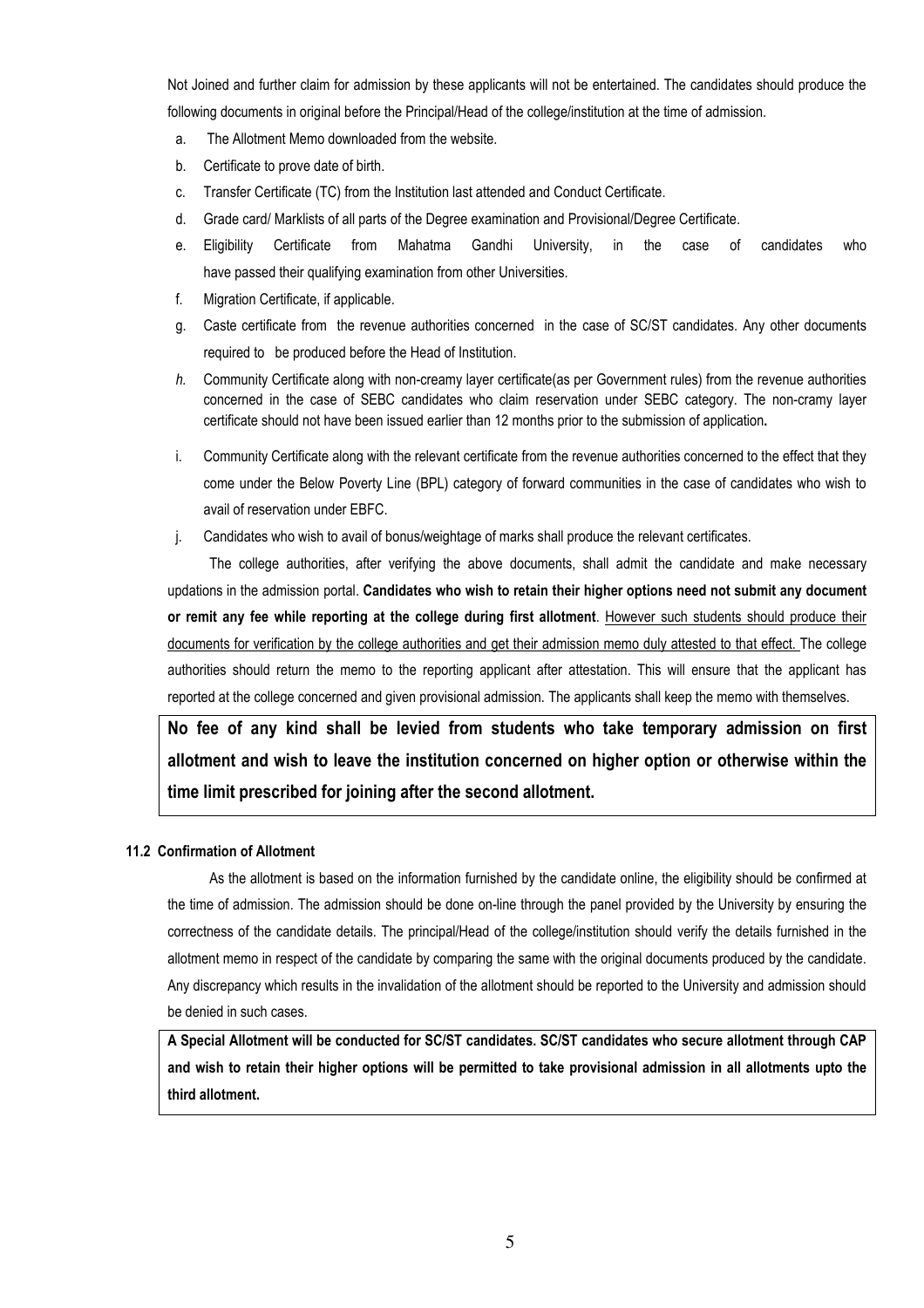**11.3 Verification of Documents**. The Principal/Head of the Institution shall be personally responsible for verification of original documents and satisfaction of the correctness of the records produced by the candidate at the time of seeking admission in the College/institution. If any discrepancies are noted in the online data and the original records, the allotment will be cancelled. The University will also verify the records produced by the candidates who got admission in due course.

*Any lapse on the part of the Head of the Institution with regard to the irregular admission shall be viewed seriously (Circular No. Ac AI/3/2114/2008 dated 06/11/2008)*.

**11.4 Cancellation of Higher Options after joining a College:** Candidates who join the college on the date specified can cancel their remaining options fully or partially or change the priority of their remaining options before the date specified. A candidate, not interested in any further allotments, must cancel all his/her options before the specified date, failing which, the options will remain live and will be considered for further allotments, if any.

#### **12 OTHER MATTERS**

- **12.1** The whole process of allotment to the PG Programmes will be done by the Mahatma Gandhi University.
- **12.2** University will not entertain any request for change of any date fixed in the Centralised Allotment Process/Admission from time to time.

**Candidates applying to Sports/PD/Cultural/Community Merit/Management/ Lakshadweep quota and Malayalee Students of Andaman and Nicobar Islands must apply through CAP and submit the printouts of the online application to the colleges concerned before the last date of submission of application to each category.**

# **Mode of remittance of Fee due to the University in the Case of admissions under Sports/PD/Cultural/Community Merit/Management/ Lakshadweep Quota and Malayalee students of Andaman & Nicobar Islands**

date of admission itself. The admission of such candidates shall be complete and valid only if the details are *submitting application shall obtain the permission of the University. The request for the same shall be*  Online Admission Portal shall be considered irregular. The candidates who have secured admission to the above quotas should collect the confirmation slip that can be downloaded by the college authorities after *application, duly recommended by the Principal of college/Head of the Institution along with a chalan /Pay-*uploading the details of the admitted candidates. The fees due to the University (General Rs. 1053/- only (for candidates who have graduated from MG University) and Rs 1303/-only ( For candidates who have graduated from other Universities), SC/ST-50/- Only) in respect of the applicants admitted under the above quotas should be remitted through the online payment gate way made available in the Online Admission Portal. The details of all candidates admitted to the above quotas should be uploaded to the Online Admission Portal of the University on the uploaded in the Online Admission Portal on the date of admission. All those admissions without entry in the

*The "Hon'ble Supreme Court of India has directed that if any incident of ragging comes to the notice of the authority, the student concerned shall be given liberty to explain and if his explanation is not found satisfactory, the authority would expel him from the institution* 

*in-Slip receipt for ` 100/- and shall be produced before the Asst. Registrar (Acad -I).*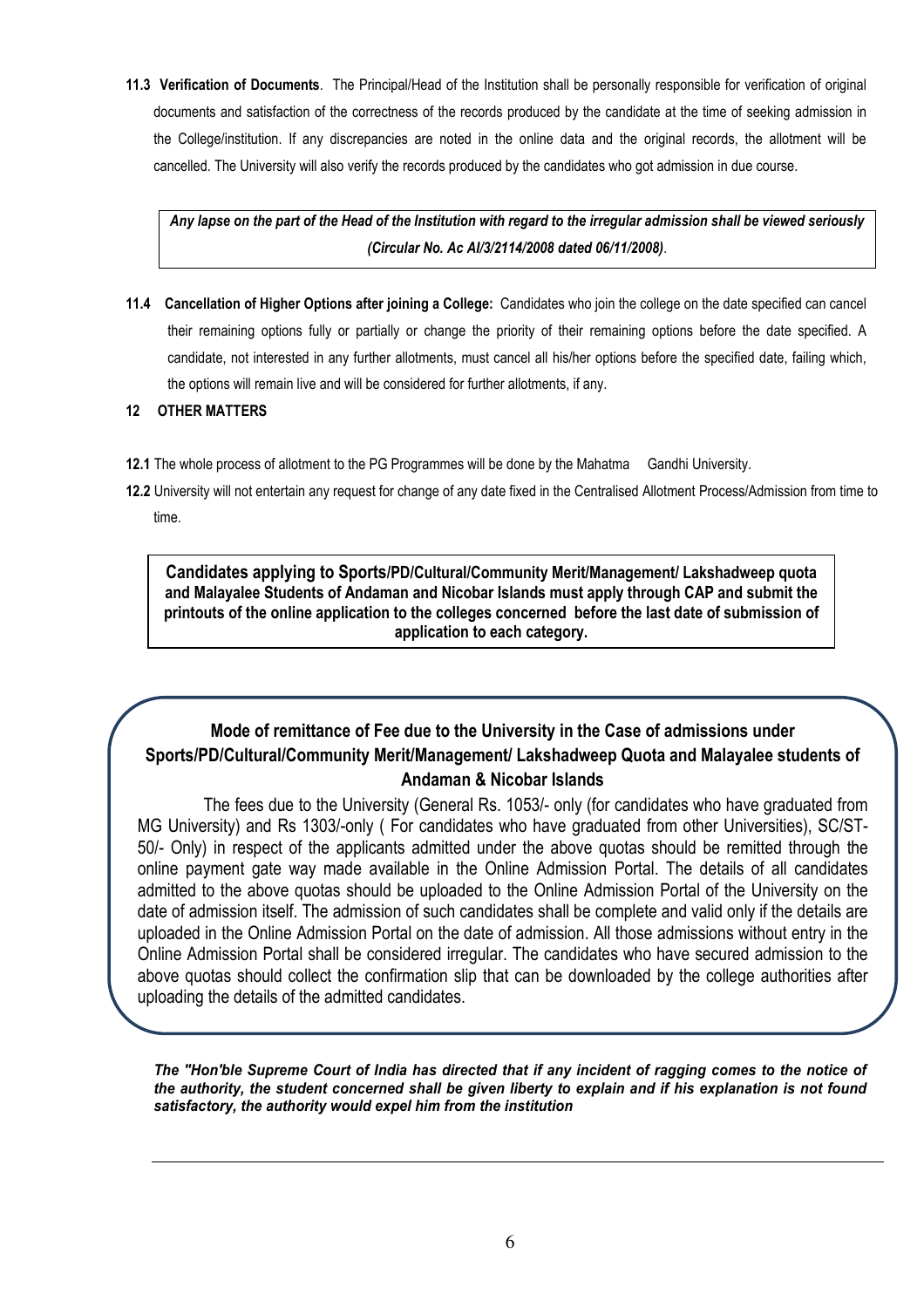# **ANNEXURE I (a)**

|     |                                          |                | The Constitution (Scheduled Castes) Order (Amendment) Act 2007]<br>[See Clause 5.4.3 (a)] |
|-----|------------------------------------------|----------------|-------------------------------------------------------------------------------------------|
| 1.  | Adi Andhra                               |                | 29. xxx                                                                                   |
| 2.  | Adi Dravida                              | 30.            | Kavara (other than Telugu speaking or Tamil speaking Balija Kavarai,                      |
| 3.  | Adi Karnataka                            |                | Gavara, Gavarai, Gavarai Naidu, Balija Naidu, Gajalu Balija or Valai<br>Chetty)           |
| 4.  | Ajila                                    | 31.            | Koosa                                                                                     |
| 5.  | Arunthathiyar                            | 32.            | Kootan, Koodan                                                                            |
| 6.  | Ayyanavar                                | 33.            | Kudumban                                                                                  |
| 7.  | Baira                                    | 34.            | Kuravan, Sidhanar, Kuravar, Kurava, Sidhana                                               |
| 8.  | Bakuda                                   | 35.            | Maila                                                                                     |
| 9.  | XXX                                      | 36.            | Malayan, Kannur, Kasargod, Kozhikode and Wayanad districts                                |
| 10. | Bathada                                  | 37.            | Mannan (ÎHÞX), Pathiyan, Perumannan, Vannan, Velan                                        |
| 11. | XXX                                      | 38.            | XXX                                                                                       |
| 12. | Bharathar (Other than Parathar), Paravan | 39.            | Moger (other than Mogeyar)                                                                |
| 13. | XXX                                      | 40.            | Mundala                                                                                   |
| 14. | Chakkiliyan                              | 41.            | Nalakeyava                                                                                |
| 15. | Chamar, Muchi                            | 42.            | Nalkadaya                                                                                 |
| 16. | Chandala                                 | 43.            | Nayadi                                                                                    |
| 17. | Cheruman                                 |                | 44. xxx                                                                                   |
| 18. | Domban                                   | 45.            | Pallan                                                                                    |
| 19. | <b>XXX</b>                               | 46.            | Palluvan, Pulluvan                                                                        |
| 20. | <b>XXX</b>                               | 47.            | Pambada                                                                                   |
| 21. | <b>XXX</b>                               | 48.            | Panan                                                                                     |
| 22. | Gosangi                                  | 49.            | <b>XXX</b>                                                                                |
| 23. | Hasla                                    | 50.            | Paraiyan, Parayan, Sambavar, Sambavan, Sambava, Paraya,                                   |
| 24. | Holeya                                   |                | Paraiya, Parayar                                                                          |
| 25. | Kadaiyan                                 |                | 51. xxx                                                                                   |
| 26. | Kakkalan, Kakkan                         | 52.            | <b>XXX</b>                                                                                |
| 27. | Kalladi                                  | 53.            | XXX                                                                                       |
| 28. | Kanakkan, Padanna, Padannan              |                | 54. Pulayan, Cheramar, Pulaya, Pulayar, Cherama, Cheraman,                                |
|     |                                          | $\overline{7}$ |                                                                                           |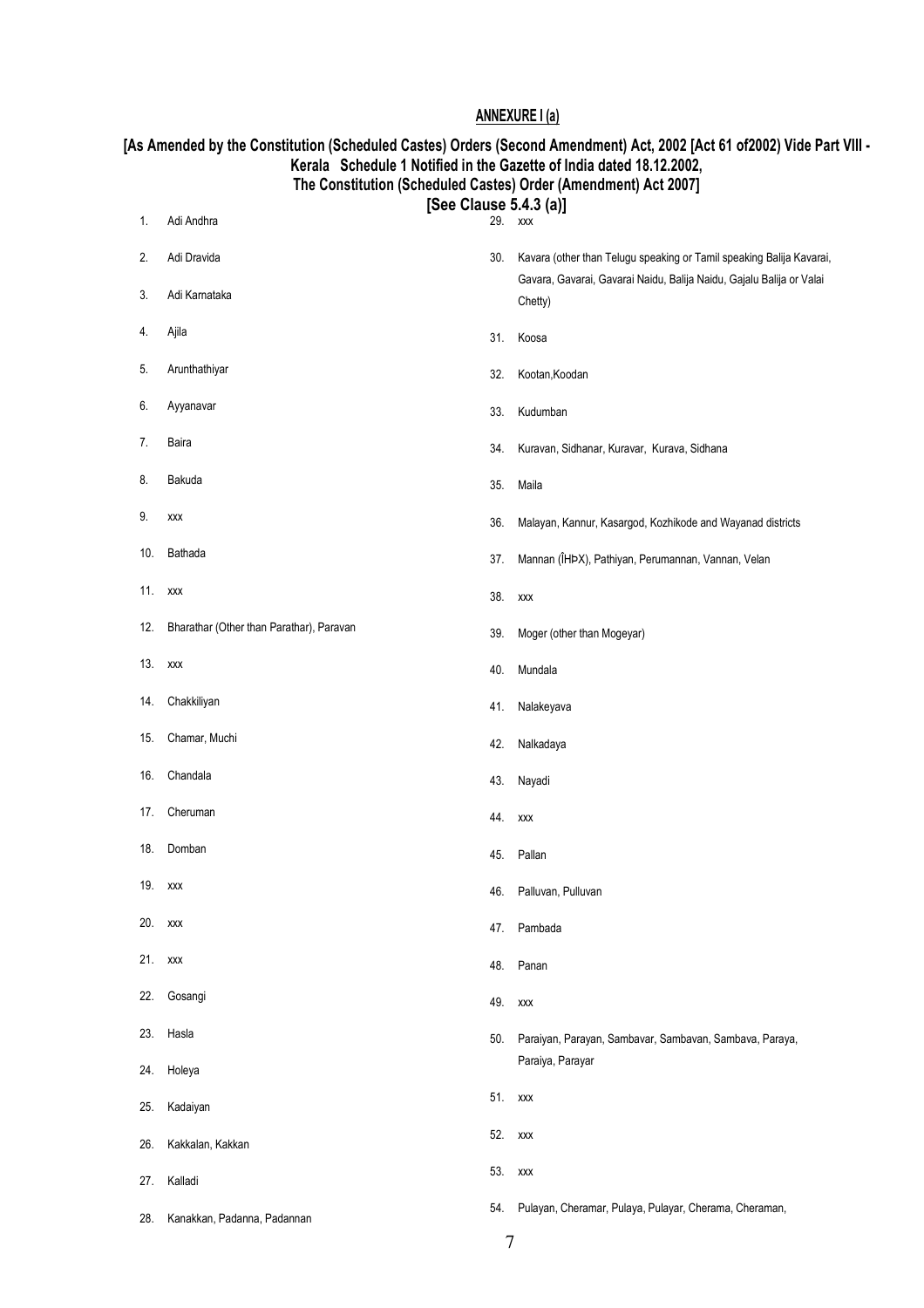Wayanad Pulayan, Wayanadan Pulayan, Matha, Matha Pulayan 55. xxx 56. Puthirai Vannan 57. Raneyar 58. Samagara 59. Samban 60. Semman, Chemman, Chemmar 61. Thandan (excluding Ezhuvas and Thiyyas who are known as Thandan, in the erstwhile Cochin and Malabar areas) and (Carpenters who are known Thachan, in the erstwhile Cochin and Travancore State) , Thachar other than carpenter 63. Vallon 64. Valluvan 65. xxx 66. xxx 67. Vetan only) 69. Nerian

68. Vettuvan, Pulaya Vettuvan (in the areas of eastwhile Cochin State

62. Thoti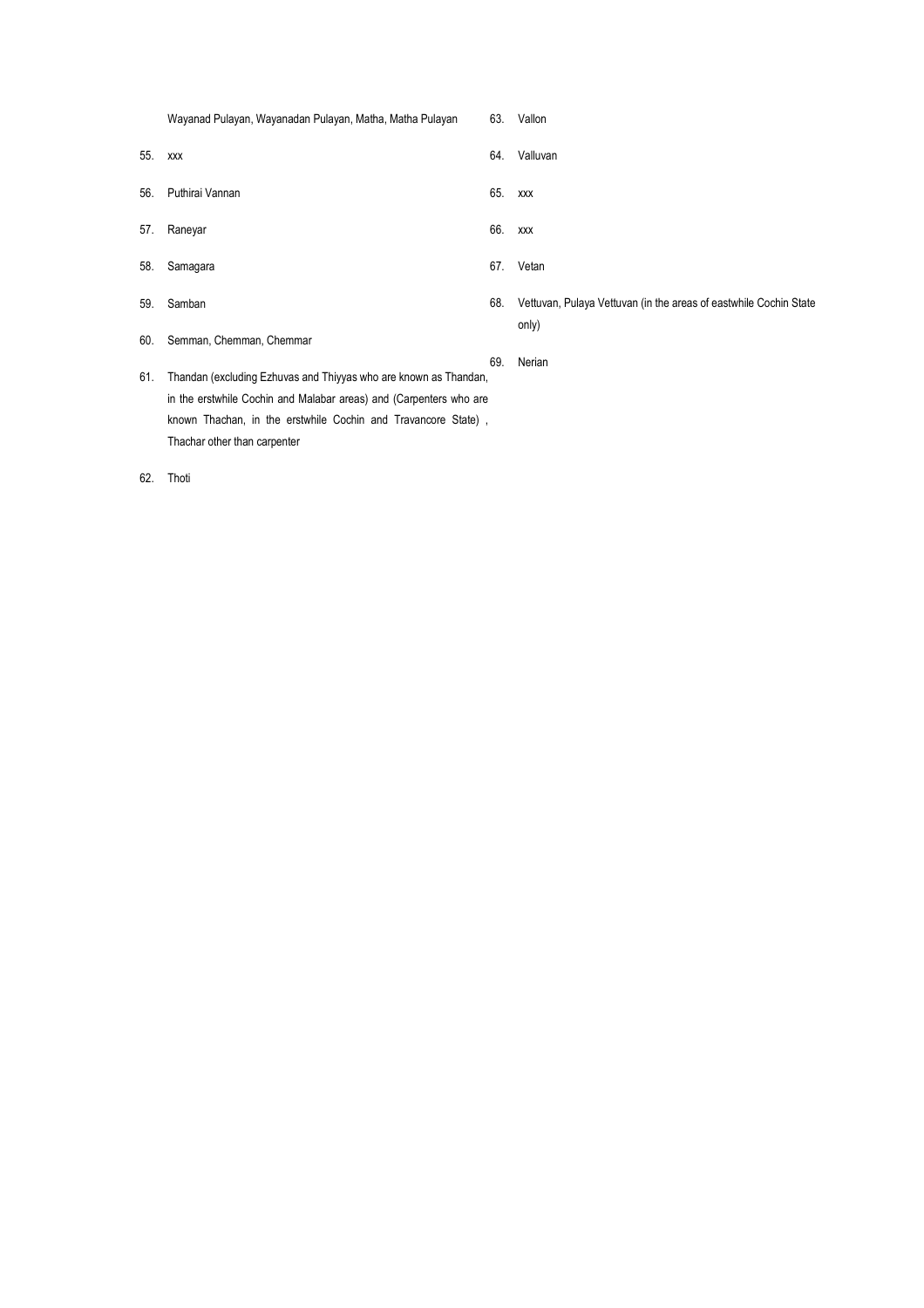# **ANNEXURE – I (b)**

# **LIST OF SCHEDULED TRIBES (ST)**

# **[As Amended by The Scheduled Castes and Scheduled Tribes Orders (Amendment) Act, 2002 (Act 10 of 2003)**

# **Vide Part-VII Kerala - Second Schedule Notified in the Gazette of India dated 8.1.2(03)**

# **[See Clause 5.4.3 (a)]**

#### 2. Arandan [Arandanan) 24. Malasar

3. Eravallan

4. Hill Pulaya, Mala Pulayan, Kurumba Pulayan, Kuravazhi 4. Hili Pulaya, wala Pulayan, Kurumba Pulayan, Kuravazhi kasa 26. Malayarayar<br>Pulayan, Pamba Pulayan

- 
- 6. Kadar [Wayanad Kadar) 28. xxx
- 
- 
- 9. Kattunayakan 31. xxx
- 10. (Kochuvelan) 32. xxx
- 
- 
- 13. Koraga 35. Uraly
- 
- 
- 
- 17. Kurumans, Mullu Kuruman, Mulla Kuruman, Mala Kuruman 39. Cholanaickan
- 18. Kurumbas, [Kurumbar, Kurumban) 40. Mavilan
- 19. Maha Malasar 41. Karimpalan
- 20. Malai Arayan [Mala Arayan) 42. Vetta Kuruman
- 21. Malai Pandaram 43. Mala Panikkar
- 
- 1. Adiyan 23. Malakkuravan
	-

25. [Malayan, Nattu Malayan, Konga Malayan (excluding the areas comprising the Kasaragod, Kannur, Wayanad and Kozhikode Districts)

- 
- 5. Irular, Irulan 27. Mannan ( ÎKÞX)
	-
- 7. xxx 29. Muthuvan, Mudugar, Muduvan
- 8. Kanikkaran, Kanikkar 30. Palleyan, Palliyan, Palliyar, Paliyan
	-
	-
- 11. xxx 33. Paniyan
- 12. xxx 34. Ulladan, [Ullatan)
	-
- 14. xxx **36.** Mala Vettuvan(in Kasaragod & Kannur districts)
- 15. Kudiya, Melakudi 37. Ten Kurumban, Jenu Kurumban
- 16. Kurichchan [Kurichiyan) 38. Thachanadan, ThachanadanMoopan
	-
	-
	-
	-
	-
- 22. Malai Vedan [Malavedan) 44. Maratis of Kasargod and Hosdurg Taluk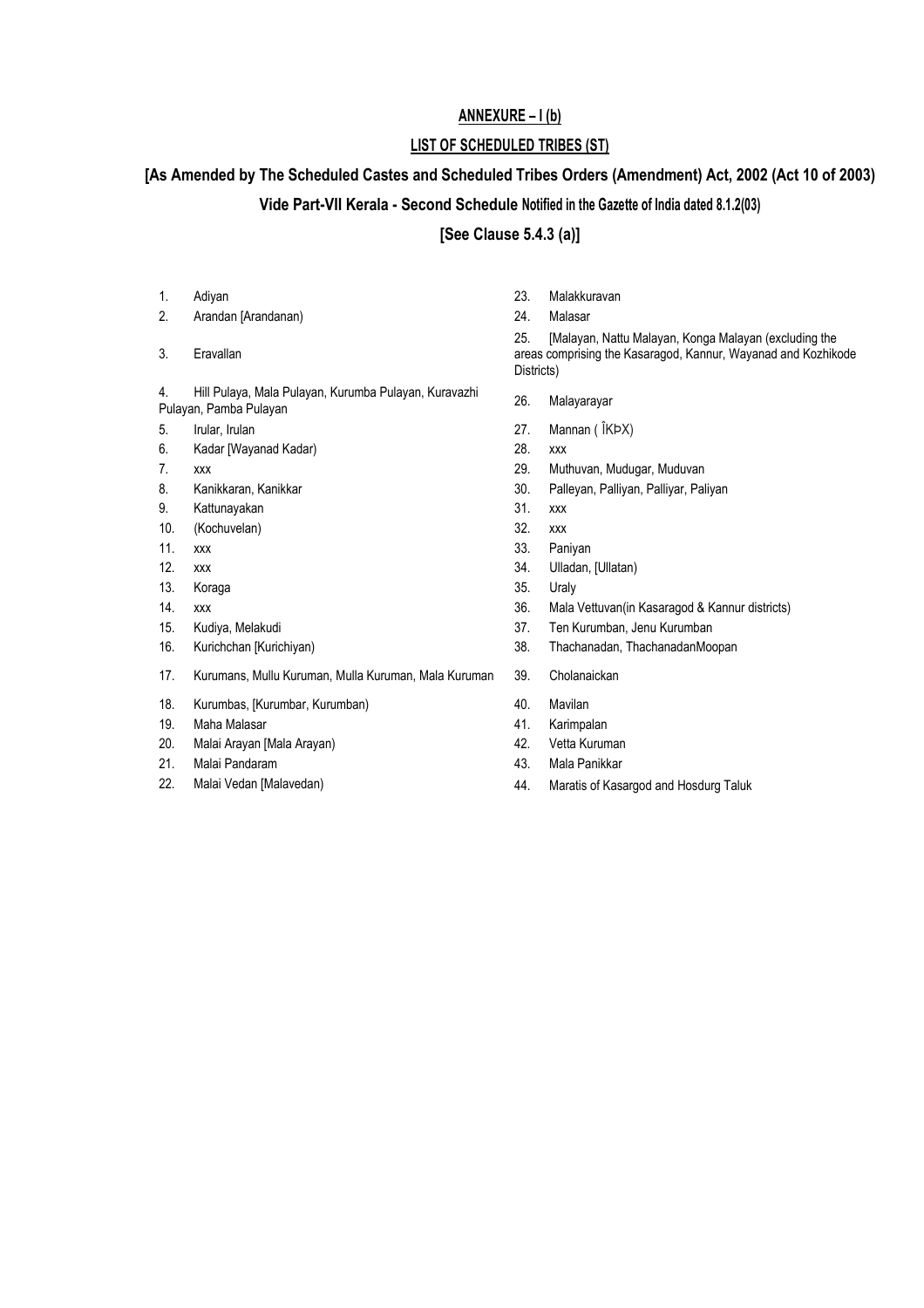# **LIST OF OTHER ELIGIBLE COMMUNITIES (OEC) [See Clause 5.4.3(f)) (Annexure to G. O. (MS) No. 14/2017/BCDD dated 02/08/2017)**

#### **OEC (ST)**

- 1. Allar (Alan)
- 2. Chingathan
- 3. Irivavan
- 4. Kalanadi
- 5. Malayan, Konga-Malayan (Kasaragod, Kannur, Wayanad & Kozhikode Districts)
- 6. Kundu Vadiyan
- 7. Kunuvarmanadi
- 8. Malamuttan
- 9. Malavettuvar (ExceptKasargod & Kannur Districts)
- 10. Malayalar
- 11. Panimalayan
- 12. Pathiyan (Other than Dhobies)

#### **OEC (SC)**

- 1. Chakkamar
- 2. Madiga
- 3. Chemman/Chemmar
- 4. Kudumbi
- 5. Dheevara/Dheevaran (Arayan, Valan,Nulayan, Mukkuvan, Arayavathi, Valanchiyar, Paniyakal, Mokaya, Bovi, Magayar, Mogaveerar)
- 6. Scheduled Caste converted to Christianity
- 7. Kusavan, Kulalan, Kumbharan, Velaan. Odan, Andhrta Nair, Andhuru Nair
- 8. Pulayan Vettuvan (Except Kochi State)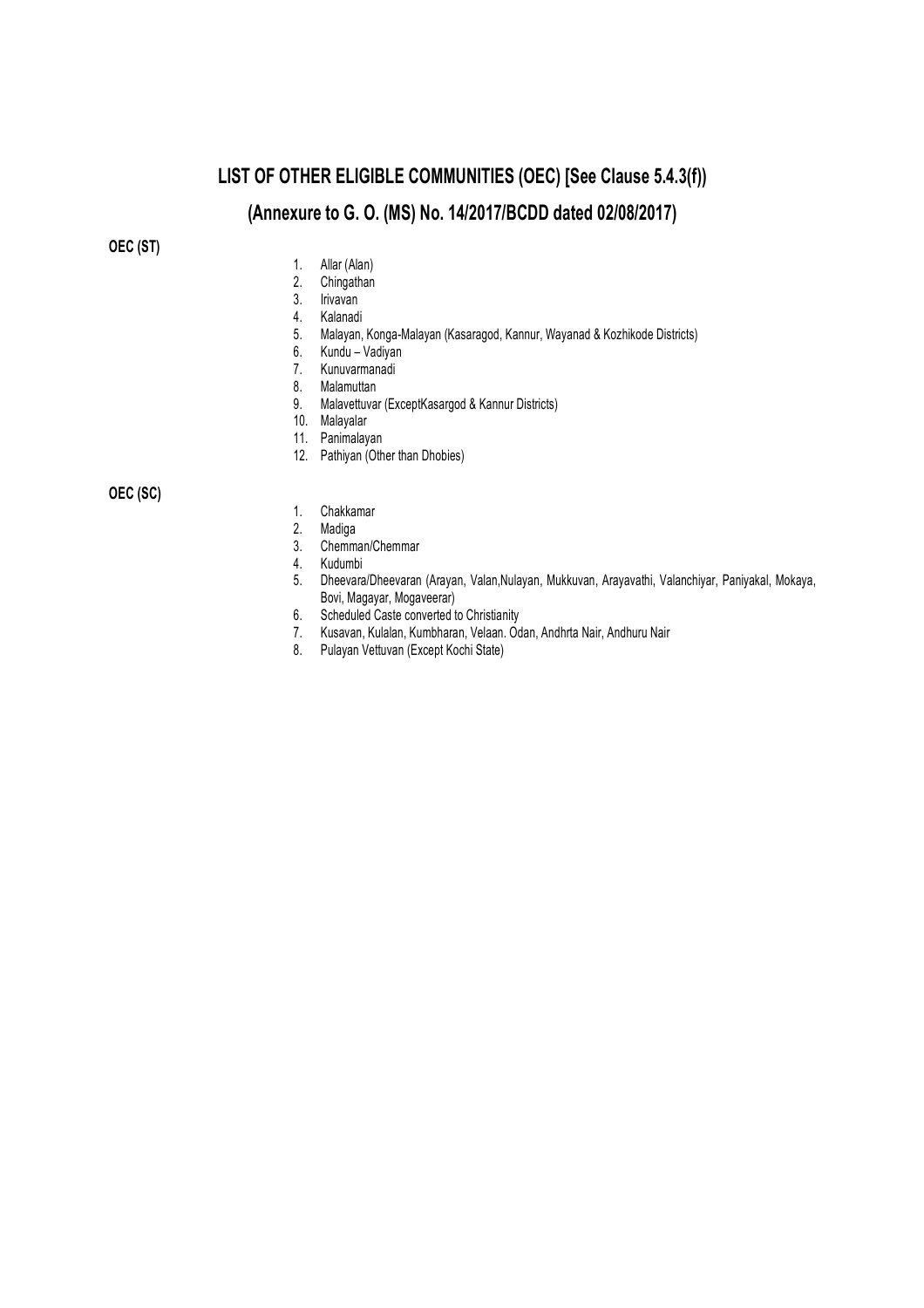#### **ANNEXURE -I (d)**

#### **LIST OF SOCIALLY AND EDUCATIONALLY BACKWARD CLASSES (SEBC)**

[Vide G.O. (P) 208/66/Edn. dated 02.05.1966, G.O. (Ms) No. 95/08/SCSTDD dated 06.10.2008 & G.O. (Ms) No. 58/2012/SCSTDD dated 16.04.2012, G.O.(Ms) No. 10/2014/BCDD dated: 23.05.2014, Lr No. 1538/A2/2014/BCDD dated 02.07.2014]

[See Clause 5.4.2 (a)]

- I. Ezhavas including Ezhavas, Thiyyas, Ishuvan, Izhuvan, Illuvan and Billava
- II. Muslims (all sections following Islam)
- III. Latin Catholics and Anglo Indians
- IV. Dheevara including Dheevaran, Araya,Arayas, Arayan, Valan, Nulayan, Mukkuvan, Arayavathi, Valinjiar, Paniakkal, Paniakel, Mukaya, Bovis-Mukayar, Mukaveeran, Mogaveera, Mogavirar,Mogayan
- V. Viswakarmas including Viswakarma, Asari, Chaptegra, Kallassari, Kalthachan, Kammala, Kamsala, Kannan, Karuvan, Kitaran, Kollan, Malayala Kammala, Moosari, Pandikammala, Pandithattan, Perumkollan, Thachan, Thattan, Vilkurup, Villasan, Viswabrahmanan or Viswabrahmanar, Viswakarmala and Palisa Perumkollan
- VI. Kusavan including Kulalan, Kulala Nair, Kumbaran, Velaan, Velaans, Velaar, Odan, Kulala, Andhra Nair, Anthuru Nair
- VII. Other Backward Christians
	- (a) SIUC
	- (b) Converts from Scheduled Castes to **Christianity**
- VIII. Kudumbi
- IX. Other Backward Hindus, i.e.
	- 1. Agasa
	- 2. Kharvi
	- 3. Aremahrati
	- 4. Arya, Atagara, Devanga, Kaikolan, (Sengunthar) Pattarya, Pattariyas, Saliyas (Padmasali, Pattusali, Thogatta, Karanibhakatula, Senapathula, Sali, Sale, Karikalabhakulu, Chaliya, Chaliyan) Sourashtra, Khatri, Patnukaran, Illathu Pillai, Illa Vellalar, Illathar
	- 5. Bestha
	- 6. Bhandari or Bhondari
	- 7. Boya
	- 8. Boyan
	- 9. Chavalakkaran
- 10. Chakkala (Chakkala Nair)
- 11. Devadiga
- 12. Ezhavathi (Vathi)
- 13. Ezhuthachan, Kadupattan
- 14. Gudigara
- 15. Galada Konkani
- 16. Ganjam Reddies
- 17. Gatti
- 18. Gowda
- 19. Ganika including Nagavamsom
- 20. Hegde
- 21. Hindu Nadar
- 22. Idiga including Settibalija
- 23. Jangam
- 24. Jogi
- 25. Jhetty
- 26. Kanisu or Kaniyar-Panicker, Kaniyan, Kanisan or Kamnan, Kannian or Kani, Ganaka
- 27. xxx
- 28. Kalarikurup or Kalari Panicker
- 29. Kerala Muthali, Kerala Mudalis
- 30. Oudan (Donga) Odda (Vodde or Vadde or Veddai)
- 31. Kalavanthula
- 32. Kallan including Isanattu Kallar
- 33. Kabera
- 34. Korachas
- 35. x x x
- 36. Kannadiyans
- 37. Kavuthiyan, Kavuthiya
- 38. Kavudiyaru
- 39. Kelasi or Kalasi Panicker
- 40. Koppala Velamas
- 41. Krishnanvaka
- 42. Kuruba
- 43. Kurumba
- 44. Maravan (Maravar)
- 45. Madivala
- 46. Maruthuvar
- 47. Mahratta (Non-Brahman)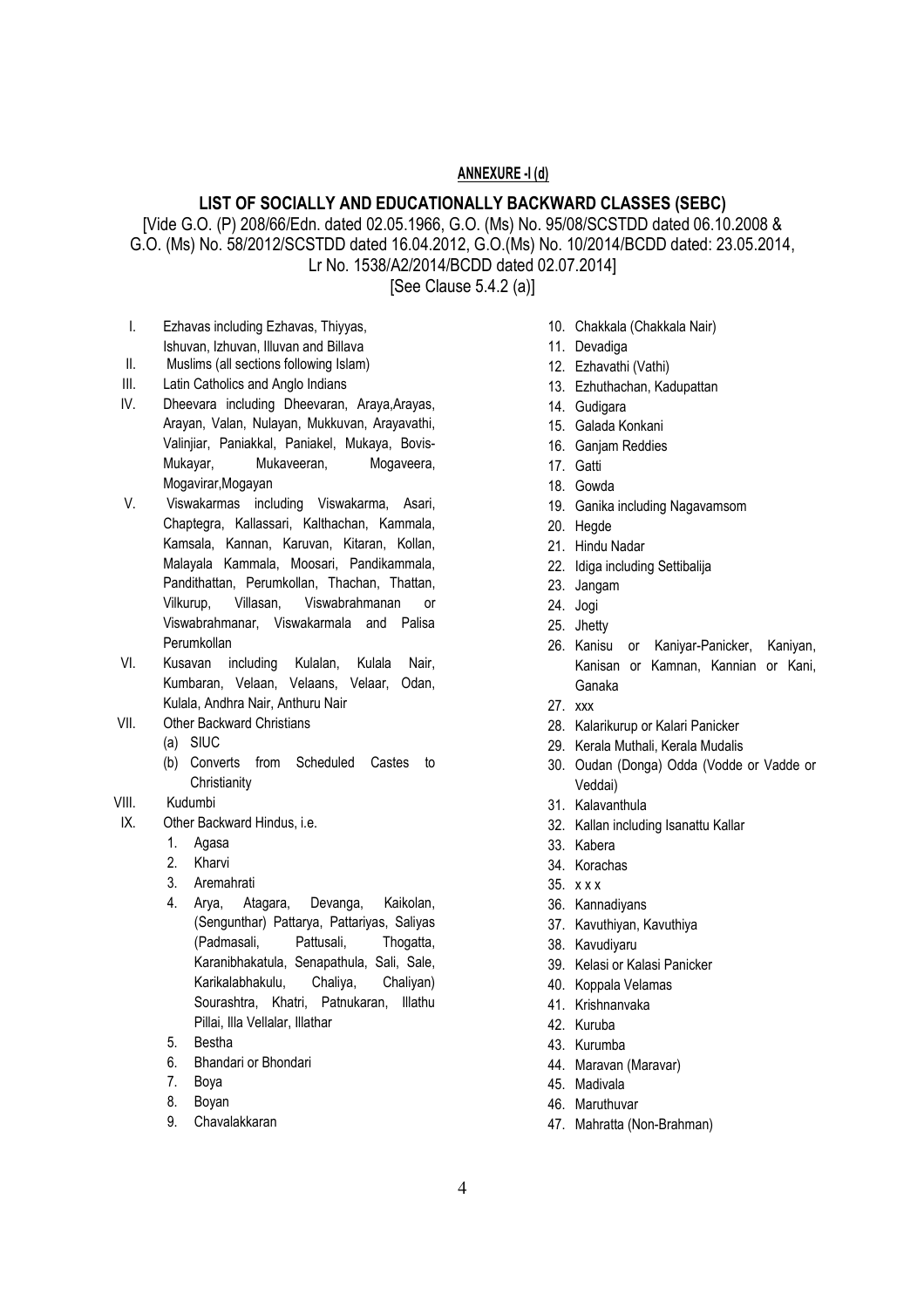- 48. Melakudi (Kudiyan)
- 49. x x x
- 50. Moili
- 51. Mukhari
- 52. Modibanda
- 53. Moovari
- 54. Moniagar
- 55. Naicken including Tholuva Naicker and Vettilakkara Naicker, Naikkans
- 56. Padyachi (Villayankuppam)
- 57. Palli
- 58. Panniyar or Pannayar
- 59. Parkavakulam (Surithiman, Malayaman, Nathaman, Moopanar and Nainar)
- 60. Rajapuri
- 61. Sakravar (Kavathi)
- 62. Senaithalaivar, Elavania, Senaikudayam
- 63. Chetty/Chetties including Kottar Chetties, Parakka Chetties, Elur Chetties, Attingal Chetties, Pudukkada Chetties, Iraniel Chetties, Sri Pandara Chetties, Telugu Chetties, Udiyankulangara Chetties, Peroorkada Chetties,Sadhu Chetties, 24 Mana Chetties, Wayanadan Chetties, Kalavara Chetties and 24 Mana Telugu **Chetties**
- 64. Tholkolan
- 65. Thottiyan, Thottian
- 66. Uppara (Sagara)
- 67. Ural Goundan
- 68. Valaiyan
- 69. Vada Balija
- 70. Vakkaliga
- 71. Vaduvan(Vadugan), Vaduka, Vadukan, Vadugar
- 72. Veera Saivas (Pandaram, Vairavi, Vairagi, Yogeeswar, Yogeeswara, Poopandaram, Malapandaram, Pandaran, Matapathi and Yogi)
- 73. Veluthedathu Nair including Vannathan, Veluthedan and Rajaka
- 74. Vilakkithala Nair including Vilakkathalavan, Ambattan Pranopakari, Pandithar and Nusuvan
- 75. Vaniya including Vanika, Vanika Vaisya, Vaisya Chetty, Vanibha Chetty, Ayiravar Nagarathar, Vaniyan, Vaniya Chetty, Vaniar
- 76. Yadava including Kolaya, Ayar, Mayar, Maniyani, Eruman, Iruman, Erumakkar, Golla and Kolaries
- 77. Chakkamar
- 78. Mogers of Kasaragod Taluk
- 79. x x x
- 80. x x x
- 81. x x x
- 82. Reddiars (throughout the State except in Malabar area)
- 83. Mooppar or Kallan Moopan or Kallan Moopar

**Annexure II (a)**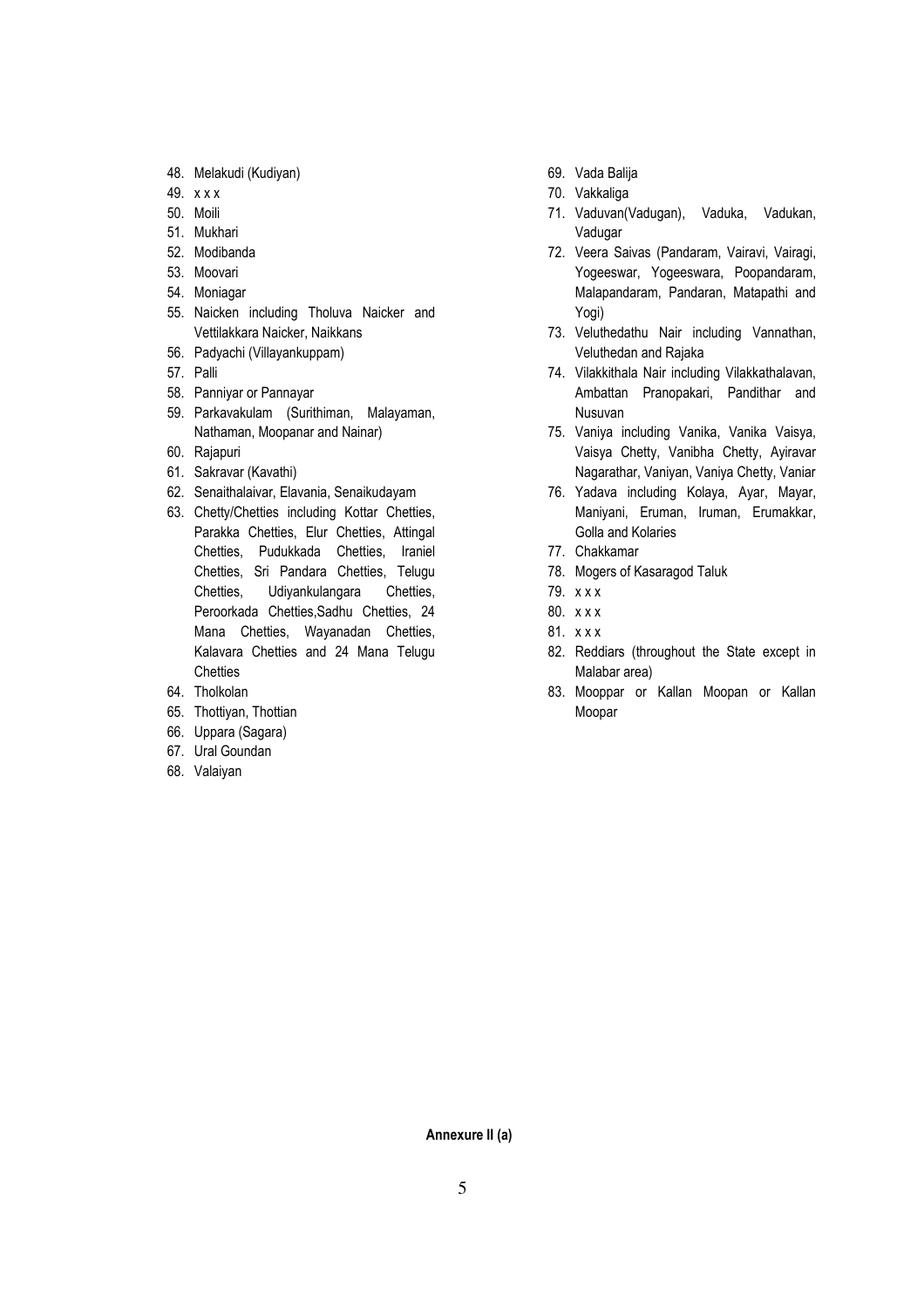| $\overline{\mathsf{SI}}$ . | <b>Name of College</b>                        | Programmes                      | <b>Sanctioned</b> |
|----------------------------|-----------------------------------------------|---------------------------------|-------------------|
| <b>No</b>                  |                                               |                                 | seats             |
| $\overline{1}$ .           | Government College, Nattakom-686 013          | M.A. Economics                  | $\overline{15}$   |
|                            |                                               | M.Sc. Physics                   | 12                |
|                            |                                               | M.Sc. Geology                   | 10                |
|                            |                                               | M Com Finance & Taxation        | 12                |
|                            |                                               | <b>M A Political Science</b>    | $\overline{12}$   |
| $\overline{2}$ .           | Memorial Government College,<br>Jacob<br>TM   | M.Com Finance & Taxation        | $\overline{15}$   |
|                            | P.O.,<br>Oliapuram<br>Manimalakunnu,          | Branch V: (A) Applied Chemistry | 12                |
|                            | Koothattukulam-686 679                        |                                 |                   |
| 3.                         | Government College, Kattappana-685 508        | MA Malayalam                    | 12                |
|                            |                                               | M Com Finance & Taxation        | 12                |
|                            |                                               | M A Economics                   | 15                |
|                            |                                               | M Sc Chemistry                  | 12                |
| 4.                         | Government Sanskrit College, Tripunithura-682 | MA Sanskrit Special- Nyaya      | 5                 |
|                            | 031.                                          | MA Sanskrit Special- Vyakarana, | 5                 |
|                            |                                               | MA Sanskrit Special- Sahitya    | 5                 |
|                            |                                               | MA Sanskrit Special-Vedanta     | 12                |
| 5.                         | Government Arts College, Trippunithura        | M.A English                     | 12                |
|                            |                                               | M Com Finance & Taxation        | 12                |
| 6.                         | Government College, Munnar                    | <b>MA Economics</b>             | 12                |
|                            |                                               | <b>MA Tamil</b>                 | $\overline{15}$   |
|                            |                                               | M Com Finance & Taxation        | 15                |

#### **LIST OF GOVERNMENT COLLEGES AND THE PROGRAMMES OFFERED IN EACH INSTITUTION**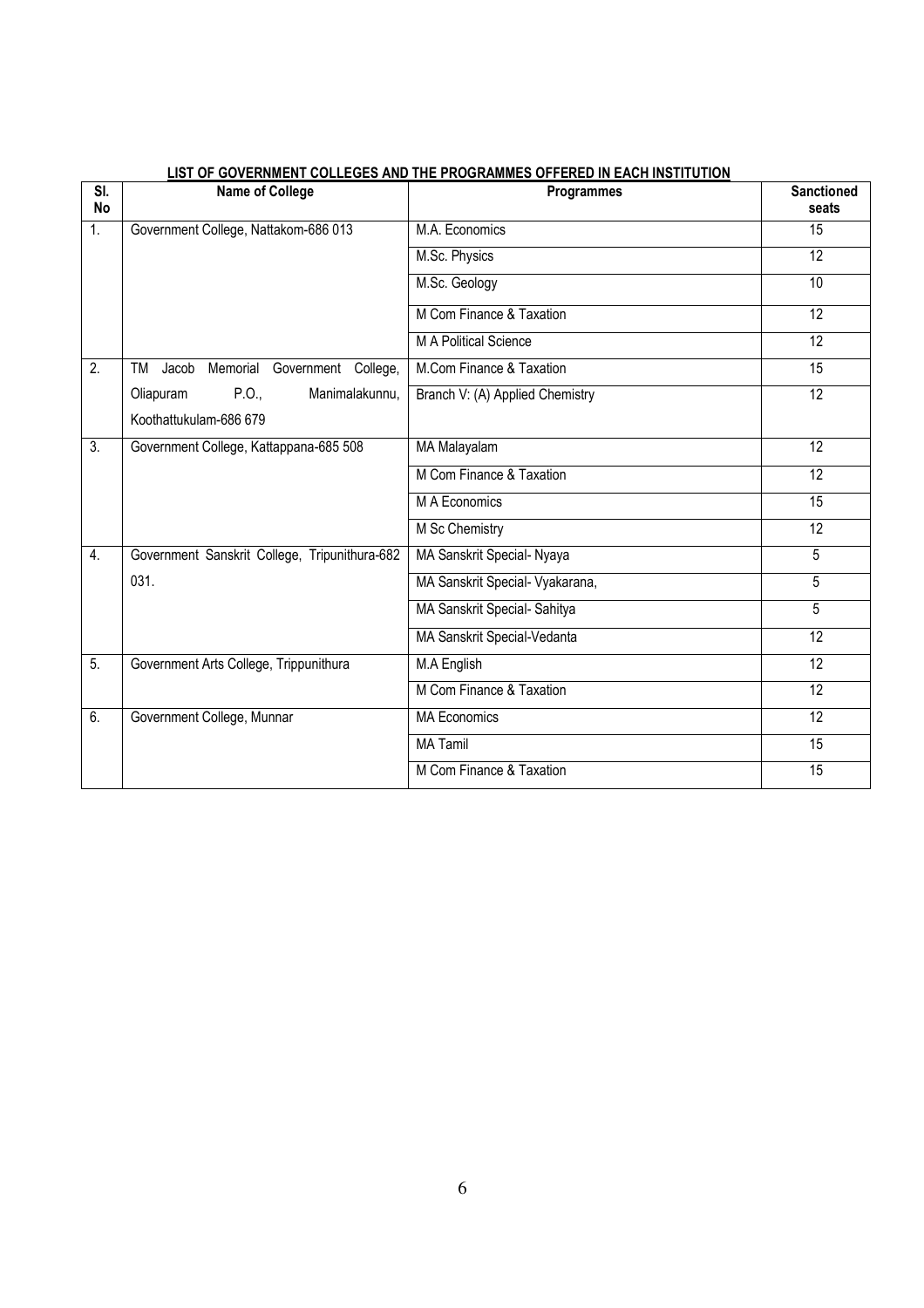| SI.<br>No.       | <b>Name of College</b>                            | ו טוחו טוט וואו ואו ו טח<br>Programmes | <b>Sanctioned</b><br>Strength |
|------------------|---------------------------------------------------|----------------------------------------|-------------------------------|
| 1.               | Alphonsa College, Pala - 686 574.                 | M.A. Political Science                 | 15                            |
|                  |                                                   | M.Sc. Zoology                          | 10                            |
|                  |                                                   | <b>MA English</b>                      | 15                            |
| $\overline{2}$ . | B.C.M. College, Kottayam-686 001                  | M.Sc. Mathematics                      | $\overline{25}$               |
|                  |                                                   | M A English                            | $\overline{12}$               |
| 3.               | Baselius College, Kottayam-686 001                | M.A. English                           | $\overline{20}$               |
|                  |                                                   | M.A. Economics                         | $\overline{15}$               |
|                  |                                                   | Branch III: Chemistry                  | 16                            |
|                  |                                                   | M.Sc. Physics                          | 12                            |
|                  |                                                   | M.Com Finance & Taxation               | 15                            |
| 4.               | Bishop Kurialacherry College for Women, Amalagiri | M.A. Economics                         | $\overline{15}$               |
|                  | P.O., Kottayam-686 036.                           |                                        |                               |
| 5.               | Devamatha College, Kuravilangad - 686 633.        | M.A. English                           | 15                            |
|                  |                                                   | M.A. Malayalam                         | $\overline{12}$               |
|                  |                                                   | M.Com Finance & Taxation               | 15                            |
|                  |                                                   | M Sc Mathematics                       | 12                            |
| 6.               | Devaswom Board College, Thalayolaparambu-686      | M.A. Malayalam                         | 15                            |
|                  | 605                                               | M.Sc. Mathematics                      | $\overline{20}$               |
|                  |                                                   | M.Sc. Physics                          | 10                            |
|                  |                                                   | M.Sc. Chemistry                        | $\overline{12}$               |
| 7.               | Henry Baker College, Melukavu-686 652             | M.Com Finance & Taxation               | $\overline{12}$               |
|                  |                                                   | M A History                            | 15                            |
| 8.               | Kuriakose Elias College, Mannanam-686 561         | M.A. Economics                         | $\overline{15}$               |
|                  |                                                   | M.Sc. Physics                          | 10                            |
|                  |                                                   | Branch IV: (A) Analytical Chemistry    | 12                            |
|                  |                                                   | M.Sc. Statistics (Applied)             | $\overline{12}$               |
|                  |                                                   | M.Com Finance & Taxation               | 15                            |
|                  |                                                   | M Sc Psychology                        | 12                            |
| 9.               | Kuriakose Gregorios College, Pa-686 502.          | M.Com Finance & Taxation               | 15                            |
|                  |                                                   | M Sc Zoology                           | 12                            |
| 10.              | N.S.S. Hindu College, Changanacherry-686 102      | M.A. Malayalam                         | $\overline{15}$               |
|                  |                                                   | M.A. Hindi                             | $\overline{15}$               |

#### **Annexure –II (b) LIST OF PROGRAMMES OFFERED IN AIDED ARTS & SCIENCE COLLEGES KOTTAYAM DISTRICT**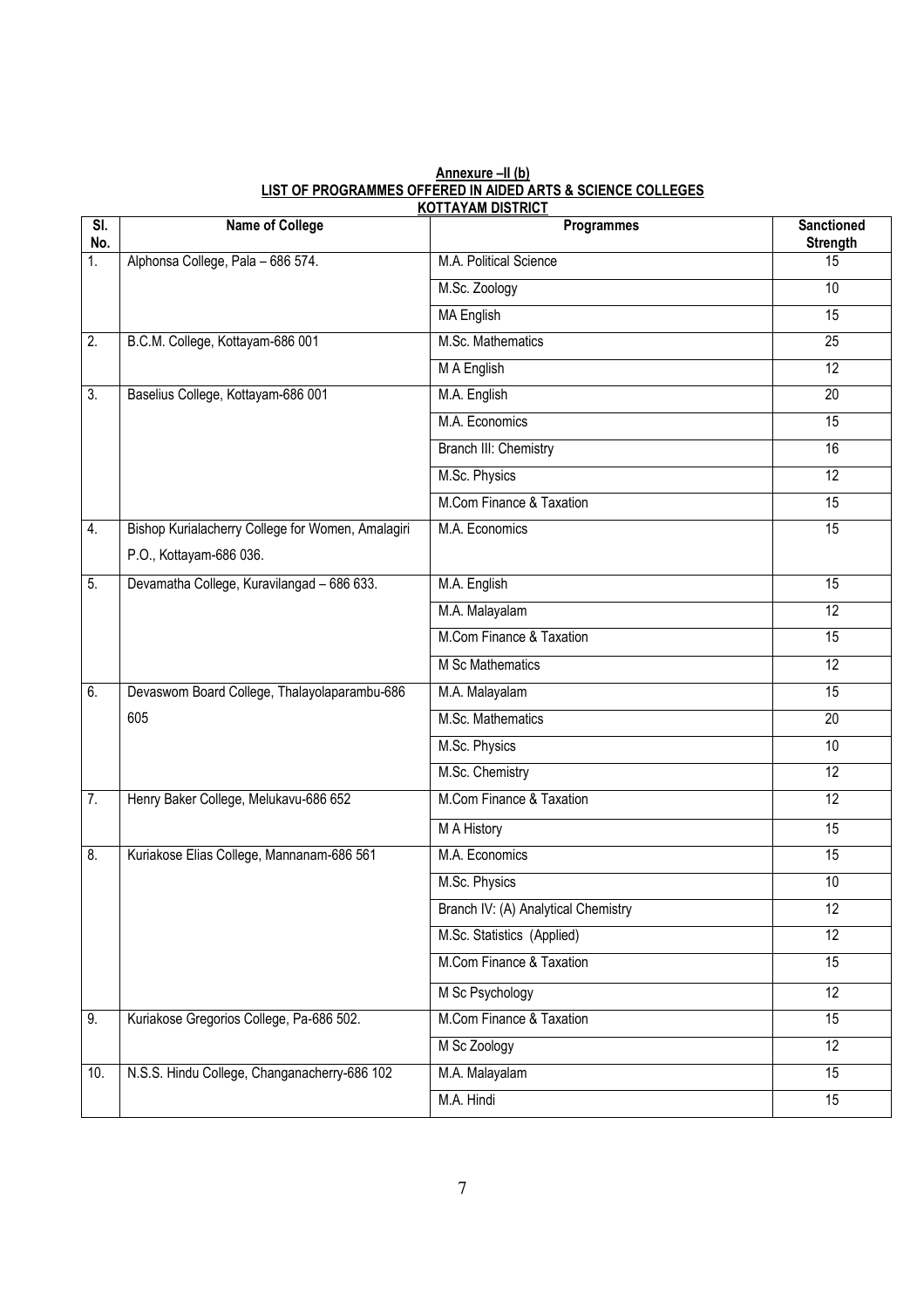|     |                                                    | M.A. Economics           | $\overline{15}$ |
|-----|----------------------------------------------------|--------------------------|-----------------|
|     |                                                    | M.A. History             | 15              |
|     |                                                    | M.A. Political Science   | 15              |
|     |                                                    | M.A. English             | $\overline{12}$ |
|     |                                                    | M.Sc. Mathematics        | 15              |
|     |                                                    | M.Sc. Physics            | 12              |
|     |                                                    | Branch III: Chemistry    | 10              |
|     |                                                    | M.Sc. Zoology            | $\overline{12}$ |
|     |                                                    | M.Com Finance & Taxation | 15              |
| 11. | Sree Vidyadhi Raja N.S.S. College, Vazhoor-686 505 | M.A. Economics           | $\overline{15}$ |
|     |                                                    | M.Sc. Mathematics        | 15              |
|     |                                                    | M.Sc. Botany             | $\overline{10}$ |
|     |                                                    | M.Com Finance & Taxation | 15              |
|     |                                                    | M A English              | 15              |
| 12. | Sree Narayana Arts & Science College, Kumarakom    | M Sc Biotechnology       | 12              |
| 13. | St. Dominic's College, Kanjirappally-686 512       | M Sc Botany              | 12              |
|     |                                                    | M.A. Economics           | 15              |
|     |                                                    | M.Sc. Mathematics        | $\overline{10}$ |
|     |                                                    | Branch III: Chemistry    | 10              |
|     |                                                    | M.Com Finance & Taxation | 15              |
| 14. | St. George's College, Aruvithura-686 122           | M.Sc. Physics            | 10              |
|     |                                                    | Branch III: Chemistry    | 10              |
| 15. | St. Mary's College, Malam P.O., Manarcaud-686 031. | Branch III: Chemistry    | $\overline{10}$ |
|     |                                                    | <b>MA English</b>        | $\overline{15}$ |
| 16. | St. Stephen's College, Uzhavoor - 686 634          | M.Sc. Physics            | 10              |
|     |                                                    | M.Com Finance & Taxation | 15              |
|     |                                                    | Branch III: Chemistry    | $\overline{12}$ |
| 17. | St. Thomas College, Pala-686 674                   | M.A. Malayalam           | 15              |
|     |                                                    | M.A. English             | 25              |
|     |                                                    | M.A. Hindi               | 25              |
|     |                                                    | M.A. Economics           | 25              |
|     |                                                    | M.A. Political Science   | $\overline{25}$ |
|     |                                                    | <b>MA History</b>        | 15              |
|     |                                                    | M.Sc. Mathematics        | 15              |
|     |                                                    | M.Sc. Statistics         | 15              |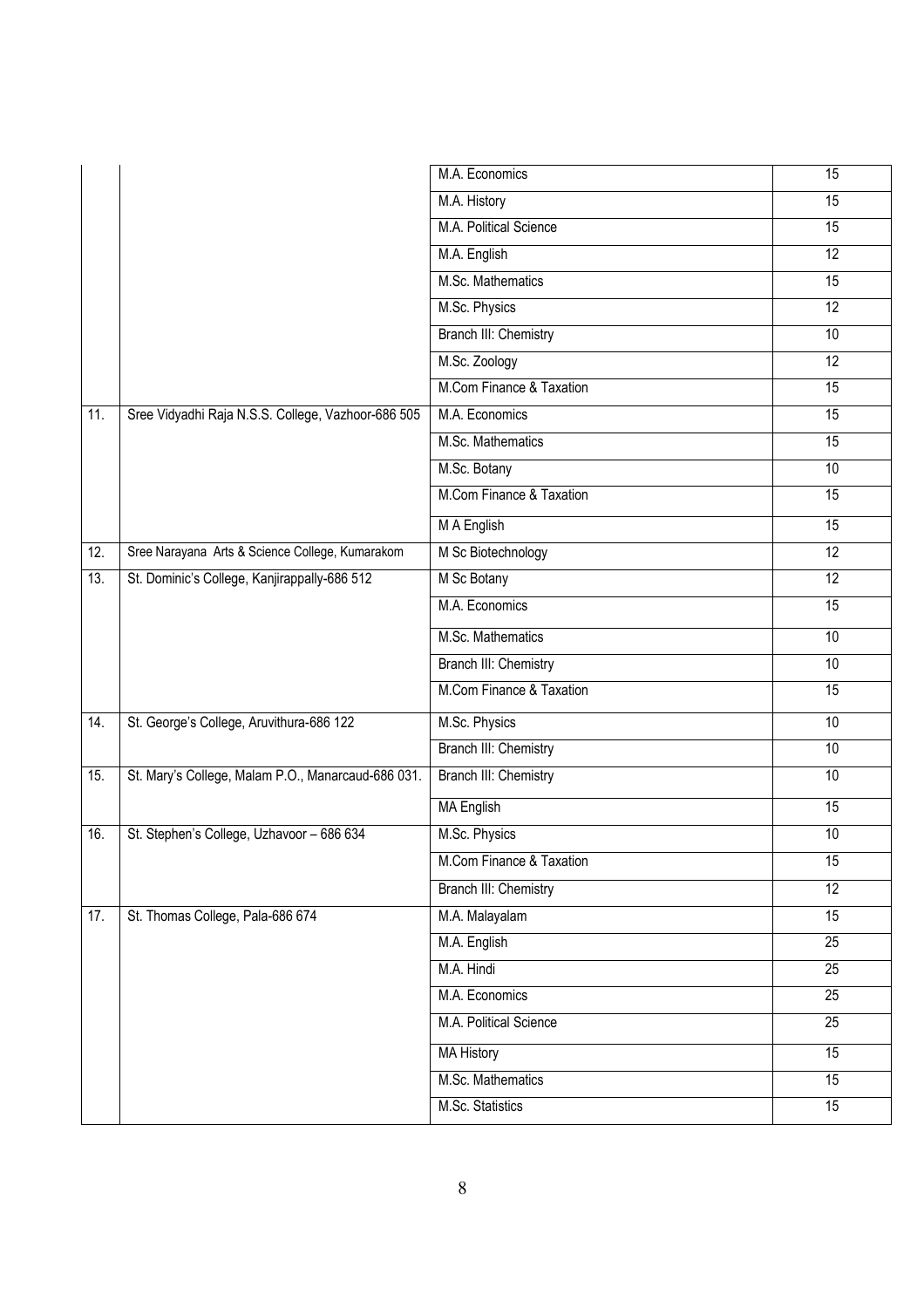|     |                                     | M.Sc. Physics            | 18 |
|-----|-------------------------------------|--------------------------|----|
|     |                                     | Branch III: Chemistry    | 20 |
|     |                                     | M.Sc. Botany             |    |
|     |                                     | M.Com Finance & Taxation | 15 |
| 18. | St. Xavier' College, Vaikom, 686607 | M Com Finance & Taxation |    |

# **ERNAKULAM DISTRICT**

| $\overline{\mathsf{SI}}$ .<br>No. | <b>Name of College</b>                           | Programmes                                      | <b>Sanctioned</b><br><b>Strength</b> |
|-----------------------------------|--------------------------------------------------|-------------------------------------------------|--------------------------------------|
| 1.                                | Al-Ameen College, Edathala North P.O., aluva-683 | M.Com Finance & Taxation                        | 15                                   |
|                                   | 564                                              |                                                 |                                      |
|                                   | <b>Backward Community College</b>                | M Sc Mathematics                                | $\overline{12}$                      |
| $\overline{2}$ .                  | Aquinas College, Edacochin-682 006               | M.Sc. Physics                                   | 10                                   |
|                                   | <b>Backward Community College</b>                | M Com Finance & Taxation                        | 12                                   |
| 3.                                | Bharata Mata College, Trikkakara-682 021.        | M.Sc. Mathematics                               | 10                                   |
|                                   |                                                  | Branch V: (B) Pharmaceutical Chemistry          | 10                                   |
|                                   |                                                  | M. Com Finance & Taxation                       | $\overline{15}$                      |
|                                   |                                                  | <b>MA English</b>                               | 15                                   |
| $\overline{4}$ .                  | Cochin College, Cochin-682 002.                  | M.Com Finance & Taxation                        | 15                                   |
|                                   |                                                  | M.Sc. Physics                                   | $\overline{12}$                      |
|                                   |                                                  | M A English                                     | 15                                   |
| 5.                                | Mar Thoma College for Women, Perumbavoor-683     | M Sc Mathematics                                | 12                                   |
|                                   | 542                                              |                                                 |                                      |
| 6.                                | MES College, Marampally, North Vazhakulam,       | M. Sc. Biotechnology                            | $\overline{12}$                      |
|                                   | Alwaye-683 107                                   | M Sc Computer Science                           | $\overline{12}$                      |
| $\overline{7}$ .                  | Morning Star Home Science College, Angamali-683  | Branch X: Home Science (D) Community and Family | 12                                   |
|                                   | 573                                              | Science                                         |                                      |
| 8.                                | Nirmala College, Muvattupuzha-686 661.           | MA Malayalam                                    | 15                                   |
|                                   |                                                  | <b>MA Hindi</b>                                 | 15                                   |
|                                   |                                                  | <b>MA Economics</b>                             | 15                                   |
|                                   |                                                  | <b>MA English</b>                               | 15                                   |
|                                   |                                                  | M.Sc. Statistics                                | 15                                   |
|                                   |                                                  | Branch III: Chemistry                           | 10                                   |
|                                   |                                                  | M.Sc. Zoology                                   | 12                                   |
|                                   |                                                  | M.Com Finance & Taxation                        | 15                                   |
| 9.                                | S N M College, Maliankara-683 516                | <b>MA Malayalam</b>                             | 15                                   |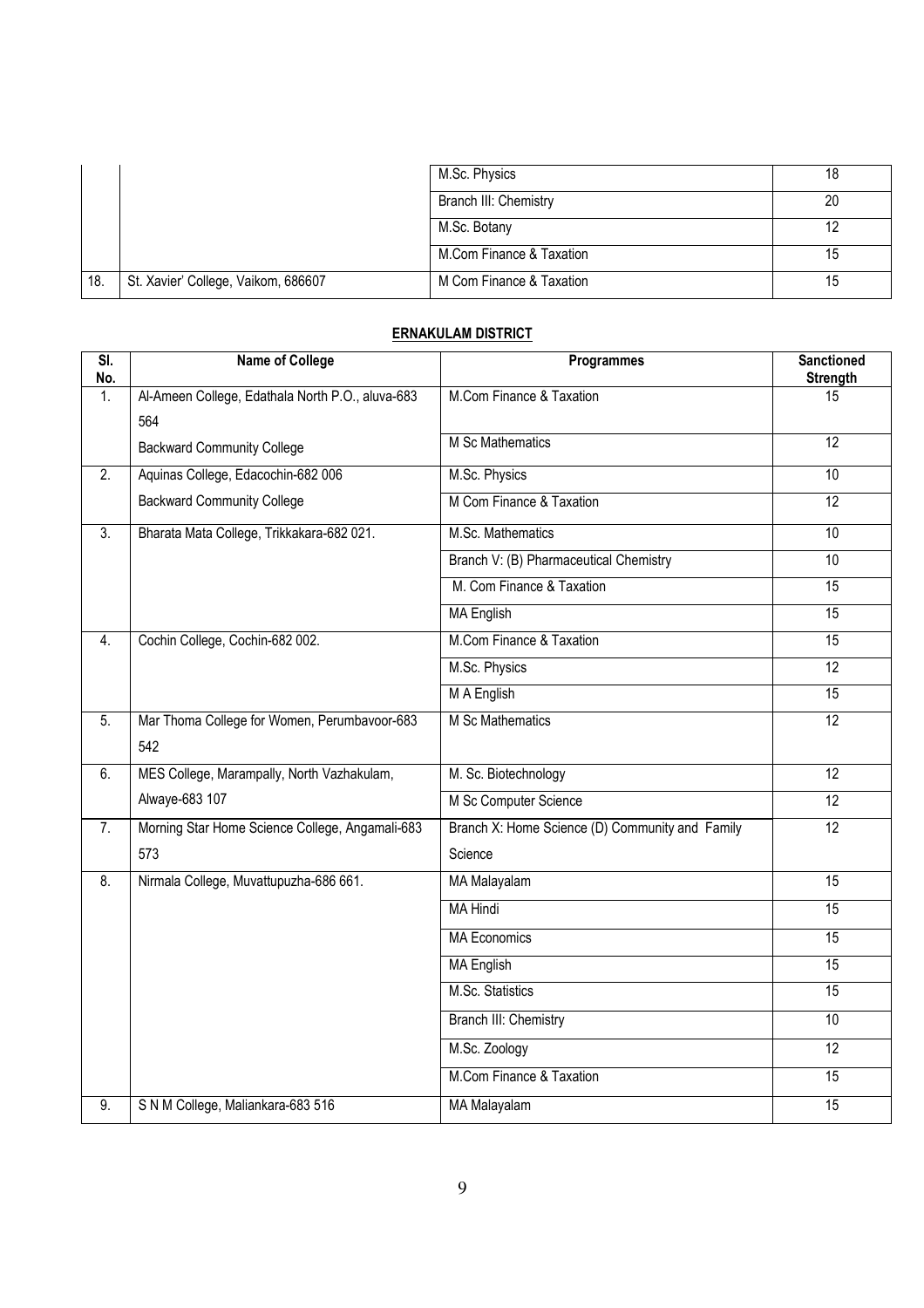| $\overline{\mathsf{SI}}$ .<br>No. | <b>Name of College</b>                          | <b>Programmes</b>               | <b>Sanctioned</b><br>Strength |
|-----------------------------------|-------------------------------------------------|---------------------------------|-------------------------------|
|                                   | <b>Backward Community College</b>               | <b>MA Economics</b>             | 15                            |
|                                   |                                                 | M.Sc. Mathematics               | 10                            |
|                                   |                                                 | M.Sc. Physics                   | $\overline{12}$               |
|                                   |                                                 | Branch III: Chemistry           | $\overline{12}$               |
|                                   |                                                 | M.Sc. Botany                    | 12                            |
| 10.                               | SSV College, Valayanchirangara, Perumbavoor-683 | <b>MA History</b>               | 15                            |
|                                   | 556                                             | M Sc Chemistry                  | 12                            |
| 11.                               | Sree Sankara College, Kalady-683 574.           | M Sc Microbiology               | 10 <sup>1</sup>               |
|                                   |                                                 | MA Sanskrit (Vedanta)           | 10 <sup>°</sup>               |
|                                   |                                                 | <b>MA Economics</b>             | 12 <sup>°</sup>               |
|                                   |                                                 | <b>MA English</b>               | 15                            |
|                                   |                                                 | M.Sc. Physics                   | 12                            |
|                                   |                                                 | Branch V: (A) Applied Chemistry | $\overline{12}$               |
|                                   |                                                 | M.Com Finance and Taxation      | 15                            |
| $\overline{12}$ .                 | St. Paul's College, Kalamassery-683 503         | <b>MA Economics</b>             | 15                            |
|                                   | <b>Backward Community College</b>               | M.Sc. Mathematics               | 10                            |
|                                   |                                                 | M.Sc. Physics                   | 12                            |
|                                   |                                                 | M.Com Finance and Taxation      | $\overline{15}$               |
| 13.                               | St. Peter's College, Kolencherry-682 311        | <b>BLiSc</b>                    | $\overline{24}$               |
|                                   |                                                 | <b>MA English</b>               | 15                            |
|                                   |                                                 | M.Sc. Mathematics               | 15                            |
|                                   |                                                 | M.Sc. Botany                    | 10                            |
|                                   |                                                 | M Sc Biotechnology              | $\overline{12}$               |
|                                   |                                                 | M.Com Finance and Taxation      | 15                            |
| 14.                               | St. Xavier's College for Women, Aluva-683 101   | M A Malayalam                   | 15                            |
|                                   | <b>Backward Community College</b>               | M. Sc. Physics                  | $\overline{12}$               |
|                                   |                                                 | <b>MA English</b>               | 15                            |
|                                   |                                                 | M.Com Finance and Taxation      | $\overline{15}$               |
| 15.                               | U.C. College, Aluva-683 102                     | <b>MA English</b>               | $\overline{15}$               |
|                                   |                                                 | <b>MA Malayalam</b>             | 15                            |
|                                   |                                                 | <b>MA History</b>               | 15                            |
|                                   |                                                 | <b>MA Economics</b>             | $\overline{15}$               |
|                                   |                                                 | M.Sc. Psychology                | 15                            |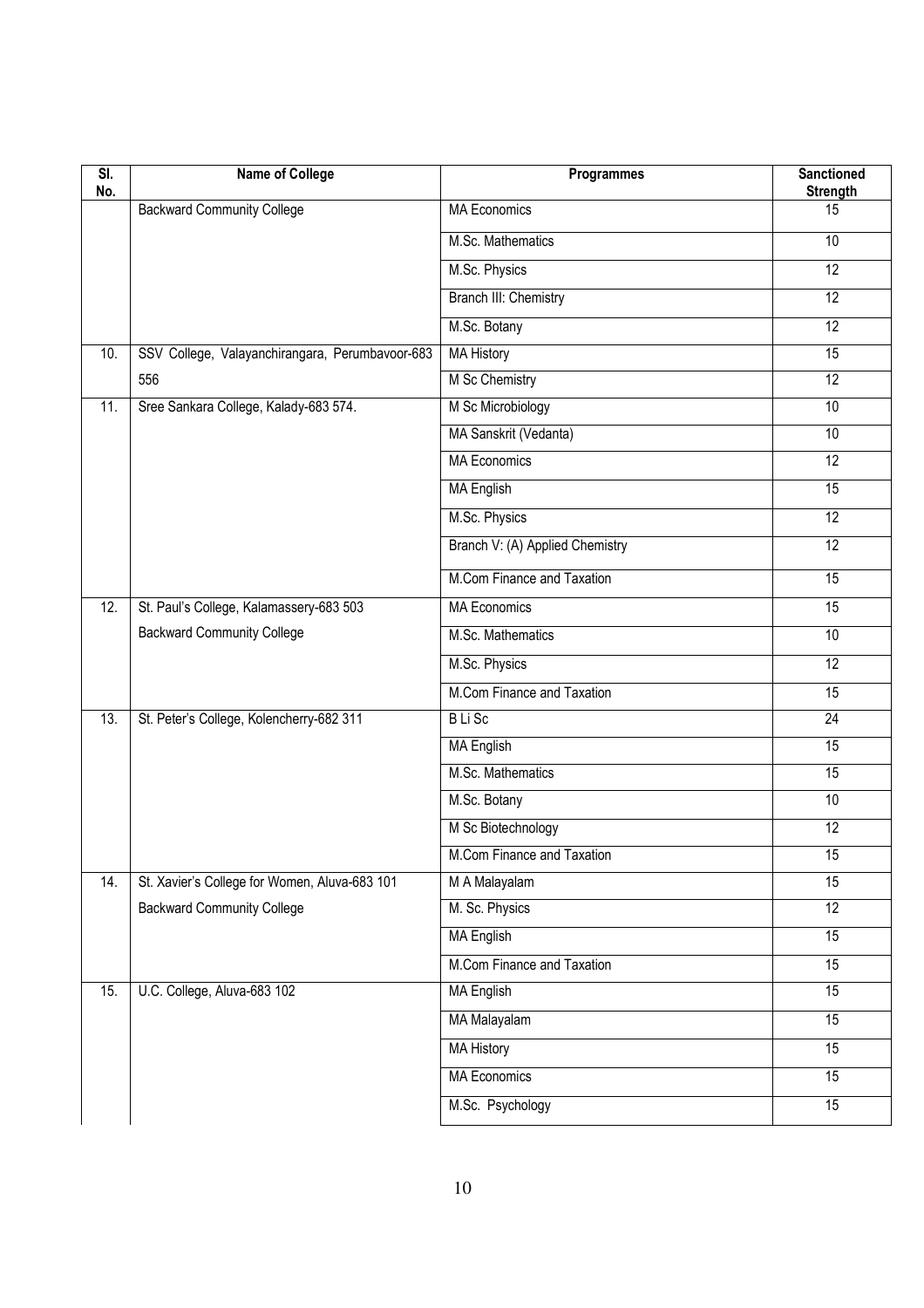| SI.<br>No. | Name of College | Programmes            | Sanctioned<br><b>Strength</b> |
|------------|-----------------|-----------------------|-------------------------------|
|            |                 | M.Sc. Mathematics     | 15                            |
|            |                 | M.Sc. Physics         | 12                            |
|            |                 | Branch III: Chemistry | 10                            |
|            |                 | M.Sc. Botany          | 10                            |
|            |                 | M Sc Zoology          | 12                            |

# **IDUKKI DISTRICT**

| SI.No | Name of College                           | <b>Programmes</b>                                 | <b>Sanctioned</b> |
|-------|-------------------------------------------|---------------------------------------------------|-------------------|
|       |                                           |                                                   | <b>Strength</b>   |
| 1.    | MES College, Nedumkandam-685 553          | M.Sc. Operations Research & Computer Applications | 10                |
|       | <b>Backward Community College</b>         |                                                   |                   |
| 2.    | Newman College, Thodupuzha -685 585       | <b>MA English</b>                                 | 15                |
|       |                                           | M A Economics                                     | 15                |
|       |                                           | M.Sc. Mathematics                                 | 15                |
|       |                                           | M.Sc. Physics                                     | 12                |
|       |                                           | Branch III: Chemistry                             | 12                |
|       |                                           | M.Com Finance and Taxation                        | 15                |
| 3.    | NSS College, Rajakumary                   | M Sc Electronics                                  | 12                |
| 4.    | Pavanatma College, Murickasssery-685 604  | M A Malayalam                                     | 15                |
|       |                                           | M.Com Finance and Taxation                        | 15                |
| 5.    | St. Joseph's College, Moolamattom-685 591 | M.Sc. Branch III: Chemistry                       | 10                |
|       |                                           | M A English                                       | 15                |

# **PATHANAMTHITTA DISTRICT**

| SI.No | <b>Name of College</b>                        | <b>Programmes</b>          | <b>Sanctioned</b> |
|-------|-----------------------------------------------|----------------------------|-------------------|
|       |                                               |                            | <b>Strength</b>   |
|       | Bishop Abraham Memorial College, Thuruthicad- | M A Economics              | 15                |
|       | 689 597                                       | M.Com Finance and Taxation | 15                |
|       |                                               | Branch III: Chemistry      | 12                |
| 2     | Catholicate College, Pathanamthitta-689 645   | MA Malayalam               | 20                |
|       |                                               | MA English                 | 12                |
|       |                                               | MA Hindi                   | 10                |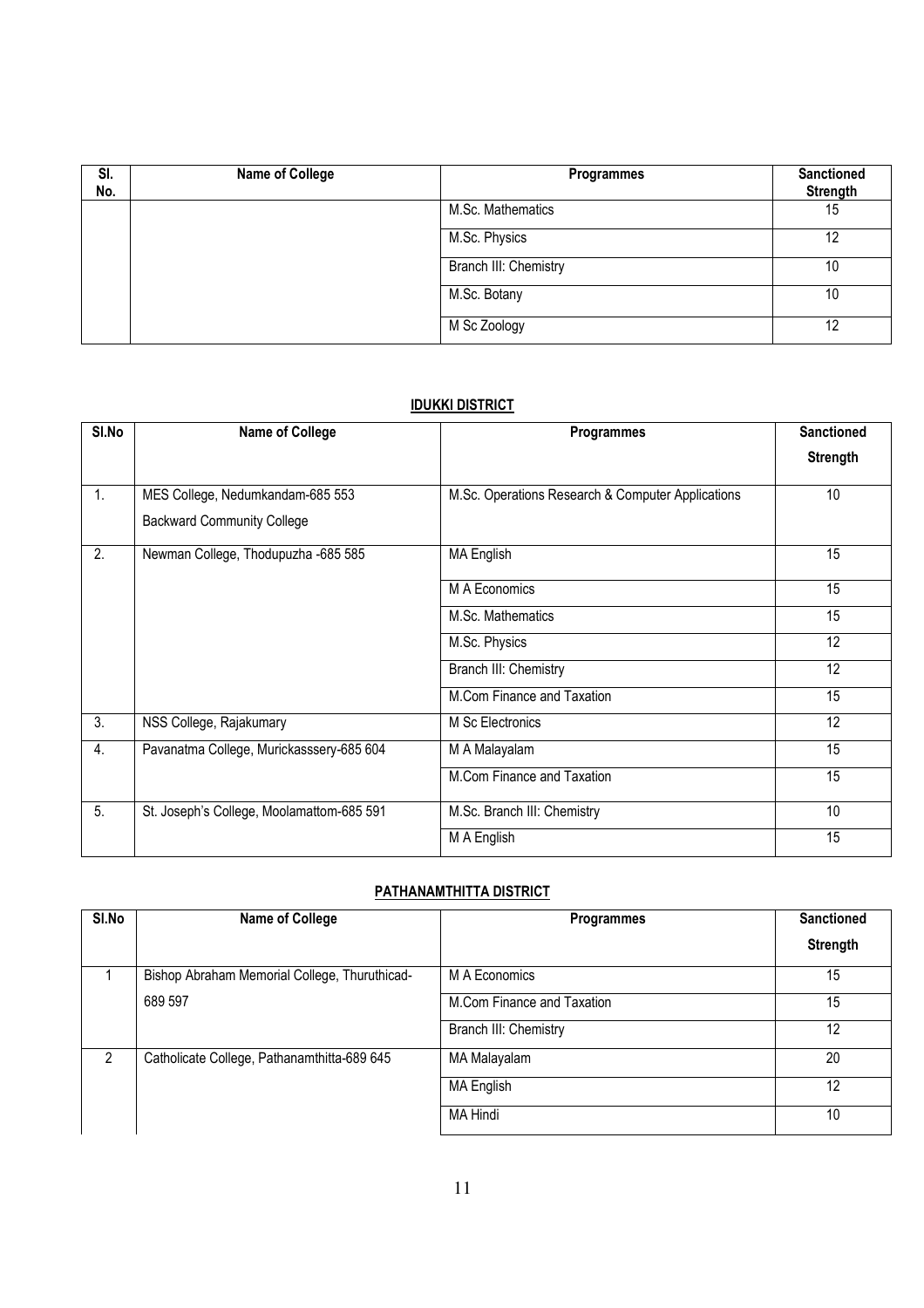| SI.No          | <b>Name of College</b>                   | Programmes                          | <b>Sanctioned</b> |
|----------------|------------------------------------------|-------------------------------------|-------------------|
|                |                                          |                                     | Strength          |
|                |                                          | <b>MA History</b>                   | $\overline{10}$   |
|                |                                          | M.Sc. Mathematics                   | 15                |
|                |                                          | M.Sc. Physics                       | 12                |
|                |                                          | M.Sc. Physics - Material            | 10                |
|                |                                          | Science                             |                   |
|                |                                          | Branch IV: (B) Polymer Chemistry    | 10                |
|                |                                          | M.Sc. Botany                        | 10                |
|                |                                          | M.Sc. Zoology                       | 10                |
|                |                                          | Branch IV: (A) Analytical Chemistry | $\overline{10}$   |
|                |                                          | M Com Finance and Taxation          | 15                |
| $\overline{3}$ | D B Pampa College, Parumala-689 628      | M.Sc. Mathematics                   | 15                |
|                |                                          | M.Sc. Physics                       | 10                |
|                |                                          | Branch III: Chemistry               | 12                |
|                |                                          | M Com Finance and Taxation          | 15                |
| 4              | Marthoma College, Tiruvalla-689 103      | <b>MA English</b>                   | 15                |
|                |                                          | <b>MA Economics</b>                 | $\overline{15}$   |
|                |                                          | M.Sc. Mathematics                   | $\overline{20}$   |
|                |                                          | M.Sc. Physics                       | 10                |
|                |                                          | Branch III: Chemistry               | 12                |
|                |                                          | Branch IV: (A) Analytical Chemistry | 12                |
|                |                                          | M.Sc. Botany                        | $\overline{8}$    |
|                |                                          | M.Sc. Zoology                       | 10                |
| 5              | St. Thomas College, Kozhencherry-689 641 | <b>MA English</b>                   | 15                |
|                |                                          | <b>MA Economics</b>                 | $\overline{15}$   |
|                |                                          | <b>MA Malayalam</b>                 | 15                |
|                |                                          | M.Sc. Mathematics                   | 15                |
|                |                                          | M.Sc. Physics                       | 10                |
|                |                                          | Branch IV: (A) Analytical Chemistry | 10                |
|                |                                          | M.Sc. Botany                        | 12                |
|                |                                          | M.Sc. Zoology                       | $\overline{8}$    |
|                |                                          | M.Com Finance and Taxation          | 15                |
| 6              | St. Thomas College, Ranni-689 673        | M.Sc. Physics                       | 12                |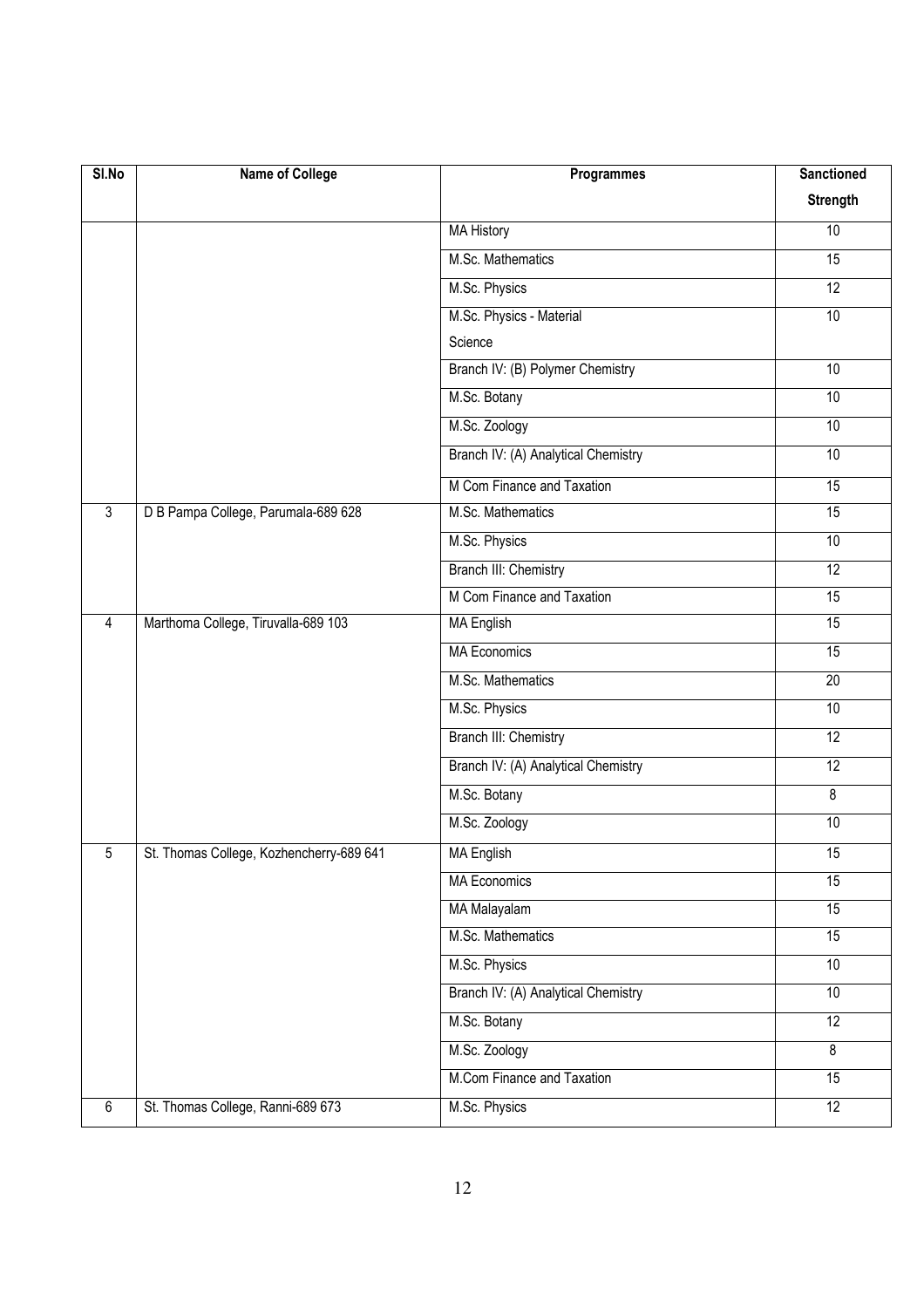| SI.No | <b>Name of College</b>                                                              | <b>Programmes</b>          | <b>Sanctioned</b> |
|-------|-------------------------------------------------------------------------------------|----------------------------|-------------------|
|       |                                                                                     |                            | <b>Strength</b>   |
|       |                                                                                     | Branch III: Chemistry      | 12                |
|       |                                                                                     | M.Com Finance and Taxation | 12                |
|       | Sahodaran Ayyappan Smaraka SNDP College,<br>Konni-689649 Backward community College | M.Sc. Computer Science     | 25                |
|       |                                                                                     | M Sc Biotechnology         | 12                |

# **ALAPPUZHA DISTRICT**

| SI. | Name of College                       | Programmes                 | <b>Sanctioned</b> |
|-----|---------------------------------------|----------------------------|-------------------|
| No. |                                       |                            | Strength          |
|     | St. Aloysius College, Edathua-689 573 | M.Sc. Mathematics          | 10                |
|     |                                       | M.Sc. Physics              | 10                |
|     |                                       | M.Com Finance and Taxation | 15                |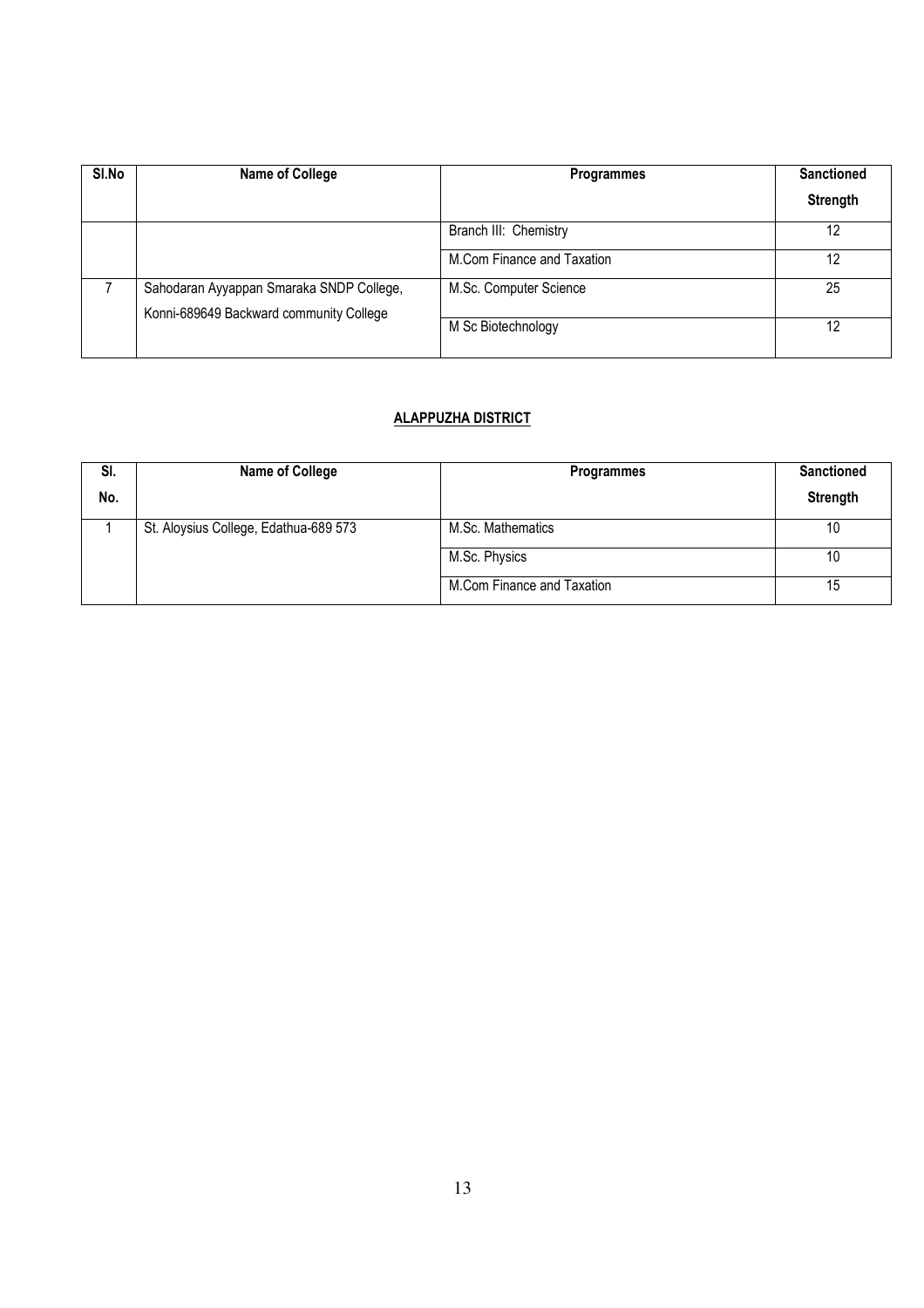# **Annexure II (c)**

# **LIST OF SELF FINANCING PROGRAMMES OFFERED IN AIDED ARTS & SCIENCE COLLEGES**

| SI.            | <b>Name of College</b>                   | Programmes                                           | <b>Sanctioned</b> |
|----------------|------------------------------------------|------------------------------------------------------|-------------------|
| <b>No</b>      |                                          |                                                      | <b>Seats</b>      |
| $\mathbf{1}$   | Alphonsa College, Pala - 686 574.        | M.Sc. Clinical Nutrition & dietetics                 | $\overline{20}$   |
|                |                                          | <b>MA English</b>                                    | 20                |
|                |                                          | M Sc Chemistry                                       | 15                |
| $\mathbf{3}$   | Baselius College, Kottayam               | M Com Finance & Taxation                             | 20                |
|                | Bishop Kurialacherry College for Women,  | M.A. English                                         | 30                |
| 4              | Amalagiri P.O., Kottayam-686 036.        | M.Sc. Chemistry                                      | $\overline{20}$   |
|                |                                          | M Com Finance and Taxation                           | 15                |
|                |                                          | M Sc Food & Industrial Microbiology                  | 15                |
| 5              | BCM College, Kottayam                    | M Com Finance and Taxation                           | $\overline{12}$   |
|                |                                          | M Com Marketing and International Business           | 15                |
|                |                                          | <b>MA English</b>                                    | 15                |
|                |                                          | M Sc Home Science Branch (X A) Child Development and | 10                |
|                |                                          | <b>Behavioral Science</b>                            |                   |
|                |                                          | <b>MSW</b>                                           | $\overline{30}$   |
| $\overline{7}$ | Devamatha College, Kuravilangad - 686    | M.Sc. Chemistry                                      | 20                |
|                | 633.                                     | M.Sc. Physics                                        | 20                |
|                |                                          | M.Sc. Botany                                         | $\overline{20}$   |
|                |                                          | M.Sc. Mathematics                                    | 12                |
|                |                                          | M SC Zoology                                         | $\overline{12}$   |
| 8              | Kuriakose Elias College, Mannanam-       | M.Sc. Mathematics                                    | $\overline{30}$   |
|                | 686561                                   | M Sc Botany                                          | $\overline{12}$   |
|                |                                          | M A English                                          | $\overline{15}$   |
|                |                                          | M Com Finance & Taxation                             | $\overline{15}$   |
|                |                                          | <b>MSW</b>                                           | 30                |
| $\overline{9}$ | Kuriakose Gregorios College, Pa-686      | M.Sc. Physics                                        | $\overline{20}$   |
| 10             | S D College Kanjirappally                | M A English                                          | 12                |
|                | St. George's College, Aruvithura-686 122 | M.Sc. Mathematics                                    | 30                |
| 11             |                                          | M.Com Finance & Taxation                             | 30                |

#### **KOTTAYAM DISTRICT**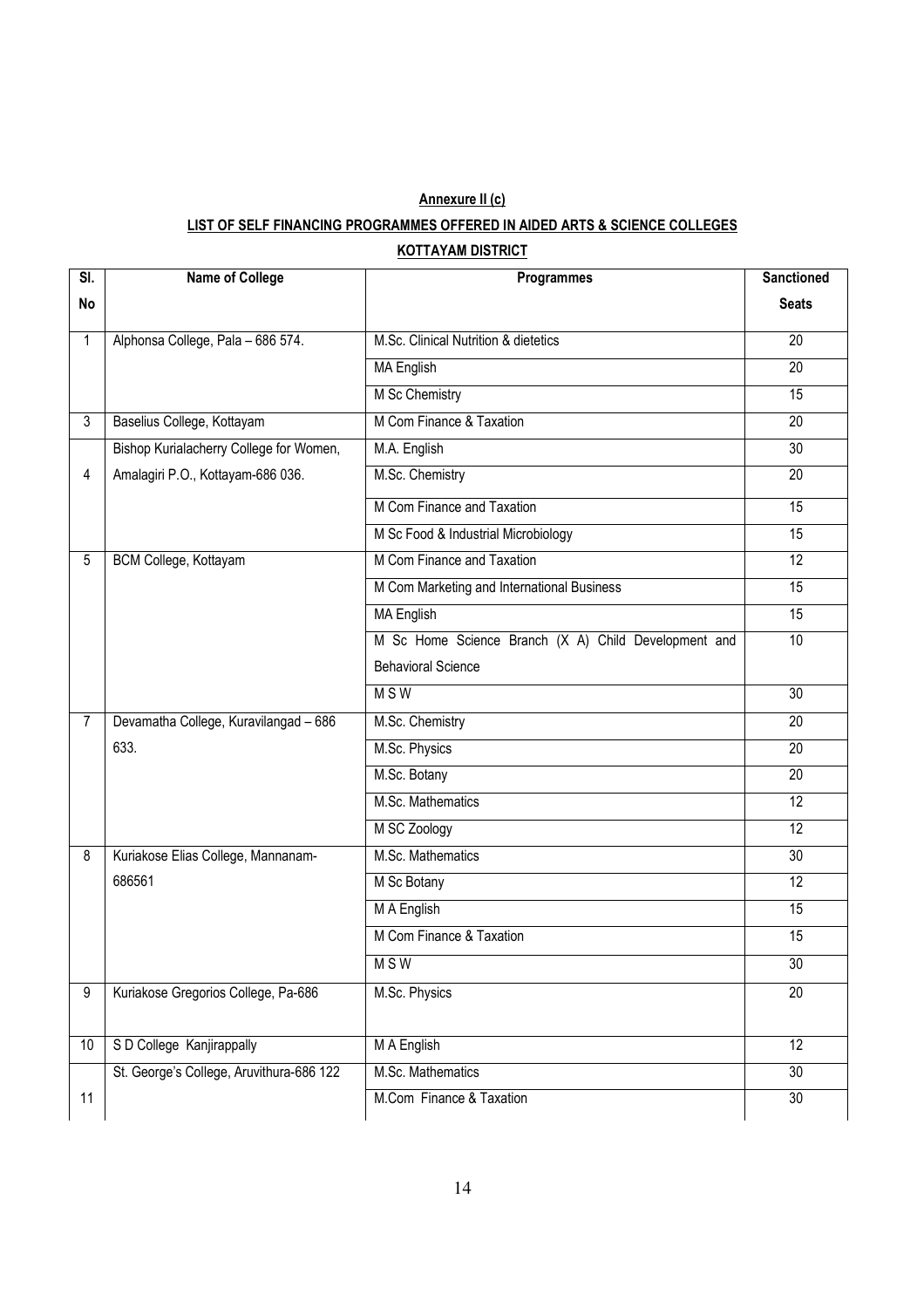|    |                                           | M Sc Food Science & Technology | 12 |
|----|-------------------------------------------|--------------------------------|----|
|    | St. Mary's College, Malam P.O.,           | M.Com Finance & Taxation       | 30 |
| 12 | Manarcaud-686 031.                        | M.Sc. Zoology                  | 20 |
| 13 | St. Stephen's College, Uzhavoor - 686 634 | M.Sc. Computer Science         | 30 |
| 14 | St Thomas College, Pala                   | M Sc Applied Microbiology      | 20 |
|    |                                           | M Sc Biostatistics             | 20 |
|    |                                           | M Sc Biotechnology             | 20 |

# **ERNAKULAM DISTRICT**

| SI.No.         | Name of College                                | Programmes               | <b>Sanctioned</b> |
|----------------|------------------------------------------------|--------------------------|-------------------|
|                |                                                |                          | <b>Strength</b>   |
| $\mathbf{1}$   | Al-Ameen College, Edathala North P.O.,         | M.Sc. Physics            | 20                |
|                | aluva-683 564                                  |                          |                   |
| $\overline{2}$ | Aquinas College, Edacochin-682 006             | M Com Finance & Taxation | 15                |
|                |                                                | M Sc Biotechnology       | 20                |
| $\overline{3}$ | Baselius Poulose II Catholicos College,        | M.Sc. Computer Science   | $\overline{30}$   |
|                | Piravom-686 664.                               | M.Sc. Electronics        | 30                |
| $\overline{4}$ | Bharata Matha College, Thrikakkara             | <b>MSW</b>               | 30                |
|                | Cochin College, Cochin-682 002.                | M.Sc. Chemistry          | 20                |
|                |                                                | <b>M Sc Mathematics</b>  | $\overline{12}$   |
| 5              |                                                | M Sc Zoology             | 12                |
|                | <b>MES</b><br>College,<br>Marampally,<br>North | M.Sc. Electronics        | $\overline{30}$   |
| 7              | Vazhakulam, Alwaye-683 107                     | M.Com Finance & Taxation | 30                |
|                | <b>Backward Community College</b>              | <b>MA English</b>        | 12                |
|                |                                                | M Sc Biochemistry        | $\overline{20}$   |
|                |                                                | M Sc Microbiology        | 20                |
|                |                                                | M Sc Physics             | $\overline{12}$   |
| $\overline{8}$ | Mar Thoma College for Women,                   | M Sc Zoology             | $\overline{20}$   |
|                | Perumbayoor-683 542                            |                          |                   |
|                |                                                |                          |                   |
|                | Morning Star Home Science College,             | M.Sc. Zoology            | 20                |
|                | Angamali-683 573                               | M Sc Physics             | $\overline{12}$   |
| 10             |                                                | M Sc Chemistry           | $\overline{12}$   |
|                | Nirmala College, Muvattupuzha                  | M Com Finance & Taxation | $\overline{20}$   |
|                |                                                | <b>MTTM</b>              | $\overline{12}$   |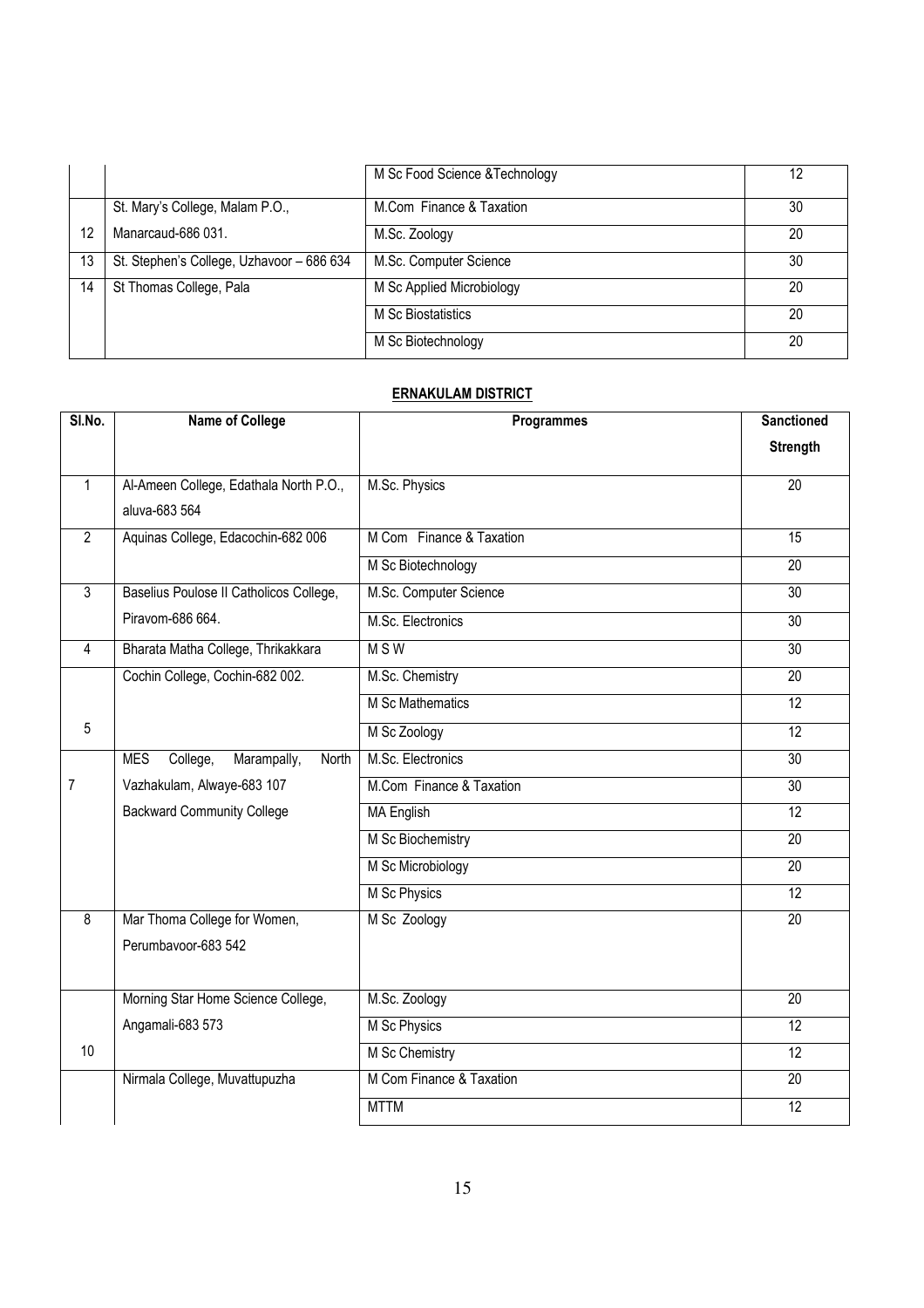| SI.No. | <b>Name of College</b>                  | Programmes                                 | <b>Sanctioned</b> |
|--------|-----------------------------------------|--------------------------------------------|-------------------|
|        |                                         |                                            | <b>Strength</b>   |
| 11     |                                         | <b>M Sc Mathematics</b>                    | $\overline{15}$   |
|        | S N M College, Maliankara-683 516       | M.Sc. Zoology                              | $\overline{20}$   |
|        |                                         | M.Com Finance and Taxation                 | 30                |
| 12     |                                         |                                            |                   |
|        | Sree Sankara College, Kalady-683 574.   | M Sc Environmental Science & Management    | 20                |
|        |                                         | M Sc Biochemistry                          | 20                |
| 13     |                                         |                                            |                   |
|        | SSV<br>College,<br>Valayanchirangara,   | M.Com Finance and Taxation                 | 30                |
|        | Perumbayoor-683 556                     | M Sc Computer Science                      | 12                |
| 15     |                                         | M Com Marketing and International Business | 15                |
|        | St. Paul's College, Kalamassery-683 503 | <b>MA English</b>                          | 30                |
| 16     |                                         | M.Sc. Branch III Chemistry                 | $\overline{20}$   |
|        | St. Peter's College, Kolencherry        | <b>MTTM</b>                                | 20                |
| 17     |                                         | M Sc Chemistry                             | 12                |
|        | St Xavier's College for Women, Aluva    | M Sc Microbiology                          | 20                |
| 18     |                                         | M Com Finance & Taxation                   | $\overline{15}$   |
| 19     | U C College, Aluva                      | M Sc Bioinformatics                        | 20                |
|        |                                         | M Sc Biotechnology                         | 20                |

| SI.No | Name of College                      | <b>Programmes</b>          | <b>Sanctioned</b><br><b>Strength</b> |
|-------|--------------------------------------|----------------------------|--------------------------------------|
| 1     | New Man College, Thodupuzha          | M Com Finance and Taxation | 20                                   |
|       |                                      | M Sc Mathematics           | 15 <sup>15</sup>                     |
|       | MES College, Nedumkandam-685 553     | M.Sc. Mathematics          | 30                                   |
| 2     |                                      | M.Sc. Physics              | 20                                   |
|       |                                      | M.Com Finance & Taxation   | 30                                   |
|       |                                      | <b>MA History</b>          | 12                                   |
|       |                                      | M Sc Computer Science      | 12                                   |
| 3     | Pavanatma College, Murickasssery-685 | M.Sc. Chemistry            | 20                                   |
|       | 604                                  | M Sc Mathematics           | 15                                   |
|       |                                      | M A History                | 15                                   |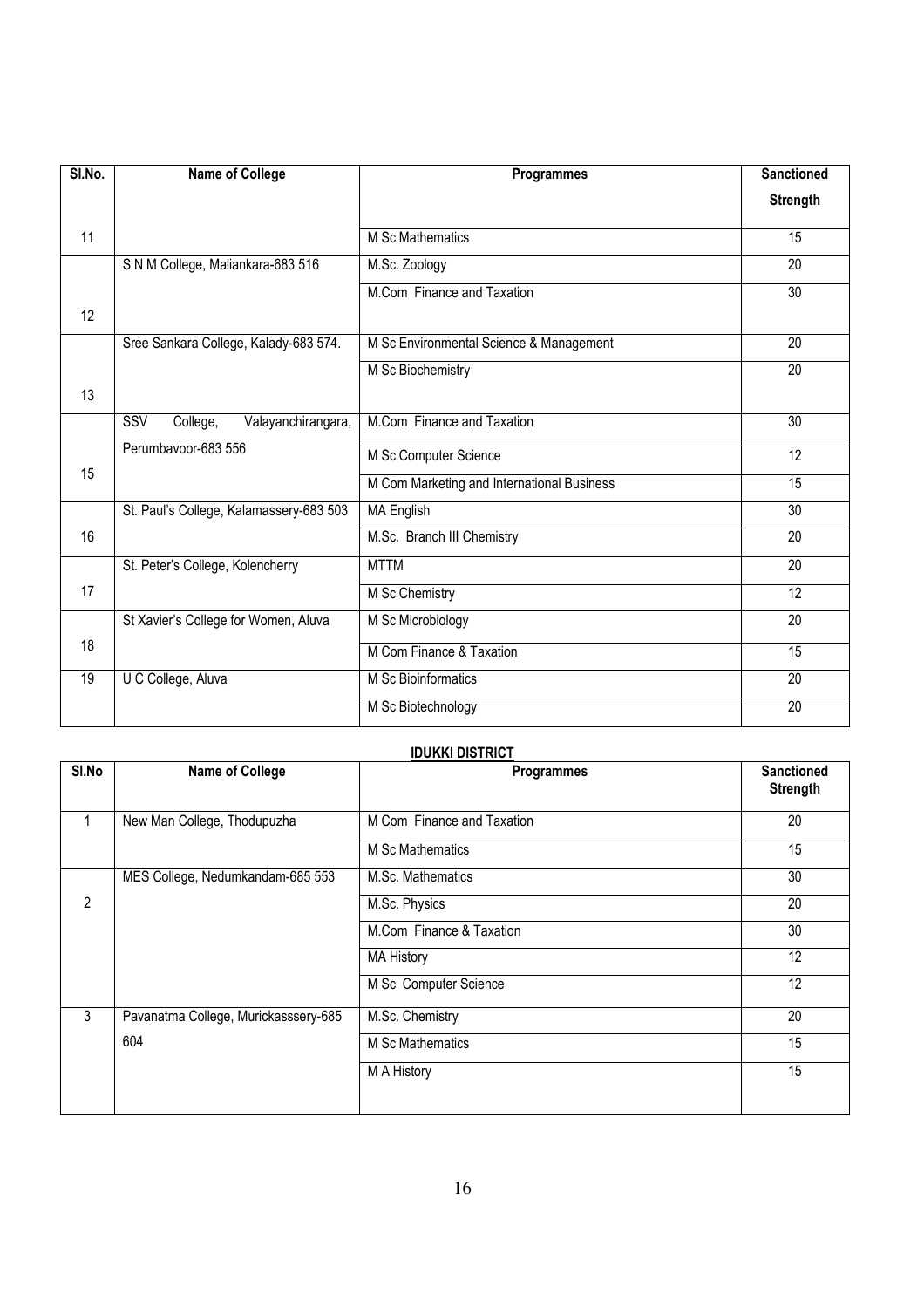| St. Joseph's College, Moolamattom-685 | BPEd                     | 50 |
|---------------------------------------|--------------------------|----|
| 591                                   | M Com Finance & Taxation | 12 |
|                                       | M Com Finance & Taxation | 15 |
|                                       | M SW                     | 30 |

# **PATHANAMTHITTA DIST**

| SI.No          | Name of College                         | <b>Programmes</b>          | <b>Sanctioned</b><br>Strength |
|----------------|-----------------------------------------|----------------------------|-------------------------------|
|                | Bishop Abraham Memorial College,        | M.Sc. Botany               | 20                            |
|                | Thuruthicad-689 597                     |                            |                               |
| $\mathfrak{D}$ | Catholicate College, Pathanamthitta-689 | M.Com Finance and Taxation | 30                            |
|                | 645                                     | <b>MTTM</b>                | 20                            |
| 3              | Marthoma College, Tiruvalla             | M Sc Biotechnology         | 20                            |
|                |                                         | M Sc Microbiology          | 20                            |
| 4              | St Thomas College, Ranni                | <b>MTTM</b>                | 20                            |
| 6              | Sahodaran Ayyappan Smaraka SNDP         | M.Com Finance & Taxation   | 20                            |
|                | College, Konni-689 649                  | M Sc Physics               | 20                            |

#### **ALAPPUZHA DISTRICT**

| SI.<br>No. | <b>Name of College</b>                | <b>Programmes</b> | <b>Sanctioned</b><br><b>Strength</b> |
|------------|---------------------------------------|-------------------|--------------------------------------|
|            | St. Aloysius College, Edathua-689 573 | M.A English       |                                      |
|            |                                       | M Sc Zoology      |                                      |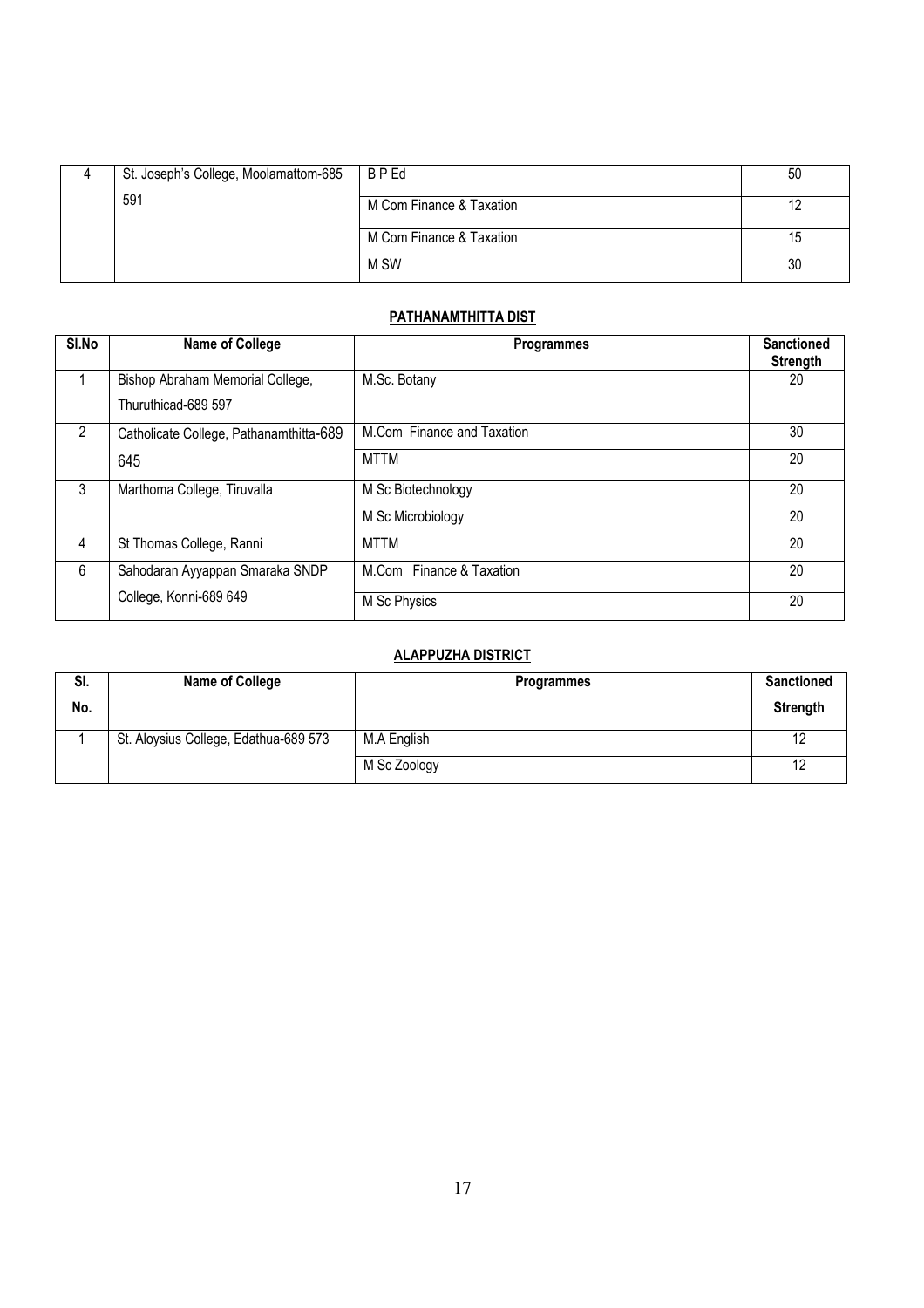| SI.<br>No. | <b>Name of College</b>                                                        | The Flogrammed onered in the coneged are unalded)<br><b>Programmes</b> | <b>Sanctioned</b><br>Strength |
|------------|-------------------------------------------------------------------------------|------------------------------------------------------------------------|-------------------------------|
| 1.         | Ayyappa Institute of Management Studies, Peerumedu, Idukki                    | M Com Finance & Taxation                                               | 20                            |
| 2.         | Al-Azhar College of Arts and Science, Perumpillichira P.O,                    | M Com<br>Marketing and International                                   | 30                            |
|            | Thodupuzha, Idukki-685605                                                     | <b>Business</b>                                                        |                               |
|            |                                                                               | M Com Finance & Taxation                                               | 25                            |
|            |                                                                               | M A English                                                            | $\overline{12}$               |
|            |                                                                               | <b>M Sc Mathematics</b>                                                | 12                            |
|            |                                                                               | <b>MTTM</b>                                                            | $\overline{30}$               |
|            |                                                                               | M Sc Chemistry                                                         | $\overline{12}$               |
|            |                                                                               |                                                                        |                               |
| 3.         | Arafa College of Arts & Science, Pezhakkappilly,                              | M Com Finance & Taxation                                               | 20                            |
|            | Muvattupuzha                                                                  | Com Marketing and<br>International<br>М                                | 15                            |
|            |                                                                               | <b>Business</b>                                                        |                               |
| 4.         | Baselios Poulose Second College, Piramadom, Eranakulam                        | M Com Finance & Taxation                                               | 30                            |
| 5.         | Bishop Vayalil Memorial Holy Cross College, Cherpunkal,                       | M Sc Computer Science                                                  | 25                            |
|            | Pala                                                                          | M Sc Mathematics                                                       | 30                            |
|            |                                                                               | M Com Finance & Taxation                                               | 20                            |
|            |                                                                               | <b>MSW</b>                                                             | 30                            |
| 6.         | Bishop Speechly College for Advanced Studies, Pallom,                         | M Com Finance & Taxation                                               | $\overline{12}$               |
|            | Kottayam                                                                      |                                                                        |                               |
| 7.         | Cochin Arts & Science College, Mankkakadavu, Ernakulam                        | M Com Finance & Taxation                                               | $\overline{35}$               |
| 8.         | College of Applied Sciences, IHRD, Mallappally West,                          | M.Sc. Electronics                                                      | $\overline{30}$               |
|            | Pathanamthitta Dist                                                           |                                                                        |                               |
| 9.         | College of Applied Sciences,<br>IHRD,<br>Kuttikkanam,                         | M.Sc. Computer Science                                                 | 20                            |
|            | peerumedu, Idukki                                                             |                                                                        |                               |
| 10.        | College of Applied Sciences, IHRD, Puthuppally, Kottayam-   M.Sc. Electronics |                                                                        | 30                            |
|            | 686 034                                                                       | M.Sc. Computer Science                                                 | 30                            |
| 11.        | College of Applied Sciences, IHRD, Thodupuzha. Idukki                         | M.Sc. Computer Science                                                 | $\overline{30}$               |
|            |                                                                               | M.Sc. Electronics                                                      | 30                            |
| 12.        | College of Indigenous<br>Food Technology,<br>Anakuthi,                        | Sc Food Technology<br>Quality<br>&<br>M                                | 15                            |
|            | Peringokkattakkal, Konni                                                      | Assurance                                                              |                               |
| 13.        | Chinmaya College of Arts, Commerce and<br>Science                             | M Com Finance & Taxation                                               | 15                            |
|            | Thrippunuithura, Ernakulam                                                    |                                                                        |                               |
| 14.        | Carmelgiri College, Adimaly                                                   | M Com Finance & Taxation                                               | 15                            |

#### **Annexure II (d) LIST UNAIDED/SELF FINANCING ARTS & SCIENCE COLLEGES (The Programmes offered in the Colleges are unaided)**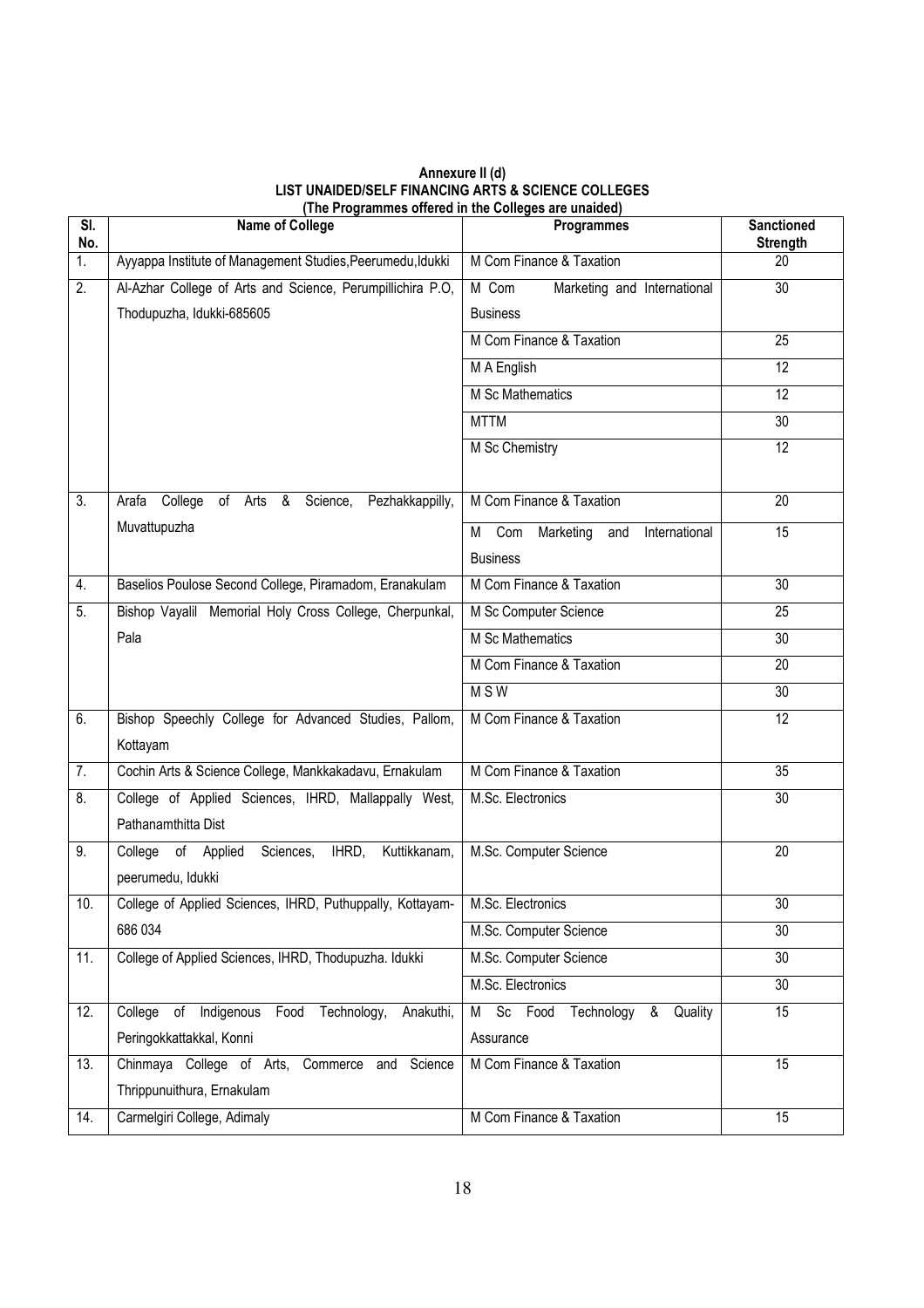| 15. | P.0.,<br>College,<br>Keezhoor<br>Devaswom<br>Board         | M.Sc. Electronics                             | 30              |
|-----|------------------------------------------------------------|-----------------------------------------------|-----------------|
|     | Thalayolaparambu. Kottayam 686 605                         | M.Com Finance & Taxation                      | $\overline{30}$ |
|     |                                                            | <b>MTTM</b>                                   | $\overline{20}$ |
|     |                                                            | Master of Communication and Journalism        | $\overline{30}$ |
| 16. | De Paul Institute of Science & Technology, Angamaly        | M.Com Finance & Taxation                      | 27              |
|     |                                                            | M Sc Computer Engineering and Network         | 12              |
|     |                                                            | Technology                                    |                 |
|     |                                                            | <b>MA Multimedia</b>                          | 12              |
|     |                                                            | Master of Communication & Journalism          | $\overline{24}$ |
|     |                                                            | <b>MSW</b>                                    | 30              |
| 17. | Ettumanoorappan College, Choorakkulangara. Ettumanoor-     | <b>BLiSc</b>                                  | $\overline{30}$ |
|     | 686 631                                                    | MA Malayalam                                  | $\overline{30}$ |
|     |                                                            | M Sc. Mathematics                             | 30              |
|     |                                                            | M.Sc. Computer Science                        | $\overline{30}$ |
|     |                                                            | M.Com Finance & Taxation                      | 42              |
|     |                                                            | <b>MA English</b>                             | $\overline{30}$ |
|     |                                                            | <b>MA Economics</b>                           | $\overline{20}$ |
| 18. | Girideepam Institute of Advanced Learning, Vadavthoor.     | M Com Finance & Taxation                      | $\overline{32}$ |
|     |                                                            | Com Marketing and<br>International<br>M       | 15              |
|     |                                                            | <b>Business</b>                               |                 |
|     |                                                            | <b>MA English</b>                             | 15              |
| 19. | Holy Cross College of Management, Puttady                  | M Com Finance & Taxation                      | $\overline{12}$ |
|     |                                                            |                                               |                 |
|     |                                                            | <b>MTTM</b>                                   | $\overline{15}$ |
| 20. | Institute of Communication and Journalism, Pullarikkunnu   | Master of Communication and Journalism        | 30              |
| 21. | Institute of Library & Information Science, Gandhinagar    | <b>BLiSc</b>                                  | 50              |
| 22. | Ilahia College of Arts & Science, Pezhakappilly P.O.,      | <b>BLiSc</b>                                  | 30              |
|     | Muvattupuzha-686 674                                       | M.Com Finance & Taxation                      | 45              |
|     |                                                            | M.Sc. Computer Science                        | 30              |
|     |                                                            | M.A. English                                  | 30              |
|     |                                                            | M. Sc Electronics                             | $\overline{30}$ |
|     |                                                            | Com<br>Marketing<br>International<br>and<br>М | 15              |
|     |                                                            | <b>Business</b>                               |                 |
|     |                                                            | M A Economics                                 | 12              |
| 23. | Indira Gandhi College of Arts & Science, Nellikkuzhi P.O., | M.Com Finance & Taxation                      | 65              |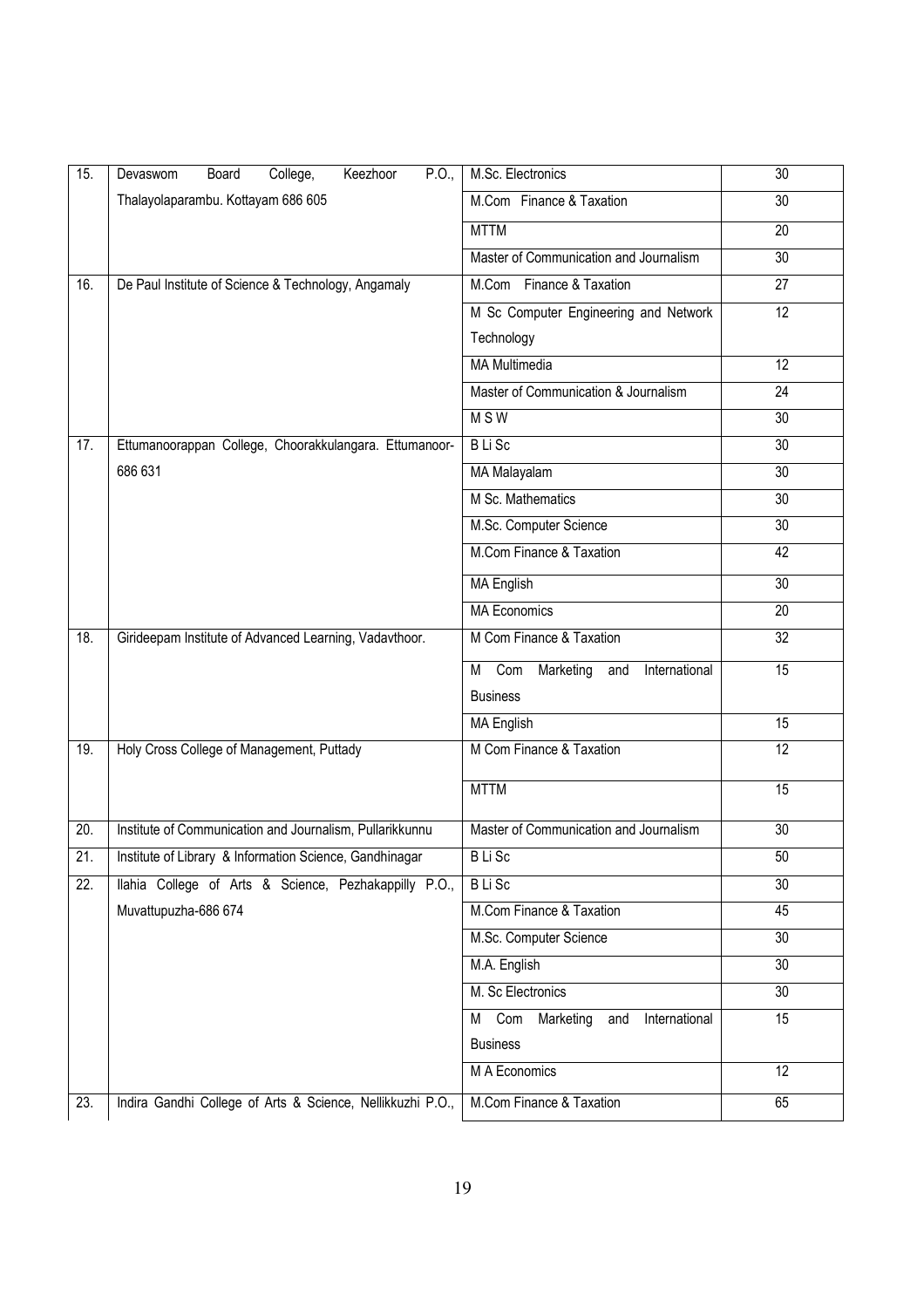|                   | Kothamangalam                                            | <b>MA English</b>                             | 15              |
|-------------------|----------------------------------------------------------|-----------------------------------------------|-----------------|
|                   |                                                          | <b>M Sc Mathematics</b>                       | $\overline{15}$ |
|                   |                                                          | M Com Finance & Taxation                      | $\overline{20}$ |
|                   |                                                          | M Sc Computer Science                         | $\overline{12}$ |
|                   |                                                          | M.Sc. Zoology                                 | $\overline{20}$ |
|                   |                                                          | M.Sc. Chemistry                               | $\overline{20}$ |
|                   |                                                          | M.Sc. Physics                                 | $\overline{20}$ |
|                   |                                                          | M Sc Biotechnology                            | $\overline{30}$ |
|                   |                                                          | M Sc Microbiology                             | 20              |
| $\overline{24}$ . | Jai Bharat Arts & Science College, Vehalkkulam, Vengola, | M.Sc. Electronics                             | 30              |
|                   | Perumbavoor                                              | M Com Finance & Taxation                      | $\overline{24}$ |
|                   |                                                          | M Com Finance & Taxation                      | $\overline{24}$ |
|                   |                                                          | Com Marketing and<br>International<br>М       | $\overline{20}$ |
|                   |                                                          | <b>Business</b>                               |                 |
|                   |                                                          | <b>MSW</b>                                    | 30 <sup>°</sup> |
| 25.               | JPM College of Arts & Science, Labbakkada, Idukki        | M.A English                                   | 20              |
|                   |                                                          | M Com Finance & Taxation                      | $\overline{20}$ |
|                   |                                                          | M Sc Computer Science                         | $\overline{20}$ |
|                   |                                                          | M Com Finance & Taxation                      | $\overline{15}$ |
|                   |                                                          | <b>MA Economics</b>                           | 15              |
| 26.               | KMM College of Arts, Science, Thrikkakkara               | M.A English                                   | $\overline{20}$ |
|                   |                                                          | M Sc Computer Science                         | 15              |
|                   |                                                          | M Com Finance & Taxation                      | 40              |
|                   |                                                          | M Sc Mathematics                              | 20              |
|                   |                                                          | M Com Management and Information              | 20              |
|                   |                                                          | Technology                                    |                 |
|                   |                                                          | International<br>Marketing<br>М<br>Com<br>and | $\overline{12}$ |
|                   |                                                          | <b>Business</b>                               |                 |
|                   |                                                          | Marketing<br>International<br>and<br>Com<br>М | 15              |
|                   |                                                          | <b>Business</b>                               |                 |
|                   |                                                          | M Sc Computer Engineering and Network         | $\overline{12}$ |
|                   |                                                          | Technology                                    |                 |
| 27.               | Kristu Jyothi College of Management & Technology,        | M.Com Finance & Taxation                      | 35              |
|                   | Kurisummood                                              |                                               |                 |
| 28.               | M C Varghese College of Arts & Science, Ettumanoor,      | M Com Finance & Taxation                      | 15              |
|                   | Kottayam                                                 |                                               |                 |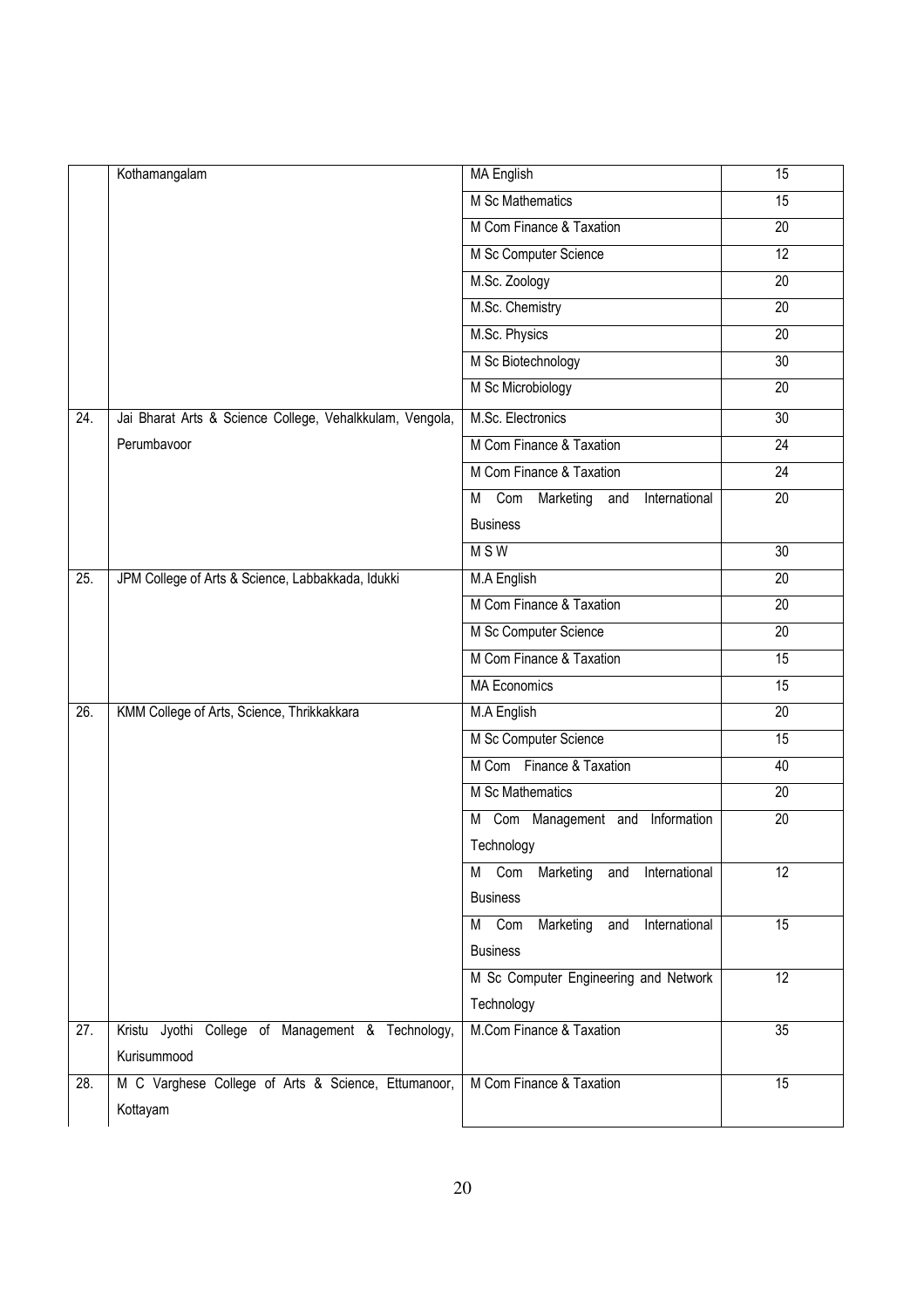| 29.               | Mar Athanasios College for Advanced Studies, Tiruvalla     | M Sc Biochemistry                       | 20              |
|-------------------|------------------------------------------------------------|-----------------------------------------|-----------------|
|                   |                                                            | <b>M Sc Bioinformatics</b>              | $\overline{20}$ |
|                   |                                                            | Sc Food Technology<br>&<br>Quality<br>M | $\overline{30}$ |
|                   |                                                            | Assurance                               |                 |
|                   |                                                            | M Sc Plant Biotechnology                | 20              |
|                   |                                                            | M Sc Phyto Medical Science & Technology | $\overline{20}$ |
|                   |                                                            | M Sc Biotechnology                      | 12              |
| 30.               | Malik Deenar Arts & Science College, Pallarimangalam P.O., | M.Com Finance & Taxation                | 30              |
|                   | Ernakulam-686 671                                          | M.A English                             | $\overline{30}$ |
| 31.               | Mannam Memorial NSS College, Konni, PTA                    | M.Sc. Electronics                       | $\overline{30}$ |
|                   |                                                            | M Com Finance & Taxation                | $\overline{15}$ |
| 32.               | Mar Augasthinose College, Ramapuram                        | M.A English                             | 12              |
|                   |                                                            | M Sc Electronics                        | 30              |
|                   |                                                            | M Com Finance & Taxation                | $\overline{30}$ |
|                   |                                                            | M Sc Computer Science                   | 25              |
|                   |                                                            | M Sc Biotechnology                      | $\overline{20}$ |
|                   |                                                            | <b>MSW</b>                              | $\overline{30}$ |
| 33.               | Mar Baselius College, Adimaly                              | M Com Finance & Taxation                | 30              |
| 34.               | Mar Elias College, Kottappady                              | M Com Finance & Taxation                | 24              |
| $\overline{35}$ . | Mar Gregorios Abdul Jaleel Arts & Science North Paravur    | M Com Finance & Taxation                | $\overline{15}$ |
|                   |                                                            | M Com Finance & Taxation                | $\overline{15}$ |
| 36.               | Mar Sleeva College of Arts & Science, Murickassery, Idukki | M Com Finance & Taxation                | 25              |
|                   |                                                            | M Sc Computer Engineering and Network   | 12              |
|                   |                                                            | Technology                              |                 |
|                   |                                                            | M Sc Geology                            | $\overline{12}$ |
| $\overline{37}$ . | Mar Kuriakose Arts & Science College, Puthuvely            | M Com Finance & Taxation                | $\overline{15}$ |
|                   |                                                            | M Com Finance & Taxation                | 15              |
| 38.               | MES College, propose P.O, Erumely, kottayam-686509         | M.Sc. Computer Science                  | $\overline{25}$ |
|                   |                                                            | M Sc Electronics                        | $\overline{30}$ |
|                   |                                                            | M.Com Finance & Taxation                | $\overline{30}$ |
|                   |                                                            | M Com<br>Marketing and<br>International | 20              |
|                   |                                                            | <b>Business</b>                         |                 |
|                   |                                                            | M Com Management and Information        | 15              |
|                   |                                                            | Technology                              |                 |
|                   |                                                            | <b>MSW</b>                              | $\overline{25}$ |
|                   |                                                            |                                         |                 |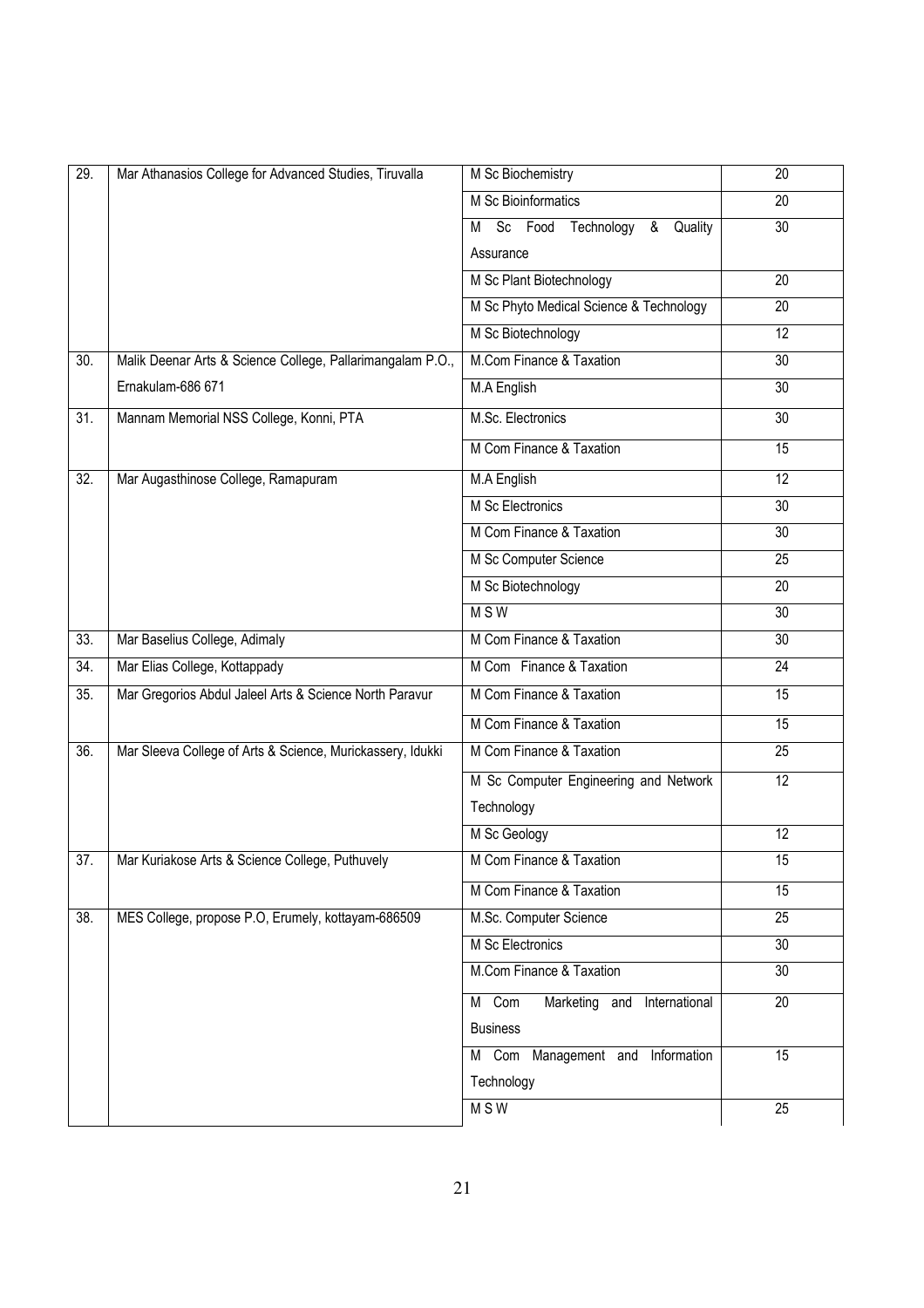| 39. | Mount Carmel College, Karukadom,<br>Kothamangalam,                                                             | M Com Finance & Taxation                | 35              |
|-----|----------------------------------------------------------------------------------------------------------------|-----------------------------------------|-----------------|
|     | Eranakulam                                                                                                     | <b>MA English</b>                       | 15              |
| 40. | Mount Royal College, Suryanelli, Idukki                                                                        | Master of Hotel Management              | 40              |
| 41. | Musaliar College of Arts & Science, Pathanamthitta                                                             | M Com Finance & Taxation                | 15              |
| 42. | Nirmala Arts & Science College, Mulamthuruthy                                                                  | M Com Finance & Taxation                | $\overline{27}$ |
| 43. | Parumala Mar Gregorios College, Valanjavattom, Kadapra,<br>Thiruvalla, Pathanamthitta-689104, Ph: 0469 2747800 | M Com Finance & Taxation                | 15              |
| 44. | PGM College. Kangazha                                                                                          | M Com Finance & Taxation                | 12              |
|     |                                                                                                                | M Sc Microbiology                       | 12              |
| 45. | PG Radhakrishnan Memorial Sree Narayana College, Asan<br>Hills, Channanikkad, Kottayam                         | M Com Finance & Taxation                | 15              |
| 46. | Presentation College of Applied Science, Puthenvelikara,                                                       | M.Com<br>Finance & Taxation             | $\overline{30}$ |
|     | ernakulam-683594                                                                                               | <b>MTTM</b>                             | $\overline{20}$ |
|     |                                                                                                                | M Sc Biochemistry                       | $\overline{12}$ |
|     |                                                                                                                | M Sc Biotechnology                      | $\overline{20}$ |
|     |                                                                                                                | M Sc Microbiology                       | $\overline{12}$ |
| 47. | Rajagiri College of Management & Applied Sciences,<br>Kakkanad, Kochi                                          | M Com Finance & Taxation                | 15              |
| 48. | SNDP Yogam Arts & Science College, Kizhakkupuram,                                                              | M A English                             | 15              |
|     | Kumbazha, Pathanamthitta                                                                                       | M Com Finance & Taxation                | 15              |
| 49. | Sahyajyothi Arts & Science College, Kumily, Idukki                                                             | M Com Finance & Taxation                | $\overline{15}$ |
| 50. | Saintgits College of Applied Sciences, Pathamuttom                                                             | M Com Finance & Taxation                | 20              |
| 51. | Santhigiri College of Computer Sciences, Vazhithala                                                            | M.Com Finance & Taxation                | $\overline{27}$ |
|     |                                                                                                                | <b>MSW</b>                              | $\overline{30}$ |
| 52. | Sanjo College, Mullakkanam, Rajakkad, Idukki                                                                   | M Com Finance & Taxation                | $\overline{15}$ |
|     |                                                                                                                |                                         |                 |
| 53. | School of Technology and Applied Science, Chuttippara,                                                         | M Sc Cyber forensic                     | 20              |
|     | Pathanamthitta Dist                                                                                            |                                         |                 |
| 54. | School of Technology and Applied Science, Edappally                                                            | M Sc Computer Science                   | 30              |
|     |                                                                                                                | M Sc Applied Electronics                | 30              |
| 55. | SCMS School of Technology & Management, SCMS<br>Campus, Pratap Nagar, Muttom, Aluva, Ernakulam                 | Sc Molecular Biology & Genetic<br>M     | 20              |
|     |                                                                                                                | Engineering<br>M Com Finance & Taxation | $\overline{15}$ |
| 56. | Shermount College of Arts & Commerce, Kanakappalam<br>P O, Erumely South                                       |                                         |                 |
| 57. | Seth Ram Bahadur Singh Gujarati College, kochi-682002                                                          | M.Com Finance & Taxation                | $\overline{30}$ |
| 58. | Sienna College of Professional Studies, Palluruthy, Kochi                                                      | M Com Finance & Taxation                | 12              |
| 59. | Sree Mahadeva College, Aiyerkulangara, Vaikom                                                                  | M Com Finance & Taxation                | 15              |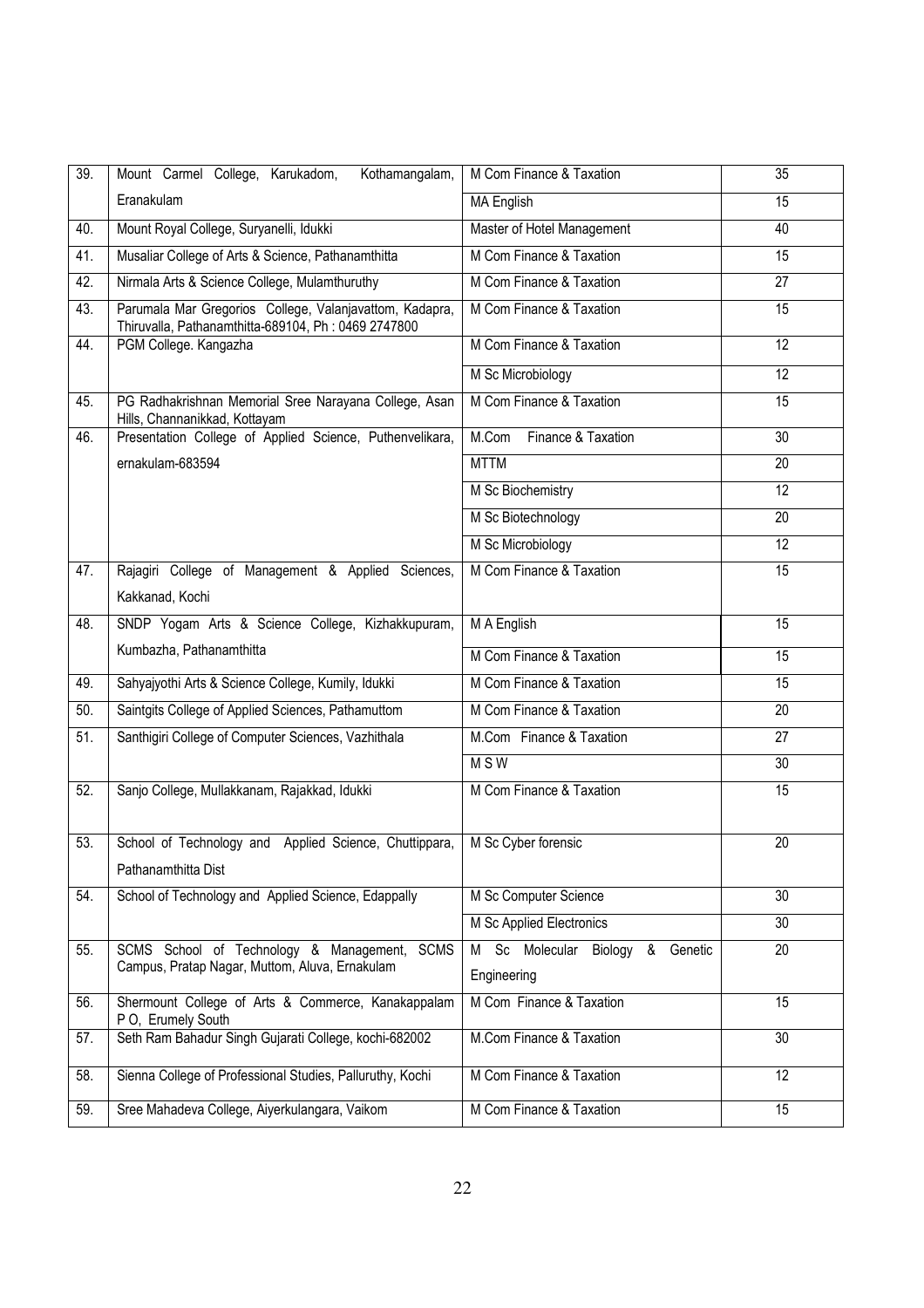| 60. | SNGIST Arts & Science College, North Paravur                                 | M Sc Microbiology                                    | 24              |
|-----|------------------------------------------------------------------------------|------------------------------------------------------|-----------------|
|     |                                                                              | M Sc Biochemistry                                    | $\overline{24}$ |
|     |                                                                              | M Sc Biotechnology                                   | $\overline{24}$ |
|     |                                                                              | M Com Finance & Taxation                             | $\overline{15}$ |
|     |                                                                              | M Com Management and Information                     | 15              |
|     |                                                                              | Technology                                           |                 |
| 61. | Sree Narayana Arts & Science College, Chittar, Konni,<br>Pathanamthitta      | M Com Finance & Taxation                             | 15              |
| 62. | St Ann's College Angamaly                                                    | M Com Finance & Taxation                             | 30              |
| 63. | St Antony's College, Peerumade, Idukki                                       | M Com Finance & Taxation                             | $\overline{15}$ |
|     |                                                                              | M Com Finance & Taxation                             | 15              |
| 64. | St Gregorios College of Social Sciences, Parumala, Mannar                    | <b>MSW</b>                                           | 25              |
| 65. | St Joseph's Academy of Higher Education and Research,<br>Moolamattom, Idukki | M Sc Actuarial Science                               | 15              |
| 66. | St Joseph College of Communication, Kurisummood,<br>Changanacherry, Kottayam | MA Print & Electronic Journalism                     | 12              |
|     |                                                                              | <b>MA Multimedia</b>                                 | 12              |
|     |                                                                              | <b>MA Animation</b>                                  | $\overline{12}$ |
|     |                                                                              | MA Graphic Design                                    | $\overline{12}$ |
|     |                                                                              | MA Cinema and Television                             | $\overline{20}$ |
| 67. | St Kuriakose College of Management and Sciences,                             | M Com Finance & Taxation                             | $\overline{35}$ |
|     | Kuruppa, Ernakulam                                                           |                                                      |                 |
| 68. | St. Mary's College of Commerce & Management Studies,                         | M Com Finance & Taxation                             | 50              |
|     | Thuruthiply                                                                  | M Com<br>Marketing and International                 | $\overline{12}$ |
|     |                                                                              | <b>Business</b>                                      |                 |
|     |                                                                              | <b>MA English</b>                                    | 15              |
|     |                                                                              | M Sc Computer Science                                | 15              |
| 69. | St. Mary's College for Women, Paliakara, thiruvalla-689101                   | M.Com Finance & Taxation                             | $\overline{15}$ |
|     |                                                                              | M. Sc Computer Science                               | $\overline{15}$ |
|     |                                                                              | M Sc Biochemistry                                    | $\overline{25}$ |
|     |                                                                              | M Sc Biotechnology                                   | $\overline{20}$ |
|     |                                                                              | M Sc Microbiology                                    | $\overline{18}$ |
|     |                                                                              | Sc Food Technology<br>&<br>Quality<br>M<br>Assurance | 25              |
| 70. | Thomas<br>Arts & Science<br>College,<br>Puthencruz,<br>St.                   | M Com Finance & Taxation                             | 20              |
|     | Eranakulam                                                                   |                                                      |                 |